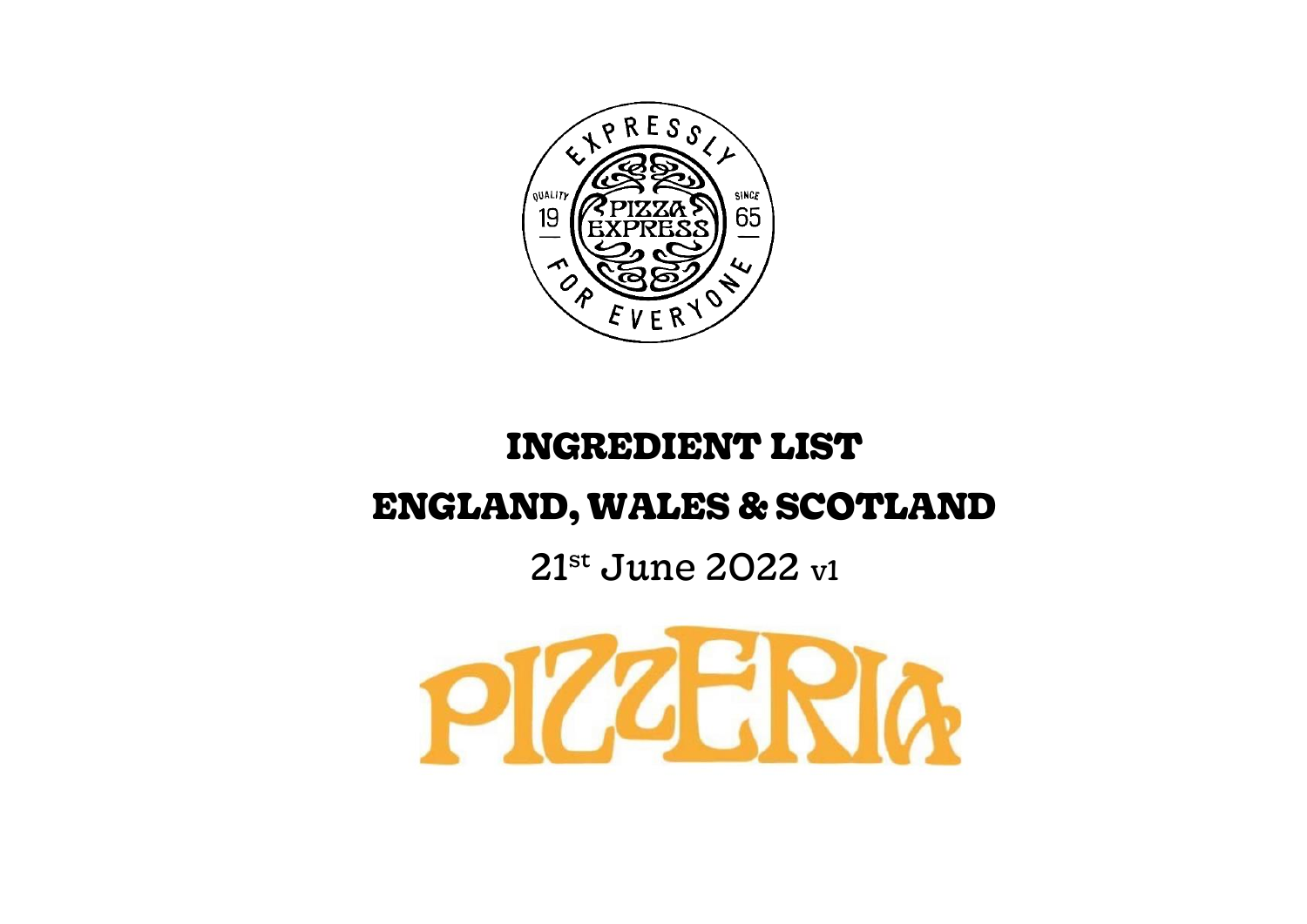At PizzaExpress your lifestyle choices and dietary requirements are just as important to us as they are to you or someone you care about. We understand that people may want to avoid more than the 14 allergens required as part of the EU Food Information Regulation hence, since 2014, we have declared 22 allergenic ingredients within our Allergen Information Guide.

The guide below shows every single ingredient within our much-loved recipes in an effort to provide more clarity and better choices for everyone.

#### **HOW TO USE THIS GUIDE:**

Simply select the section of the menu you are interested in. All of our wonderful seasonal additions can be found at the end of this document.

Even if you have chosen an item previously, please make sure that you check this guide each time you visit us and always inform your waiter of your allergy, intolerance or dietary requirements when ordering.

This guide does not replace the allergen information which can be found on our website, app, and in restaurants by scanning the QR code on our menus or, by asking our team for the allergen folder.

There are times when some of our super popular ingredients may be out of stock and, it may be necessary to purchase additional stock locally. We have guidance in place for our team and all ingredients are purchased from reputable sources however, ingredients may vary. Just Ask and we will be able to advise.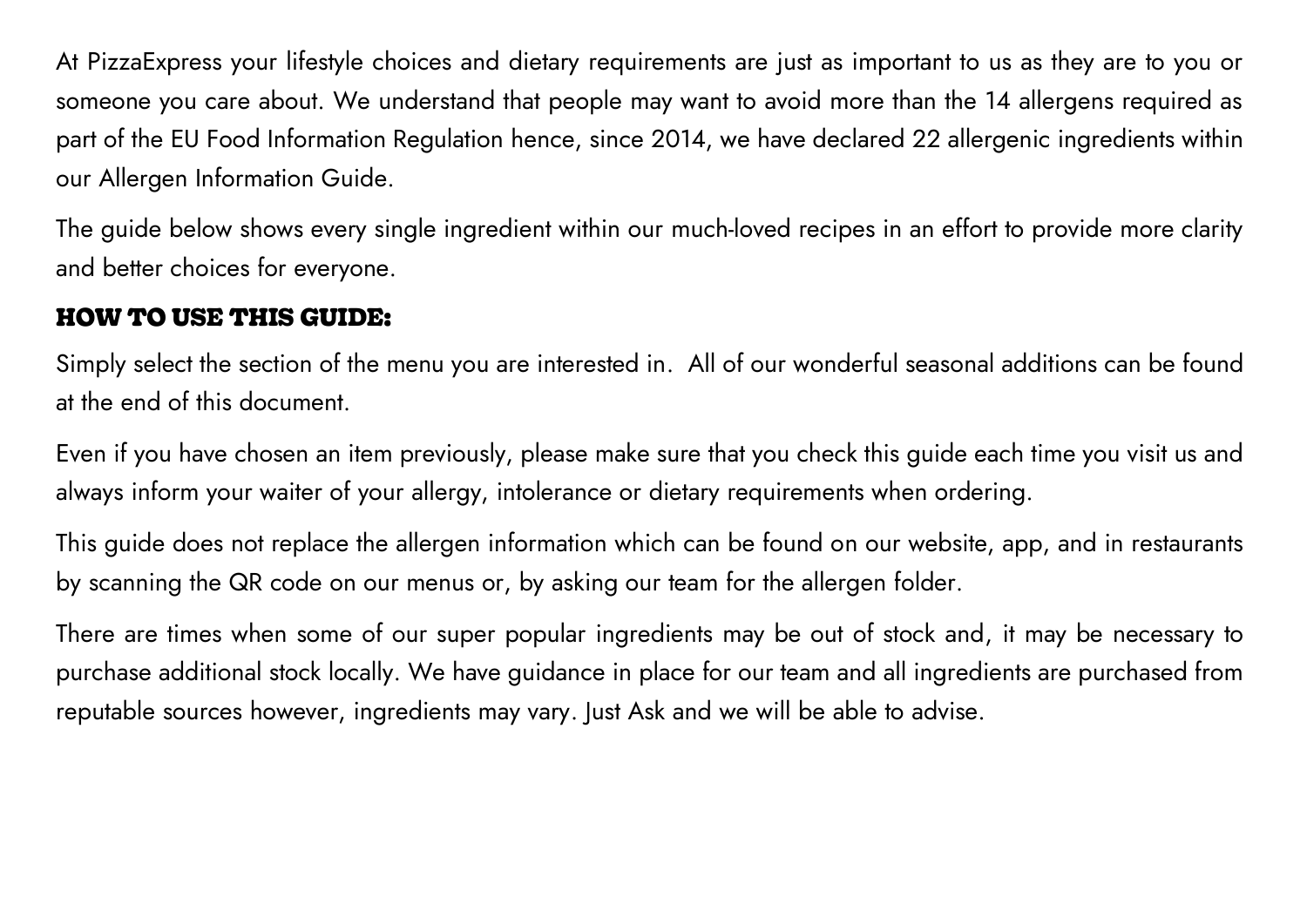# **SIMPLY CLICK ON THE REQUIRED MENU SECTION:**

- 1. [Appetisers & Starters](#page-3-0)
- 2. Sides [& Dips](#page-6-0)
- 3. [Calzone, Romana & Calabrese Pizzas](#page-9-0)
- 4. [Classic Pizzas](#page-14-0)
- 5. [Leggera Pizzas](#page-19-0)
- 6. [Salads](#page-24-0)
- 7. [Al Forno](#page-27-0)
- 8. [Lunch](#page-29-0)
- 9. [Desserts & Dolcetti](#page-38-0)
- 10. [Piccolo Menu](#page-43-0)
- 11. [Vegan Menu](#page-49-0)
- 12. [New Recipes](#page-63-0)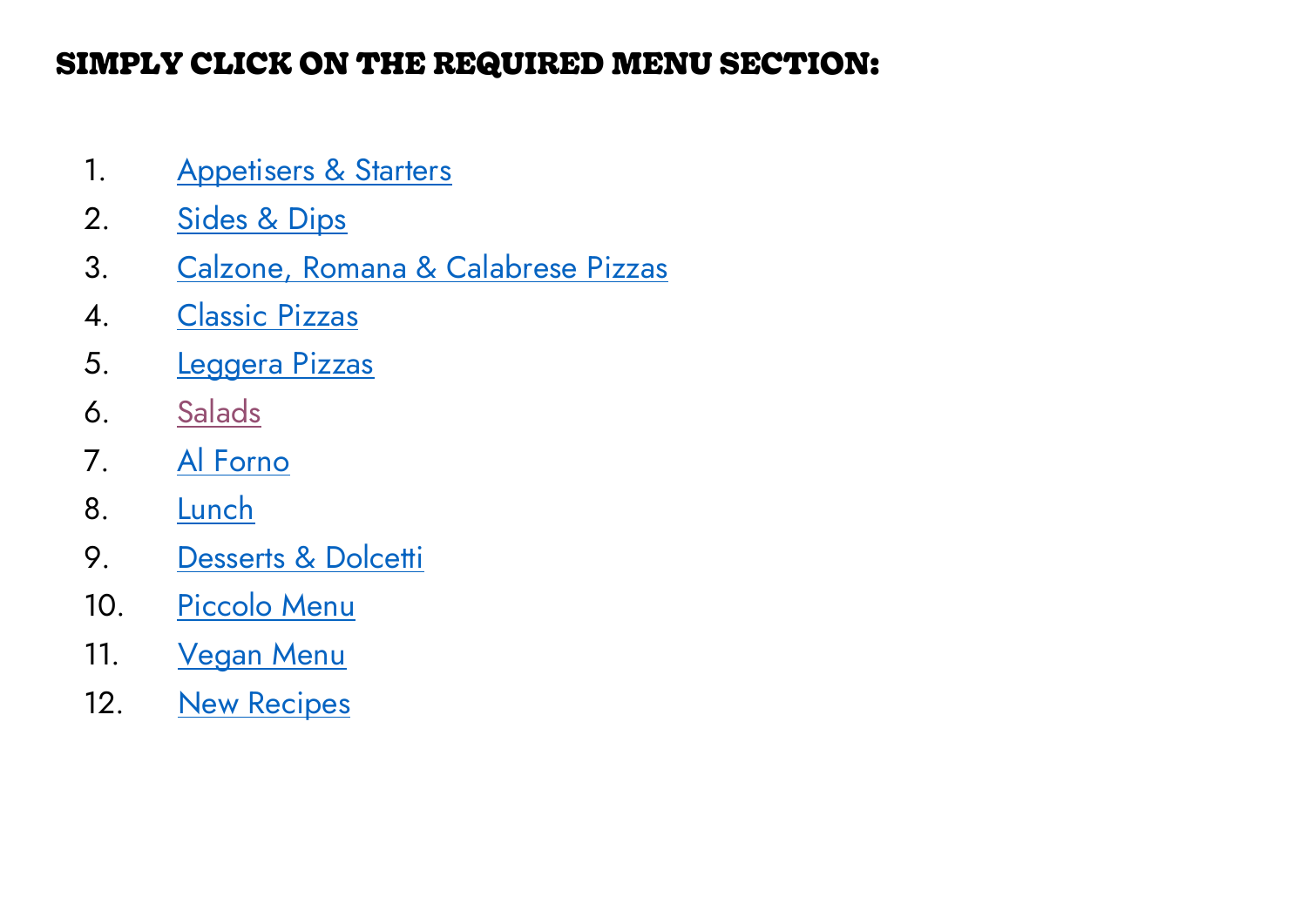### <span id="page-3-0"></span>**APPETISERS & STARTERS**

| ALTERNATIVES            |                                                                                                                                                    |
|-------------------------|----------------------------------------------------------------------------------------------------------------------------------------------------|
| Gluten Free Dough Balls | Rice starch, corn starch, sea water, water, potato starch, rice flour, sunflower oil, extra virgin olive oil, legume flour (peas), vegetable fibre |
|                         | potato, rice, psyllium, flax, lemon, pea), sugar, millet flour, flax seed oil panel, salt, fresh brewer's yeast, natural flavours, thickener:      |
|                         | hydroxypropyl methylcellulose. raising agents: gluconodeltalactone, sodium acids carbonate                                                         |

| <b>MARINATED OLIVES</b> |                                                                                                                  |
|-------------------------|------------------------------------------------------------------------------------------------------------------|
| <b>Marinated Olives</b> | Pitted Green Olives, Garlic, Sunflower Oil, Salt, Herbs, Peppercorns and Spices. Packed in: Water, Sunflower Oil |

| <b>SLOW ROASTED TOMATOES</b> |                                                                |
|------------------------------|----------------------------------------------------------------|
| Slow Roasted Tomatoes        | ' Semi dried Tomatoes, Rapeseed oil, Garlic,<br><b>Oregano</b> |

| <b>DOUGH BALLS 'PIZZAEXPRESS'</b> |                                                                                                                                                                                                                                                                                                                                                                     |
|-----------------------------------|---------------------------------------------------------------------------------------------------------------------------------------------------------------------------------------------------------------------------------------------------------------------------------------------------------------------------------------------------------------------|
| Dough                             | White WHEAT Flour (WHEAT Flour, Calcium Carbonate, Iron, Niacin, Thiamin, Flour Treatment Agent E300), Water, Salt, Yeast<br>$^{\rm !}$ (Saccharomyces cervisiae), Rapeseed Oil, Sugar, Improver S500 (WHEAT Flour, Dextrose, Emulsifier (E472e), Rapeseed Oil, Flour<br>Treatment Agent (E300)), White Rice Flour, Carlo (Water, Rapeseed Oil, Emulsifier (E479b)) |
| Garlic Butter                     | Salted butter (Butter (MILK), Salt), Garlic, Sunflower Oil, Extra Virgin Olive Oil, Parsley                                                                                                                                                                                                                                                                         |
| Parsley                           | Parsley                                                                                                                                                                                                                                                                                                                                                             |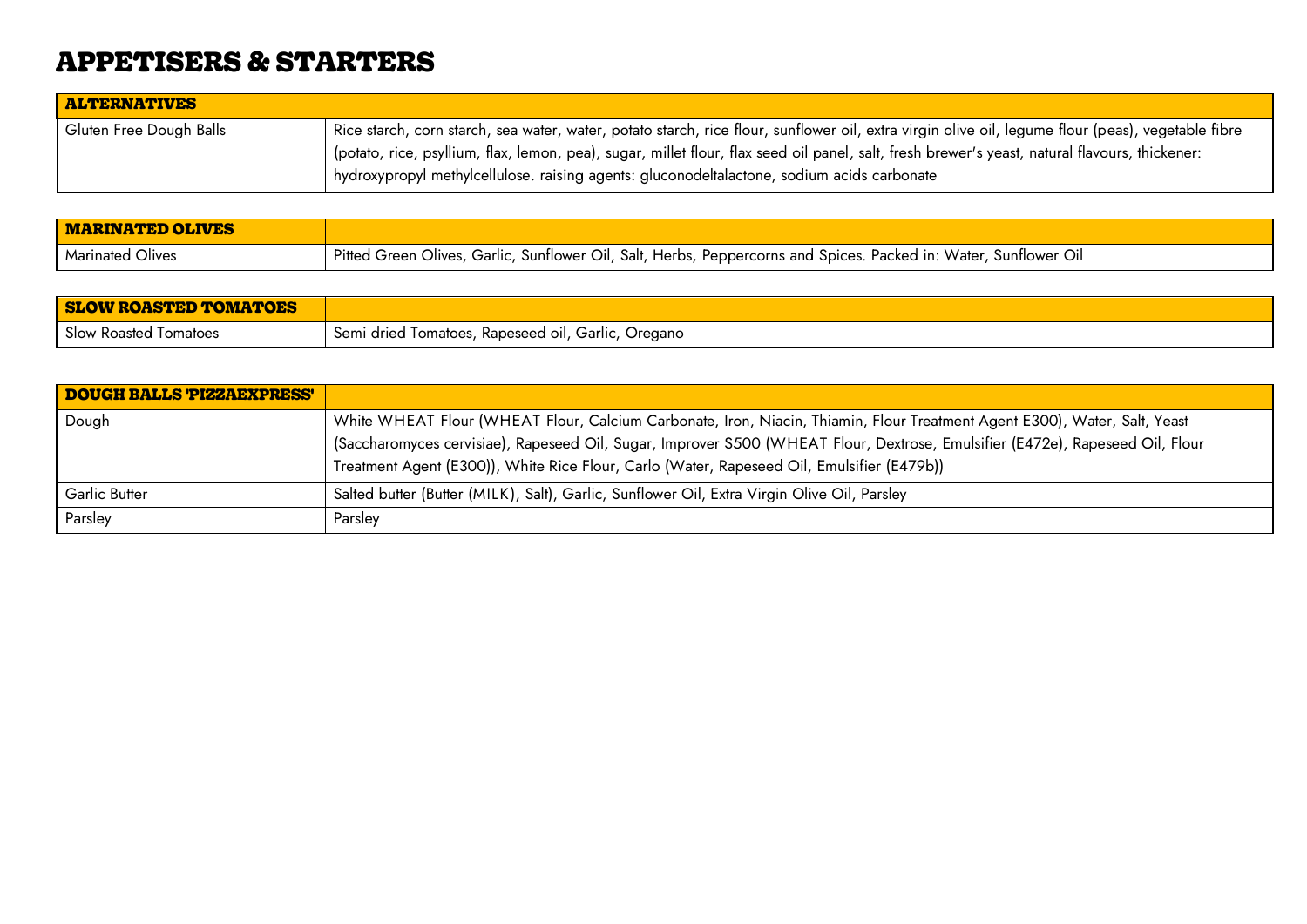| <b>HOT JALAPEÑOS DOUGH</b><br><b>BALLS</b> |                                                                                                                                                                                                                                                                                                                                                                                                                                                                                                                                                                                                                                                                                                                                |
|--------------------------------------------|--------------------------------------------------------------------------------------------------------------------------------------------------------------------------------------------------------------------------------------------------------------------------------------------------------------------------------------------------------------------------------------------------------------------------------------------------------------------------------------------------------------------------------------------------------------------------------------------------------------------------------------------------------------------------------------------------------------------------------|
| Dough                                      | White WHEAT Flour (WHEAT Flour, Calcium Carbonate, Iron, Niacin, Thiamin, Flour Treatment Agent E300), Water, Salt, Yeast<br>(Saccharomyces cervisiae), Rapeseed Oil, Sugar, Improver S500 (WHEAT Flour, Dextrose, Emulsifier (E472e), Rapeseed Oil, Flour<br>Treatment Agent (E300)), White Rice Flour, Carlo (Water, Rapeseed Oil, Emulsifier (E479b))                                                                                                                                                                                                                                                                                                                                                                       |
| Hot Jalapeño Salsa                         | Sliced Jalapenos (Sliced Jalapeno Peppers, Water, Salt, Acetic Acid, Vinegar, Firming Agent (Calcium Chloride), Preservative (Potassium<br>Sorbate)), Roquito Peppers (Roquito Peppers, Water, Sugar, Vinegar), Blended Oil (Sunflower Oil, Extra Virgin Olive Oil), Smoky Chilli<br>Powder (Chilli Powder, Salt, Chilli Blend (Chilli Powder, Cumin, Garlic, Salt, Oregano, Natural Chilli Flavouring), Onion Powder, Dried<br>Garlic, Cumin Powder, Smoked Salt, Flavourings (Flavouring (Flavouring, Yeast Extract), Natural Capsicum Flavouring), Smoked Paprika,<br>Garlic, Yeast Extract, Oregano, Cumin Seed, Black Pepper, Dried Red Pepper, Potato Starch, Dried Onion, Anti-caking agent (Silicon<br>Dioxide), Sage) |
| Parsley                                    | Parsley                                                                                                                                                                                                                                                                                                                                                                                                                                                                                                                                                                                                                                                                                                                        |

| <b>DOUGH BALLS AL FORNO</b> |                                                                                                                                                                                                                                                                                                                                                          |
|-----------------------------|----------------------------------------------------------------------------------------------------------------------------------------------------------------------------------------------------------------------------------------------------------------------------------------------------------------------------------------------------------|
| Dough                       | White WHEAT Flour (WHEAT Flour, Calcium Carbonate, Iron, Niacin, Thiamin, Flour Treatment Agent E300), Water, Salt, Yeast<br>(Saccharomyces cervisiae), Rapeseed Oil, Sugar, Improver S500 (WHEAT Flour, Dextrose, Emulsifier (E472e), Rapeseed Oil, Flour<br>Treatment Agent (E300)). White Rice Flour. Carlo (Water, Rapeseed Oil, Emulsifier (E479b)) |
| Mozzarella                  | MILK, Salt, rennet (vegetarian), Lactic acid culture                                                                                                                                                                                                                                                                                                     |
| Cheddar                     | MILK, rennet (microbial - vegetarian), Salt, Starter Culture                                                                                                                                                                                                                                                                                             |
| Oregano                     | Dried Oregano                                                                                                                                                                                                                                                                                                                                            |
| Gran Milano                 | MILK, salt, vegetarian rennet, cultures                                                                                                                                                                                                                                                                                                                  |

| <b>GARLIC BREAD WITH</b><br><b>MOZZARELLA</b> |                                                                                                                               |
|-----------------------------------------------|-------------------------------------------------------------------------------------------------------------------------------|
| Dough                                         | White WHEAT Flour (WHEAT Flour, Calcium Carbonate, Iron, Niacin, Thiamin, Flour Treatment Agent E300), Water, Salt, Yeast     |
|                                               | (Saccharomyces cervisiae), Rapeseed Oil, Sugar, Improver S500 (WHEAT Flour, Dextrose, Emulsifier (E472e), Rapeseed Oil, Flour |
|                                               | Treatment Agent (E300)). White Rice Flour. Carlo (Water, Rapeseed Oil, Emulsifier (E479b))                                    |
| <b>Blended Oil</b>                            | Sunflower Oil, Extra Virgin Olive Oil                                                                                         |
| Mozzarella                                    | MILK, Salt, rennet (vegetarian), Lactic acid culture                                                                          |
| <b>Garlic Butter</b>                          | Salted butter (Butter (MILK), Salt), Garlic, Sunflower Oil, Extra Virgin Olive Oil                                            |
| Parsley                                       | Parsley                                                                                                                       |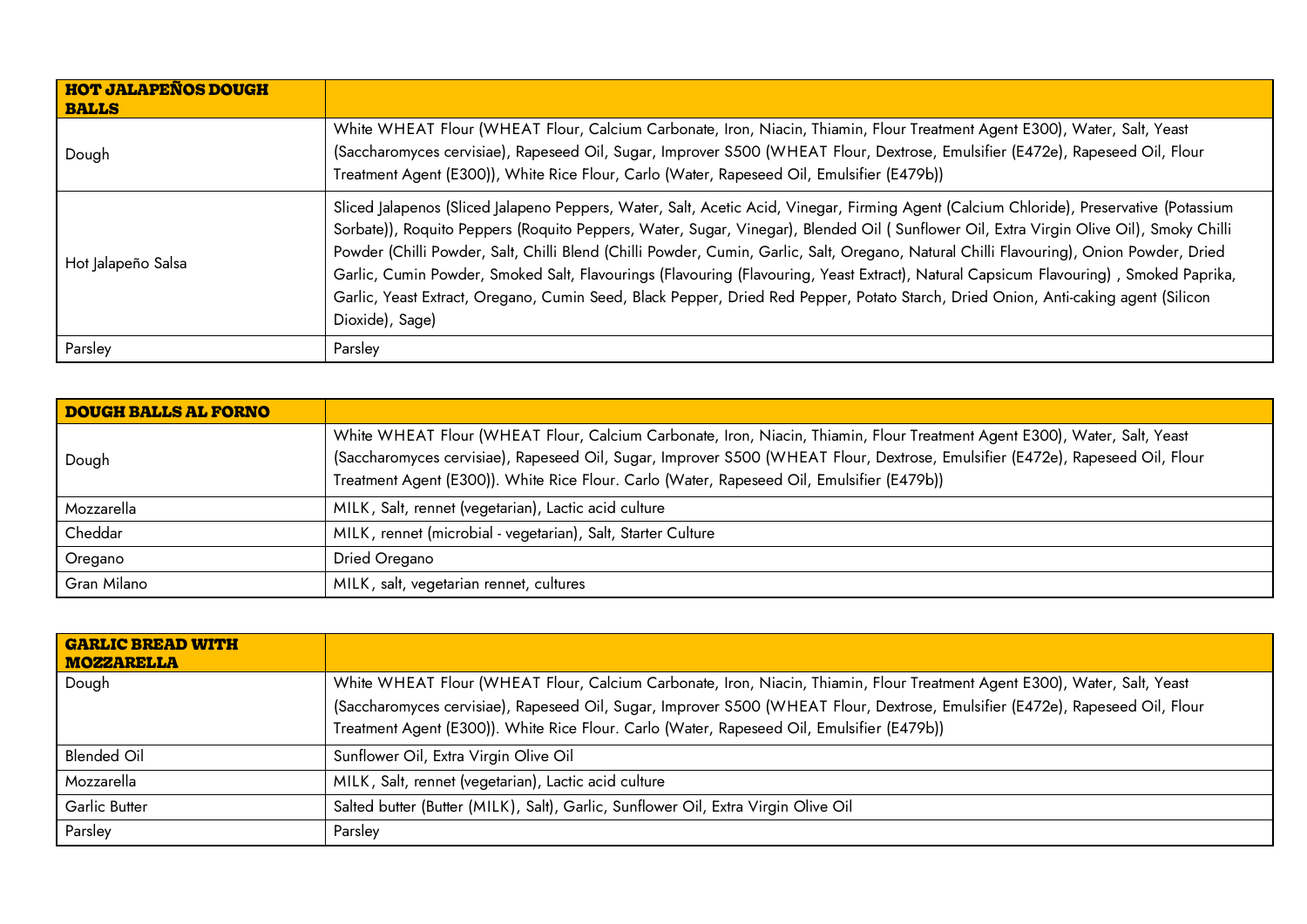| <b>BRUSCHETTA ORIGINALE</b><br>'PIZZAEXPRESS' |                                                                                                                                                                                                                                                                                                                                                          |
|-----------------------------------------------|----------------------------------------------------------------------------------------------------------------------------------------------------------------------------------------------------------------------------------------------------------------------------------------------------------------------------------------------------------|
| Dough                                         | White WHEAT Flour (WHEAT Flour, Calcium Carbonate, Iron, Niacin, Thiamin, Flour Treatment Agent E300), Water, Salt, Yeast<br>(Saccharomyces cervisiae), Rapeseed Oil, Sugar, Improver S500 (WHEAT Flour, Dextrose, Emulsifier (E472e), Rapeseed Oil, Flour<br>Treatment Agent (E300)), White Rice Flour, Carlo (Water, Rapeseed Oil, Emulsifier (E479b)) |
| <b>Blended Oil</b>                            | Sunflower Oil, Extra Virgin Olive Oil                                                                                                                                                                                                                                                                                                                    |
| Garlic Butter                                 | Salted butter (Butter (MILK), Salt), Garlic, Sunflower Oil, Extra Virgin Olive Oil, Parsley                                                                                                                                                                                                                                                              |
| Bruschetta Mix                                | Tomatoes, Red Onions, Black Pepper                                                                                                                                                                                                                                                                                                                       |
| Basil & Pine Kernel Pesto                     | Sunflower Oil, Basil, Vegetarian Medium Fat Hard Cheese (MILK), Water, Potato Flakes, Salt, Pine Kernels, Garlic Puree, Acidity Regulator:<br>Citric Acid                                                                                                                                                                                                |
| Basil                                         | Basil                                                                                                                                                                                                                                                                                                                                                    |

| <b>CALAMARI</b>  |                                                                                                                                                                                                                                                                    |
|------------------|--------------------------------------------------------------------------------------------------------------------------------------------------------------------------------------------------------------------------------------------------------------------|
| Breaded Calamari | Squid (MOLLUSCS), Breadcrumb [WHEAT Flour, Canola Oil, Sugar, Salt], Batter[WHEAT Flour, Water, Thickeners (E1404, E1420),                                                                                                                                         |
|                  | Sugar, Raising Agents (E450, E500), Salt].                                                                                                                                                                                                                         |
| Parsley          | Parsley                                                                                                                                                                                                                                                            |
| Lemon Wedge      | Lemon                                                                                                                                                                                                                                                              |
| Caesar Dressing  | Rapeseed Oil, Water, White Wine Vinegar, Sugar, Pasteurised Free Range EGG Yolk, Parmigiano Reggiano Cheese (MILK), Salt, Olive Oil,<br>Yellow MUSTARD Flour, Concentrated Lemon Juice, Garlic Puree, Stabiliser (Xanthan Gum), Anchovy (FISH) Paste, Black Pepper |

| <b>POLLO MILANESE</b>             |                                                                                                                                                                                                                                                                                                                                            |
|-----------------------------------|--------------------------------------------------------------------------------------------------------------------------------------------------------------------------------------------------------------------------------------------------------------------------------------------------------------------------------------------|
| <b>Buttermilk Chicken Goujons</b> | Chicken Breast, WHEAT Flour, Sunflower Oil, Modified Starch, Starch, Butter MILK Powder, Salt, Garlic Powder, WHEAT Gluten, Raising<br>Agents (E450, E500), Stabiliser (E451), Onion Powder, Acidity Regulators (E330, E270, E327), Spices, Yeast Extract, Flavourings, Rice<br>Flour, MILK Powder, Thickener (E415), Sugar, Herb (Thyme). |
| Rocket                            | Rocket                                                                                                                                                                                                                                                                                                                                     |
| Slow-Roasted Tomatoes             | Semi dried Tomatoes, Rapeseed oil, Garlic, Oregano                                                                                                                                                                                                                                                                                         |
| Gran Milano                       | MILK, salt, vegetarian rennet, cultures                                                                                                                                                                                                                                                                                                    |
| Lemon                             | Lemon                                                                                                                                                                                                                                                                                                                                      |
| Basil & Pine Kernel Pesto         | Sunflower Oil, Basil, Vegetarian Medium Fat Hard Cheese (MILK), Water, Potato Flakes, Salt, Pine Kernels, Garlic Puree, Acidity Regulator:<br>Citric Acid                                                                                                                                                                                  |
| Parsley                           | Parsley                                                                                                                                                                                                                                                                                                                                    |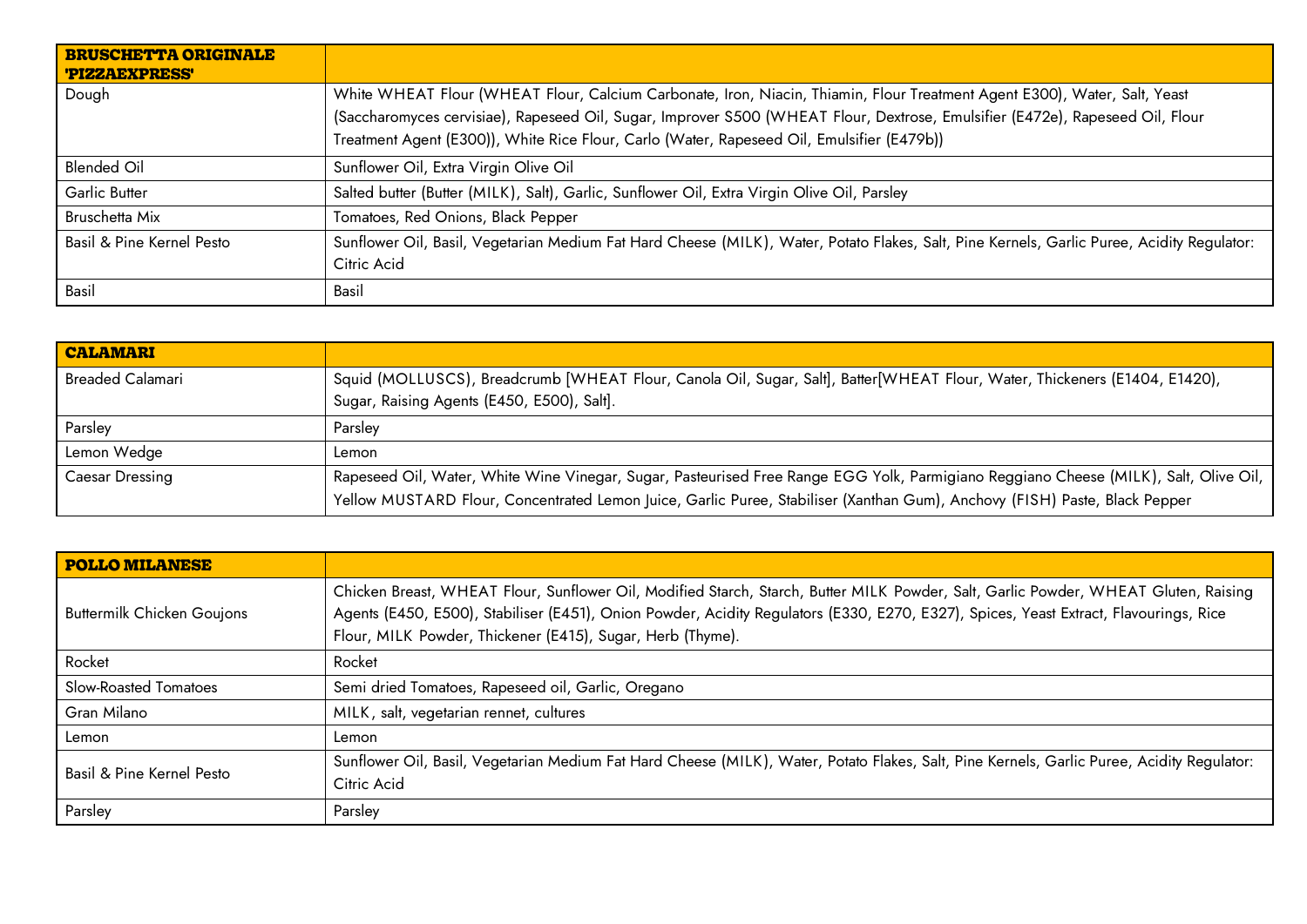| <b>LEMON &amp; HERB CHICKEN</b><br><b>WINGS</b> |                                                                                                                                                                                                                                                            |
|-------------------------------------------------|------------------------------------------------------------------------------------------------------------------------------------------------------------------------------------------------------------------------------------------------------------|
| Chicken wings                                   | Chicken Primes, Onion, Rapeseed Oil, Garlic, Lemon Juice, Water, Lemon Zest, Salt, Fennel Seed, Caster Sugar, Rosemary, Cracked Black                                                                                                                      |
|                                                 | Pepper, Oregano, Xanthan Gum, Thyme, Turmeric, Parsley                                                                                                                                                                                                     |
| Parsley                                         | Parsley                                                                                                                                                                                                                                                    |
| <b>House Dressing</b>                           | White Wine Vinegar, Rapeseed Oil, Water, Sugar, Spirit Vinegar, Herbs (Garlic Powder, Tamarind Powder, Dried Oregano, Parsley), Salt,<br>Modified Potato Starch, MUSTARD Flour, Thickener: Xanthan Gum, Black Pepper, Molasses, Onion Powder, Ginger Puree |

| <b>BUFFALO &amp; MOZZARELLA</b><br><b>SALAD</b> |                                                                                                                                                           |
|-------------------------------------------------|-----------------------------------------------------------------------------------------------------------------------------------------------------------|
| Tomatoes                                        | Tomatoes                                                                                                                                                  |
| Buffalo Mozzarella                              | Buffalo MILK, salt, rennet (vegetarian)                                                                                                                   |
| <b>Black Pepper</b>                             | <b>Black Pepper</b>                                                                                                                                       |
| Extra Virgin Olive Oil                          | Extra Virgin Olive Oil                                                                                                                                    |
| Basil & Pine kernel Pesto                       | Sunflower Oil, Basil, Vegetarian Medium Fat Hard Cheese (MILK), Water, Potato Flakes, Salt, Pine Kernels, Garlic Puree, Acidity Regulator:<br>Citric Acid |
| Basil                                           | Basil                                                                                                                                                     |

#### <span id="page-6-0"></span>**SIDES & DIPS**

| <b>MIXED SALAD</b>        |                                                                                                                                                                                                                                                            |
|---------------------------|------------------------------------------------------------------------------------------------------------------------------------------------------------------------------------------------------------------------------------------------------------|
| Rocket                    | Rocket                                                                                                                                                                                                                                                     |
| <b>Baby Spinach</b>       | Baby Spinach                                                                                                                                                                                                                                               |
| House Dressing            | White wine vinegar, rapeseed oil, water, sugar, spirit vinegar, herbs (garlic powder, tamarind powder, dried oregano, parsley), salt,<br>modified potato starch, MUSTARD flour, thickener: xanthan gum, black pepper, molasses, onion powder, ginger puree |
| Cucumber                  | Cucumber                                                                                                                                                                                                                                                   |
| <b>Baby Plum Tomatoes</b> | <b>Baby Plum Tomatoes</b>                                                                                                                                                                                                                                  |
| Extra Virgin Olive Oil    | Extra Virgin Olive Oil                                                                                                                                                                                                                                     |
| <b>Black Pepper</b>       | <b>Black Pepper</b>                                                                                                                                                                                                                                        |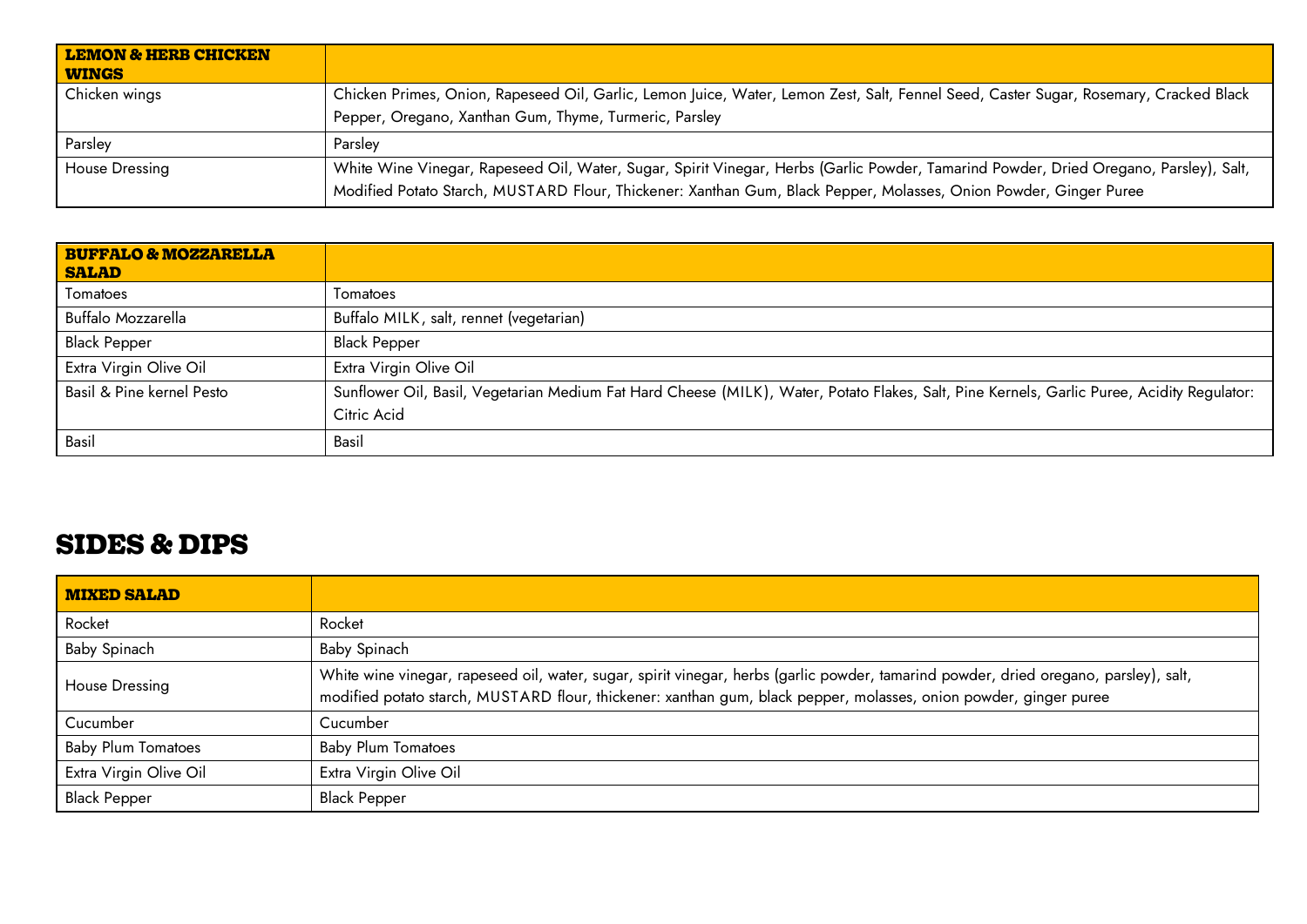| <b>RUCOLA</b>             |                                                                                                                                     |
|---------------------------|-------------------------------------------------------------------------------------------------------------------------------------|
| Rocket                    | Rocket                                                                                                                              |
| <b>Gran Milano cheese</b> | MILK, salt, rennet (vegetarian), cultures                                                                                           |
| <b>Balsamic Dressing</b>  | Sunflower Oil, Extra Virgin Olive Oil, Balsamic vinegar (SULPHITES) of Modena (cooked grape must, wine vinegar), concentrated grape |
|                           | must, wine vinegar, modified maize starch. Antioxidant E224                                                                         |

| <b>POLENTA CHIPS</b>         |                                                                                                                                                                                                                                                                                                                                           |
|------------------------------|-------------------------------------------------------------------------------------------------------------------------------------------------------------------------------------------------------------------------------------------------------------------------------------------------------------------------------------------|
| <b>Breaded Polenta Chips</b> | Water, maize flour, breadcrumbs (WHEAT flour, brewer's yeast, salt, maize flour, rosemary), WHEAT flour, sunflower oil, acidity regulator<br>(tartaric acid)                                                                                                                                                                              |
| Gran Milano Cheese           | MILK, salt, rennet (vegetarian), cultures                                                                                                                                                                                                                                                                                                 |
| Honey & Mustard Dressing     | Rapeseed oil, Honey, White wine vinegar, Water, MUSTARD (water MUSTARD seeds, spirit vinegar, salt, spices, flavouring), Concentrated<br>lemon juice, Sugar, Salt and sea salt, MUSTARD seeds, Dijon MUSTARD (water, MUSTARD seeds, spirit vinegar, salt), Garlic purée,<br>(contains citric acid), Black pepper, Thickener (Xanthan Gum) |

| <b>HALLOUMI BITES</b> |                                                                                                                                                                                                                                       |
|-----------------------|---------------------------------------------------------------------------------------------------------------------------------------------------------------------------------------------------------------------------------------|
| <b>Halloumi Bites</b> | Halloumi Cheese (MILK), Batter (Water, Maize Starch, Maize Flour, Rice Flour, Salt, Xantam Gum E415), Breadcrumb (Rice Flour, Gram<br>Flour, Maize Starch, Salt, Dextrose, Rapeseed Oil), Vegetable Oil (Sunflower Oil, Rapeseed Oil) |
| Italian Tomato Dip    | Mashed tomatoes, salt, pepper, basil, garlic, sunflower oil, extra virgin olive oil                                                                                                                                                   |
| Parsley               | Parsley                                                                                                                                                                                                                               |

| <b>RAW SLAW</b>     |                                                                                                                                                                                                                                                            |
|---------------------|------------------------------------------------------------------------------------------------------------------------------------------------------------------------------------------------------------------------------------------------------------|
| Slaw Veg Mix        | Shredded Carrot, Shredded Red Cabbage                                                                                                                                                                                                                      |
| House Dressing      | White Wine Vinegar, Rapeseed Oil, Water, Sugar, Spirit Vinegar, Herbs (Garlic Powder, Tamarind Powder, Dried Oregano, Parsley), Salt,<br>Modified Potato Starch, MUSTARD Flour, Thickener: Xanthan Gum, Black Pepper, Molasses, Onion Powder, Ginger Puree |
| <b>Red Onion</b>    | Red Onion                                                                                                                                                                                                                                                  |
| Parsley             | Parsley                                                                                                                                                                                                                                                    |
| <b>Black Pepper</b> | <b>Black Pepper</b>                                                                                                                                                                                                                                        |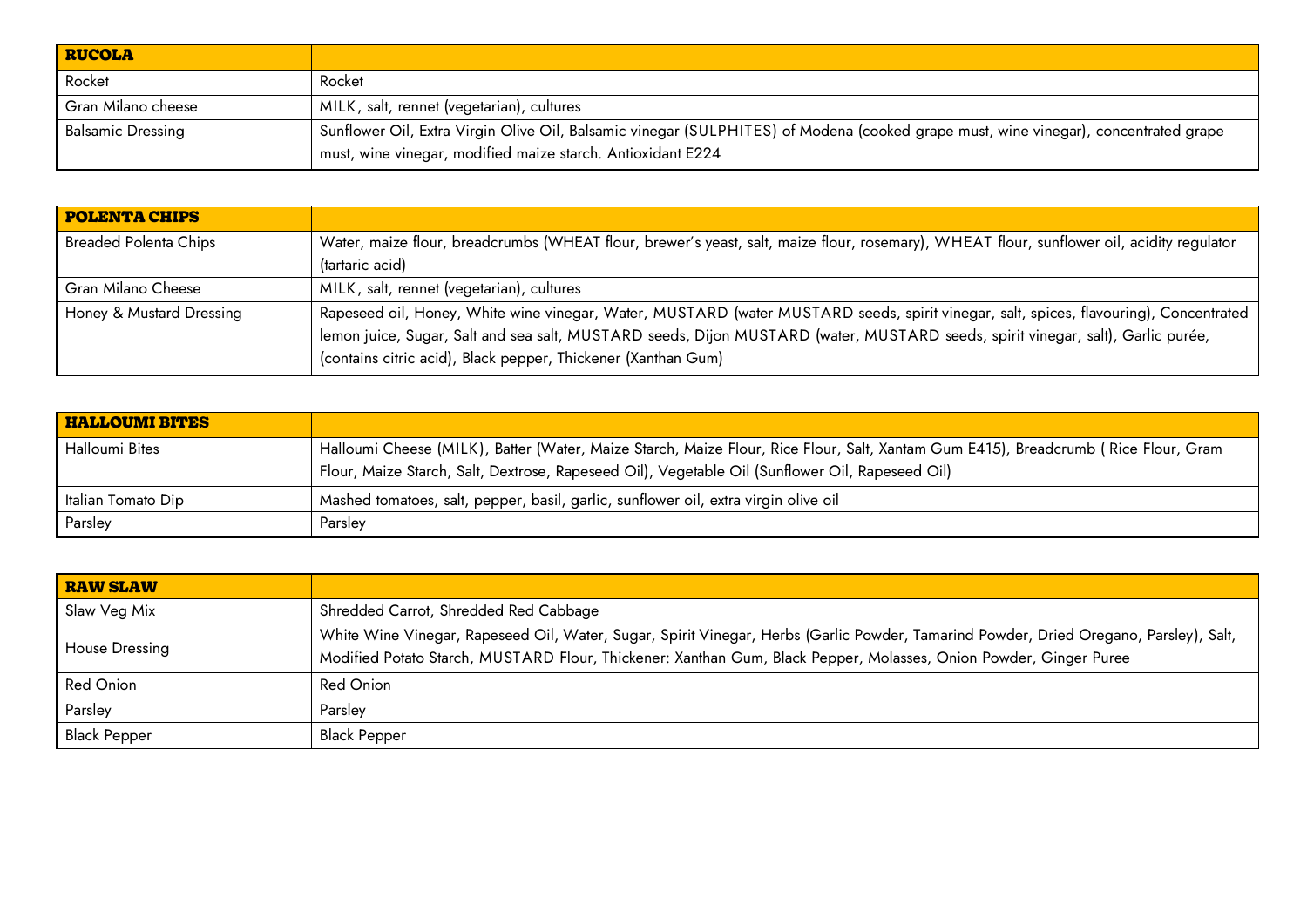| BROCCOLINI                       |                                                             |
|----------------------------------|-------------------------------------------------------------|
| Tenderstem <sup>®</sup> Broccoli | Tenderstem® Broccoli, Olive Oil, Garlic, Salt, Black Pepper |
| Extra Virgin Olive Oil           | Extra Virgin Olive Oil                                      |
| Black Pepper                     | <b>Black Pepper</b>                                         |

| <b>DIPS</b>                   |                                                                                                                                                                                                                                                                                                                                                                                                                                                                                                                                                                                                                                                                                                                               |
|-------------------------------|-------------------------------------------------------------------------------------------------------------------------------------------------------------------------------------------------------------------------------------------------------------------------------------------------------------------------------------------------------------------------------------------------------------------------------------------------------------------------------------------------------------------------------------------------------------------------------------------------------------------------------------------------------------------------------------------------------------------------------|
| Hot Jalapeño Salsa            | Sliced Jalapenos (Sliced Jalapeno Peppers, Water, Salt, Acetic Acid, Vinegar, Firming Agent (Calcium Chloride), Preservative (Potassium<br>Sorbate), Roquito Peppers (Roquito Peppers, Water, Sugar, Vinegar), Blended Oil (Sunflower Oil, Extra Virgin Olive Oil), Smoky Chilli<br>Powder (Chilli Powder, Salt, Chilli Blend (Chilli Powder, Cumin, Garlic, Salt, Oregano, Natural Chilli Flavouring), Onion Powder, Dried<br>Garlic, Cumin Powder, Smoked Salt, Flavourings (Flavouring (Flavouring, Yeast Extract), Natural Capsicum Flavouring), Smoked Paprika,<br>Garlic, Yeast Extract, Oregano, Cumin Seed, Black Pepper, Dried Red Pepper, Potato Starch, Dried Onion, Anti-caking agent (Silicon<br>Dioxide), Sage) |
| Italian Tomato Dip            | Mashed tomatoes, salt, pepper, basil, garlic, sunflower oil, extra virgin olive oil                                                                                                                                                                                                                                                                                                                                                                                                                                                                                                                                                                                                                                           |
| Basil & Pine Kernels Pesto    | Sunflower Oil, Basil, Vegetarian Medium Fat Hard Cheese (MILK), Water, Potato Flakes, Salt, Pine Kernels, Garlic Puree, Acidity Regulator:<br>Citric Acid                                                                                                                                                                                                                                                                                                                                                                                                                                                                                                                                                                     |
| Sweet & Smoky BBQ Sauce       | Tomato Paste, Water, Spirit Vinegar, Sugar, Molasses, Honey, Modified Maize Starch, MUSTARD (Water, MUSTARD Seeds, Spirit<br>Vinegar, Spices), Salt, Lemon Juice, Onion Extract, Spices (MUSTARD), Colour (Caramel), Garlic Powder, Smoke Flavouring                                                                                                                                                                                                                                                                                                                                                                                                                                                                          |
| Honey & Mustard Dressing      | Rapeseed oil, Honey, White wine vinegar, Water, MUSTARD (water MUSTARD seeds, spirit vinegar, salt, spices, flavouring), Concentrated<br>lemon juice, Sugar, Salt and sea salt, MUSTARD seeds, Dijon MUSTARD (water, MUSTARD seeds, spirit vinegar, salt), Garlic purée,<br>(contains citric acid), Black pepper, Thickener (Xanthan Gum)                                                                                                                                                                                                                                                                                                                                                                                     |
| Houmous                       | Cooked Chickpeas [Water, Chickpeas], Rapeseed Oil, Tahini (SESAME Seed Paste), Water, Lemon Juice Concentrate, Garlic Purée, Salt,<br>Preservative: Potassium Sorbate                                                                                                                                                                                                                                                                                                                                                                                                                                                                                                                                                         |
| <b>House Dressing</b>         | White Wine Vinegar, Rapeseed Oil, Water, Sugar, Spirit Vinegar, Herbs (Garlic Powder, Tamarind Powder, Dried Oregano, Parsley), Salt,<br>Modified Potato Starch, MUSTARD Flour, Thickener: Xanthan Gum, Black Pepper, Molasses, Onion Powder, Ginger Puree                                                                                                                                                                                                                                                                                                                                                                                                                                                                    |
| Caesar Dressing               | Rapeseed Oil, Water, White Wine Vinegar, Sugar, Pasteurised Free Range EGG Yolk, Parmigiano Reggiano Cheese (MILK), Salt, Olive<br>Oil, Yellow MUSTARD Flour, Concentrated, Lemon Juice, Garlic Puree, Stabiliser (Xanthan Gum), Anchovy Paste (FISH), Black Pepper                                                                                                                                                                                                                                                                                                                                                                                                                                                           |
| Garlic Butter                 | Salted butter (Butter (MILK), Salt), Garlic, Sunflower Oil, Extra Virgin Olive Oil, Parsley                                                                                                                                                                                                                                                                                                                                                                                                                                                                                                                                                                                                                                   |
| Vegan Garlic & Parsley Spread | Dairy-Free Spread (Plant Oils (Rapeseed, Palm, Sunflower, Linseed), Water, Salt, Plant Based Emulsifier (Sunflower Lecithin), Fava Bean<br>Protein, Natural Flavourings, Vitamins A and D), Garlic, Parsley                                                                                                                                                                                                                                                                                                                                                                                                                                                                                                                   |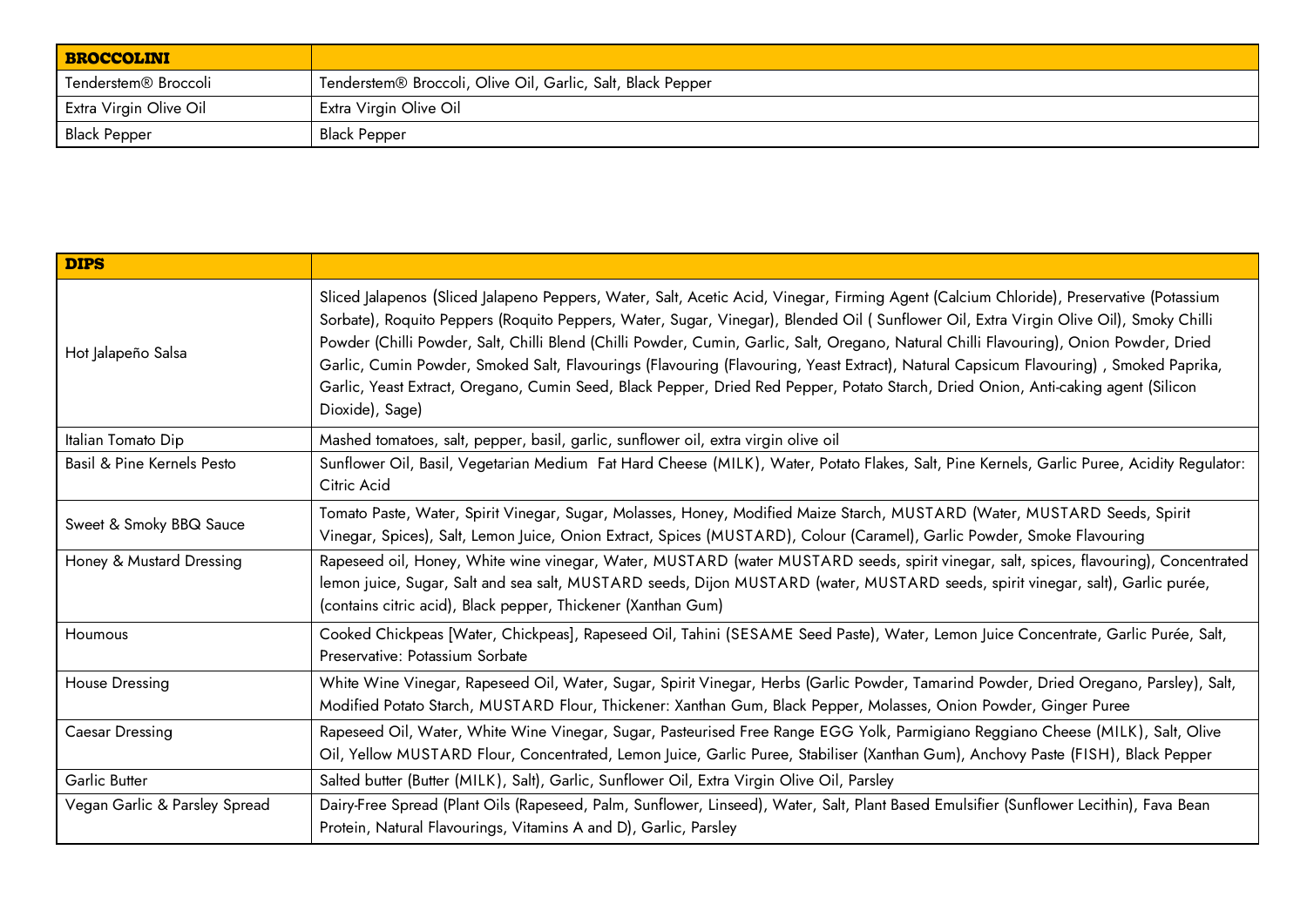# <span id="page-9-0"></span>**CALZONE, ROMANA & CALABRESE PIZZAS**

| <b>ALTERNATIVES</b>          |                                                                                                                                                |
|------------------------------|------------------------------------------------------------------------------------------------------------------------------------------------|
| Gluten Free Base             | Water, Gluten free flour white rice, potato starch, tapioca starch, maize flour, buckwheat flour, mono calcium phosphate, sodium               |
|                              | bicarbonate, xanthan gum, Salt, Rapeseed Oil, Treacle                                                                                          |
| Vegan Mozzarella Alternative | Bio Surice (water, germinated whole rice, apple vinegar, salt), water, cold pressed coconut oil, sunflower oil with infusion of oregano, lemon |
|                              | juice. Thickening agents: (gum Arabic, xanthan gum, carob flour)                                                                               |

| <b>CALZONE 'NDUJA</b> |                                                                                                                                                                                                                                                            |
|-----------------------|------------------------------------------------------------------------------------------------------------------------------------------------------------------------------------------------------------------------------------------------------------|
| Dough                 | White WHEAT Flour (WHEAT Flour, Calcium Carbonate, Iron, Niacin, Thiamin, Flour Treatment Agent E300), Water, Salt, Yeast<br>(Saccharomyces cervisiae), Rapeseed Oil, Sugar, Improver S500 (WHEAT Flour, Dextrose, Emulsifier (E472e), Rapeseed Oil, Flour |
|                       | Treatment Agent (E300)), White Rice Flour, Carlo (Water, Rapeseed Oil, Emulsifier (E479b))                                                                                                                                                                 |
| Passata               | Mashed tomatoes, salt, pepper, basil                                                                                                                                                                                                                       |
| Pepperoni             | Pork meat, pork fat, salt, paprika powder, spices (sweet paprika, hot paprika, black pepper, garlic, caraway seeds), antioxidants (E-330, E-<br>300), saccharose, preservative (E250)                                                                      |
| Nduja                 | Pork fat, Pork, Red Spicy Chilli (Calabrian Red Chilli), Salt, Sweet Chilli, Dextrose, Sugar, Smoke Flavouring, Antioxidant (E300),<br>Preservatives (E250, E252)                                                                                          |
| Hot & Sweet Chilli    | Hot & Sweet Chilli, Water, Sugar, Vinegar.                                                                                                                                                                                                                 |
| Hot Green Peppers     | Greek Golden Peppers, Water, Distilled Vinegar (SULPHITES), Salt, Citric Acid, Sodium Bisulfite, Riboflavin                                                                                                                                                |
| <b>Red Chillies</b>   | Fresh red chillies                                                                                                                                                                                                                                         |
| Oregano               | Dried oregano                                                                                                                                                                                                                                              |
| <b>Black Pepper</b>   | <b>Black Pepper</b>                                                                                                                                                                                                                                        |
| <b>Blended Oil</b>    | Sunflower Oil, Extra Virgin Olive Oil                                                                                                                                                                                                                      |
| Pancetta              | Pork, salt, dextrose, spices, flavouring, antioxidant: sodium ascorbate, preservatives: potassium nitrate, sodium nitrite                                                                                                                                  |
| Gran Milano Cheese    | MILK, salt, rennet (vegetarian), cultures                                                                                                                                                                                                                  |
| Mozzarella            | MILK, Salt, rennet (microbial - vegetarian), Lactic acid culture                                                                                                                                                                                           |
| Rocket                | Rocket                                                                                                                                                                                                                                                     |
| Baby Spinach          | Baby Spinach                                                                                                                                                                                                                                               |
| Tomatoes              | Tomatoes                                                                                                                                                                                                                                                   |
| House Dressing        | White Wine Vinegar, Rapeseed Oil, Water, Sugar, Spirit Vinegar, Herbs (Garlic Powder, Tamarind Powder, Dried Oregano, Parsley), Salt,<br>Modified Potato Starch, MUSTARD Flour, Thickener: Xanthan Gum, Black Pepper, Molasses, Onion Powder, Ginger Puree |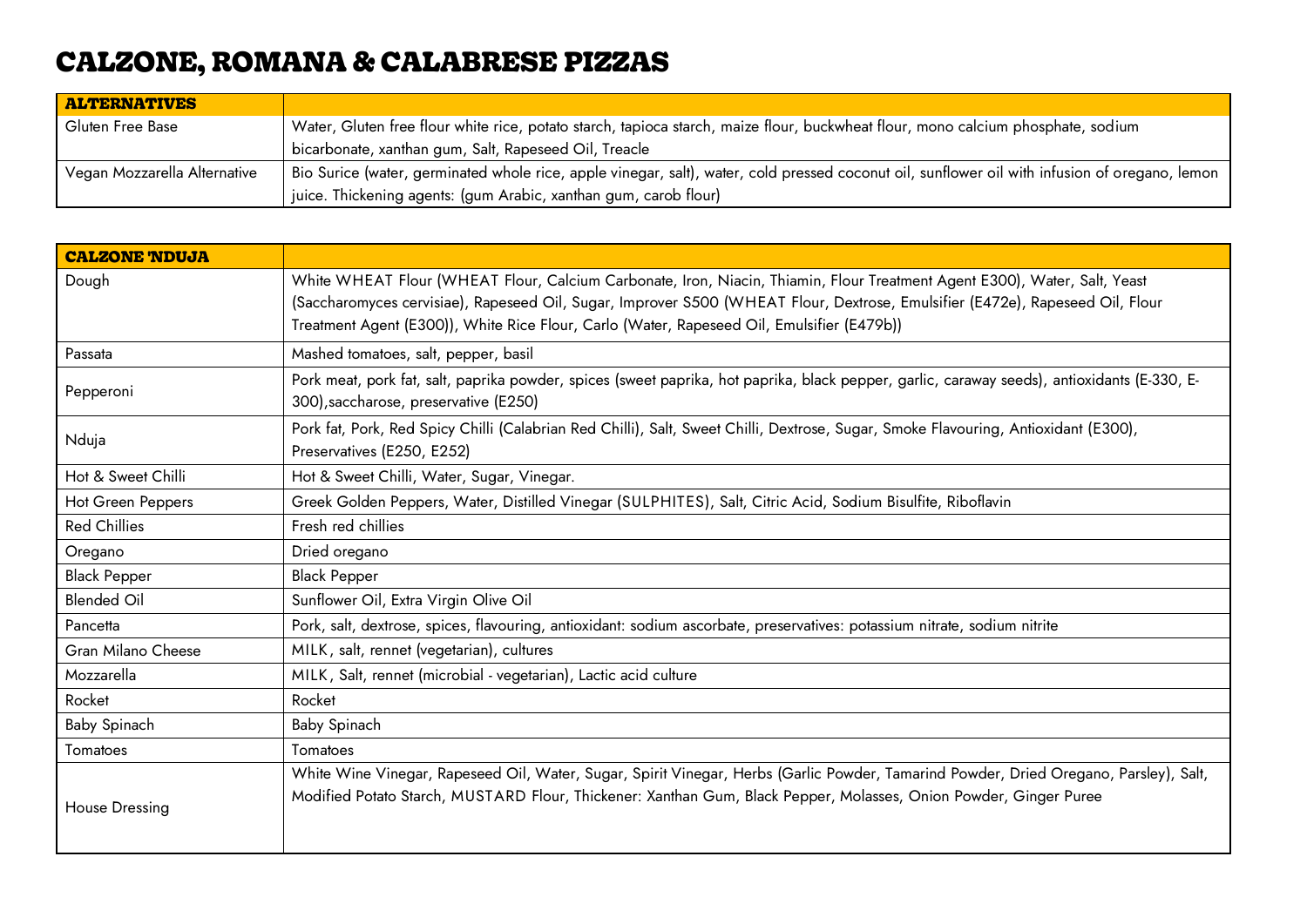| <b>BBQ BURNT ENDS</b>   |                                                                                                                                                                                                                                                                                                                                                                                                                                                                                                                                                                                                                                                                                                                                                                                |
|-------------------------|--------------------------------------------------------------------------------------------------------------------------------------------------------------------------------------------------------------------------------------------------------------------------------------------------------------------------------------------------------------------------------------------------------------------------------------------------------------------------------------------------------------------------------------------------------------------------------------------------------------------------------------------------------------------------------------------------------------------------------------------------------------------------------|
| Dough                   | White WHEAT Flour (WHEAT Flour, Calcium Carbonate, Iron, Niacin, Thiamin, Flour Treatment Agent E300), Water, Salt, Yeast<br>(Saccharomyces cervisiae), Rapeseed Oil, Sugar, Improver S500 (WHEAT Flour, Dextrose, Emulsifier (E472e), Rapeseed Oil, Flour<br>Treatment Agent (E300)), White Rice Flour, Carlo (Water, Rapeseed Oil, Emulsifier (E479b))                                                                                                                                                                                                                                                                                                                                                                                                                       |
| Sweet & Smoky BBQ Sauce | Tomato Paste, Water, Spirit Vinegar, Sugar, Molasses, Honey, Modified Maize Starch, MUSTARD (Water, MUSTARD Seeds, Spirit<br>Vinegar, Spices), Salt, Lemon Juice, Onion Extract, Spices (MUSTARD), Colour (Caramel), Garlic Powder, Smoke Flavouring                                                                                                                                                                                                                                                                                                                                                                                                                                                                                                                           |
| <b>Red Onion</b>        | <b>Red Onions</b>                                                                                                                                                                                                                                                                                                                                                                                                                                                                                                                                                                                                                                                                                                                                                              |
| <b>Burnt Ends Beef</b>  | Beef brisket, water, tomato puree, red wine vinegar, onions, sugar, gravy granules [beef stock (water, beef stock, beef dripping), modified<br>tapioca starch, flavourings, salt, glucose syrup, sugar, rice flour, colour (caramel), corn flour, potato starch, rapeseed oil, maltodextrin, yeast<br>extracts, herb], dark brown sugar, light brown sugar, salt, honey, tamari sauce [SOYA beans, water, sea salt, alcohol made from sugar cane,<br>Koji spores], black treacle, smoked paprika, lemon juice [with preservative (E224)], chilli powder, caramel powder (E150a), cumin, garlic,<br>cinnamon, cocoa powder, garlic powder, onion powder, black pepper, smoke flavour [maltodextrin, smoke flavour], rapeseed oil, xanthan<br>gum, chilli flakes, cloves, nutmeg |
| Mozzarella              | MILK, Salt, rennet (microbial - vegetarian), Lactic acid culture                                                                                                                                                                                                                                                                                                                                                                                                                                                                                                                                                                                                                                                                                                               |
| Oregano                 | Dried Oregano                                                                                                                                                                                                                                                                                                                                                                                                                                                                                                                                                                                                                                                                                                                                                                  |
| <b>Black Pepper</b>     | <b>Black Pepper</b>                                                                                                                                                                                                                                                                                                                                                                                                                                                                                                                                                                                                                                                                                                                                                            |
| Slow-Roasted Tomatoes   | Semi dried Tomatoes, Rapeseed oil, Garlic, Oregano                                                                                                                                                                                                                                                                                                                                                                                                                                                                                                                                                                                                                                                                                                                             |
| Parsley                 | Parsley                                                                                                                                                                                                                                                                                                                                                                                                                                                                                                                                                                                                                                                                                                                                                                        |

| <b>AMERICAN HOT</b>        |                                                                                                                                              |
|----------------------------|----------------------------------------------------------------------------------------------------------------------------------------------|
| Dough                      | White WHEAT Flour (WHEAT Flour, Calcium Carbonate, Iron, Niacin, Thiamin, Flour Treatment Agent E300), Water, Salt, Yeast                    |
|                            | (Saccharomyces cervisiae), Rapeseed Oil, Sugar, Improver S500 (WHEAT Flour, Dextrose, Emulsifier (E472e), Rapeseed Oil, Flour                |
|                            | Treatment Agent (E300)), White Rice Flour, Carlo (Water, Rapeseed Oil, Emulsifier (E479b))                                                   |
| Passata                    | Mashed tomatoes, salt, pepper, basil                                                                                                         |
| Pepperoni Sausage          | Pork meat, pork fat, salt, paprika powder, spices (sweet paprika, hot paprika, black pepper, garlic, caraway seeds), antioxidants (E-330, E- |
|                            | 300), saccharose, preservative (E250)                                                                                                        |
| Hot Green Peppers (option) | Greek Golden Peppers, Water, Distilled Vinegar (SULPHITES), Salt, Citric Acid, Sodium Bisulfite, Riboflavin                                  |
| Jalapeno Peppers (option)  | Jalapeno Peppers, Water, Salt, Acetic Acid, Distilled Vinegar, Calcium Chloride, Potassium Sorbate                                           |
| Mozzarella                 | MILK, Salt, rennet (microbial - vegetarian), Lactic acid culture                                                                             |
| Oregano                    | Dried Oregano                                                                                                                                |
| <b>Black Pepper</b>        | <b>Black Pepper</b>                                                                                                                          |
| <b>Blended Oil</b>         | Sunflower Oil, Extra Virgin Olive Oil                                                                                                        |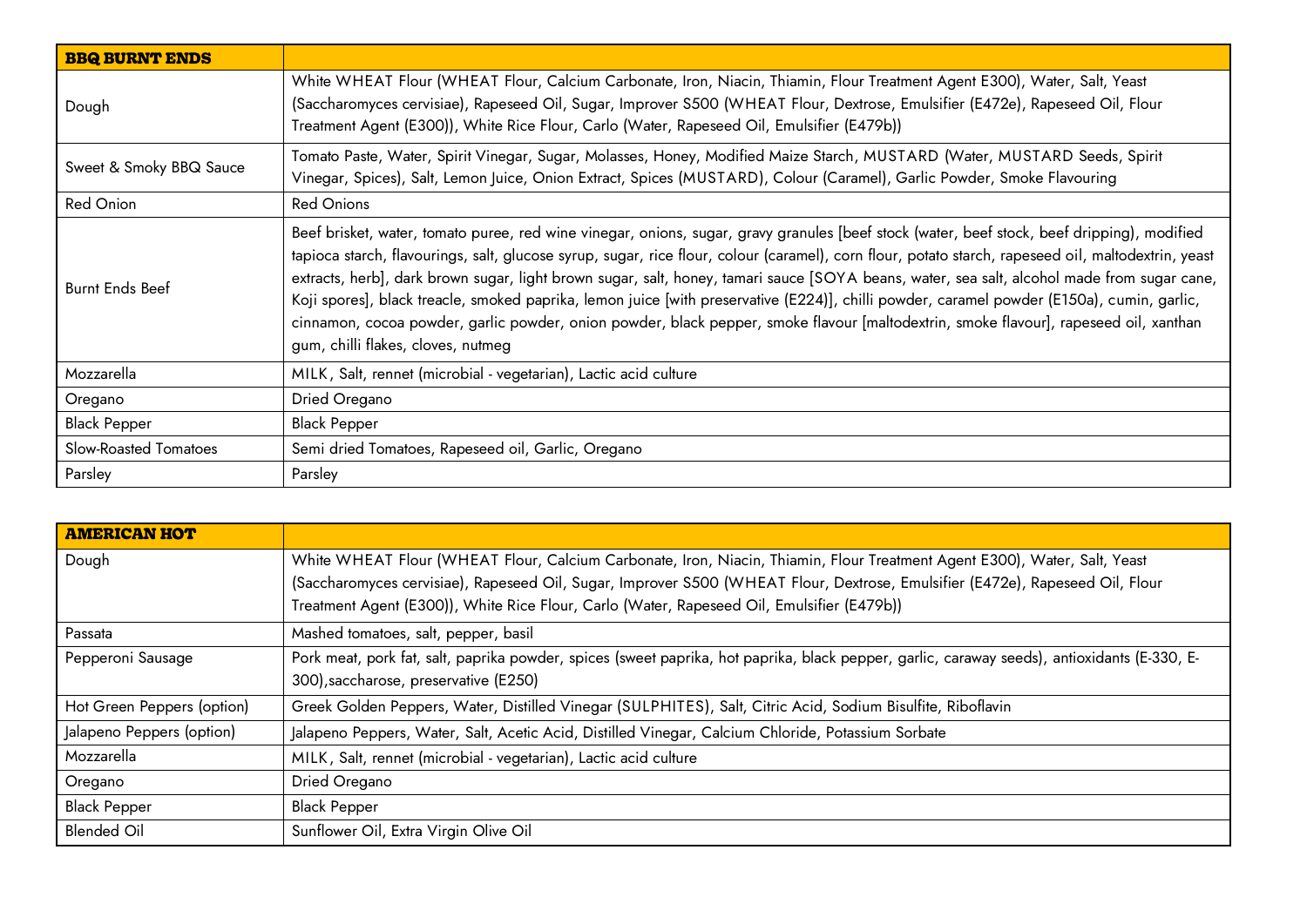| <b>DIAVOLO</b>              |                                                                                                                                                                                                                                                                                                                                                                                                                                                                                                             |
|-----------------------------|-------------------------------------------------------------------------------------------------------------------------------------------------------------------------------------------------------------------------------------------------------------------------------------------------------------------------------------------------------------------------------------------------------------------------------------------------------------------------------------------------------------|
| Dough                       | White WHEAT Flour (WHEAT Flour, Calcium Carbonate, Iron, Niacin, Thiamin, Flour Treatment Agent E300), Water, Salt, Yeast<br>(Saccharomyces cervisiae), Rapeseed Oil, Sugar, Improver S500 (WHEAT Flour, Dextrose, Emulsifier (E472e), Rapeseed Oil, Flour<br>Treatment Agent (E300)), White Rice Flour, Carlo (Water, Rapeseed Oil, Emulsifier (E479b))                                                                                                                                                    |
| Passata                     | Mashed tomatoes, salt, pepper, basil                                                                                                                                                                                                                                                                                                                                                                                                                                                                        |
| Pepperoni Sausage           | Pork meat, pork fat, salt, paprika powder, spices (sweet paprika, hot paprika, black pepper, garlic, caraway seeds), antioxidants (E-330, E-<br>300), saccharose, preservative (E250)                                                                                                                                                                                                                                                                                                                       |
| Hot Spiced Beef             | Beef, Water, Salt, Stabiliser: E451(i)), Rusk (Pea Protein), Seasoning (Salt, Paprika, Cayenne Pepper, Black Pepper, Nutmeg, Garlic Powder,<br>Cumin, Coriander, Dextrose, Onion Powder, Chilli Powder, Basil, Marjoram, Oregano, Sage, Thyme), Beef Stock (Salt, Sugar, Yeast Extracts,<br>Flavouring, Beef Concentrate (Maltodextrin, Antioxidant: E306), Dehydrated Onion, Starch), Diced Green Peppers, Diced Red Onions,<br>Passata, Black Pepper, Blended Oil (Sunflower Oil, Extra Virgin Olive Oil) |
| Hot Green Peppers (option)  | Greek Golden Peppers, Water, Distilled Vinegar (SULPHITES), Salt, Citric Acid, Sodium Bisulfite, Riboflavin                                                                                                                                                                                                                                                                                                                                                                                                 |
| Jalapeno Peppers (option)   | Jalapeno Peppers, Water, Salt, Acetic Acid, Distilled Vinegar, Calcium Chloride, Potassium Sorbate                                                                                                                                                                                                                                                                                                                                                                                                          |
| Hot & Sweet Chilli (option) | Hot & Sweet Chilli, Water, Sugar, Vinegar.                                                                                                                                                                                                                                                                                                                                                                                                                                                                  |
| Mozzarella                  | MILK, Salt, rennet (microbial - vegetarian), Lactic acid culture                                                                                                                                                                                                                                                                                                                                                                                                                                            |
| Oregano                     | Dried Oregano                                                                                                                                                                                                                                                                                                                                                                                                                                                                                               |
| <b>Black Pepper</b>         | <b>Black Pepper</b>                                                                                                                                                                                                                                                                                                                                                                                                                                                                                         |
| <b>Blended Oil</b>          | Sunflower Oil, Extra Virgin Olive Oil                                                                                                                                                                                                                                                                                                                                                                                                                                                                       |
| Tabasco                     | Vinegar, Red Pepper, Salt                                                                                                                                                                                                                                                                                                                                                                                                                                                                                   |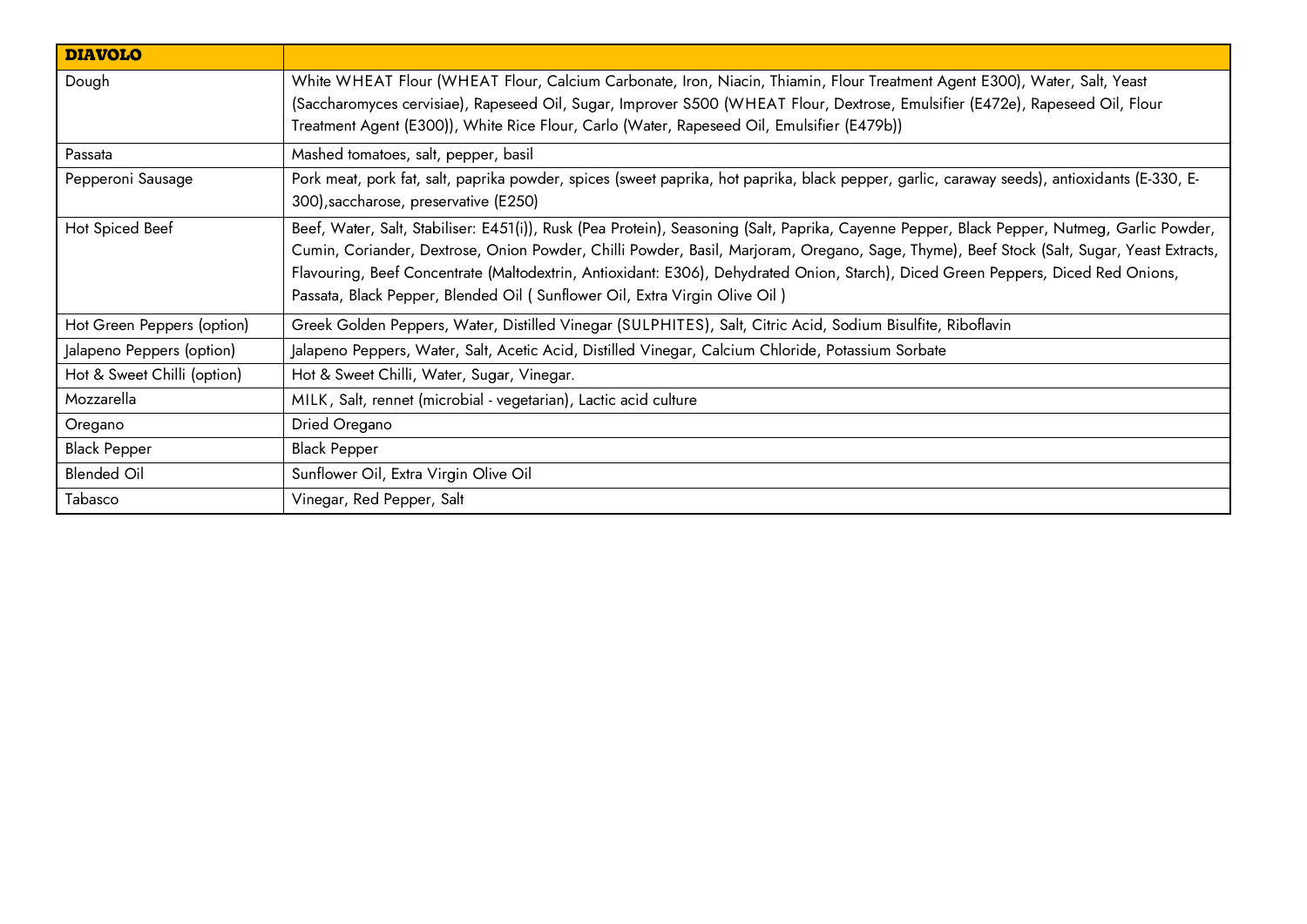| <b>PADANA</b>            |                                                                                                                                                                                                                                                            |
|--------------------------|------------------------------------------------------------------------------------------------------------------------------------------------------------------------------------------------------------------------------------------------------------|
| Dough                    | White WHEAT Flour (WHEAT Flour, Calcium Carbonate, Iron, Niacin, Thiamin, Flour Treatment Agent E300), Water, Salt, Yeast<br>(Saccharomyces cervisiae), Rapeseed Oil, Sugar, Improver S500 (WHEAT Flour, Dextrose, Emulsifier (E472e), Rapeseed Oil, Flour |
|                          | Treatment Agent (E300)), White Rice Flour, Carlo (Water, Rapeseed Oil, Emulsifier (E479b))                                                                                                                                                                 |
| Passata                  | Mashed tomatoes, salt, pepper, basil                                                                                                                                                                                                                       |
| Mozzarella               | MILK, Salt, rennet (microbial - vegetarian), Lactic acid culture                                                                                                                                                                                           |
| Goats Cheese             | Pasteurised goat's MILK, salt, vegetarian rennet, sequestrant (calcium chloride, lactic acid culture), Penicilium                                                                                                                                          |
| <b>Red Onion Chutney</b> | Re-hydrated Red Onions, Sugar, Re-hydrated Onions, Red Grape Vinegar, Colouring (Plain Caramel), Thickening Agent (Modified Maize<br>Starch), Sea Salt, Ginger, Cinnamon, Nutmeg                                                                           |
| Spinach                  | Spinach                                                                                                                                                                                                                                                    |
| <b>Red Onions</b>        | Red Onion                                                                                                                                                                                                                                                  |
| <b>Black Pepper</b>      | <b>Black Pepper</b>                                                                                                                                                                                                                                        |
| Oregano                  | Dried Oregano                                                                                                                                                                                                                                              |
| Garlic Oil               | Garlic, Sunflower Oil, Extra Virgin Olive Oil                                                                                                                                                                                                              |

| <b>POLLO AD ASTRA</b>    |                                                                                                                                  |
|--------------------------|----------------------------------------------------------------------------------------------------------------------------------|
| Dough                    | White WHEAT Flour (WHEAT Flour, Calcium Carbonate, Iron, Niacin, Thiamin, Flour Treatment Agent E300), Water, Salt, Yeast        |
|                          | (Saccharomyces cervisiae), Rapeseed Oil, Sugar, Improver S500 (WHEAT Flour, Dextrose, Emulsifier (E472e), Rapeseed Oil, Flour    |
|                          | Treatment Agent (E300)), White Rice Flour, Carlo (Water, Rapeseed Oil, Emulsifier (E479b))                                       |
| Passata                  | Mashed tomatoes, salt, pepper, basil                                                                                             |
| <b>Sweet Red Peppers</b> | Sweet Red Peppers, Water, Sugar, Spirit Vinegar, Salt, Antioxidants: Citric Acid, Ascorbic Acid, Firming Agent: Calcium Chloride |
| Chicken                  | Chicken Breast, Salt, Corn Starch, Dextrose, Sunflower Oil, Sugar                                                                |
| Red onions               | Red Onion                                                                                                                        |
| Mozzarella               | MILK, Salt, rennet (microbial - vegetarian), Lactic acid culture                                                                 |
| <b>Black Pepper</b>      | <b>Black Pepper</b>                                                                                                              |
| Oregano                  | Dried Oregano                                                                                                                    |
| Cajun Spice              | Salt, paprika, black pepper, thyme, garlic, turmeric, onion, oregano, chilli, red peppers, fennel, ginger, pimento               |
| Garlic Oil               | Garlic, Sunflower Oil, Extra Virgin Olive Oil                                                                                    |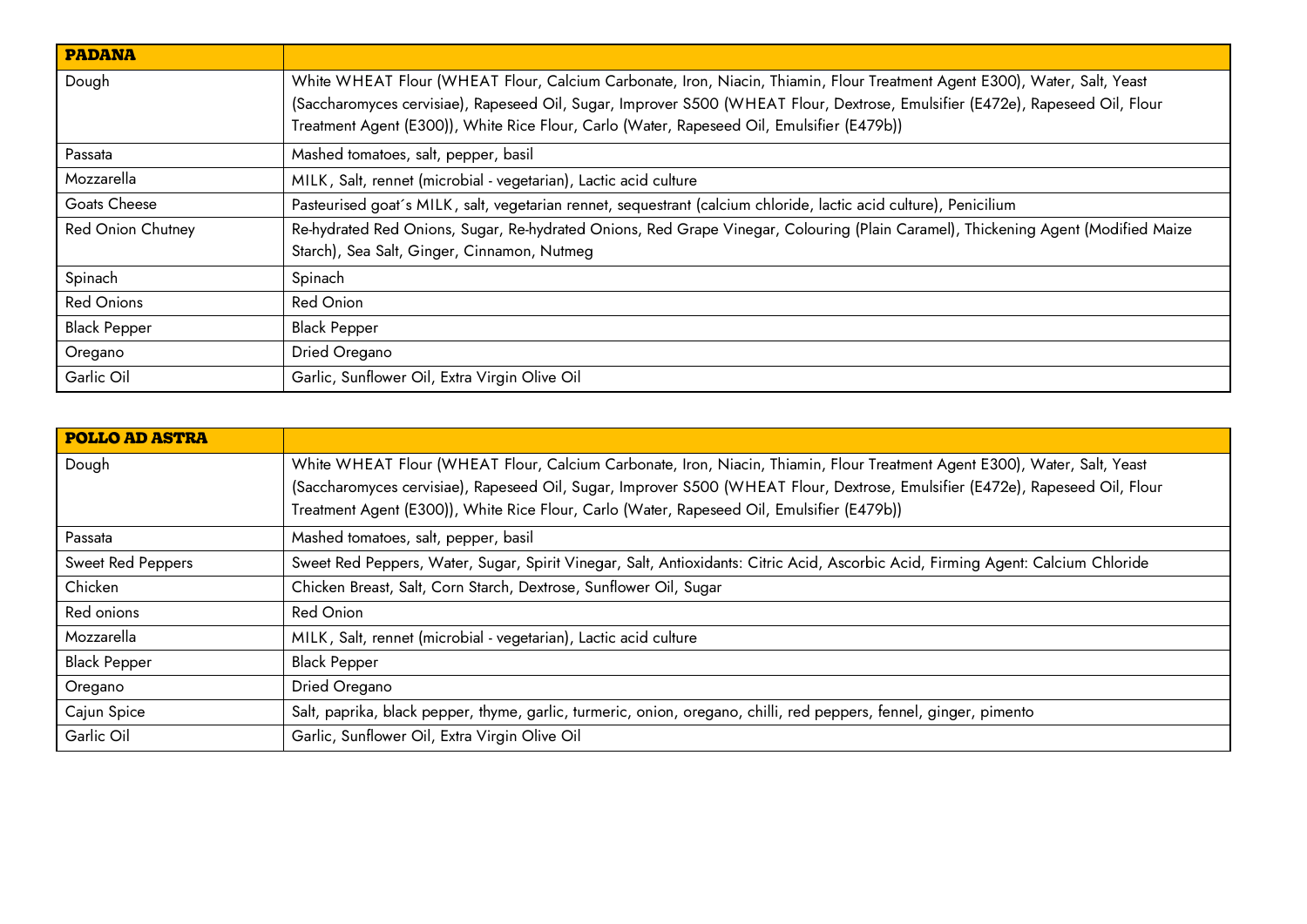| <b>SMOKY BBQ CHICKEN</b>     |                                                                                                                               |
|------------------------------|-------------------------------------------------------------------------------------------------------------------------------|
| Dough                        | White WHEAT Flour (WHEAT Flour, Calcium Carbonate, Iron, Niacin, Thiamin, Flour Treatment Agent E300), Water, Salt, Yeast     |
|                              | (Saccharomyces cervisiae), Rapeseed Oil, Sugar, Improver S500 (WHEAT Flour, Dextrose, Emulsifier (E472e), Rapeseed Oil, Flour |
|                              | Treatment Agent (E300)), White Rice Flour, Carlo (Water, Rapeseed Oil, Emulsifier (E479b))                                    |
|                              | Tomato Paste, Water, Spirit Vinegar, Sugar, Molasses, Honey, Modified Maize Starch, MUSTARD (Water, MUSTARD Seeds, Spirit     |
| Sweet & Smoky BBQ Sauce      | Vinegar, Spices), Salt, Lemon Juice, Onion Extract, Spices (MUSTARD), Colour (Caramel), Garlic Powder, Smoke Flavouring       |
| Chicken                      | Chicken Breast, Salt, Corn Starch, Dextrose, Sunflower Oil, Sugar                                                             |
| <b>Roasted Mixed Peppers</b> | Red Pepper, Yellow Pepper                                                                                                     |
| <b>Red Onions</b>            | <b>Red Onions</b>                                                                                                             |
| Mozzarella                   | MILK, Salt, rennet (microbial - vegetarian), Lactic acid culture                                                              |
| Oregano                      | Dried Oregano                                                                                                                 |
| <b>Black Pepper</b>          | Black Pepper                                                                                                                  |
| Parsley                      | Parsley                                                                                                                       |

| <b>CALABRESE</b>          |                                                                                                                                                                                                                                                                                                                                                          |
|---------------------------|----------------------------------------------------------------------------------------------------------------------------------------------------------------------------------------------------------------------------------------------------------------------------------------------------------------------------------------------------------|
| Dough                     | White WHEAT Flour (WHEAT Flour, Calcium Carbonate, Iron, Niacin, Thiamin, Flour Treatment Agent E300), Water, Salt, Yeast<br>(Saccharomyces cervisiae), Rapeseed Oil, Sugar, Improver S500 (WHEAT Flour, Dextrose, Emulsifier (E472e), Rapeseed Oil, Flour<br>Treatment Agent (E300)), White Rice Flour, Carlo (Water, Rapeseed Oil, Emulsifier (E479b)) |
| Passata                   | Mashed tomatoes, salt, pepper, basil                                                                                                                                                                                                                                                                                                                     |
| Mozzarella                | MILK, Salt, rennet (microbial - vegetarian), Lactic acid culture                                                                                                                                                                                                                                                                                         |
| Gran Milano Cheese        | MILK, salt, rennet (vegetarian), cultures                                                                                                                                                                                                                                                                                                                |
| Roasted Mix Peppers       | Red Pepper, Yellow Pepper                                                                                                                                                                                                                                                                                                                                |
| <b>Red Chillies</b>       | Fresh red chillies                                                                                                                                                                                                                                                                                                                                       |
| Hot & Sweet Chilli        | Hot & Sweet Chilli, Water, Sugar, Vinegar.                                                                                                                                                                                                                                                                                                               |
| Nduja sausage             | Pork fat, Pork, Red Spicy Chilli (Calabrian Red Chilli), Salt, Sweet Chilli, Dextrose, Sugar, Smoke Flavouring, Antioxidant: E300;<br>Preservatives: E250, E252                                                                                                                                                                                          |
| Calabrese Sausage         | Pork, spicy Calabrian chilli pepper, salt, dextrose, sugar, antioxidant: E300; Preservatives: E252, E250                                                                                                                                                                                                                                                 |
| Oregano                   | Dried Oregano                                                                                                                                                                                                                                                                                                                                            |
| Buffalo Mozzarella        | Buffalo MILK, salt, rennet (vegetarian)                                                                                                                                                                                                                                                                                                                  |
| Rocket                    | Rocket                                                                                                                                                                                                                                                                                                                                                   |
| Basil & Pine Kernel Pesto | Sunflower Oil, Basil, Vegetarian Medium Fat Hard Cheese (MILK), Water, Potato Flakes, Salt, Pine Kernels, Garlic Puree, Acidity Regulator:<br>Citric Acid                                                                                                                                                                                                |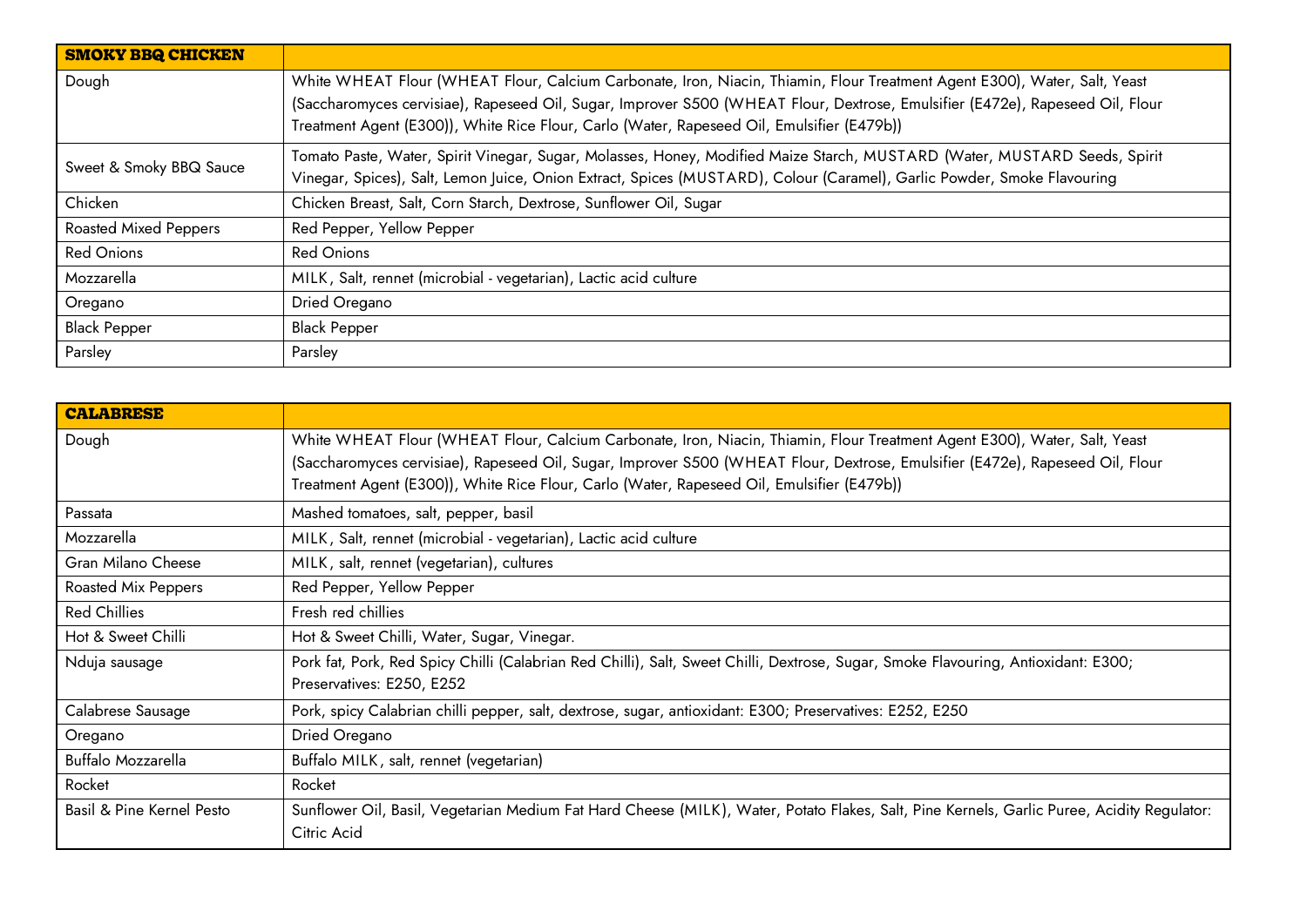### <span id="page-14-0"></span>**CLASSIC PIZZAS**

| <b>ALTERNATIVES</b>          |                                                                                                                                                |
|------------------------------|------------------------------------------------------------------------------------------------------------------------------------------------|
| Gluten Free Base             | Water, Gluten free flour white rice, potato starch, tapioca starch, maize flour, buckwheat flour, mono calcium phosphate, sodium               |
|                              | bicarbonate, xanthan gum, Salt, Rapeseed Oil, Treacle                                                                                          |
| Vegan Mozzarella Alternative | Bio Surice (water, germinated whole rice, apple vinegar, salt), water, cold pressed coconut oil, sunflower oil with infusion of oregano, lemon |
|                              | juice. Thickening agents: gum Arabic, xanthan gum, carob flour                                                                                 |

| <b>SLOPPY GIUSEPPE</b> |                                                                                                                                             |
|------------------------|---------------------------------------------------------------------------------------------------------------------------------------------|
| Dough                  | White WHEAT Flour (WHEAT Flour, Calcium Carbonate, Iron, Niacin, Thiamin, Flour Treatment Agent E300), Water, Salt, Yeast                   |
|                        | (Saccharomyces cervisiae), Rapeseed Oil, Sugar, Improver S500 (WHEAT Flour, Dextrose, Emulsifier (E472e), Rapeseed Oil, Flour               |
|                        | Treatment Agent (E300)), White Rice Flour, Carlo (Water, Rapeseed Oil, Emulsifier (E479b))                                                  |
| Passata                | Mashed tomatoes, salt, pepper, basil                                                                                                        |
| Mozzarella             | MILK, Salt, rennet (microbial - vegetarian), Lactic acid culture                                                                            |
| Hot Spiced Beef        | Beef, Water, Salt, Stabiliser: E451(i)), Rusk (Pea Protein), Seasoning (Salt, Paprika, Cayenne Pepper, Black Pepper, Nutmeg, Garlic Powder, |
|                        | Cumin, Coriander, Dextrose, Onion Powder, Chilli Powder, Basil, Marjoram, Oregano, Sage, Thyme), Beef Stock (Salt, Sugar, Yeast Extracts,   |
|                        | Flavouring, Beef Concentrate (Maltodextrin, Antioxidant: E306), Dehydrated Onion, Starch), Diced Green Peppers, Diced Red Onions,           |
|                        | Passata, Black Pepper, Blended Oil (Sunflower Oil, Extra Virgin Olive Oil)                                                                  |
| Oregano                | Dried Oregano                                                                                                                               |
| <b>Black Pepper</b>    | <b>Black Pepper</b>                                                                                                                         |
| <b>Blended Oil</b>     | Sunflower Oil, Extra Virgin Olive Oil                                                                                                       |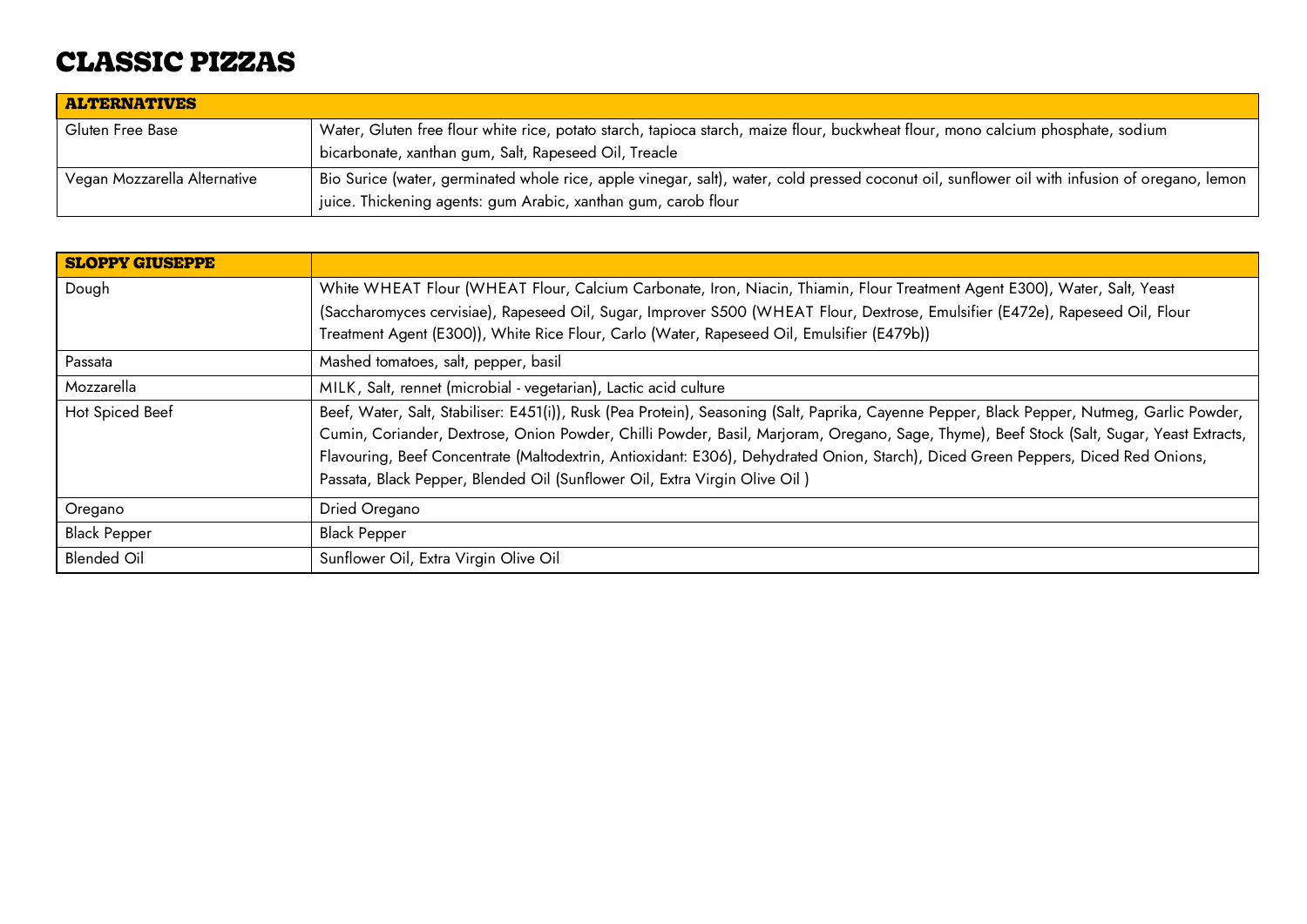| <b>AMERICAN</b>     |                                                                                                                                                                                                                                                            |
|---------------------|------------------------------------------------------------------------------------------------------------------------------------------------------------------------------------------------------------------------------------------------------------|
| Dough               | White WHEAT Flour (WHEAT Flour, Calcium Carbonate, Iron, Niacin, Thiamin, Flour Treatment Agent E300), Water, Salt, Yeast<br>(Saccharomyces cervisiae), Rapeseed Oil, Sugar, Improver S500 (WHEAT Flour, Dextrose, Emulsifier (E472e), Rapeseed Oil, Flour |
|                     | Treatment Agent (E300)), White Rice Flour, Carlo (Water, Rapeseed Oil, Emulsifier (E479b))                                                                                                                                                                 |
| Passata             | Mashed tomatoes, salt, pepper, basil                                                                                                                                                                                                                       |
| Pepperoni Sausage   | Pork meat, pork fat, salt, paprika powder, spices (sweet paprika, hot paprika, black pepper, garlic, caraway seeds), antioxidants (E-330, E-<br>300), saccharose, preservative (E250)                                                                      |
| Mozzarella          | MILK, Salt, rennet (microbial - vegetarian), Lactic acid culture                                                                                                                                                                                           |
| Oregano             | Dried Oregano                                                                                                                                                                                                                                              |
| <b>Black Pepper</b> | <b>Black Pepper</b>                                                                                                                                                                                                                                        |
| <b>Blended Oil</b>  | Sunflower Oil, Extra Virgin Olive Oil                                                                                                                                                                                                                      |

| <b>FIORENTINA</b>   |                                                                                                                               |
|---------------------|-------------------------------------------------------------------------------------------------------------------------------|
| Dough               | White WHEAT Flour (WHEAT Flour, Calcium Carbonate, Iron, Niacin, Thiamin, Flour Treatment Agent E300), Water, Salt, Yeast     |
|                     | (Saccharomyces cervisiae), Rapeseed Oil, Sugar, Improver S500 (WHEAT Flour, Dextrose, Emulsifier (E472e), Rapeseed Oil, Flour |
|                     | Treatment Agent (E300)), White Rice Flour, Carlo (Water, Rapeseed Oil, Emulsifier (E479b))                                    |
| Passata             | Mashed tomatoes, salt, pepper, basil                                                                                          |
| Olives              | Water, Black Olives, Salt, Stabiliser (Ferrous Gluconate)                                                                     |
| Spinach             | Spinach                                                                                                                       |
| Mozzarella          | MILK, Salt, rennet (microbial - vegetarian), Lactic acid culture                                                              |
| Oregano             | Dried oregano                                                                                                                 |
| <b>Black Pepper</b> | <b>Black Pepper</b>                                                                                                           |
| Garlic Oil          | Garlic, Sunflower Oil, Extra Virgin Olive Oil                                                                                 |
| Egg                 | <b>EGG</b>                                                                                                                    |
| Gran Milano cheese  | MILK, salt, rennet (vegetarian), cultures                                                                                     |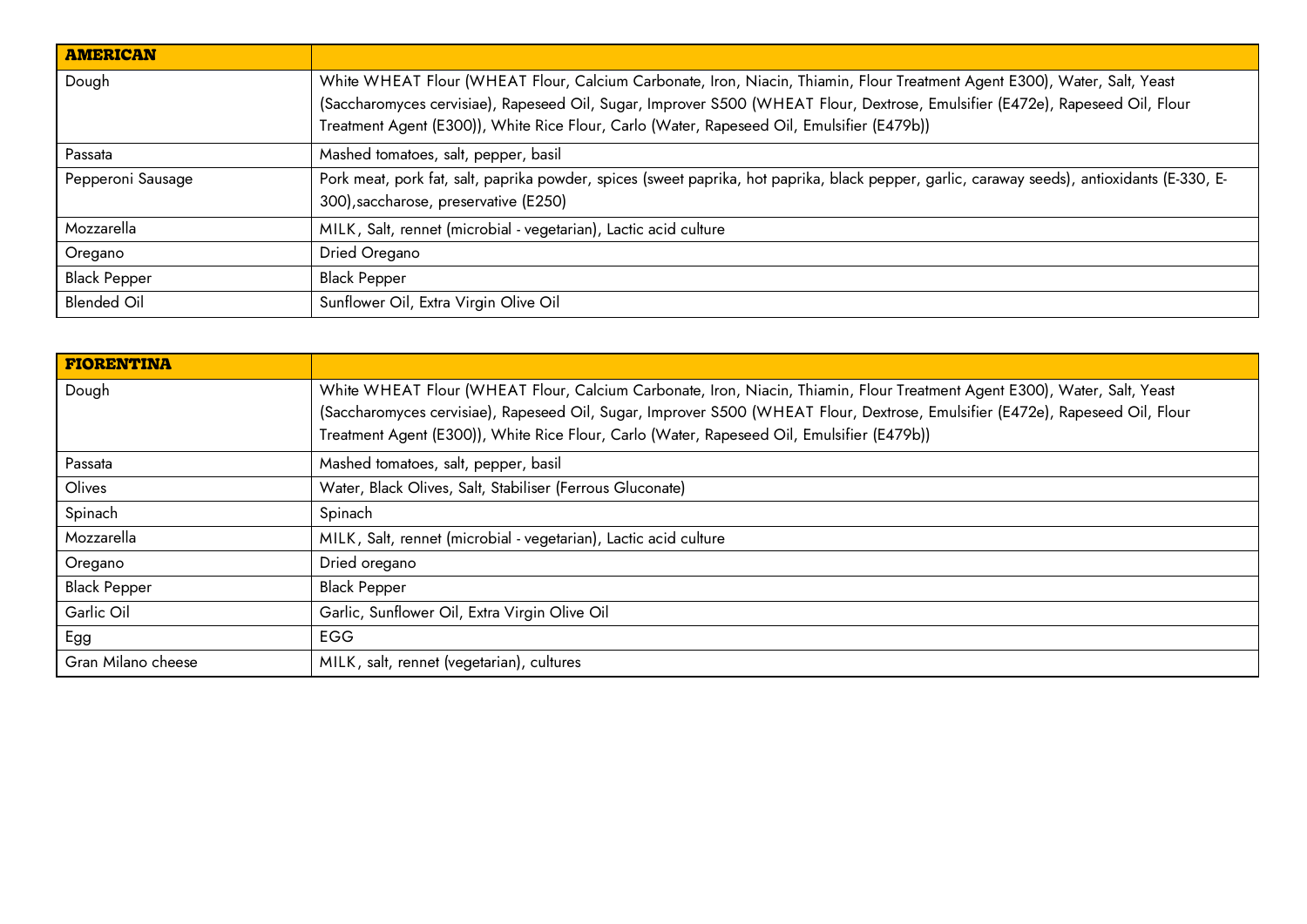| <b>MARGHERITA</b>   |                                                                                                                               |
|---------------------|-------------------------------------------------------------------------------------------------------------------------------|
| Dough               | White WHEAT Flour (WHEAT Flour, Calcium Carbonate, Iron, Niacin, Thiamin, Flour Treatment Agent E300), Water, Salt, Yeast     |
|                     | (Saccharomyces cervisiae), Rapeseed Oil, Sugar, Improver S500 (WHEAT Flour, Dextrose, Emulsifier (E472e), Rapeseed Oil, Flour |
|                     | Treatment Agent (E300)), White Rice Flour, Carlo (Water, Rapeseed Oil, Emulsifier (E479b))                                    |
| Passata             | Mashed tomatoes, salt, pepper, basil                                                                                          |
| Mozzarella          | MILK, Salt, rennet (microbial - vegetarian), Lactic acid culture                                                              |
| Oregano             | Dried Oregano                                                                                                                 |
| <b>Black Pepper</b> | <b>Black Pepper</b>                                                                                                           |
| <b>Blended Oil</b>  | Sunflower Oil, Extra Virgin Olive Oil                                                                                         |
| Basil               | Basil                                                                                                                         |

| <b>LA REINE</b>     |                                                                                                                                           |
|---------------------|-------------------------------------------------------------------------------------------------------------------------------------------|
| Dough               | White WHEAT Flour (WHEAT Flour, Calcium Carbonate, Iron, Niacin, Thiamin, Flour Treatment Agent E300), Water, Salt, Yeast                 |
|                     | (Saccharomyces cervisiae), Rapeseed Oil, Sugar, Improver S500 (WHEAT Flour, Dextrose, Emulsifier (E472e), Rapeseed Oil, Flour             |
|                     | Treatment Agent (E300)), White Rice Flour, Carlo (Water, Rapeseed Oil, Emulsifier (E479b))                                                |
| Passata             | Mashed tomatoes, salt, pepper, basil                                                                                                      |
| Olives              | Water, Black Olives, Salt, Stabiliser (Ferrous Gluconate)                                                                                 |
| Ham                 | Pork, Water, Salt, Waxy Maize Starch, Pea Starch, Dried Glucose Syrup, Dextrose, Tapioca Starch, Stabilisers (E451, E450), Yeast Extract, |
|                     | Potato Fibre, Antioxidant (E301), Preservative (E250)                                                                                     |
| Mushrooms           | Cup Mushrooms                                                                                                                             |
| Mozzarella          | MILK, Salt, rennet (microbial - vegetarian), Lactic acid culture                                                                          |
| Oregano             | Dried oregano                                                                                                                             |
| <b>Black Pepper</b> | <b>Black Pepper</b>                                                                                                                       |
| <b>Blended Oil</b>  | Sunflower Oil, Extra Virgin Olive Oil                                                                                                     |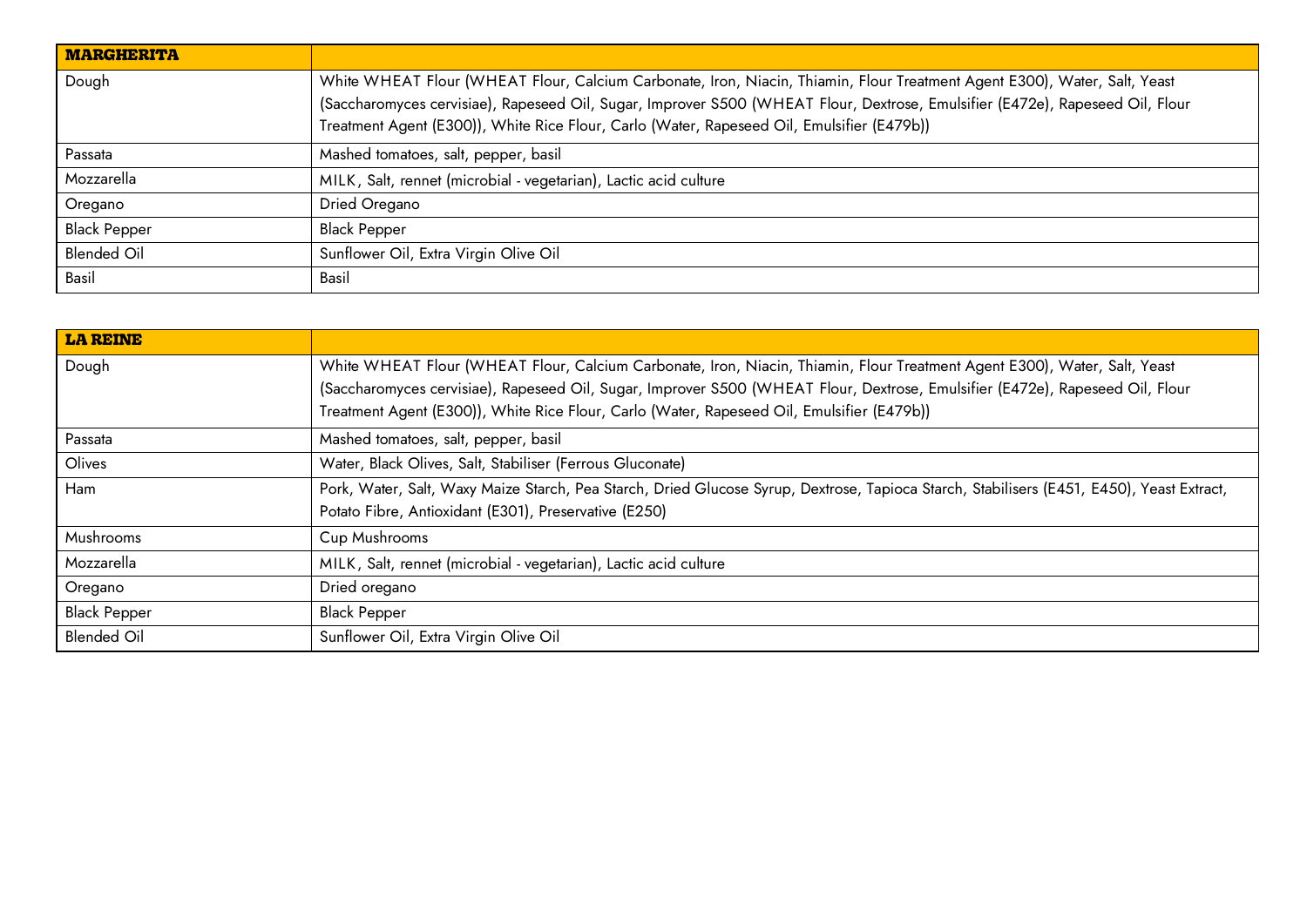| <b>VENEZIANA</b>    |                                                                                                                                                                                                                                                            |
|---------------------|------------------------------------------------------------------------------------------------------------------------------------------------------------------------------------------------------------------------------------------------------------|
| Dough               | White WHEAT Flour (WHEAT Flour, Calcium Carbonate, Iron, Niacin, Thiamin, Flour Treatment Agent E300), Water, Salt, Yeast<br>(Saccharomyces cervisiae), Rapeseed Oil, Sugar, Improver S500 (WHEAT Flour, Dextrose, Emulsifier (E472e), Rapeseed Oil, Flour |
|                     | Treatment Agent (E300)), White Rice Flour, Carlo (Water, Rapeseed Oil, Emulsifier (E479b))                                                                                                                                                                 |
| Passata             | Mashed tomatoes, salt, pepper, basil                                                                                                                                                                                                                       |
| Olives              | Water, Black Olives, Salt, Stabiliser (Ferrous Gluconate)                                                                                                                                                                                                  |
| Pine Kernels        | Pine Kernels                                                                                                                                                                                                                                               |
| Sultanas            | Sultanas, oil (cotton seed / sunflower oil)                                                                                                                                                                                                                |
| Capers              | Capers, Water, Vinegar, Salt                                                                                                                                                                                                                               |
| <b>Red Onions</b>   | <b>Red Onions</b>                                                                                                                                                                                                                                          |
| Mozzarella          | MILK, Salt, rennet (microbial - vegetarian), Lactic acid culture                                                                                                                                                                                           |
| Oregano             | Dried Oregano                                                                                                                                                                                                                                              |
| <b>Black Pepper</b> | <b>Black Pepper</b>                                                                                                                                                                                                                                        |
| <b>Blended Oil</b>  | Sunflower Oil, Extra Virgin Olive Oil                                                                                                                                                                                                                      |

| <b>AMERICAN JACK - VEGAN</b> |                                                                                                                                                                                                                                                                                                                                                                                                                                                                                                                                                                                                                                                                                                                   |
|------------------------------|-------------------------------------------------------------------------------------------------------------------------------------------------------------------------------------------------------------------------------------------------------------------------------------------------------------------------------------------------------------------------------------------------------------------------------------------------------------------------------------------------------------------------------------------------------------------------------------------------------------------------------------------------------------------------------------------------------------------|
|                              | White WHEAT Flour (WHEAT Flour, Calcium Carbonate, Iron, Niacin, Thiamin, Flour Treatment Agent E300), Water, Salt, Yeast                                                                                                                                                                                                                                                                                                                                                                                                                                                                                                                                                                                         |
|                              | (Saccharomyces cervisiae), Rapeseed Oil, Sugar, Improver S500 (WHEAT Flour, Dextrose, Emulsifier (E472e), Rapeseed Oil, Flour                                                                                                                                                                                                                                                                                                                                                                                                                                                                                                                                                                                     |
| Dough                        | Treatment Agent (E300)), White Rice Flour, Carlo (Water, Rapeseed Oil, Emulsifier (E479b))                                                                                                                                                                                                                                                                                                                                                                                                                                                                                                                                                                                                                        |
| Passata                      | Mashed tomatoes, salt, pepper, basil                                                                                                                                                                                                                                                                                                                                                                                                                                                                                                                                                                                                                                                                              |
|                              | Bio Surice (water, germinated whole rice, apple vinegar, salt), water, cold pressed coconut oil, sunflower oil with infusion of oregano, lemon                                                                                                                                                                                                                                                                                                                                                                                                                                                                                                                                                                    |
| Vegan Mozzarella Alternative | juice. Thickening agents: gum Arabic, xanthan gum, carob flour                                                                                                                                                                                                                                                                                                                                                                                                                                                                                                                                                                                                                                                    |
| Tomato                       | Tomato                                                                                                                                                                                                                                                                                                                                                                                                                                                                                                                                                                                                                                                                                                            |
| <b>Roasted Mixed Peppers</b> | Yellow Pepper                                                                                                                                                                                                                                                                                                                                                                                                                                                                                                                                                                                                                                                                                                     |
|                              | Water, Jackfruit, Thickener: Sodium Alginate, Firming Agent: Calcium Sulphate, Stabilisers: Pentasodium Triphosate, Tetrasodium<br>Diphosphate, Vegetable Oil Emulsion (Sunflower Refined Oil, Water, Pea Protein, Flavouring [flavour, hydrolysed vegetable protein, yeast<br>extract, salt], Gelling Agent: Agar-Agar, Thickeners: Carob, Xanthan Gum, Acidity Regulator: Citric Acid, Preservative: Potassium Sorbate),<br>Naturally Smoked High Oleic Sunflower Oil, Seasoning (Maltodextrin, Yeast Extract, Rice Flour, Onion Powder, Natural Flavouring, Spice),<br>Smoked Paprika, Rice Protein, Salt, Concentrate (Beetroot, Carrot), Smoked Garlic Granules, Sugar, Fennel Seeds, Natural Colour: Liquid |
| Jackfruit Pepperoni          | Paprika Extract, Black Pepper, Sunflower Lecithin, Five Spice                                                                                                                                                                                                                                                                                                                                                                                                                                                                                                                                                                                                                                                     |
| Extra Virgin Olive Oil       | Extra Virgin Olive Oil                                                                                                                                                                                                                                                                                                                                                                                                                                                                                                                                                                                                                                                                                            |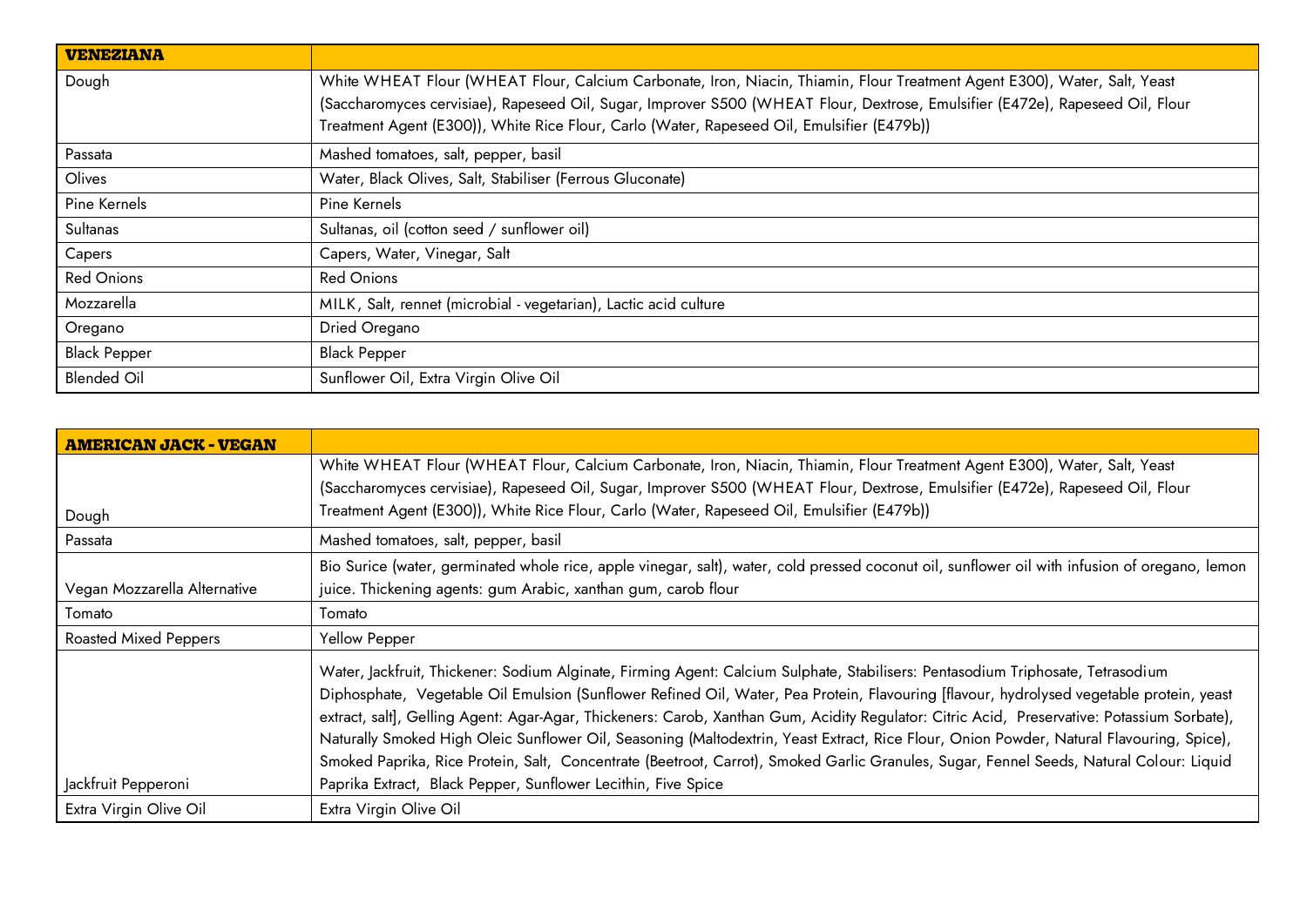| <b>AMERICAN JACK -</b><br><b>VEGETERIAN</b> |                                                                                                                                                                                                                                                                                                                                                                                                                                                                                                                                                                                                                                                                                                                   |
|---------------------------------------------|-------------------------------------------------------------------------------------------------------------------------------------------------------------------------------------------------------------------------------------------------------------------------------------------------------------------------------------------------------------------------------------------------------------------------------------------------------------------------------------------------------------------------------------------------------------------------------------------------------------------------------------------------------------------------------------------------------------------|
|                                             | White WHEAT Flour (WHEAT Flour, Calcium Carbonate, Iron, Niacin, Thiamin, Flour Treatment Agent E300), Water, Salt, Yeast                                                                                                                                                                                                                                                                                                                                                                                                                                                                                                                                                                                         |
|                                             | (Saccharomyces cervisiae), Rapeseed Oil, Sugar, Improver S500 (WHEAT Flour, Dextrose, Emulsifier (E472e), Rapeseed Oil, Flour                                                                                                                                                                                                                                                                                                                                                                                                                                                                                                                                                                                     |
| Dough                                       | Treatment Agent (E300)), White Rice Flour, Carlo (Water, Rapeseed Oil, Emulsifier (E479b))                                                                                                                                                                                                                                                                                                                                                                                                                                                                                                                                                                                                                        |
| Passata                                     | Mashed tomatoes, salt, pepper, basil                                                                                                                                                                                                                                                                                                                                                                                                                                                                                                                                                                                                                                                                              |
| Mozzarella                                  | MILK, Salt, rennet (microbial - vegetarian), Lactic acid culture                                                                                                                                                                                                                                                                                                                                                                                                                                                                                                                                                                                                                                                  |
| Tomato                                      | Tomato                                                                                                                                                                                                                                                                                                                                                                                                                                                                                                                                                                                                                                                                                                            |
| <b>Roasted Mixed Peppers</b>                | Yellow Pepper                                                                                                                                                                                                                                                                                                                                                                                                                                                                                                                                                                                                                                                                                                     |
|                                             | Water, Jackfruit, Thickener: Sodium Alginate, Firming Agent: Calcium Sulphate, Stabilisers: Pentasodium Triphosate, Tetrasodium<br>Diphosphate, Vegetable Oil Emulsion (Sunflower Refined Oil, Water, Pea Protein, Flavouring [flavour, hydrolysed vegetable protein, yeast<br>extract, salt], Gelling Agent: Agar-Agar, Thickeners: Carob, Xanthan Gum, Acidity Regulator: Citric Acid, Preservative: Potassium Sorbate),<br>Naturally Smoked High Oleic Sunflower Oil, Seasoning (Maltodextrin, Yeast Extract, Rice Flour, Onion Powder, Natural Flavouring, Spice),<br>Smoked Paprika, Rice Protein, Salt, Concentrate (Beetroot, Carrot), Smoked Garlic Granules, Sugar, Fennel Seeds, Natural Colour: Liquid |
| Jackfruit Pepperoni                         | Paprika Extract, Black Pepper, Sunflower Lecithin, Five Spice                                                                                                                                                                                                                                                                                                                                                                                                                                                                                                                                                                                                                                                     |
| Extra Virgin Olive Oil                      | Extra Virgin Olive Oil                                                                                                                                                                                                                                                                                                                                                                                                                                                                                                                                                                                                                                                                                            |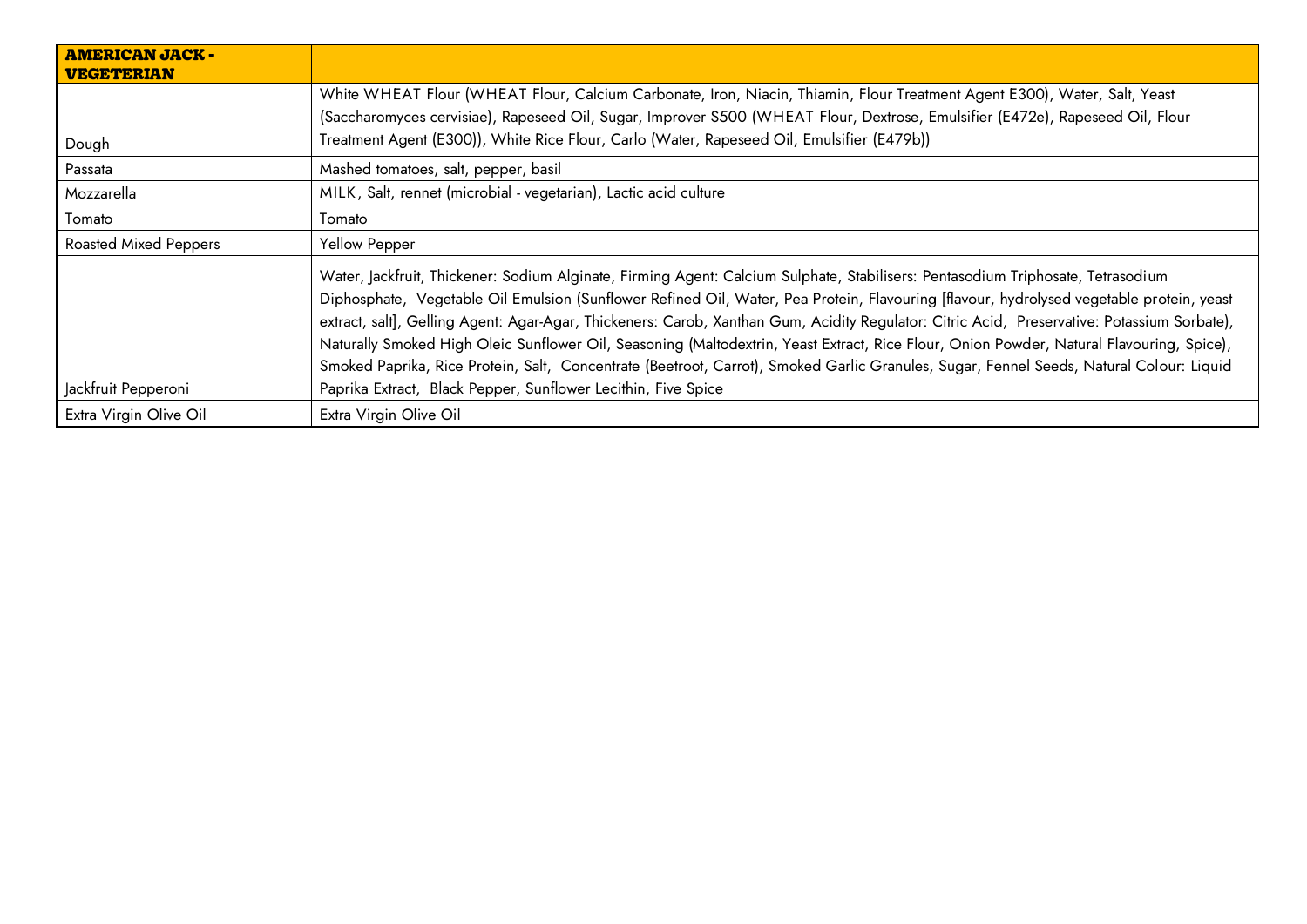### <span id="page-19-0"></span>**LEGGERA PIZZAS**

| <b>ALTERNATIVES</b>          |                                                                                                                                                |
|------------------------------|------------------------------------------------------------------------------------------------------------------------------------------------|
| Vegan Mozzarella Alternative | Bio Surice (water, germinated whole rice, apple vinegar, salt), water, cold pressed coconut oil, sunflower oil with infusion of oregano, lemon |
|                              | juice. Thickening agents: gum Arabic, xanthan gum, carob flour                                                                                 |

| <b>LEGGERA POMODORO</b>   |                                                                                                                                       |
|---------------------------|---------------------------------------------------------------------------------------------------------------------------------------|
| Dough                     | White WHEAT Flour (WHEAT Flour, Calcium Carbonate, Iron, Niacin, Thiamin, Flour Treatment Agent E300), Water, Salt, Yeast             |
|                           | (Saccharomyces cervisiae), Rapeseed Oil, Sugar, Improver S500 (WHEAT Flour, Dextrose, Emulsifier (E472e), Rapeseed Oil, Flour         |
|                           | Treatment Agent (E300)), White Rice Flour, Carlo (Water, Rapeseed Oil, Emulsifier (E479b))                                            |
| Passata                   | Mashed tomatoes, salt, pepper, basil                                                                                                  |
| Basil                     | Basil                                                                                                                                 |
| <b>Baby Plum Tomatoes</b> | <b>Baby Plum Tomatoes</b>                                                                                                             |
| Light Mozzarella          | MILK, Sea salt, Microbial rennet (vegetarian), Acidity regulator: citric acid                                                         |
| Oregano                   | Dried Oregano                                                                                                                         |
| <b>Black Pepper</b>       | <b>Black Pepper</b>                                                                                                                   |
| Rocket                    | Rocket                                                                                                                                |
| Baby Spinach              | Baby Spinach                                                                                                                          |
| House Dressing            | White Wine Vinegar, Rapeseed Oil, Water, Sugar, Spirit Vinegar, Herbs (Garlic Powder, Tamarind Powder, Dried Oregano, Parsley), Salt, |
|                           | Modified Potato Starch, MUSTARD Flour, Thickener: Xanthan Gum, Black Pepper, Molasses, Onion Powder, Ginger Puree                     |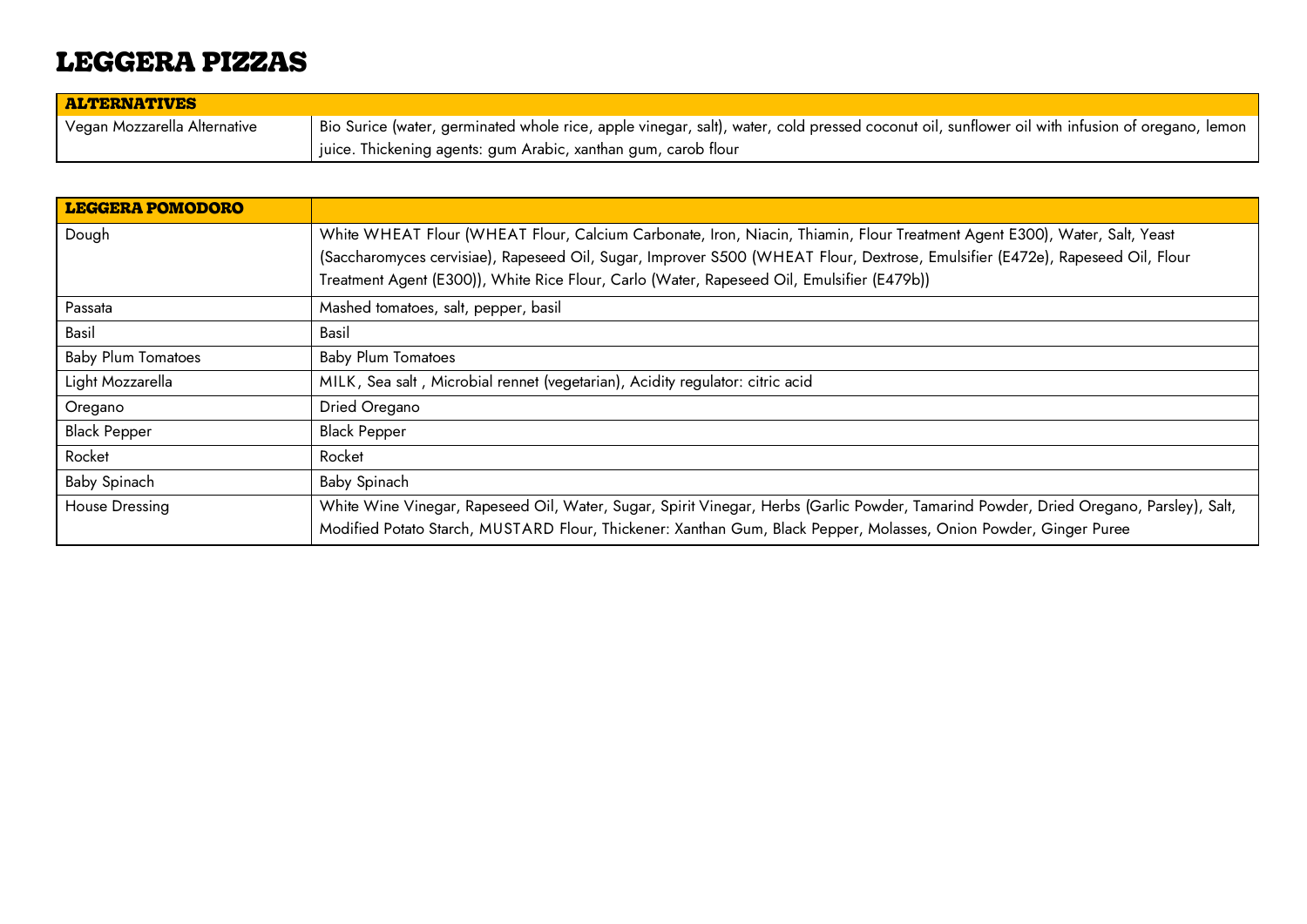| <b>LEGGERA KING PRAWN</b> |                                                                                                                                       |
|---------------------------|---------------------------------------------------------------------------------------------------------------------------------------|
| Dough                     | White WHEAT Flour (WHEAT Flour, Calcium Carbonate, Iron, Niacin, Thiamin, Flour Treatment Agent E300), Water, Salt, Yeast             |
|                           | (Saccharomyces cervisiae), Rapeseed Oil, Sugar, Improver S500 (WHEAT Flour, Dextrose, Emulsifier (E472e), Rapeseed Oil, Flour         |
|                           | Treatment Agent (E300)), White Rice Flour, Carlo (Water, Rapeseed Oil, Emulsifier (E479b))                                            |
| Italian Tomato Dip        | Mashed tomatoes, salt, pepper, basil                                                                                                  |
| <b>Red Onions</b>         | <b>Red Onions</b>                                                                                                                     |
| <b>Baby Plum Tomatoes</b> | <b>Baby Plum Tomatoes</b>                                                                                                             |
| King Prawns               | King Prawn (CRUSTACEANS), salt, stabiliser (E450, E451)                                                                               |
| Oregano                   | Dried Oregano                                                                                                                         |
| <b>Black Pepper</b>       | <b>Black Pepper</b>                                                                                                                   |
| Parsley                   | Parsley                                                                                                                               |
| Lemon Wedge               | Lemon                                                                                                                                 |
| Rocket                    | Rocket                                                                                                                                |
| Baby Spinach              | Baby Spinach                                                                                                                          |
| <b>House Dressing</b>     | White Wine Vinegar, Rapeseed Oil, Water, Sugar, Spirit Vinegar, Herbs (Garlic Powder, Tamarind Powder, Dried Oregano, Parsley), Salt, |
|                           | Modified Potato Starch, MUSTARD Flour, Thickener: Xanthan Gum, Black Pepper, Molasses, Onion Powder, Ginger Puree                     |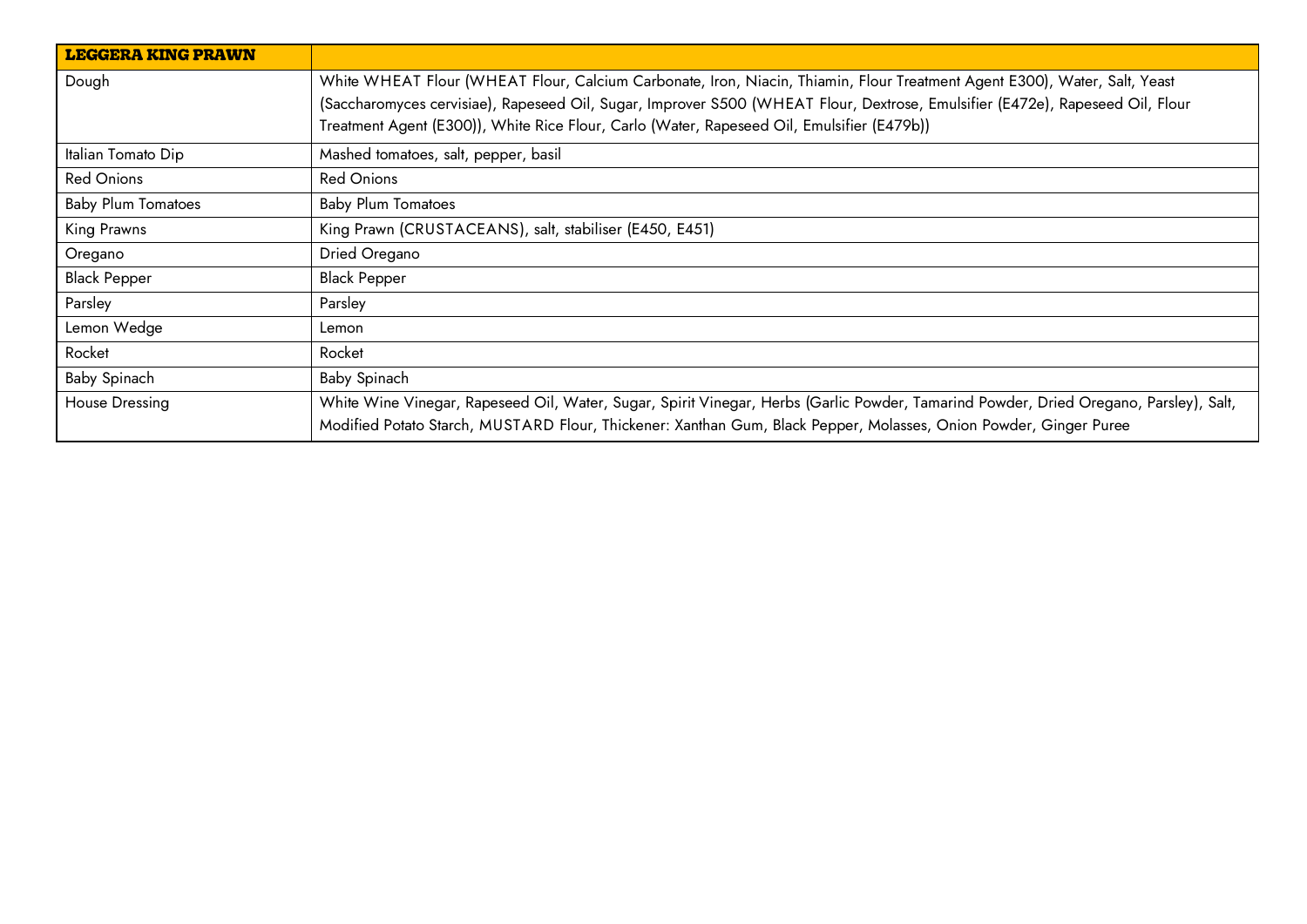| <b>LEGGERA QUATTRO</b><br><b>VERDURE</b> |                                                                                                                                                                                                                                                            |
|------------------------------------------|------------------------------------------------------------------------------------------------------------------------------------------------------------------------------------------------------------------------------------------------------------|
| Dough                                    | White WHEAT Flour (WHEAT Flour, Calcium Carbonate, Iron, Niacin, Thiamin, Flour Treatment Agent E300), Water, Salt, Yeast<br>(Saccharomyces cervisiae), Rapeseed Oil, Sugar, Improver S500 (WHEAT Flour, Dextrose, Emulsifier (E472e), Rapeseed Oil, Flour |
|                                          | Treatment Agent (E300)), White Rice Flour, Carlo (Water, Rapeseed Oil, Emulsifier (E479b))                                                                                                                                                                 |
| Passata                                  | Mashed tomatoes, salt, pepper, basil                                                                                                                                                                                                                       |
| <b>Red Onions</b>                        | <b>Red Onion</b>                                                                                                                                                                                                                                           |
| Mushrooms                                | Cup Mushrooms                                                                                                                                                                                                                                              |
| Tendersteam <sup>®</sup> Broccoli        | Tenderstem® Broccoli, Olive Oil, Garlic, Salt, Black Pepper                                                                                                                                                                                                |
| <b>Black Olives</b>                      | Water, Black Olives, Salt, Stabiliser (Ferrous Gluconate)                                                                                                                                                                                                  |
| <b>Black Pepper</b>                      | <b>Black Pepper</b>                                                                                                                                                                                                                                        |
| Oregano                                  | Dried Oregano                                                                                                                                                                                                                                              |
| Parsley                                  | Parsley                                                                                                                                                                                                                                                    |
| Rocket                                   | Rocket                                                                                                                                                                                                                                                     |
| Baby Spinach                             | Baby Spinach                                                                                                                                                                                                                                               |
| <b>Baby Plum Tomatoes</b>                | <b>Baby Plum Tomatoes</b>                                                                                                                                                                                                                                  |
| House Dressing                           | White Wine Vinegar, Rapeseed Oil, Water, Sugar, Spirit Vinegar, Herbs (Garlic Powder, Tamarind Powder, Dried Oregano, Parsley), Salt,<br>Modified Potato Starch, MUSTARD Flour, Thickener: Xanthan Gum, Black Pepper, Molasses, Onion Powder, Ginger Puree |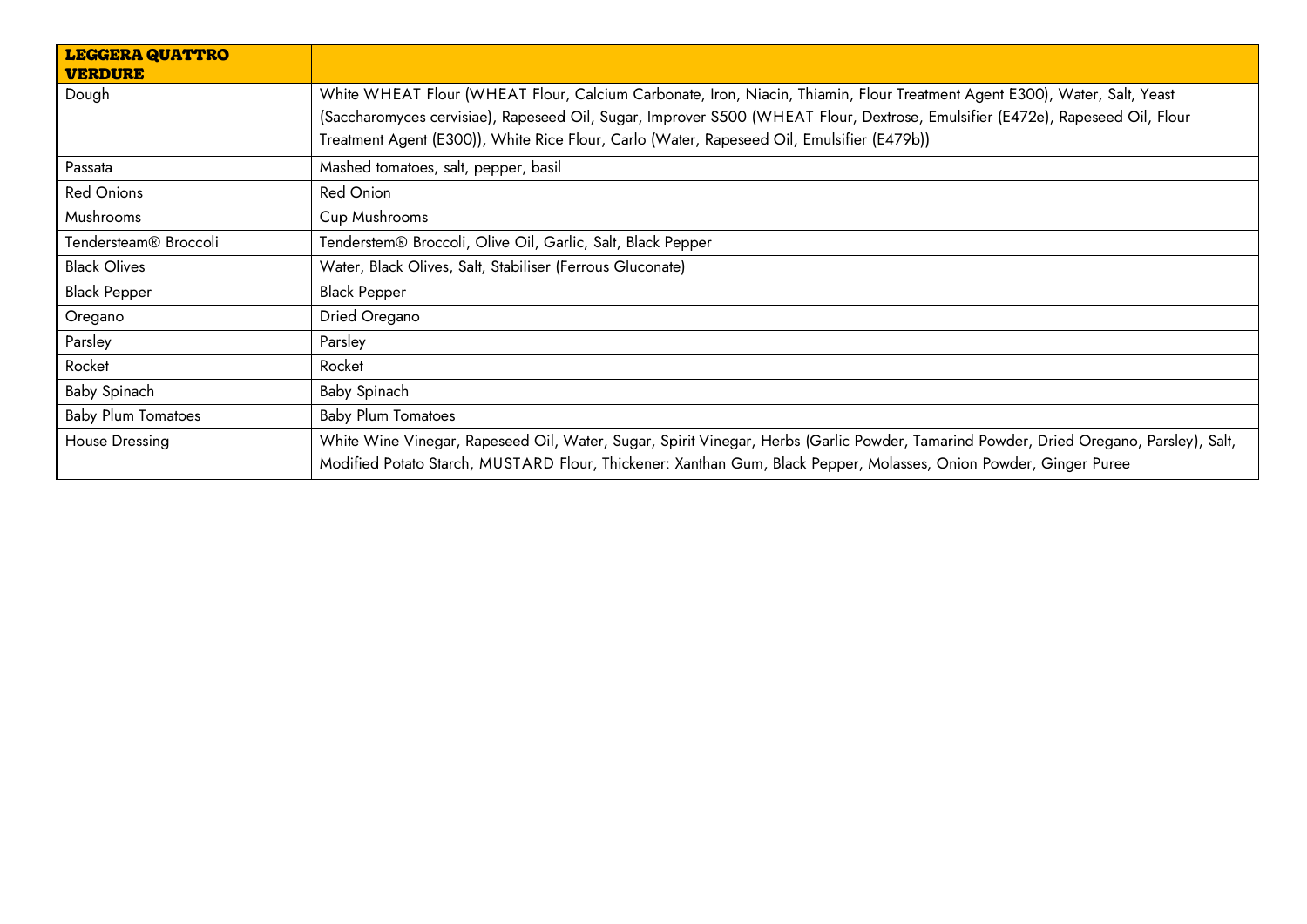| <b>LEGGERA POLLO AD ASTRA</b> |                                                                                                                                                                                                                                                                                                                                                          |
|-------------------------------|----------------------------------------------------------------------------------------------------------------------------------------------------------------------------------------------------------------------------------------------------------------------------------------------------------------------------------------------------------|
| Dough                         | White WHEAT Flour (WHEAT Flour, Calcium Carbonate, Iron, Niacin, Thiamin, Flour Treatment Agent E300), Water, Salt, Yeast<br>(Saccharomyces cervisiae), Rapeseed Oil, Sugar, Improver S500 (WHEAT Flour, Dextrose, Emulsifier (E472e), Rapeseed Oil, Flour<br>Treatment Agent (E300)), White Rice Flour, Carlo (Water, Rapeseed Oil, Emulsifier (E479b)) |
| Passata                       | Mashed tomatoes, salt, pepper, basil                                                                                                                                                                                                                                                                                                                     |
| Sweet Red Peppers             | Sweet Red Peppers, Water, Sugar, Spirit Vinegar, Salt, Antioxidants: Citric Acid, Ascorbic Acid, Firming Agent: Calcium Chloride                                                                                                                                                                                                                         |
| Chicken                       | Chicken Breast, Salt, Corn Starch, Dextrose, Sunflower Oil, Sugar                                                                                                                                                                                                                                                                                        |
| Red Onion                     | Red Onion                                                                                                                                                                                                                                                                                                                                                |
| Light Mozzarella              | MILK, Sea salt, Microbial rennet (vegetarian), Acidity regulator: citric acid                                                                                                                                                                                                                                                                            |
| Cajun Spice                   | Salt, paprika, black pepper, thyme, garlic, turmeric, onion, oregano, chilli, red peppers, fennel, ginger, pimento                                                                                                                                                                                                                                       |
| Oregano                       | Dried oregano                                                                                                                                                                                                                                                                                                                                            |
| <b>Black Pepper</b>           | <b>Black Pepper</b>                                                                                                                                                                                                                                                                                                                                      |
| Garlic Oil                    | Garlic, Sunflower Oil, Extra Virgin Olive Oil                                                                                                                                                                                                                                                                                                            |
| Rocket                        | Rocket                                                                                                                                                                                                                                                                                                                                                   |
| Baby Spinach                  | Baby Spinach                                                                                                                                                                                                                                                                                                                                             |
| <b>Baby Plum Tomatoes</b>     | <b>Baby Plum Tomatoes</b>                                                                                                                                                                                                                                                                                                                                |
| <b>House Dressing</b>         | White Wine Vinegar, Rapeseed Oil, Water, Sugar, Spirit Vinegar, Herbs (Garlic Powder, Tamarind Powder, Dried Oregano, Parsley), Salt,<br>Modified Potato Starch, MUSTARD Flour, Thickener: Xanthan Gum, Black Pepper, Molasses, Onion Powder, Ginger Puree                                                                                               |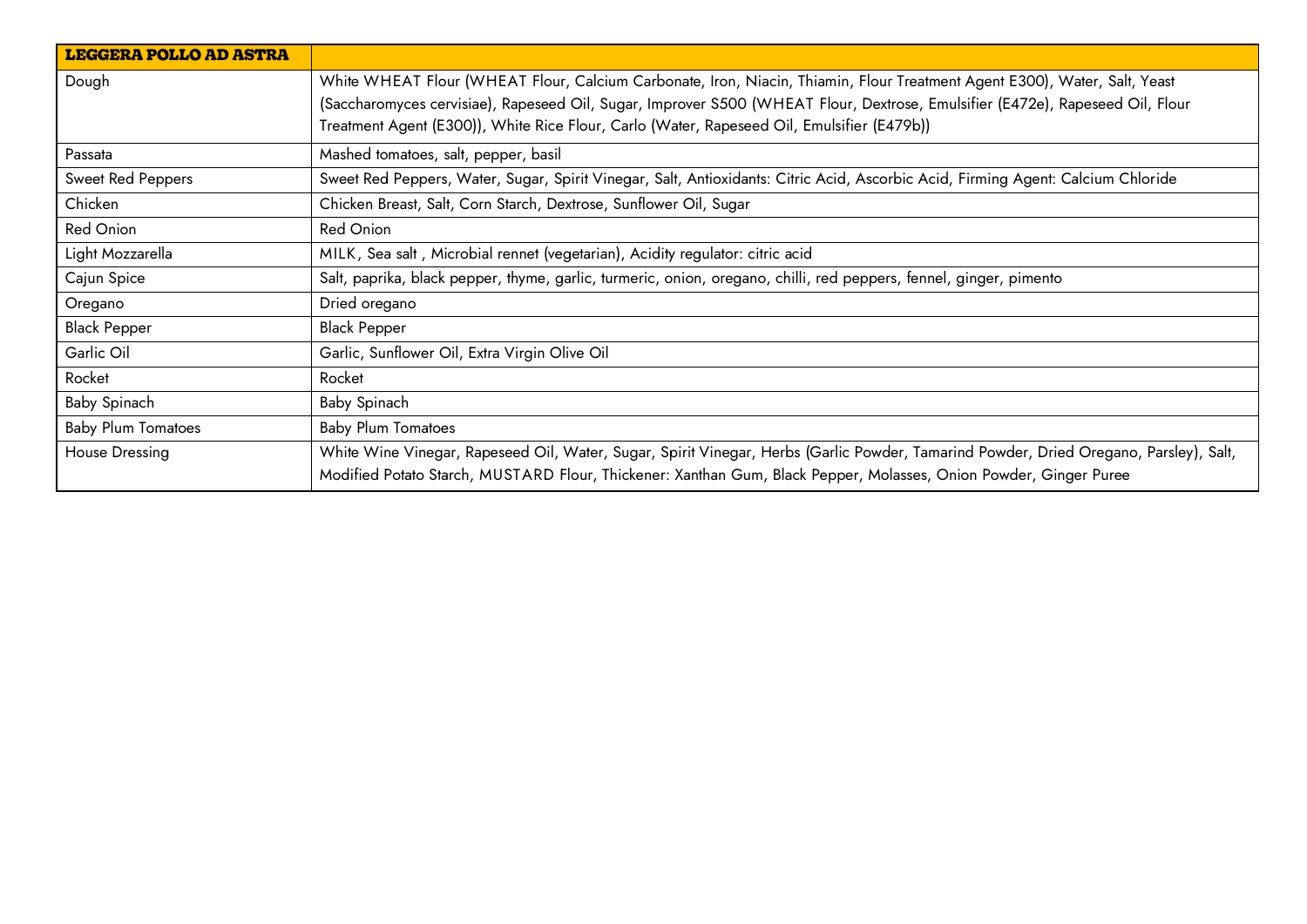| <b>LEGGERA AMERICAN HOT</b> |                                                                                                                                                                                                                                                            |
|-----------------------------|------------------------------------------------------------------------------------------------------------------------------------------------------------------------------------------------------------------------------------------------------------|
| Dough                       | White WHEAT Flour (WHEAT Flour, Calcium Carbonate, Iron, Niacin, Thiamin, Flour Treatment Agent E300), Water, Salt, Yeast<br>(Saccharomyces cervisiae), Rapeseed Oil, Sugar, Improver S500 (WHEAT Flour, Dextrose, Emulsifier (E472e), Rapeseed Oil, Flour |
|                             | Treatment Agent (E300)), White Rice Flour, Carlo (Water, Rapeseed Oil, Emulsifier (E479b))                                                                                                                                                                 |
| Passata                     | Mashed tomatoes, salt, pepper, basil                                                                                                                                                                                                                       |
| Pepperoni                   | Pork meat, pork fat, salt, paprika powder, spices (sweet paprika, hot paprika, black pepper, garlic, caraway seeds), antioxidants (E-330, E-<br>300), saccharose, preservative (E250)                                                                      |
| Hot Green Peppers (option)  | Greek Golden Peppers, Water, Distilled Vinegar (SULPHITES), Salt, Citric Acid, Sodium Bisulfite, Riboflavin                                                                                                                                                |
| Jalapeno Peppers (option)   | Jalapeno Peppers, Water, Salt, Acetic Acid, Distilled Vinegar, Calcium Chloride, Potassium Sorbate                                                                                                                                                         |
| Light Mozzarella            | MILK, Sea salt, Microbial rennet (vegetarian), Acidity regulator: citric acid                                                                                                                                                                              |
| Oregano                     | Dried Oregano                                                                                                                                                                                                                                              |
| <b>Black Pepper</b>         | <b>Black Pepper</b>                                                                                                                                                                                                                                        |
| <b>Blended Oil</b>          | Sunflower Oil, Extra Virgin Olive Oil                                                                                                                                                                                                                      |
| Rocket                      | Rocket                                                                                                                                                                                                                                                     |
| Baby Spinach                | Baby Spinach                                                                                                                                                                                                                                               |
| <b>Baby Plum Tomatoes</b>   | <b>Baby Plum Tomatoes</b>                                                                                                                                                                                                                                  |
| House Dressing              | White Wine Vinegar, Rapeseed Oil, Water, Sugar, Spirit Vinegar, Herbs (Garlic Powder, Tamarind Powder, Dried Oregano, Parsley), Salt,<br>Modified Potato Starch, MUSTARD Flour, Thickener: Xanthan Gum, Black Pepper, Molasses, Onion Powder, Ginger Puree |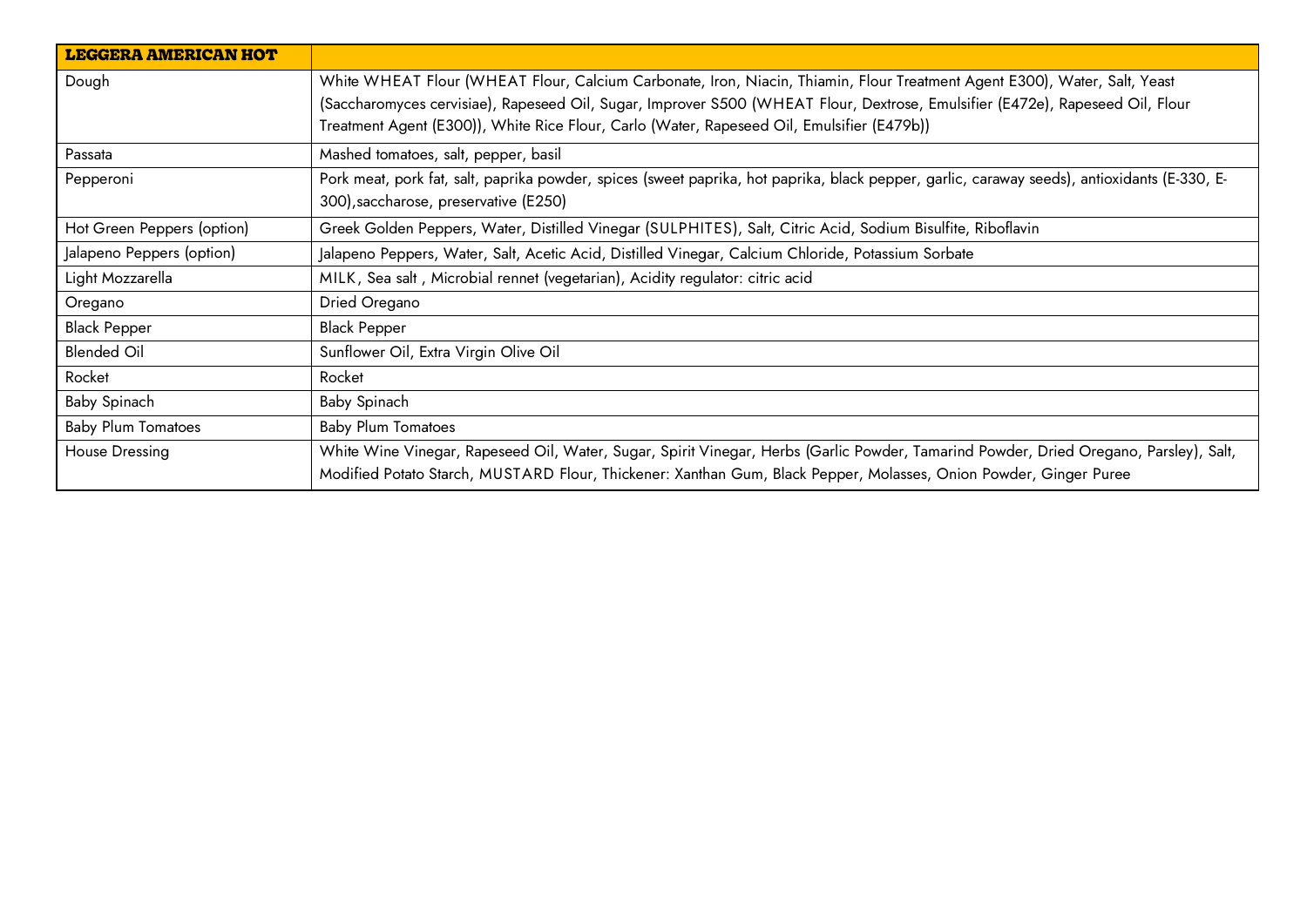<span id="page-24-0"></span>

| <b>LEGGERA PADANA</b>     |                                                                                                                                                                                                                                                            |
|---------------------------|------------------------------------------------------------------------------------------------------------------------------------------------------------------------------------------------------------------------------------------------------------|
| Dough                     | White WHEAT Flour (WHEAT Flour, Calcium Carbonate, Iron, Niacin, Thiamin, Flour Treatment Agent E300), Water, Salt, Yeast<br>(Saccharomyces cervisiae), Rapeseed Oil, Sugar, Improver S500 (WHEAT Flour, Dextrose, Emulsifier (E472e), Rapeseed Oil, Flour |
|                           | Treatment Agent (E300)), White Rice Flour, Carlo (Water, Rapeseed Oil, Emulsifier (E479b))                                                                                                                                                                 |
| Passata                   | Mashed tomatoes, salt, pepper, basil                                                                                                                                                                                                                       |
| Red Onion Chutney         | Re-hydrated Red Onions, Sugar, Re-hydrated Onions, Red Grape Vinegar, Colouring (Plain Caramel), Thickening Agent (Modified Maize                                                                                                                          |
|                           | Starch), Sea Salt, Ginger, Cinnamon, Nutmeg                                                                                                                                                                                                                |
| Spinach                   | Spinach                                                                                                                                                                                                                                                    |
| Red Onion                 | Red Onion                                                                                                                                                                                                                                                  |
| Goat's Cheese             | Pasteurised goat's MILK, salt, vegetarian rennet, sequestrant (calcium chloride, lactic acid culture), Penicilium                                                                                                                                          |
| Oregano                   | Dried Oregano                                                                                                                                                                                                                                              |
| <b>Black Pepper</b>       | <b>Black Pepper</b>                                                                                                                                                                                                                                        |
| Rocket                    | Rocket                                                                                                                                                                                                                                                     |
| Baby Spinach              | Baby Spinach                                                                                                                                                                                                                                               |
| <b>Baby Plum Tomatoes</b> | <b>Baby Plum Tomatoes</b>                                                                                                                                                                                                                                  |
| House Dressing            | White Wine Vinegar, Rapeseed Oil, Water, Sugar, Spirit Vinegar, Herbs (Garlic Powder, Tamarind Powder, Dried Oregano, Parsley), Salt,                                                                                                                      |
|                           | Modified Potato Starch, MUSTARD Flour, Thickener: Xanthan Gum, Black Pepper, Molasses, Onion Powder, Ginger Puree                                                                                                                                          |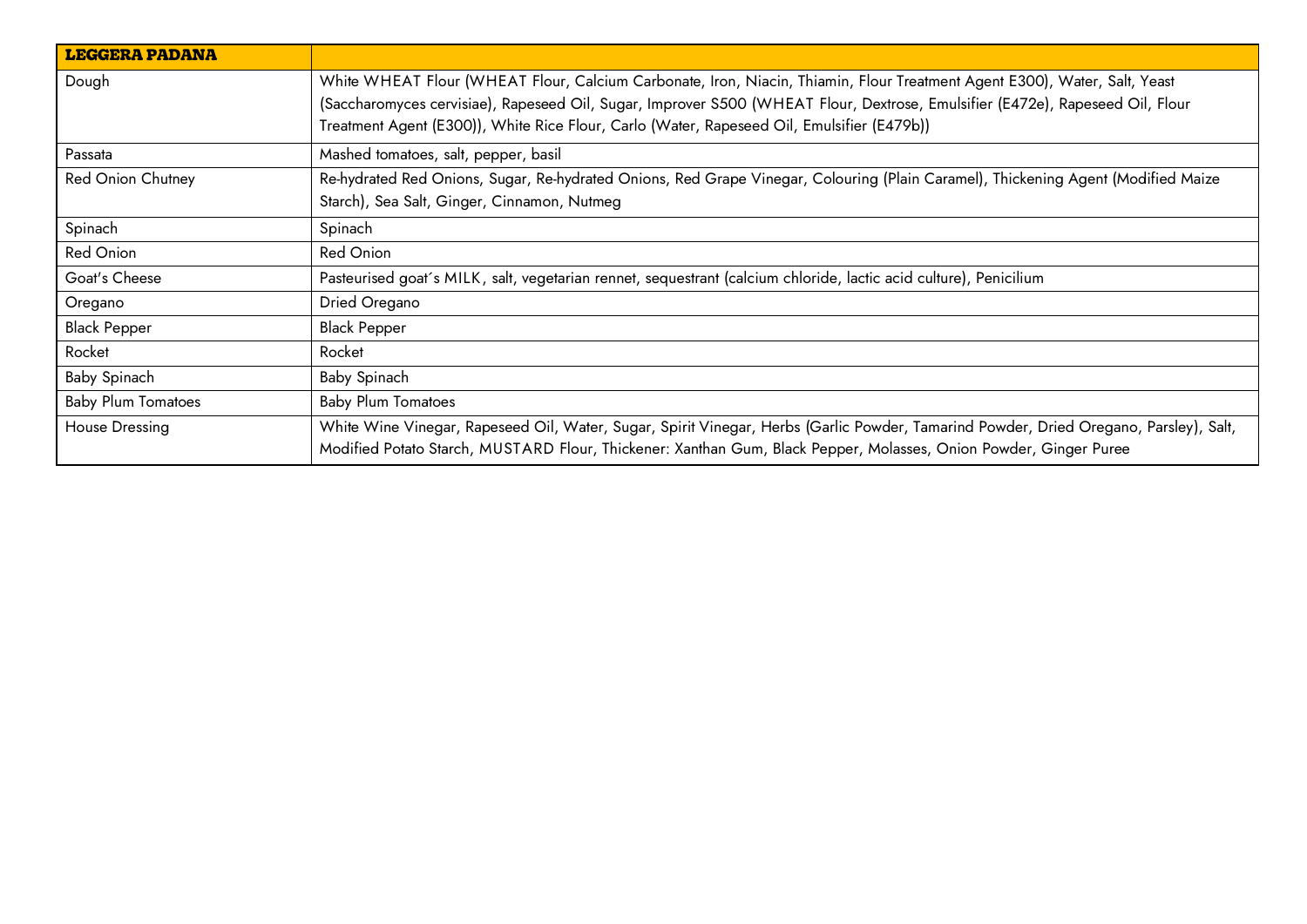### **SALADS**

| <b>EXTRA</b>        |                                                                                                                                 |
|---------------------|---------------------------------------------------------------------------------------------------------------------------------|
| Dough Sticks        | White WHEAT Flour (WHEAT Flour, Calcium Carbonate, Iron, Niacin, Thiamin, Flour Treatment Agent E300), Water, Salt, Yeast       |
|                     | (Saccharomyces cervisiae), Rapeseed Oil, Sugar, Improver S500 (WHEAT Flour, Dextrose, Emulsifier (E472e), Rapeseed Oil, Flour ' |
|                     | Treatment Agent (E300)), White Rice Flour, Carlo (Water, Rapeseed Oil, Emulsifier (E479b))                                      |
| <b>Black Pepper</b> | <b>Black Pepper</b>                                                                                                             |

| <b>GRAND CHICKEN CAESAR</b> |                                                                                                                                      |
|-----------------------------|--------------------------------------------------------------------------------------------------------------------------------------|
| <b>Caesar Dressing</b>      | Rapeseed Oil, Water, White Wine Vinegar, Sugar, Pasteurised Free Range EGG Yolk, Parmigiano Reggiano Cheese (MILK), Salt, Olive Oil, |
|                             | Yellow MUSTARD Flour, Concentrated, Lemon Juice, Garlic Puree, Stabiliser (Xanthan Gum), Anchovy Paste (FISH), Black Pepper          |
| COS Lettuce                 | COS Lettuce                                                                                                                          |
| Rocket                      | Rocket                                                                                                                               |
| Croutons                    | WHEAT flour, Olive oil, Black Pepper, Yeast, Salt                                                                                    |
| Chicken                     | Chicken Breast, Salt, Corn Starch, Dextrose, Sunflower Oil, Sugar                                                                    |
| Gran Milano Cheese          | MILK, salt, rennet (microbial - vegetarian)                                                                                          |
| Egg                         | <b>EGG</b>                                                                                                                           |
| White Anchovies             | Anchovies (FISH), alcohol vinegar, water, salt, acidity regulator: citric acid E330, Sunflower Oil.                                  |
| Extra Virgin Olive Oil      | Extra Virgin Olive Oil                                                                                                               |
| <b>Black Pepper</b>         | <b>Black Pepper</b>                                                                                                                  |
| Parsley                     | Parsley                                                                                                                              |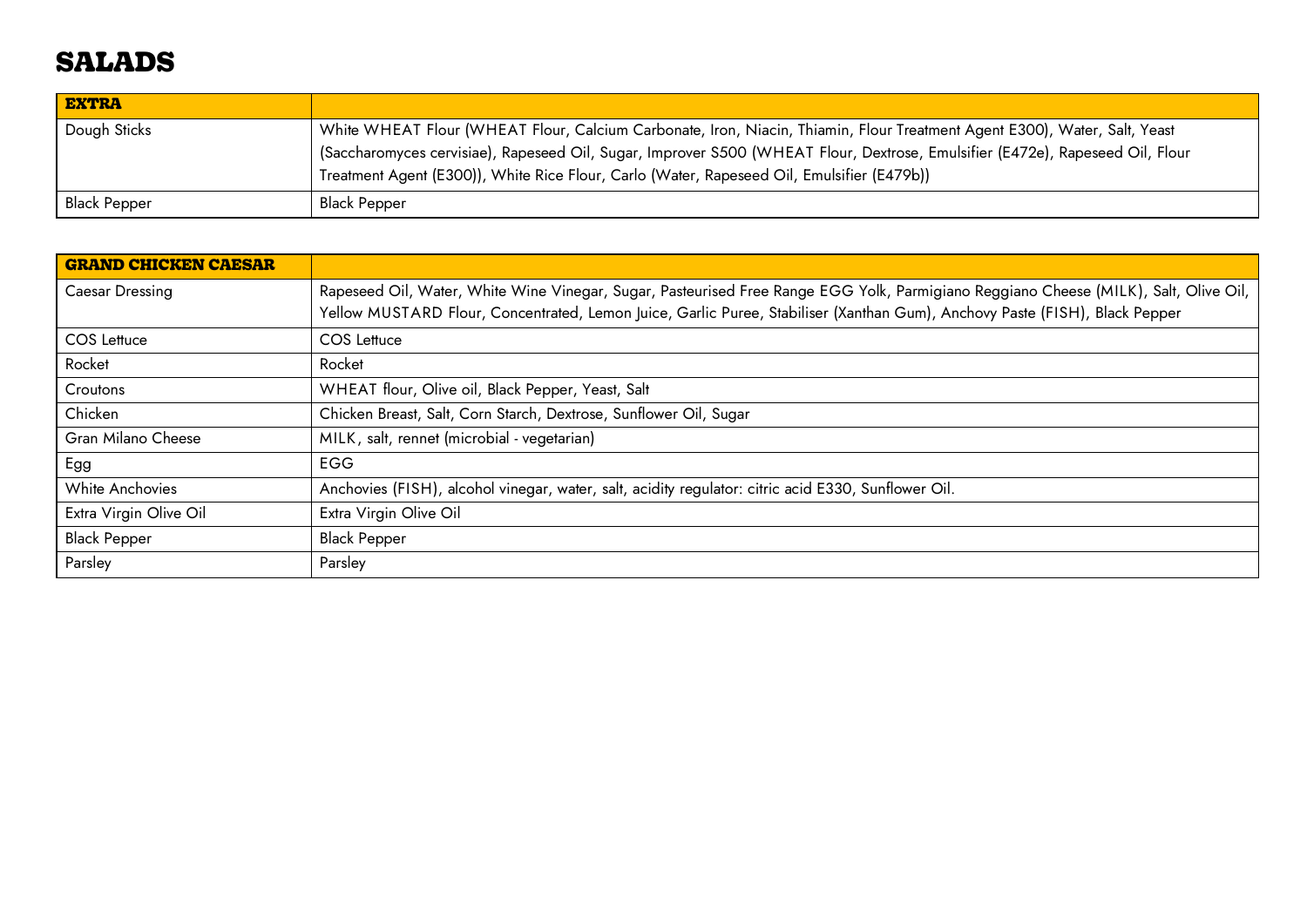| <b>CAPRESE &amp; PROSCIUTTO</b> |                                                                                                                                            |
|---------------------------------|--------------------------------------------------------------------------------------------------------------------------------------------|
| Rocket                          | Rocket                                                                                                                                     |
| Baby Spinach                    | Baby Spinach                                                                                                                               |
| Buffalo Mozzarella              | Buffalo MILK, salt, vegetarian rennet                                                                                                      |
| Tomatoes                        | Tomato                                                                                                                                     |
| Olives                          | Pitted Green Olives, Garlic, Sunflower Oil, Salt, Herbs, Peppercorns and Spices. Packed in: Water, Sunflower Oil                           |
| Slow-Roasted Tomatoes           | Semi dried Tomatoes, Rapeseed oil, Garlic, Oregano                                                                                         |
| <b>Roasted Mixed Peppers</b>    | Red Pepper, Yellow Pepper                                                                                                                  |
| Prosciutto Ham                  | Pork, Salt, Potassium Nitrate (E252)                                                                                                       |
| <b>Balsamic Dressing</b>        | Balsamic Vinegar (Wine Vinegar (SULPHITES), Cooked Grape Must), Extra Virgin Olive Oil                                                     |
| Basil & Pine Kernel Pesto       | Sunflower Oil, Basil, Vegetarian Medium Fat Hard Cheese (MILK), Water, Potato Flakes, Salt, Pine Kernels, Garlic Puree, Acidity Regulator: |
|                                 | Citric Acid                                                                                                                                |
| <b>Black Pepper</b>             | <b>Black Pepper</b>                                                                                                                        |
| Basil                           | Basil                                                                                                                                      |

| <b>VEGAN NOURISH BOWL</b>    |                                                                                                                                                                                                                                                                                                                                                                                    |
|------------------------------|------------------------------------------------------------------------------------------------------------------------------------------------------------------------------------------------------------------------------------------------------------------------------------------------------------------------------------------------------------------------------------|
| Rocket                       | Rocket                                                                                                                                                                                                                                                                                                                                                                             |
| Baby Spinach                 | Baby Spinach                                                                                                                                                                                                                                                                                                                                                                       |
| <b>Houmous</b>               | Cooked Chickpeas [Water, Chickpeas], Rapeseed Oil, Tahini (SESAME Seed Paste), Water, Lemon Juice Concentrate, Garlic Purée, Salt,<br>Preservative: Potassium Sorbate                                                                                                                                                                                                              |
| Tenderstem® Broccoli         | Tenderstem® Broccoli, Olive Oil, Garlic, Salt, Black Pepper                                                                                                                                                                                                                                                                                                                        |
| Grain Mix                    | Cooked Pearl BARLEY (Water, Pearl BARLEY), Cooked Wheat Berries (Water, WHEAT Berries), Cooked SPELT (SPELT [may contain<br>SOYA], Water), Cooked Black Quinoa (Black Quinoa, Water), Cooked White Quinoa (Water, White Quinoa), Lemon Infused Rapeseed Oil<br>(Rapeseed Oil, Natural Lemon Flavouring), White Wine Vinegar, Parsley, Lemon Concentrate (SULPHITES), Salt, Oregano |
| Cucumber                     | Cucumber                                                                                                                                                                                                                                                                                                                                                                           |
| <b>Roasted Mixed Peppers</b> | Red Pepper, Yellow Pepper                                                                                                                                                                                                                                                                                                                                                          |
| Artichoke                    | Artichokes, water, olive oil, sunflower seed oil, parsley, salt, garlic, pepper, acidity regulator: citric acid, antioxidant: L-ascorbic acid.                                                                                                                                                                                                                                     |
| <b>Balsamic Dressing</b>     | Balsamic Vinegar (Wine Vinegar (SULPHITES), Cooked Grape Must), Extra Virgin Olive Oil                                                                                                                                                                                                                                                                                             |
| Extra Virgin Olive Oil       | Extra Virgin Olive Oil                                                                                                                                                                                                                                                                                                                                                             |
| <b>Black Pepper</b>          | <b>Black Pepper</b>                                                                                                                                                                                                                                                                                                                                                                |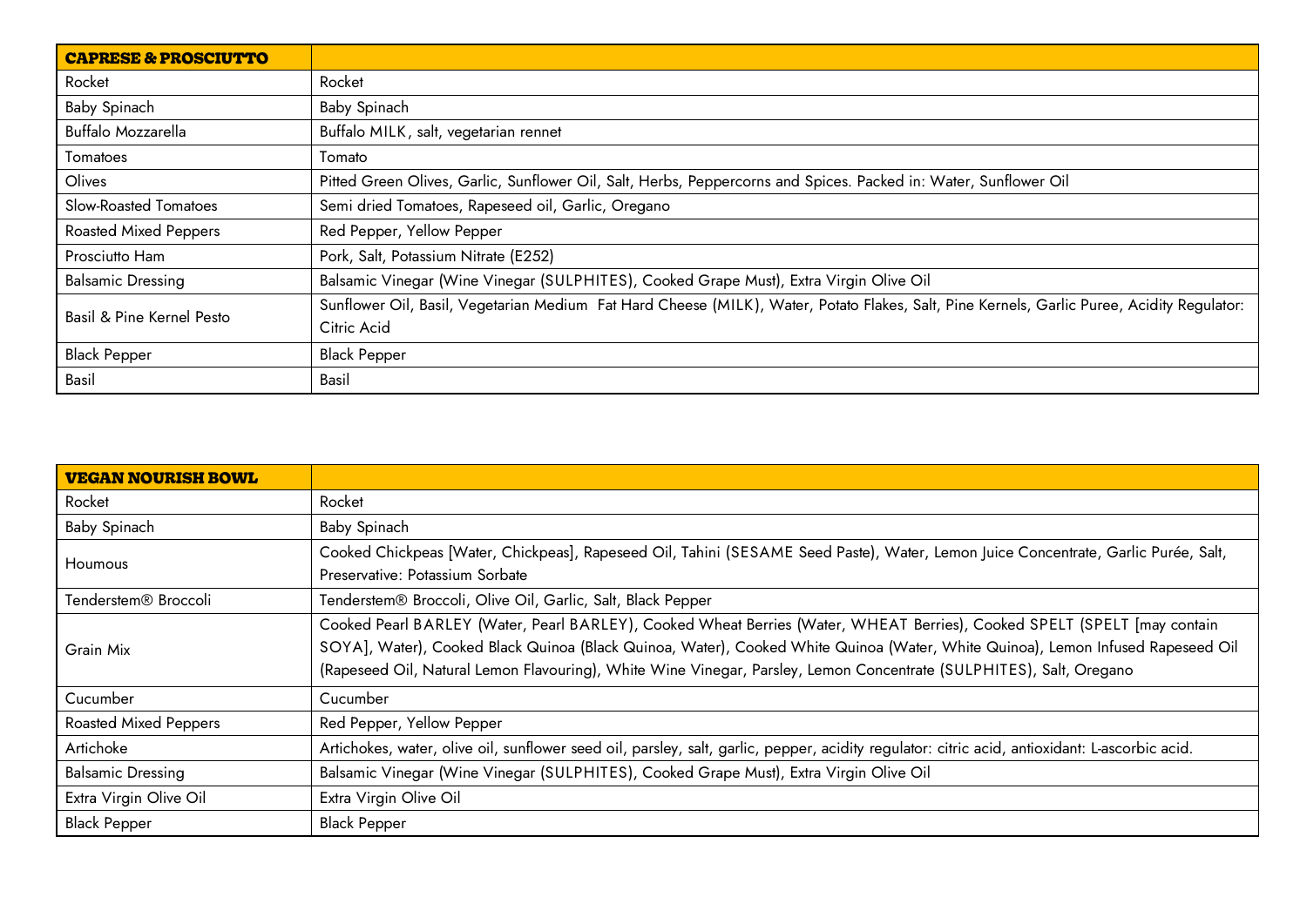## <span id="page-27-0"></span>**AL FORNO**

| <b>POLLO PESTO</b>        |                                                                                                                                            |
|---------------------------|--------------------------------------------------------------------------------------------------------------------------------------------|
| Bechamel                  | Vegetable Stock [Water, Salt, Yeast Extract, Maltodextrin, Sugar, Onion, Carrot, Vegetable Oil (Sunflower), Herb], Skimmed MILK,           |
|                           | Vegetable Oil (Palm), Modified Starch, Butter (MILK), Whey Protein Concentrate (MILK), Salt, Emulsifier (SOYA Lecithin).                   |
| Basil & Pine Kernel Pesto | Sunflower Oil, Basil, Vegetarian Medium Fat Hard Cheese (MILK), Water, Potato Flakes, Salt, Pine Kernels, Garlic Puree, Acidity Regulator: |
|                           | Citric Acid                                                                                                                                |
| <b>Mushrooms</b>          | Cup Mushrooms                                                                                                                              |
| <b>Red Onions</b>         | <b>Red Onions</b>                                                                                                                          |
| Chicken                   | Chicken Breast, Salt, Corn Starch, Dextrose, Sunflower Oil, Sugar                                                                          |
| Penne Pasta               | Corn flour, water, rice flour, emulsifier: E471                                                                                            |
| Mozzarella                | MILK, Salt, rennet (vegetarian), Lactic acid culture                                                                                       |
| Gran Milano               | MILK, salt, rennet (vegetarian), cultures                                                                                                  |
| Basil                     | Basil                                                                                                                                      |

| <b>LASAGNA CLASSICA</b> |                                                                                                                                                                                                                                                                                                                                                                                                                                                                                                                                                                                                                                                     |
|-------------------------|-----------------------------------------------------------------------------------------------------------------------------------------------------------------------------------------------------------------------------------------------------------------------------------------------------------------------------------------------------------------------------------------------------------------------------------------------------------------------------------------------------------------------------------------------------------------------------------------------------------------------------------------------------|
| Passata                 | Mashed tomatoes, salt, pepper, basil                                                                                                                                                                                                                                                                                                                                                                                                                                                                                                                                                                                                                |
| Lasagna                 | Rehydrated skimmed MILK, Precooked Pasta (Durum WHEAT, semolina, water, EGG), Beef, Tomato Puree, Water. Cream (MILK),<br>Emmental Cheese (MILK), Onion, Modified Maize Starch, Butter (MILK), Carrot, Fired Onion (onion, sunflower oil), Mushrooms, Tomato<br>Paste, WHEAT flour, Cheddar orange cheese, (MILK), salt, starter culture, rennet, colours; Beta Carotene, Annatto), Sunflower Oil, Salt,<br>Yeast Extract, Garlic, Sugar, Herbs (Rosemary, Coriander, Parsley, Basil, Oregano, Bay Leaves, Sage, Marjoram, Thyme, CELERY, Mint),<br>Spices (Pepper, Garlic, Juniper, Nutmeg, Cumin, Cinnamon, Mace), Natural flavourings (Dextrose) |
| Gran Milano             | MILK, salt, rennet (vegetarian), cultures                                                                                                                                                                                                                                                                                                                                                                                                                                                                                                                                                                                                           |
| Basil                   | Basil                                                                                                                                                                                                                                                                                                                                                                                                                                                                                                                                                                                                                                               |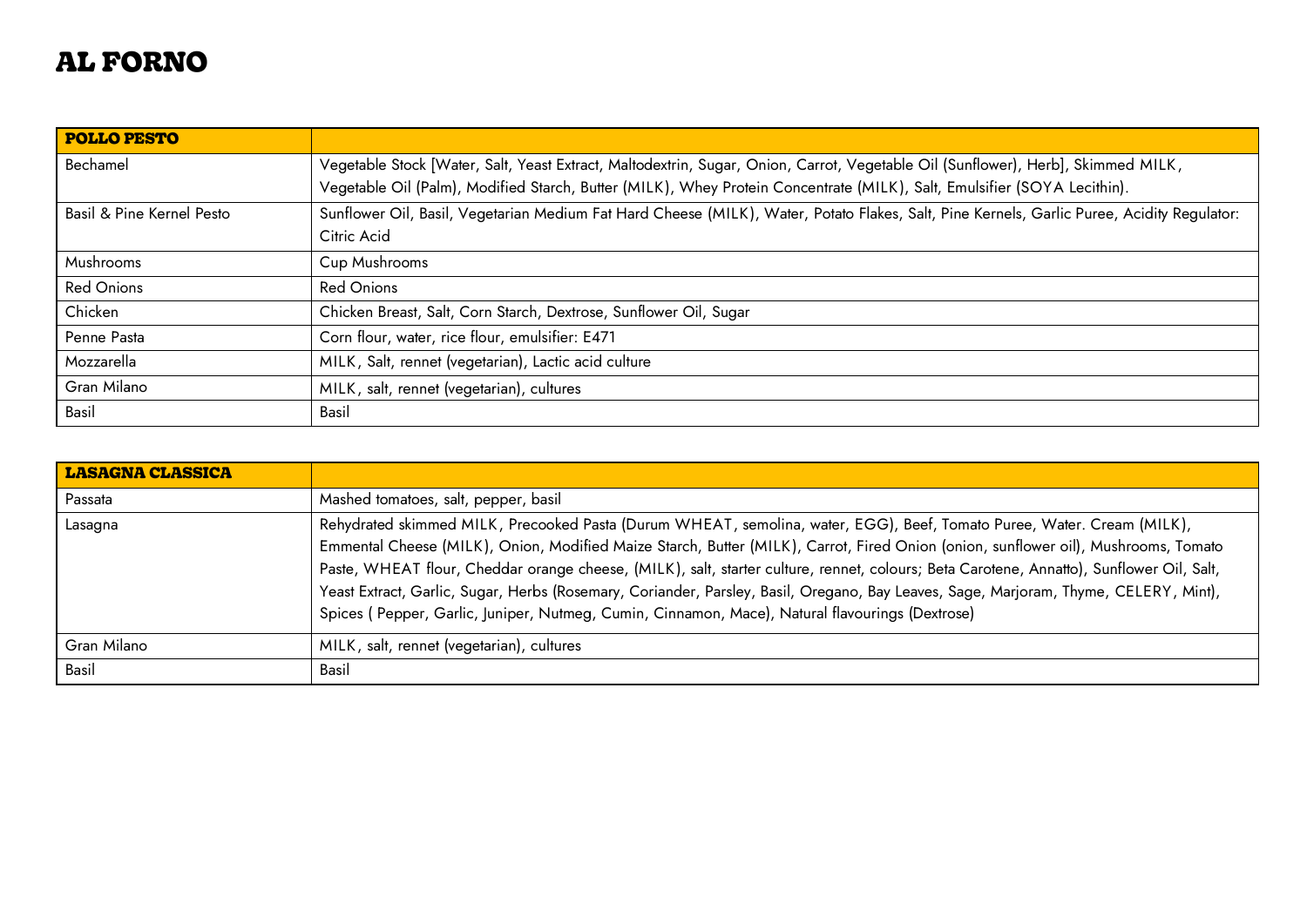| <b>CANNELLONI</b>   |                                                                                                                                                                                                                                                                                                                                                                                                       |
|---------------------|-------------------------------------------------------------------------------------------------------------------------------------------------------------------------------------------------------------------------------------------------------------------------------------------------------------------------------------------------------------------------------------------------------|
| Passata             | Mashed tomatoes, salt, pepper, basil                                                                                                                                                                                                                                                                                                                                                                  |
| Bechamel            | Vegetable Stock [Water, Salt, Yeast Extract, Maltodextrin, Sugar, Onion, Carrot, Vegetable Oil (Sunflower), Herb], Skimmed MILK,<br>Vegetable Oil (Palm), Modified Starch, Butter (MILK), Whey Protein Concentrate (MILK), Salt, Emulsifier (SOYA Lecithin).                                                                                                                                          |
| Cannelloni          | Ricotta cheese (pasteurized MILK, whey (MILK), cream (MILK), salt, MILK, acidity regulator: citric acid), cooked pasta (durum WHEAT<br>semolina, water, EGG), spinach, mascarpone cheese (MILK) (cream (MILK), acidity regulator: citric acid (E330)), hard cheese (MILK)<br>(pasteurized MILK, salt, rennet), grilled onion, salt, modified rice starch, natural flavouring of nutmeg (MILK), garlic |
| Mozzarella          | MILK, Salt, rennet (vegetarian), Lactic acid culture                                                                                                                                                                                                                                                                                                                                                  |
| Gran Milano         | MILK, salt, rennet (vegetarian), cultures                                                                                                                                                                                                                                                                                                                                                             |
| Oregano             | Dried Oregano                                                                                                                                                                                                                                                                                                                                                                                         |
| <b>Black Pepper</b> | <b>Black Pepper</b>                                                                                                                                                                                                                                                                                                                                                                                   |
| Garlic Oil          | Garlic, Sunflower Oil, Extra Virgin Olive Oil                                                                                                                                                                                                                                                                                                                                                         |
| Basil               | Basil                                                                                                                                                                                                                                                                                                                                                                                                 |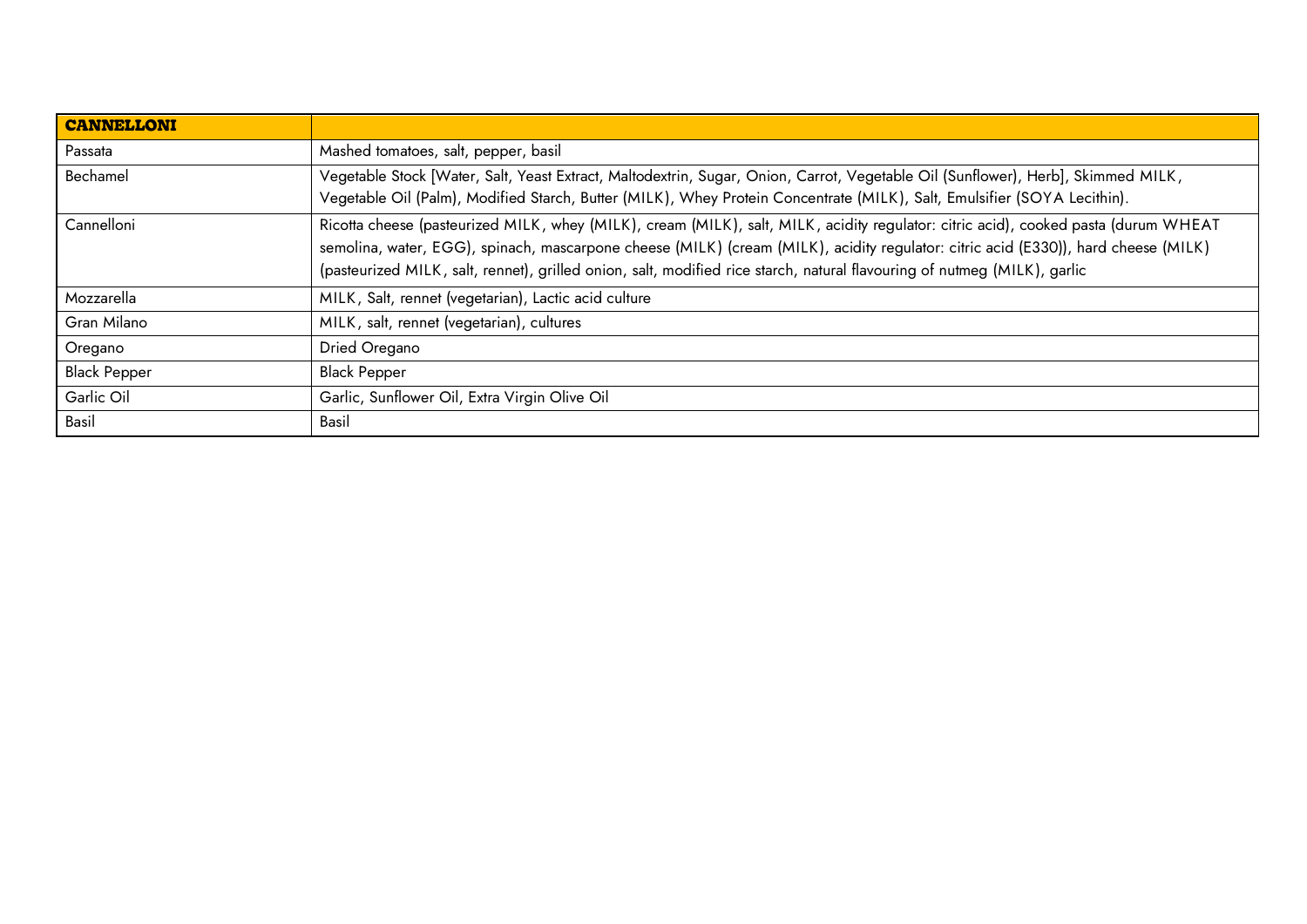# <span id="page-29-0"></span>**LUNCH**

| <b>AMERICAN HOT WRAP</b> |                                                                                                                                              |
|--------------------------|----------------------------------------------------------------------------------------------------------------------------------------------|
| Dough                    | White WHEAT Flour (WHEAT Flour, Calcium Carbonate, Iron, Niacin, Thiamin, Flour Treatment Agent E300), Water, Salt, Yeast                    |
|                          | (Saccharomyces cervisiae), Rapeseed Oil, Sugar, Improver S500 (WHEAT Flour, Dextrose, Emulsifier (E472e), Rapeseed Oil, Flour                |
|                          | Treatment Agent (E300)), White Rice Flour, Carlo (Water, Rapeseed Oil, Emulsifier (E479b))                                                   |
| Passata                  | Mashed tomatoes, salt, pepper, basil                                                                                                         |
| Pepperoni Sausage        | Pork meat, pork fat, salt, paprika powder, spices (sweet paprika, hot paprika, black pepper, garlic, caraway seeds), antioxidants (E-330, E- |
|                          | 300), saccharose, preservative (E250)                                                                                                        |
| Hot Green Peppers        | Greek Golden Peppers, Water, Distilled Vinegar (SULPHITES), Salt, Citric Acid, Sodium Bisulfite, Riboflavin                                  |
| Mozzarella               | MILK, Salt, rennet (microbial - vegetarian), Lactic acid culture                                                                             |
| Oregano                  | Dried Oregano                                                                                                                                |
| <b>Black Pepper</b>      | <b>Black Pepper</b>                                                                                                                          |
| <b>Blended Oil</b>       | Sunflower Oil, Extra Virgin Olive Oil                                                                                                        |
| Gran Milano cheese       | MILK, salt, rennet (vegetarian), cultures                                                                                                    |

| <b>PADANA WRAP</b>       |                                                                                                                                                                                                                             |
|--------------------------|-----------------------------------------------------------------------------------------------------------------------------------------------------------------------------------------------------------------------------|
| Dough                    | White WHEAT Flour (WHEAT Flour, Calcium Carbonate, Iron, Niacin, Thiamin, Flour Treatment Agent E300), Water, Salt, Yeast                                                                                                   |
|                          | (Saccharomyces cervisiae), Rapeseed Oil, Sugar, Improver S500 (WHEAT Flour, Dextrose, Emulsifier (E472e), Rapeseed Oil, Flour<br>Treatment Agent (E300)), White Rice Flour, Carlo (Water, Rapeseed Oil, Emulsifier (E479b)) |
| Passata                  | Mashed tomatoes, salt, pepper, basil                                                                                                                                                                                        |
| Goats Cheese             | Goat's MILK, salt, rennet (vegetarian), sequestrant (calcium chloride, lactic acid culture), Penicilium                                                                                                                     |
| <b>Red Onion Chutney</b> | Re-hydrated Red Onions, Sugar, Re-hydrated Onions, Red Grape Vinegar, Colouring (Plain Caramel), Thickening Agent (Modified Maize                                                                                           |
|                          | Starch), Sea Salt, Ginger, Cinnamon, Nutmeg                                                                                                                                                                                 |
| Spinach                  | Spinach                                                                                                                                                                                                                     |
| <b>Red Onions</b>        | <b>Red Onion</b>                                                                                                                                                                                                            |
| <b>Black Pepper</b>      | <b>Black Pepper</b>                                                                                                                                                                                                         |
| Oregano                  | Dried Oregano                                                                                                                                                                                                               |
| <b>Blended Oil</b>       | Sunflower Oil, Extra Virgin Olive Oil                                                                                                                                                                                       |
| Gran Milano cheese       | MILK, salt, rennet (vegetarian), cultures                                                                                                                                                                                   |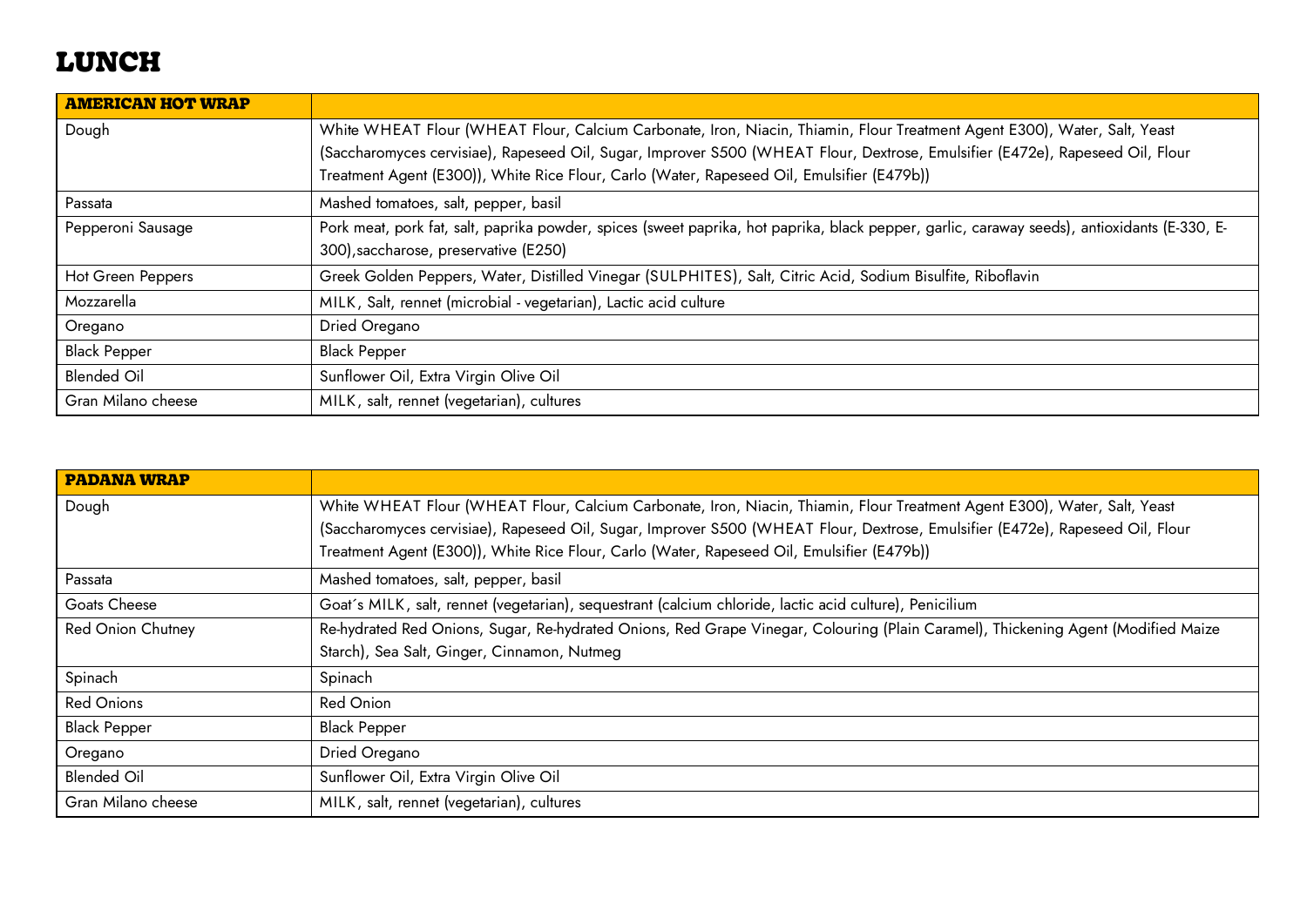| <b>POLLO AD ASTRA WRAP</b> |                                                                                                                                                                                                                                                            |
|----------------------------|------------------------------------------------------------------------------------------------------------------------------------------------------------------------------------------------------------------------------------------------------------|
| Dough                      | White WHEAT Flour (WHEAT Flour, Calcium Carbonate, Iron, Niacin, Thiamin, Flour Treatment Agent E300), Water, Salt, Yeast<br>(Saccharomyces cervisiae), Rapeseed Oil, Sugar, Improver S500 (WHEAT Flour, Dextrose, Emulsifier (E472e), Rapeseed Oil, Flour |
|                            | Treatment Agent (E300)), White Rice Flour, Carlo (Water, Rapeseed Oil, Emulsifier (E479b))                                                                                                                                                                 |
| Passata                    | Mashed tomatoes, salt, pepper, basil                                                                                                                                                                                                                       |
| Sweet Red Peppers          | Sweet Red Peppers, Water, Sugar, Spirit Vinegar, Salt, Antioxidants: Citric Acid, Ascorbic Acid, Firming Agent: Calcium Chloride                                                                                                                           |
| Chicken                    | Chicken Breast, Salt, Corn Starch, Dextrose, Sunflower Oil, Sugar                                                                                                                                                                                          |
| Red onions                 | <b>Red Onion</b>                                                                                                                                                                                                                                           |
| Mozzarella                 | MILK, Salt, rennet (microbial - vegetarian), Lactic acid culture                                                                                                                                                                                           |
| <b>Black Pepper</b>        | <b>Black Pepper</b>                                                                                                                                                                                                                                        |
| Oregano                    | Dried Oregano                                                                                                                                                                                                                                              |
| Cajun Spice                | Salt, paprika, black pepper, thyme, garlic, turmeric, onion, oregano, chilli, red peppers, fennel, ginger, pimento                                                                                                                                         |
| <b>Blended Oil</b>         | Sunflower Oil, Extra Virgin Olive Oil                                                                                                                                                                                                                      |
| Gran Milano cheese         | MILK, salt, rennet (vegetarian), cultures                                                                                                                                                                                                                  |

| <b>SLOPPY VEGAN WRAP</b>  |                                                                                                                                                                                                                                                                                                                                                                                                                               |
|---------------------------|-------------------------------------------------------------------------------------------------------------------------------------------------------------------------------------------------------------------------------------------------------------------------------------------------------------------------------------------------------------------------------------------------------------------------------|
| Dough                     | White WHEAT Flour (WHEAT Flour, Calcium Carbonate, Iron, Niacin, Thiamin, Flour Treatment Agent E300), Water, Salt, Yeast<br>(Saccharomyces cervisiae), Rapeseed Oil, Sugar, Improver S500 (WHEAT Flour, Dextrose, Emulsifier (E472e), Rapeseed Oil, Flour<br>Treatment Agent (E300)), White Rice Flour, Carlo (Water, Rapeseed Oil, Emulsifier (E479b))                                                                      |
| Passata                   | Mashed tomatoes, salt, pepper, basil                                                                                                                                                                                                                                                                                                                                                                                          |
| Pepper & Onion Mix        | Diced Green Peppers, Diced Red Onions                                                                                                                                                                                                                                                                                                                                                                                         |
| Quorn <sup>®</sup> Pieces | Mycoprotein, Potato Protein, Natural Flavouring, Pea Protein, Pea Fibre                                                                                                                                                                                                                                                                                                                                                       |
| Oregano                   | Oregano                                                                                                                                                                                                                                                                                                                                                                                                                       |
| <b>Black Pepper</b>       | <b>Black Pepper</b>                                                                                                                                                                                                                                                                                                                                                                                                           |
| Garlic Oil                | Garlic, Sunflower Oil, Extra Virgin Olive Oil                                                                                                                                                                                                                                                                                                                                                                                 |
| Fennel Seeds              | Fennel Seeds                                                                                                                                                                                                                                                                                                                                                                                                                  |
| Smoked Chilli Powder      | Chilli powder, Salt, Chilli Blend (Chilli Powder, Cumin, Garlic, Salt, Oregano, Natural Chilli Flavouring), Onion Powder, Dried Garlic, Cumin<br>powder, Smoked Salt, Flavourings (Flavouring (Flavouring, Yeast Extract), Natural Capsicum Flavouring), Smoked Paprika, Garlic, Yeast<br>Extract, Oregano, Cumin Seed, Black Pepper, Dried Red Pepper, Potato Starch, Dried Onion, Anti-caking agent (Silicon Dioxide), Sage |
| <b>Blended Oil</b>        | Sunflower Oil, Extra Virgin Olive Oil                                                                                                                                                                                                                                                                                                                                                                                         |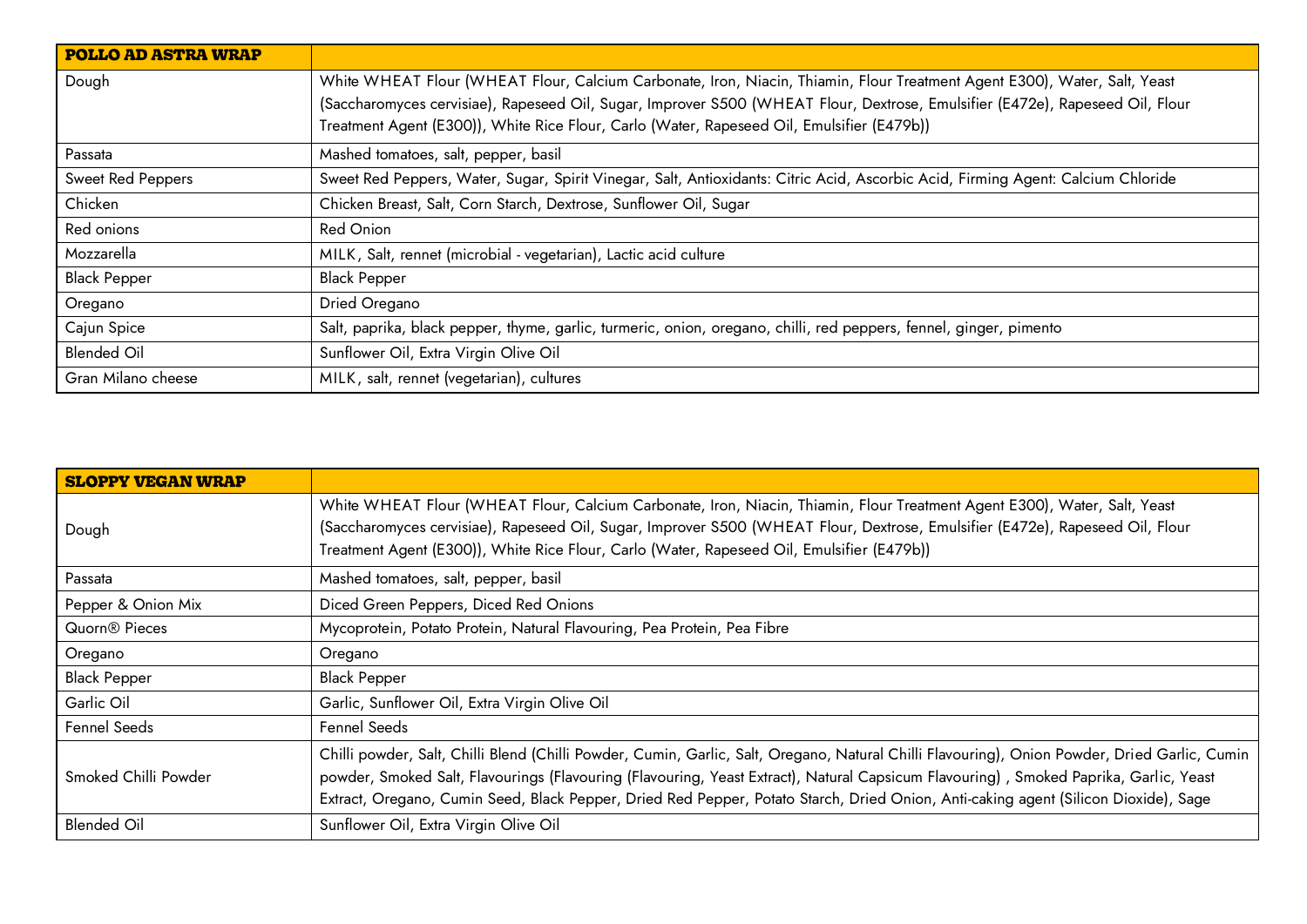| <b>BBQ BURNT ENDS WRAP</b>   |                                                                                                                                                                                                                                                                                                                                                                                                                                                                                                                                                                                                                                                                                                                                                                                |
|------------------------------|--------------------------------------------------------------------------------------------------------------------------------------------------------------------------------------------------------------------------------------------------------------------------------------------------------------------------------------------------------------------------------------------------------------------------------------------------------------------------------------------------------------------------------------------------------------------------------------------------------------------------------------------------------------------------------------------------------------------------------------------------------------------------------|
| Dough                        | White WHEAT Flour (WHEAT Flour, Calcium Carbonate, Iron, Niacin, Thiamin, Flour Treatment Agent E300), Water, Salt, Yeast<br>(Saccharomyces cervisiae), Rapeseed Oil, Sugar, Improver S500 (WHEAT Flour, Dextrose, Emulsifier (E472e), Rapeseed Oil, Flour<br>Treatment Agent (E300)), White Rice Flour, Carlo (Water, Rapeseed Oil, Emulsifier (E479b))                                                                                                                                                                                                                                                                                                                                                                                                                       |
| Sweet & Smoky BBQ Sauce      | Tomato Paste, Water, Spirit Vinegar, Sugar, Molasses, Honey, Modified Maize Starch, MUSTARD (Water, MUSTARD Seeds, Spirit<br>Vinegar, Spices), Salt, Lemon Juice, Onion Extract, Spices (MUSTARD), Colour (Caramel), Garlic Powder, Smoke Flavouring                                                                                                                                                                                                                                                                                                                                                                                                                                                                                                                           |
| <b>Burnt Ends Beef</b>       | Beef brisket, water, tomato puree, red wine vinegar, onions, sugar, gravy granules [beef stock (water, beef stock, beef dripping), modified<br>tapioca starch, flavourings, salt, glucose syrup, sugar, rice flour, colour (caramel), corn flour, potato starch, rapeseed oil, maltodextrin, yeast<br>extracts, herb], dark brown sugar, light brown sugar, salt, honey, tamari sauce [SOYA beans, water, sea salt, alcohol made from sugar cane,<br>Koji spores], black treacle, smoked paprika, lemon juice [with preservative (E224)], chilli powder, caramel powder (E150a), cumin, garlic,<br>cinnamon, cocoa powder, garlic powder, onion powder, black pepper, smoke flavour [maltodextrin, smoke flavour], rapeseed oil, xanthan<br>gum, chilli flakes, cloves, nutmeg |
| <b>Slow Roasted Tomatoes</b> | Semi dried Tomatoes, Rapeseed oil, Garlic, Oregano                                                                                                                                                                                                                                                                                                                                                                                                                                                                                                                                                                                                                                                                                                                             |
| Red onions                   | <b>Red Onion</b>                                                                                                                                                                                                                                                                                                                                                                                                                                                                                                                                                                                                                                                                                                                                                               |
| Mozzarella                   | MILK, Salt, rennet (vegetarian), Lactic acid culture                                                                                                                                                                                                                                                                                                                                                                                                                                                                                                                                                                                                                                                                                                                           |
| Oregano                      | Oregano                                                                                                                                                                                                                                                                                                                                                                                                                                                                                                                                                                                                                                                                                                                                                                        |
| <b>Black Pepper</b>          | <b>Black Pepper</b>                                                                                                                                                                                                                                                                                                                                                                                                                                                                                                                                                                                                                                                                                                                                                            |
| Parsley                      | Parsley                                                                                                                                                                                                                                                                                                                                                                                                                                                                                                                                                                                                                                                                                                                                                                        |
| <b>Blended Oil</b>           | Sunflower Oil, Extra Virgin Olive Oil                                                                                                                                                                                                                                                                                                                                                                                                                                                                                                                                                                                                                                                                                                                                          |
| Gran Milano cheese           | MILK, salt, rennet (vegetarian), cultures                                                                                                                                                                                                                                                                                                                                                                                                                                                                                                                                                                                                                                                                                                                                      |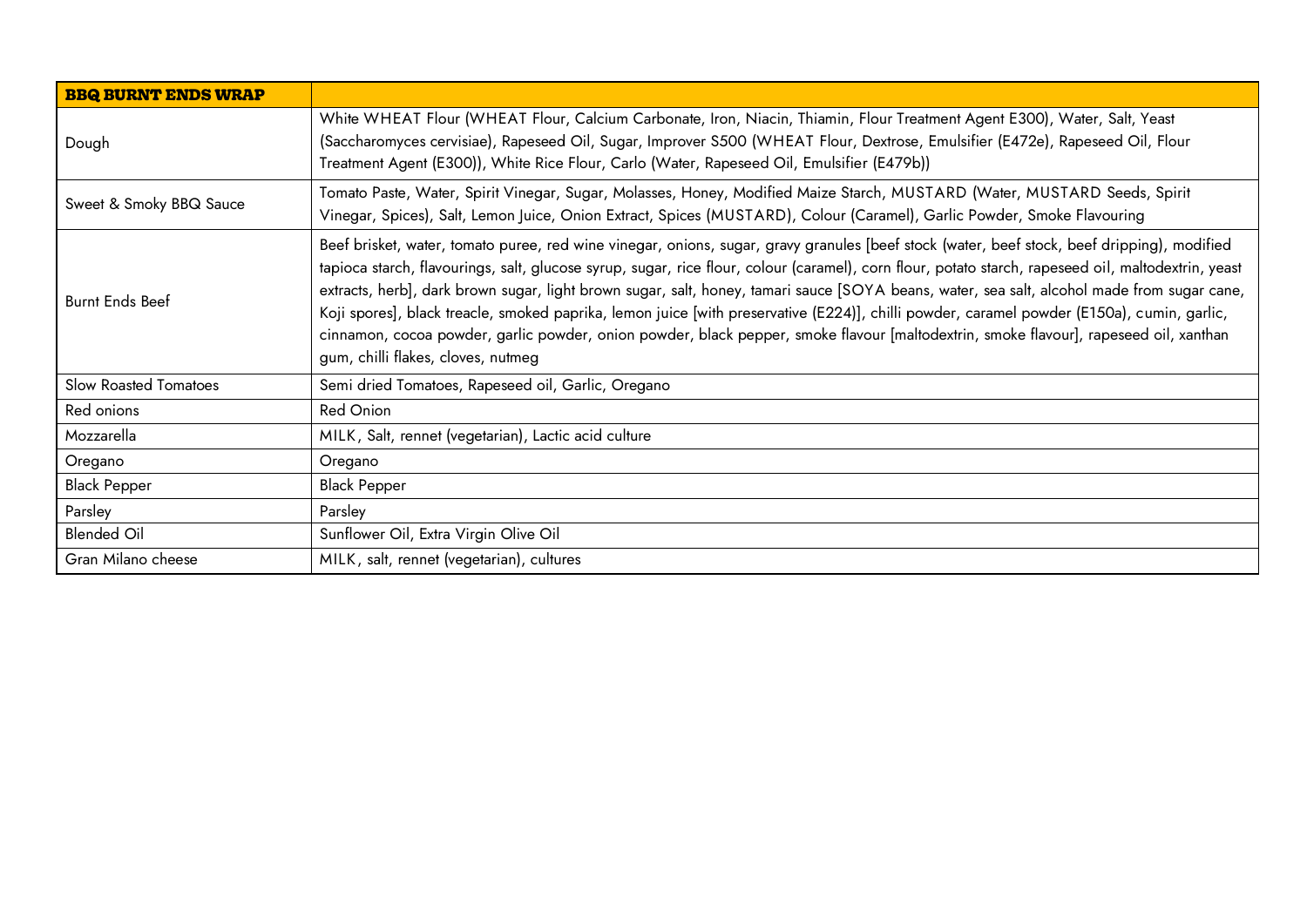| <b>RAW SLAW</b>     |                                                                                                                                                                                                                                                            |
|---------------------|------------------------------------------------------------------------------------------------------------------------------------------------------------------------------------------------------------------------------------------------------------|
| Slaw Veg Mix        | Shredded Carrot, Shredded Red Cabbage                                                                                                                                                                                                                      |
| House Dressing      | White Wine Vinegar, Rapeseed Oil, Water, Sugar, Spirit Vinegar, Herbs (Garlic Powder, Tamarind Powder, Dried Oregano, Parsley), Salt,<br>Modified Potato Starch, MUSTARD Flour, Thickener: Xanthan Gum, Black Pepper, Molasses, Onion Powder, Ginger Puree |
| <b>Red Onion</b>    | Red Onion                                                                                                                                                                                                                                                  |
| Parsley             | Parsley                                                                                                                                                                                                                                                    |
| <b>Black Pepper</b> | <b>Black Pepper</b>                                                                                                                                                                                                                                        |

| <b>GRAINS &amp; GREENS</b>       |                                                                                                                                    |
|----------------------------------|------------------------------------------------------------------------------------------------------------------------------------|
| Spinach                          | Spinach                                                                                                                            |
| Rocket                           | Rocket                                                                                                                             |
| <b>Balsamic Dressing</b>         | Balsamic Vinegar (Wine Vinegar (SULPHITES), Cooked Grape Must), Extra Virgin Olive Oil                                             |
| Tenderstem <sup>®</sup> Broccoli | Tenderstem® Broccoli, Olive Oil, Garlic, Salt, Black Pepper                                                                        |
|                                  | Cooked Pearl BARLEY (Water, Pearl BARLEY), Cooked Wheat Berries (Water, WHEAT Berries), Cooked SPELT (SPELT [may contain           |
|                                  | SOYA], Water), Cooked Black Quinoa (Black Quinoa, Water), Cooked White Quinoa (Water, White Quinoa), Lemon Infused Rapeseed Oil    |
| <b>Mixed Grains</b>              | (Rapeseed Oil, Natural Lemon Flavouring), White Wine Vinegar, Parsley, Lemon Concentrate (SULPHITES), Salt, Oregano                |
|                                  | Cooked Chickpeas [Water, Chickpeas], Rapeseed Oil, Tahini (SESAME Seed Paste), Water, Lemon Juice Concentrate, Garlic Purée, Salt, |
| Houmous                          | Preservative: Potassium Sorbate                                                                                                    |
| Parsley                          | Parsley                                                                                                                            |

| <b>BABY CAESAR</b> |                                                                                                                                      |
|--------------------|--------------------------------------------------------------------------------------------------------------------------------------|
|                    | Rapeseed Oil, Water, White Wine Vinegar, Sugar, Pasteurised Free Range EGG Yolk, Parmigiano Reggiano Cheese (MILK), Salt, Olive Oil, |
| Caesar Dressing    | Yellow MUSTARD Flour, Concentrated, Lemon Juice, Garlic Puree, Stabiliser (Xanthan Gum), Anchovy Paste (FISH), Black Pepper          |
| <b>COS Lettuce</b> | COS Lettuce                                                                                                                          |
| Rocket             | Rocket                                                                                                                               |
| Croutons           | WHEAT flour, Olive oil, Black Pepper, Yeast, Salt                                                                                    |
| Gran Milano cheese | MILK, salt, rennet (vegetarian), cultures                                                                                            |
| White Anchovies    | White marinated anchovy (FISH) fillets, white wine vinegar (SULPHITES), water, salt, citric acid (E330), sunflower oil               |
| Black Pepper       | <b>Black Pepper</b>                                                                                                                  |
| Parsley            | Parsley                                                                                                                              |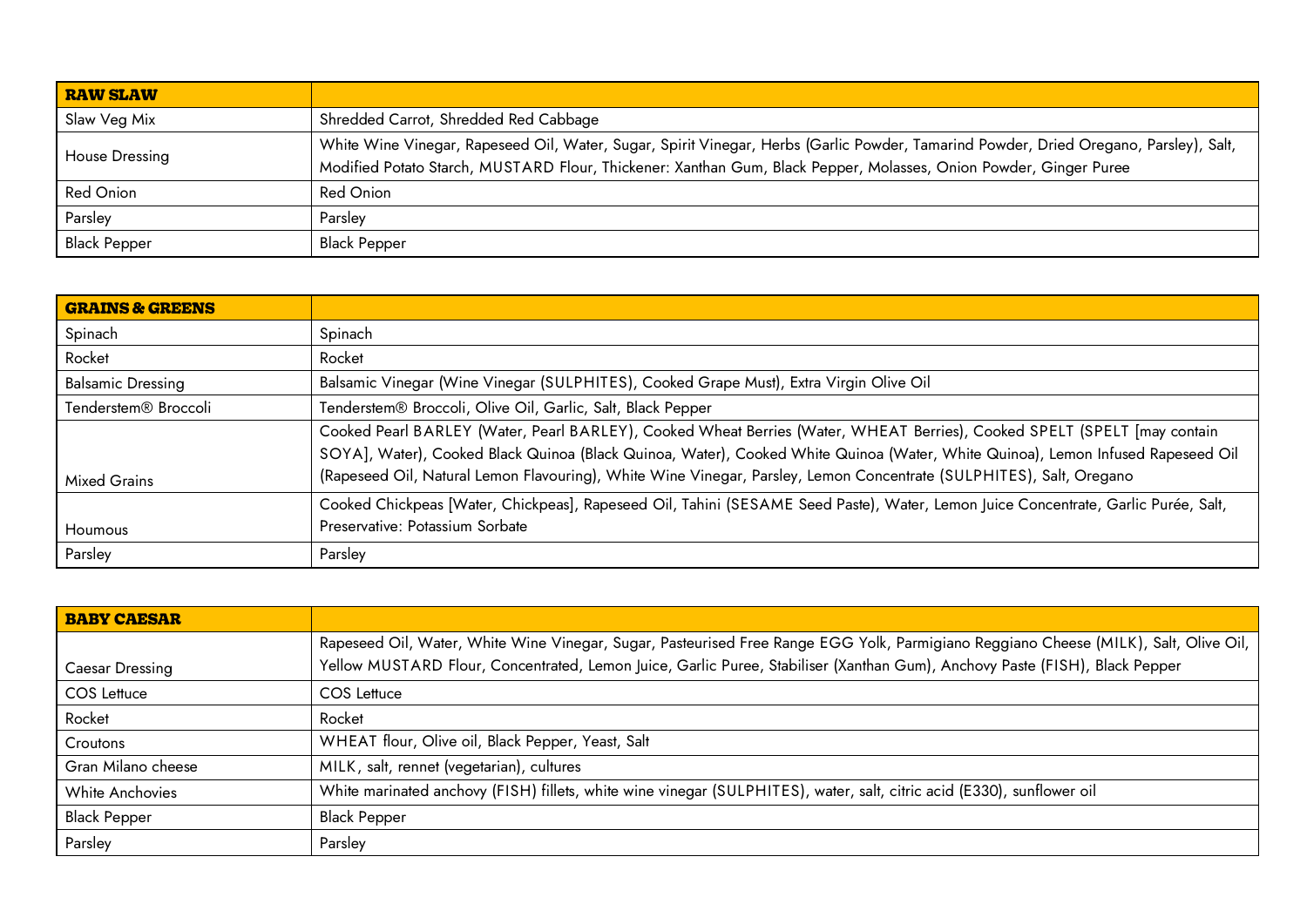| <b>MIXED SALAD</b>     |                                                                                                                                                                                                                                                            |
|------------------------|------------------------------------------------------------------------------------------------------------------------------------------------------------------------------------------------------------------------------------------------------------|
| House Dressing         | White Wine Vinegar, Rapeseed Oil, Water, Sugar, Spirit Vinegar, Herbs (Garlic Powder, Tamarind Powder, Dried Oregano, Parsley), Salt,<br>Modified Potato Starch, MUSTARD Flour, Thickener: Xanthan Gum, Black Pepper, Molasses, Onion Powder, Ginger Puree |
| Baby Spinach           | Baby Spinach                                                                                                                                                                                                                                               |
| Rocket                 | Rocket                                                                                                                                                                                                                                                     |
| Cucumber               | Cucumber                                                                                                                                                                                                                                                   |
| Tomatoes               | Tomatoes                                                                                                                                                                                                                                                   |
| Extra Virgin Olive Oil | Extra Virgin Olive Oil                                                                                                                                                                                                                                     |
| <b>Black Pepper</b>    | <b>Black Pepper</b>                                                                                                                                                                                                                                        |

| <b>RUCOLA</b>            |                                                                                        |
|--------------------------|----------------------------------------------------------------------------------------|
| Rocket                   | Rocket                                                                                 |
| Gran Milano cheese       | MILK, salt, rennet (vegetarian), cultures                                              |
| <b>Balsamic Dressing</b> | Balsamic Vinegar (Wine Vinegar (SULPHITES), Cooked Grape Must), Extra Virgin Olive Oil |

| <b>HALLOUMI BITES</b> |                                                                                                                                    |
|-----------------------|------------------------------------------------------------------------------------------------------------------------------------|
| Halloumi Bites        | Halloumi Cheese (MILK), Batter (Water, Maize Starch, Maize Flour, Rice Flour, Salt, Xantam Gum E415), Breadcrumb (Rice Flour, Gram |
|                       | Flour, Maize Starch, Salt, Dextrose, Rapeseed Oil), Vegetable Oil (Sunflower Oil, Rapeseed Oil)                                    |
| Italian Tomato Dip    | Mashed tomatoes, salt, pepper, basil, garlic, sunflower oil, extra virgin olive oil                                                |
| Parsley               | Parsley                                                                                                                            |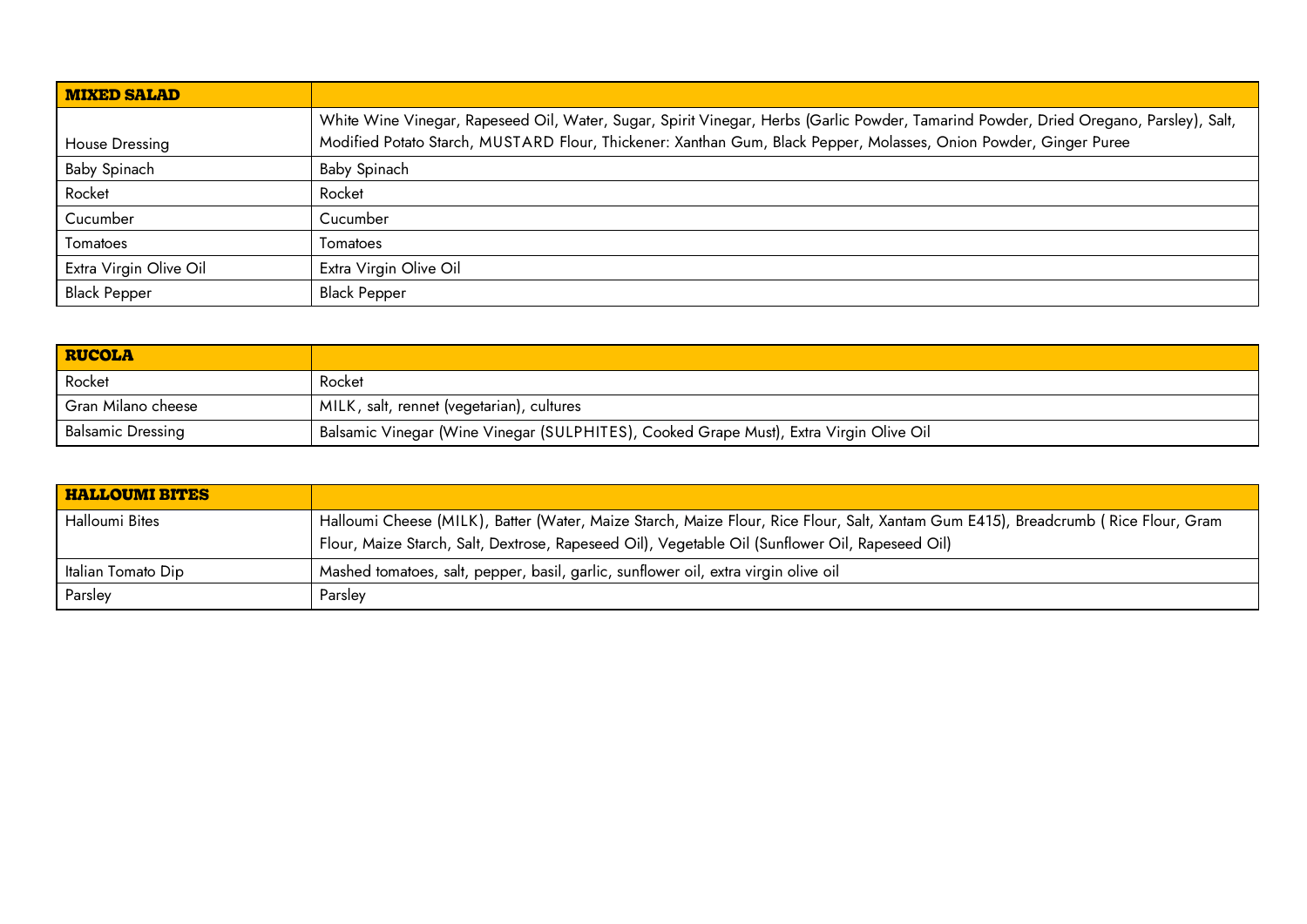| <b>POLLO MILANESE</b>             |                                                                                                                                                                                                                                                                                                                                               |
|-----------------------------------|-----------------------------------------------------------------------------------------------------------------------------------------------------------------------------------------------------------------------------------------------------------------------------------------------------------------------------------------------|
| <b>Buttermilk Chicken Goujons</b> | Chicken Breast, WHEAT Flour, Sunflower Oil, Modified Starch, Starch, Butter (MILK), Powder, Salt, Garlic Powder, WHEAT Gluten,<br>Raising Agents (E450, E500), Stabiliser (E451), Onion Powder, Acidity Regulators (E330, E270, E327), Spices, Yeast Extract, Flavourings,<br>Rice Flour, MILK Powder, Thickener (E415), Sugar, Herb (Thyme). |
| Rocket                            | Rocket                                                                                                                                                                                                                                                                                                                                        |
| Slow-Roasted Tomatoes             | Semi dried Tomatoes, Rapeseed oil, Garlic, Oregano                                                                                                                                                                                                                                                                                            |
| Gran Milano                       | MILK, salt, rennet (vegetarian), cultures                                                                                                                                                                                                                                                                                                     |
| Lemon                             | Lemon                                                                                                                                                                                                                                                                                                                                         |
| Basil & Pine Kernel Pesto         | Sunflower Oil, Basil, Vegetarian Medium Fat Hard Cheese (MILK), Water, Potato Flakes, Salt, Pine Kernels, Garlic Puree, Acidity Regulator:<br>Citric Acid                                                                                                                                                                                     |
| Parsley                           | Parsley                                                                                                                                                                                                                                                                                                                                       |

| <b>LEMON &amp; HERB CHICKEN</b><br><b>WINGS</b> |                                                                                                                                                                                                                                                            |
|-------------------------------------------------|------------------------------------------------------------------------------------------------------------------------------------------------------------------------------------------------------------------------------------------------------------|
| Chicken wings                                   | Chicken Primes, Onion, Rapeseed Oil, Garlic, Lemon Juice, Water, Lemon Zest, Salt, Fennel Seed, Caster Sugar, Rosemary, Cracked Black                                                                                                                      |
|                                                 | Pepper, Oregano, Xanthan Gum, Thyme, Turmeric, Parsley                                                                                                                                                                                                     |
| Parsley                                         | Parsley                                                                                                                                                                                                                                                    |
| House Dressing                                  | White Wine Vinegar, Rapeseed Oil, Water, Sugar, Spirit Vinegar, Herbs (Garlic Powder, Tamarind Powder, Dried Oregano, Parsley), Salt,<br>Modified Potato Starch, MUSTARD Flour, Thickener: Xanthan Gum, Black Pepper, Molasses, Onion Powder, Ginger Puree |

| <b>POLENTA CHIPS</b>         |                                                                                                                                                                                                                                                                                                                                           |
|------------------------------|-------------------------------------------------------------------------------------------------------------------------------------------------------------------------------------------------------------------------------------------------------------------------------------------------------------------------------------------|
| <b>Breaded Polenta Chips</b> | Water, maize flour, breadcrumbs (WHEAT flour, brewer's yeast, salt, maize flour, rosemary), WHEAT flour, sunflower oil, acidity regulator<br>(tartaric acid)                                                                                                                                                                              |
| Gran Milano Cheese           | MILK, salt, rennet (vegetarian), cultures                                                                                                                                                                                                                                                                                                 |
| Honey & Mustard Dressing     | Rapeseed oil, Honey, White wine vinegar, Water, MUSTARD (water MUSTARD seeds, spirit vinegar, salt, spices, flavouring), Concentrated<br>lemon juice, Sugar, Salt and sea salt, MUSTARD seeds, Dijon MUSTARD (water, MUSTARD seeds, spirit vinegar, salt), Garlic purée,<br>(contains citric acid), Black pepper, Thickener (Xanthan Gum) |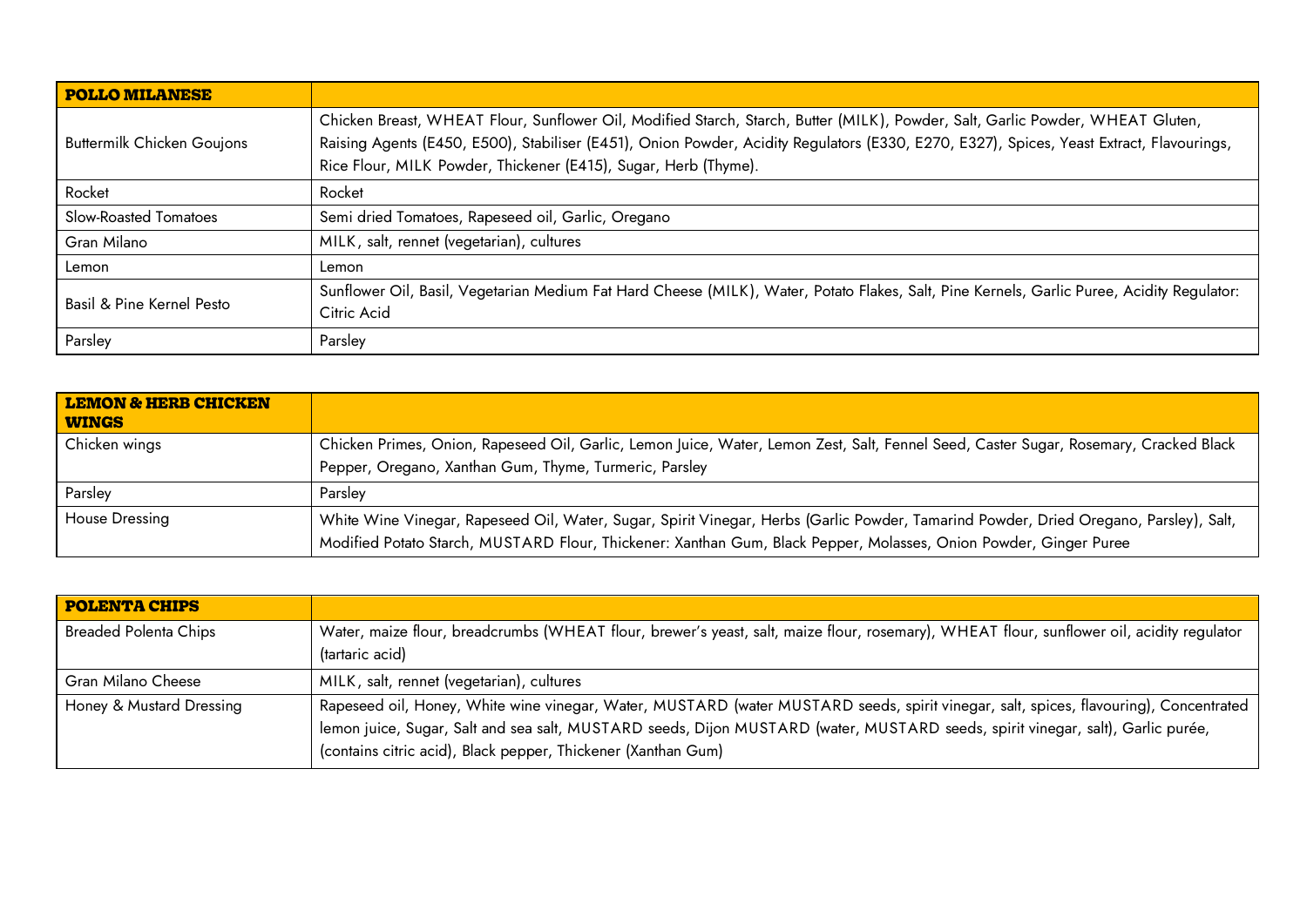| <b>DOUGH BALLS</b><br><b>PIZZAEXPRESS</b> |                                                                                                                                                                                                                                                                                                                                                          |
|-------------------------------------------|----------------------------------------------------------------------------------------------------------------------------------------------------------------------------------------------------------------------------------------------------------------------------------------------------------------------------------------------------------|
| Dough                                     | White WHEAT Flour (WHEAT Flour, Calcium Carbonate, Iron, Niacin, Thiamin, Flour Treatment Agent E300), Water, Salt, Yeast<br>(Saccharomyces cervisiae), Rapeseed Oil, Sugar, Improver S500 (WHEAT Flour, Dextrose, Emulsifier (E472e), Rapeseed Oil, Flour<br>Treatment Agent (E300)), White Rice Flour, Carlo (Water, Rapeseed Oil, Emulsifier (E479b)) |
| Garlic Butter                             | Salted butter (Butter (MILK), Salt), Garlic, Sunflower Oil, Extra Virgin Olive Oil, Parsley                                                                                                                                                                                                                                                              |
| Parsley                                   | Parsley                                                                                                                                                                                                                                                                                                                                                  |

| <b>ALTERNATIVES</b>           |                                                                                                                                                                                                                                                                                                                                                                                                    |
|-------------------------------|----------------------------------------------------------------------------------------------------------------------------------------------------------------------------------------------------------------------------------------------------------------------------------------------------------------------------------------------------------------------------------------------------|
| Gluten Free Dough Balls       | Rice starch, corn starch, sea water, water, potato starch, rice flour, sunflower oil, extra virgin olive oil, legume flour (peas), vegetable fibre<br>(potato, rice, psyllium, flax, lemon, pea), sugar, millet flour, flax seed oil panel, salt, fresh brewer's yeast, natural flavours, thickener:<br>hydroxypropyl methylcellulose. raising agents: gluconodeltalactone, sodium acids carbonate |
| Vegan Garlic & Parsley Spread | Dairy-Free Spread (Plant Oils (Rapeseed, Palm, Sunflower, Linseed), Water, Salt, Plant Based Emulsifier (Sunflower Lecithin), Fava Bean<br>Protein, Natural Flavourings, Vitamins A and D), Garlic, Parsley                                                                                                                                                                                        |

| <b>GARLIC BREAD with</b><br><b>MOZZARELLA</b> |                                                                                                                               |
|-----------------------------------------------|-------------------------------------------------------------------------------------------------------------------------------|
| Dough                                         | White WHEAT Flour (WHEAT Flour, Calcium Carbonate, Iron, Niacin, Thiamin, Flour Treatment Agent E300), Water, Salt, Yeast     |
|                                               | (Saccharomyces cervisiae), Rapeseed Oil, Sugar, Improver S500 (WHEAT Flour, Dextrose, Emulsifier (E472e), Rapeseed Oil, Flour |
|                                               | Treatment Agent (E300)), White Rice Flour, Carlo (Water, Rapeseed Oil, Emulsifier (E479b))                                    |
| <b>Blended Oil</b>                            | Sunflower Oil, Extra Virgin Olive Oil                                                                                         |
| Mozzarella                                    | MILK, Salt, rennet (microbial), Lactic acid culture                                                                           |
| <b>Garlic Butter</b>                          | Salted butter (Butter (MILK), Salt), Garlic, Sunflower Oil, Extra Virgin Olive Oil, Parsley                                   |
| Parsley                                       | Parsley                                                                                                                       |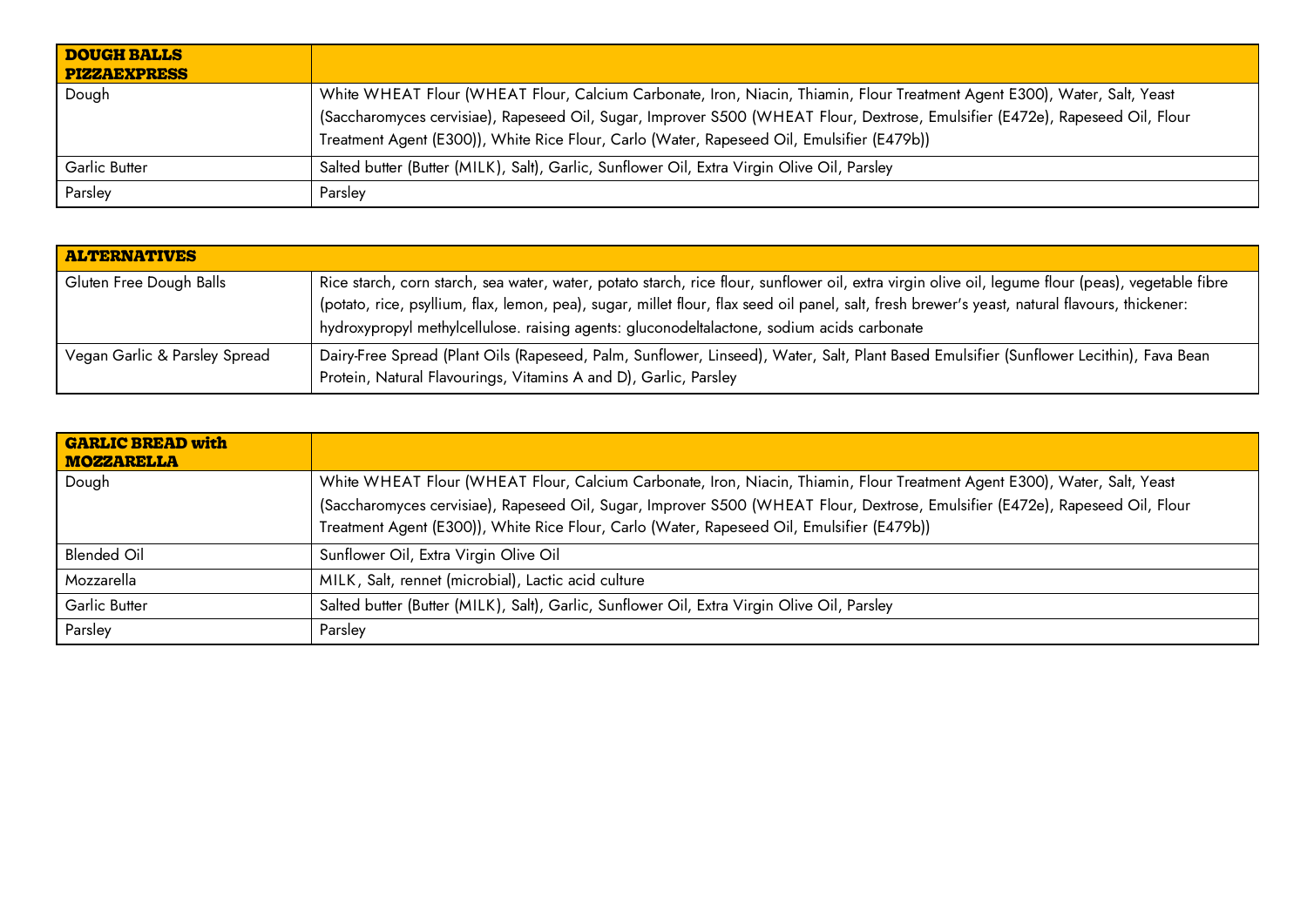| <b>GARLIC BREAD WITH VEGAN</b><br><b>MOZZARELLA ALTERNATIVE</b> |                                                                                                                                                                                                                                                                                                                                                          |
|-----------------------------------------------------------------|----------------------------------------------------------------------------------------------------------------------------------------------------------------------------------------------------------------------------------------------------------------------------------------------------------------------------------------------------------|
| Dough                                                           | White WHEAT Flour (WHEAT Flour, Calcium Carbonate, Iron, Niacin, Thiamin, Flour Treatment Agent E300), Water, Salt, Yeast<br>(Saccharomyces cervisiae), Rapeseed Oil, Sugar, Improver S500 (WHEAT Flour, Dextrose, Emulsifier (E472e), Rapeseed Oil, Flour<br>Treatment Agent (E300)), White Rice Flour, Carlo (Water, Rapeseed Oil, Emulsifier (E479b)) |
| Vegan Mozzarella Alternative                                    | Bio Surice (water, germinated whole rice, apple vinegar, salt), water, cold pressed coconut oil, sunflower oil with infusion of oregano, lemon<br>juice. Thickening agents: gum Arabic, xanthan gum, carob flour                                                                                                                                         |
| Oregano                                                         | Dried Oregano                                                                                                                                                                                                                                                                                                                                            |
| Parsley                                                         | Parsley                                                                                                                                                                                                                                                                                                                                                  |
| Garlic Oil                                                      | Garlic, Sunflower Oil, Extra Virgin Olive Oil                                                                                                                                                                                                                                                                                                            |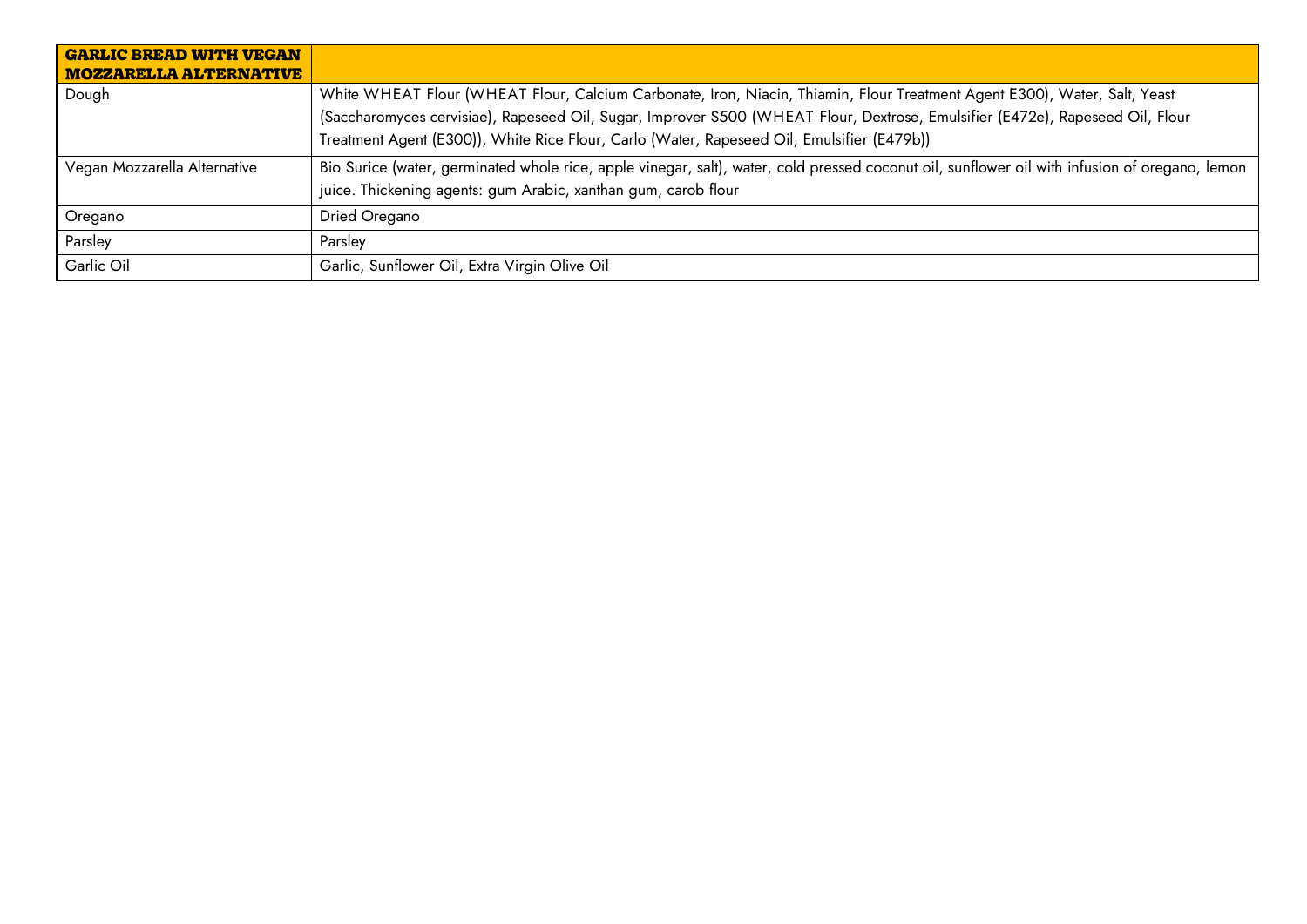| <b>DIPS</b>                           |                                                                                                                                                                                                                                                                                                                                                                                                                                                                                                                                                                                                                                                                                                                               |
|---------------------------------------|-------------------------------------------------------------------------------------------------------------------------------------------------------------------------------------------------------------------------------------------------------------------------------------------------------------------------------------------------------------------------------------------------------------------------------------------------------------------------------------------------------------------------------------------------------------------------------------------------------------------------------------------------------------------------------------------------------------------------------|
| Hot Jalapeño Salsa                    | Sliced Jalapenos (Sliced Jalapeno Peppers, Water, Salt, Acetic Acid, Vinegar, Firming Agent (Calcium Chloride), Preservative (Potassium<br>Sorbate), Roquito Peppers (Roquito Peppers, Water, Sugar, Vinegar), Blended Oil (Sunflower Oil, Extra Virgin Olive Oil), Smoky Chilli<br>Powder (Chilli Powder, Salt, Chilli Blend (Chilli Powder, Cumin, Garlic, Salt, Oregano, Natural Chilli Flavouring), Onion Powder, Dried<br>Garlic, Cumin Powder, Smoked Salt, Flavourings (Flavouring (Flavouring, Yeast Extract), Natural Capsicum Flavouring), Smoked Paprika,<br>Garlic, Yeast Extract, Oregano, Cumin Seed, Black Pepper, Dried Red Pepper, Potato Starch, Dried Onion, Anti-caking agent (Silicon<br>Dioxide), Sage) |
| Italian Tomato Dip                    | Mashed tomatoes, salt, pepper, basil, garlic, sunflower oil, extra virgin olive oil                                                                                                                                                                                                                                                                                                                                                                                                                                                                                                                                                                                                                                           |
| <b>Basil &amp; Pine Kernels Pesto</b> | Sunflower Oil, Basil, Vegetarian Medium Fat Hard Cheese (MILK), Water, Potato Flakes, Salt, Pine Kernels, Garlic Puree, Acidity Regulator:<br>Citric Acid                                                                                                                                                                                                                                                                                                                                                                                                                                                                                                                                                                     |
| Sweet & Smoky BBQ Sauce               | Tomato Paste, Water, Spirit Vinegar, Sugar, Molasses, Honey, Modified Maize Starch, MUSTARD (Water, MUSTARD Seeds, Spirit<br>Vinegar, Spices), Salt, Lemon Juice, Onion Extract, Spices (MUSTARD), Colour (Caramel), Garlic Powder, Smoke Flavouring                                                                                                                                                                                                                                                                                                                                                                                                                                                                          |
| Honey & Mustard Dressing              | Rapeseed oil, Honey, White wine vinegar, Water, MUSTARD (water MUSTARD seeds, spirit vinegar, salt, spices, flavouring), Concentrated<br>lemon juice, Sugar, Salt and sea salt, MUSTARD seeds, Dijon MUSTARD (water, MUSTARD seeds, spirit vinegar, salt), Garlic purée,<br>(contains citric acid), Black pepper, Thickener (Xanthan Gum)                                                                                                                                                                                                                                                                                                                                                                                     |
| Houmous                               | Cooked Chickpeas [Water, Chickpeas], Rapeseed Oil, Tahini (SESAME Seed Paste), Water, Lemon Juice Concentrate, Garlic Purée, Salt,<br>Preservative: Potassium Sorbate                                                                                                                                                                                                                                                                                                                                                                                                                                                                                                                                                         |
| <b>House Dressing</b>                 | White Wine Vinegar, Rapeseed Oil, Water, Sugar, Spirit Vinegar, Herbs (Garlic Powder, Tamarind Powder, Dried Oregano, Parsley), Salt,<br>Modified Potato Starch, MUSTARD Flour, Thickener: Xanthan Gum, Black Pepper, Molasses, Onion Powder, Ginger Puree                                                                                                                                                                                                                                                                                                                                                                                                                                                                    |
| Caesar Dressing                       | Rapeseed Oil, Water, White Wine Vinegar, Sugar, Pasteurised Free Range EGG Yolk, Parmigiano Reggiano Cheese (MILK), Salt, Olive Oil,<br>Yellow MUSTARD Flour, Concentrated, Lemon Juice, Garlic Puree, Stabiliser (Xanthan Gum), Anchovy Paste (FISH), Black Pepper                                                                                                                                                                                                                                                                                                                                                                                                                                                           |
| Vegan Garlic & Parsley Spread         | Dairy-Free Spread (Plant Oils (Rapeseed, Palm, Sunflower, Linseed), Water, Salt, Plant Based Emulsifier (Sunflower Lecithin), Fava Bean<br>Protein, Natural Flavourings, Vitamins A and D), Garlic, Parsley                                                                                                                                                                                                                                                                                                                                                                                                                                                                                                                   |
| Garlic Butter                         | Salted butter (Butter (MILK), Salt), Garlic, Sunflower Oil, Extra Virgin Olive Oil, Parsley                                                                                                                                                                                                                                                                                                                                                                                                                                                                                                                                                                                                                                   |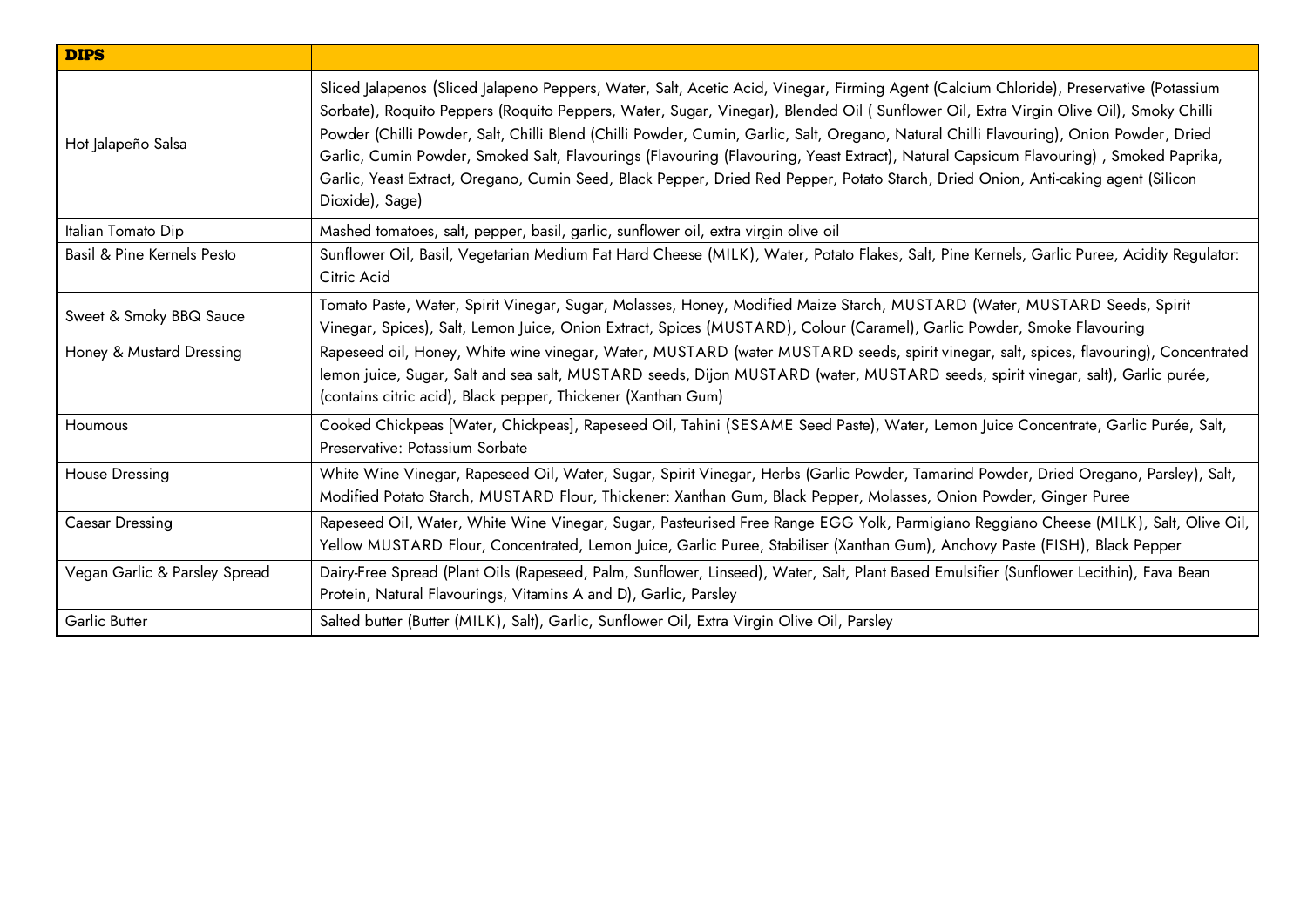# **DESSERTS & DOLCETTI**

| <b>OPTIONS</b> |                                                                                                                                                                                                                                            |
|----------------|--------------------------------------------------------------------------------------------------------------------------------------------------------------------------------------------------------------------------------------------|
| Cream          | Cream (MILK)                                                                                                                                                                                                                               |
| Mascarpone     | Mascarpone (MILK cream, acidity regulator: citric acid)                                                                                                                                                                                    |
| Vanilla Gelato | Partially reconstituted skimmed MILK, sugar, vegetable oil, glucose syrup, dextrose, whey protein concentrate (MILK), emulsifier (E471,<br>E473) stabilisers (E410, E466), vanilla powder, natural flavourings, colour (annatto), fructose |

| <b>CHOCOLATE FUDGE CAKE</b> |                                                                                                                                                                                                                                                                                                                                                                                  |
|-----------------------------|----------------------------------------------------------------------------------------------------------------------------------------------------------------------------------------------------------------------------------------------------------------------------------------------------------------------------------------------------------------------------------|
| Chocolate fudge cake mix    | Sugar, WHEAT flour, palm fat, fat reduced cocoa powder, dextrose, raising agents: sodium bicarbonate, monocalcium phosphate;<br>emulsifiers: propane-1,2-diol esters of fatty acids, mono- and diglycerides of fatty acids; corn starch, modified corn starch, salt, stabiliser:<br>sodium carboxymethylcellulose; flavouring, EGG, water, sunflower oil, extra virgin olive oil |
| Chocolate frosting          | Sugar, water, palm oil, fat-reduced cocoa powder, invert sugar syrup, emulsifiers (E471, E435, E481) salt, preservative (E202), stabiliser<br>(E450), acidity regulators (E330, E524).                                                                                                                                                                                           |
| Mint                        | Mint                                                                                                                                                                                                                                                                                                                                                                             |
| Vanilla Gelato (option)     | Partially reconstituted skimmed MILK, sugar, vegetable oil, glucose syrup, dextrose, whey protein concentrate (MILK), emulsifier (E471,<br>E473) stabilisers (E410, E466), vanilla powder, natural flavourings, colour (annatto), fructose                                                                                                                                       |
| Cream (option)              | Pasteurised MILK double cream                                                                                                                                                                                                                                                                                                                                                    |
| Mascarpone (option)         | MILK cream, acidity regulator: citric acid                                                                                                                                                                                                                                                                                                                                       |

| <b>TIRAMISU</b>                 |                                                                                                                                                                                                                                                                                                                                                                                                                                                                                                                                  |
|---------------------------------|----------------------------------------------------------------------------------------------------------------------------------------------------------------------------------------------------------------------------------------------------------------------------------------------------------------------------------------------------------------------------------------------------------------------------------------------------------------------------------------------------------------------------------|
| Tiramisu                        | Water, Ladyfingers (WHEAT flour, sugar, EGGS, raising agents: sodium bicarbonate, ammonium bicarbonate); sugar, skimmed MILK,<br>mascarpone cheese (MILK)(cream (MILK), acidifier: citric acid), coconut oil, cream MILK proteins, maltodextrins, Marsala wine, glucose-<br>fructose syrup, soluble coffee, modified starch, cocoa powder, alcohol, dextrose, EGG yolk, emulsifier: mono- and diglycerides of fatty<br>acids; thickeners: xanthan gum, gellan gum; wheat starch, cocoa butter, natural flavour, vegetable fibre. |
| <b>Dusting Chocolate Powder</b> | Sugar, Fat Reduced Cocoa Powder, Salt                                                                                                                                                                                                                                                                                                                                                                                                                                                                                            |
| Mint                            | Mint                                                                                                                                                                                                                                                                                                                                                                                                                                                                                                                             |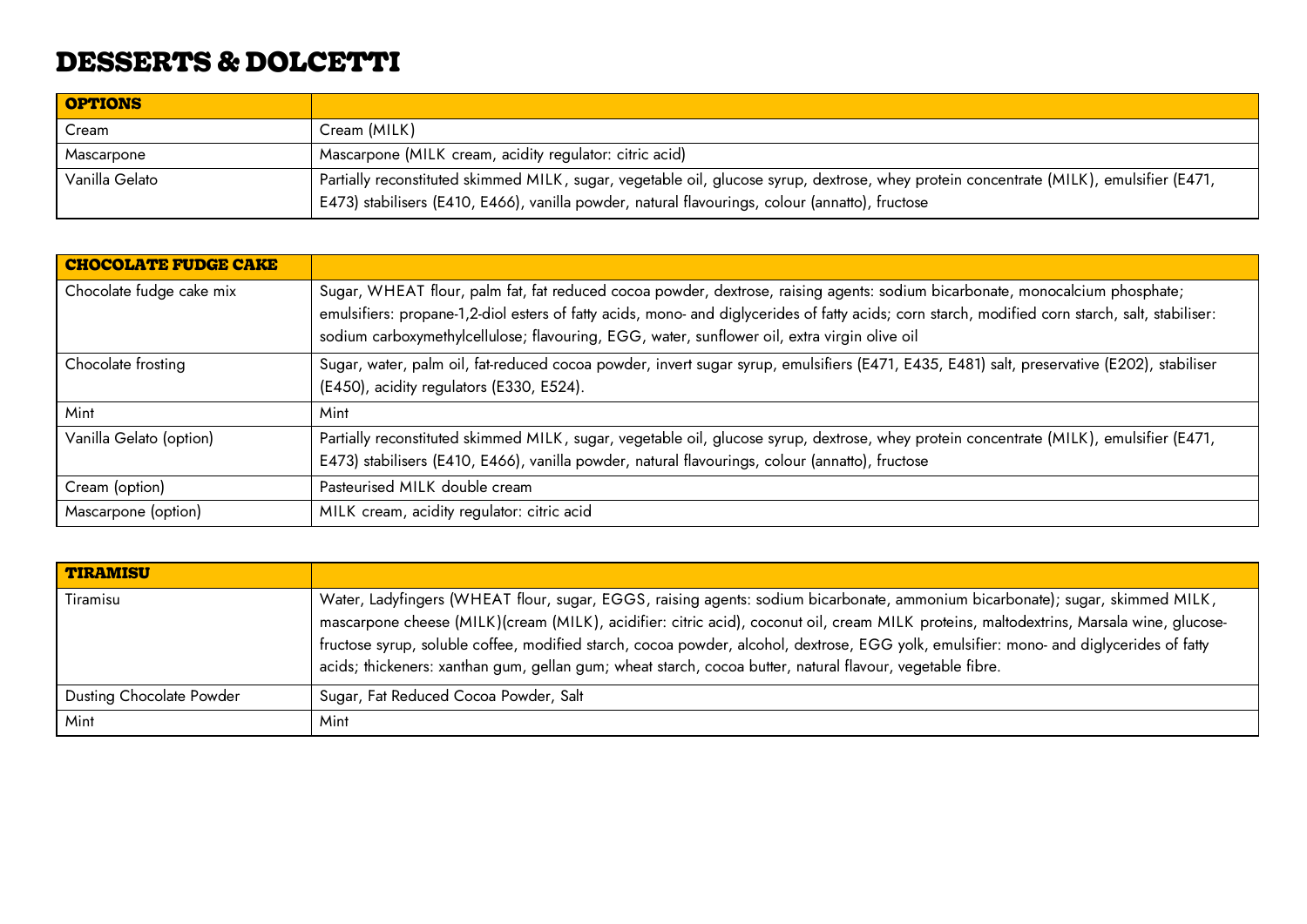| <b>CHOCOLATE BROWNIE</b> |                                                                                                                                                                                                                                                                                                                                                                                                                                                                                                                                                                    |
|--------------------------|--------------------------------------------------------------------------------------------------------------------------------------------------------------------------------------------------------------------------------------------------------------------------------------------------------------------------------------------------------------------------------------------------------------------------------------------------------------------------------------------------------------------------------------------------------------------|
|                          | Sugar, Pasteurised Free Range EGG, Vegetable Margarine (Palm Oil, Rapeseed Oil, Water, Emulsifier (Mono- and diglycerides of fatty<br>acids(E471))), Dark Chocolate (Cocoa Mass, Sugar, Cocoa Butter, Emulsifier (SOYA Lecithin), Natural Vanilla Flavouring), MILK Chocolate<br>(Sugar, Cocoa Butter, Whole MILK Powder, Cocoa Mass, Emulsifier (SOYA Lecithin), Natural Vanilla Flavouring), Gluten Free Flour (Rice,<br>Potato, Tapioca, Maize, Buckwheat), Dark Chocolate Chunks (Sugar, Cocoa Mass, Cocoa Butter, Emulsifier (SOYA Lecithin), Natural Vanilla |
| Chocolate Brownie        | Flavouring), Fat Reduced Cocoa Powder, Raising Agents (Diphosphates (E450), Potassium carbonates (E501)).                                                                                                                                                                                                                                                                                                                                                                                                                                                          |
| Chocolate Sauce          | Sugar, Glucose Syrup, Water, Cocoa Powder, Colour: Caramel, Acidity Regulator: Citric Acid, Preservative: Potassium Sorbate, Salt                                                                                                                                                                                                                                                                                                                                                                                                                                  |
| Icing Sugar              | Sugar                                                                                                                                                                                                                                                                                                                                                                                                                                                                                                                                                              |

| <b>RED BERRY &amp; VANILLA</b><br><b>CHEESECAKE</b> |                                                                                                                                                                                                                                                                                                                                                                                                                                                                                                                                                                                                                                                                                                                                                                                                                                                                                                                                                                                                                                                                                        |
|-----------------------------------------------------|----------------------------------------------------------------------------------------------------------------------------------------------------------------------------------------------------------------------------------------------------------------------------------------------------------------------------------------------------------------------------------------------------------------------------------------------------------------------------------------------------------------------------------------------------------------------------------------------------------------------------------------------------------------------------------------------------------------------------------------------------------------------------------------------------------------------------------------------------------------------------------------------------------------------------------------------------------------------------------------------------------------------------------------------------------------------------------------|
| Round Cheesecake                                    | Cream Cheese (Skimmed MILK, Cream (MILK), MILK Solids), Modified Starch (E1442), Salt, Starter Culture), Whipping Cream (MILK)<br>Biscuit Crumb (WHEAT Flour (WHEAT Flour, Calcium Carbonate, Iron, Niacin, Thiamin), Wholemeal WHEAT Flour, Vegetable Oils (Palm<br>Oil, Rapeseed Oil), Sugar, Partially Inverted Sugar Syrup, Raising Agents (Sodium Carbonates (E500), Ammonium Carbonates (E503), Salt),<br>Caster Sugar, Free Range Whole EGG, Margarine Vegetable Oil (Palm and Rapeseed Oil), Water, Salt, Emulsifier (Mono- and diglycerides<br>of fatty acids (E471)), Flavourings, Colours (Annatto, bixin, norbixin (E160b(i)), Curcumin (E100)), Glaze (Water, Glucose- Fructose Syrup,<br>Sugar, Flavour, Gelling Agent: Pectin(E440), Acidity Regulator (Citric Acid (E330), Potassium Citrate (E332), Tricalcium Phosphate (E341)),<br>Preservative (Potassium Sorbate (E202), Colour Mixed Carotenes (E160(a)), Madagascan Bourbon Vanilla Bean Paste, Sugar, Water,<br>Madagascar Bourbon Vanilla Extract, Vanilla Bean Specks, Thickener (Gum Tragacanth), Cornflour |
| <b>Mixed Berries</b>                                | Red Currants, Wild Blackberries, Sour Cherries, Black Currants, Raspberries, Cultivated Blueberries                                                                                                                                                                                                                                                                                                                                                                                                                                                                                                                                                                                                                                                                                                                                                                                                                                                                                                                                                                                    |
| <b>Fruit Coulis</b>                                 | Raspberry Pure, Sugar, Raspberry Concentrate, Gelling Agent (Pectin)                                                                                                                                                                                                                                                                                                                                                                                                                                                                                                                                                                                                                                                                                                                                                                                                                                                                                                                                                                                                                   |

| <b>STRAWBERRIES &amp;</b><br><b>CHOCOLATE DIPPING SAUCE</b> |                                                                                                                                                                                                                                                                                            |
|-------------------------------------------------------------|--------------------------------------------------------------------------------------------------------------------------------------------------------------------------------------------------------------------------------------------------------------------------------------------|
| <b>Strawberries</b>                                         | <b>Strawberries</b>                                                                                                                                                                                                                                                                        |
| Chocolate Sauce                                             | Sugar, Glucose Syrup, Water, Cocoa Powder, Colour: Caramel, Acidity Regulator: Citric Acid, Preservative: Potassium Sorbate, Salt                                                                                                                                                          |
|                                                             | Original caramelised biscuits (WHEAT flour, sugar, vegetable oils (palm oil from sustainable and certified plantations, rapeseed oil), candy<br>sugar syrup, raising agent (sodium hydrogen carbonate), SOYA flour, salt, cinnamon), rapeseed oil, sugar, emulsifier (SOYA lecithin), acid |
| Lotus Biscoff Biscuit                                       | (citric acid)                                                                                                                                                                                                                                                                              |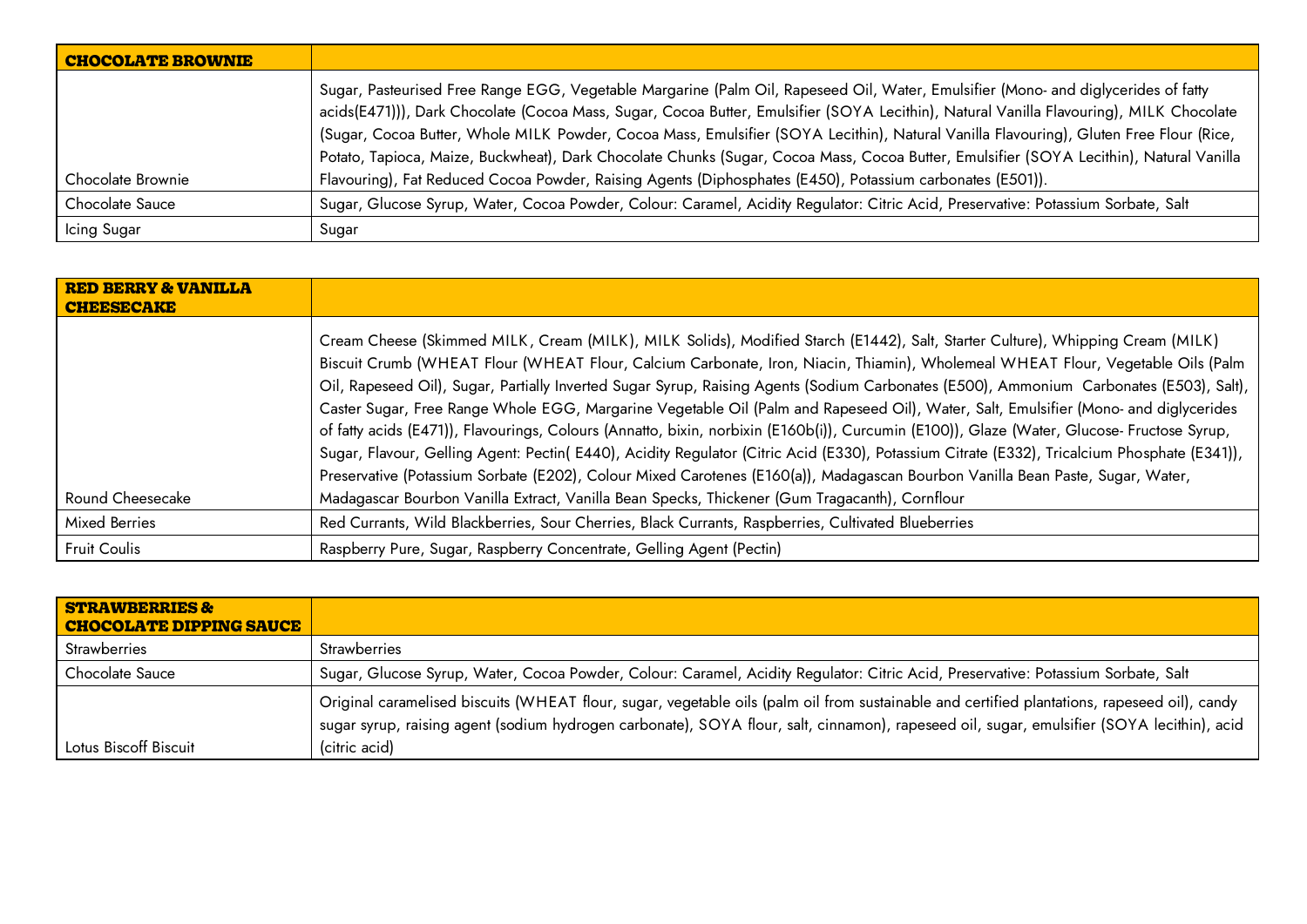| <b>SORBET</b>              |                                                                                                                                                                                                                                                           |
|----------------------------|-----------------------------------------------------------------------------------------------------------------------------------------------------------------------------------------------------------------------------------------------------------|
| Sicilian Watermelon Sorbet | Water, Sicilian watermelon juice, sugar, glucose syrup, dextrose, watermelon concentrate, emulsifier: E471, stabilisers: E410, E412, E407;<br>colours: beetroot red, anthocyanin, E160a (iii); natural flavouring (water melon), acidity regulator: E330. |
| Raspberry Sorbet           | Raspberry puree, water, sugar, dextrose, glucose syrup, natural colour: anthocyanin, emulsifier: mono-and di-glycerides of fatty acids,                                                                                                                   |
|                            | stabilisers: locust bean gum, pectin; natural flavour.                                                                                                                                                                                                    |
| Coconut Sorbet             | Water, Glucose Syrup, Coconut Paste, Emulsifiers, Stabilisers, Gelling Agents                                                                                                                                                                             |
| Mint                       | Mint                                                                                                                                                                                                                                                      |

| <b>SICILIAN LEMON &amp; WHITE</b><br><b>CHOCOLATE ROULADE</b> |                                                                                                                                                                                                                                                                                                                                                                                           |
|---------------------------------------------------------------|-------------------------------------------------------------------------------------------------------------------------------------------------------------------------------------------------------------------------------------------------------------------------------------------------------------------------------------------------------------------------------------------|
| Sicilian Lemon & White Chocolate<br>Roulade                   | Sugar, Whipping Cream (MILK), Free Range EGG White, White Chocolate [Sugar, Cocoa Butter, Dried Whole MILK, Emulsifier<br>(SOYA Lecithins), Flavouring], Lemon Curd [Sugar, Free Range EGG, Butter (MILK), Water, Concentrated Lemon Juice, Lemon Oil,<br>Gelling Agent (Agar), Salt], Cornflour, Maize Starch, Concentrated Lemon Juice, Sunflower Oil, Acidity Regulator (Acetic Acid). |
| <b>Fruit Coulis</b>                                           | Raspberry Pure, Sugar, Raspberry Concentrate, Gelling Agent (Pectin)                                                                                                                                                                                                                                                                                                                      |
| Strawberry                                                    | Strawberry                                                                                                                                                                                                                                                                                                                                                                                |
| Mint                                                          | Mint                                                                                                                                                                                                                                                                                                                                                                                      |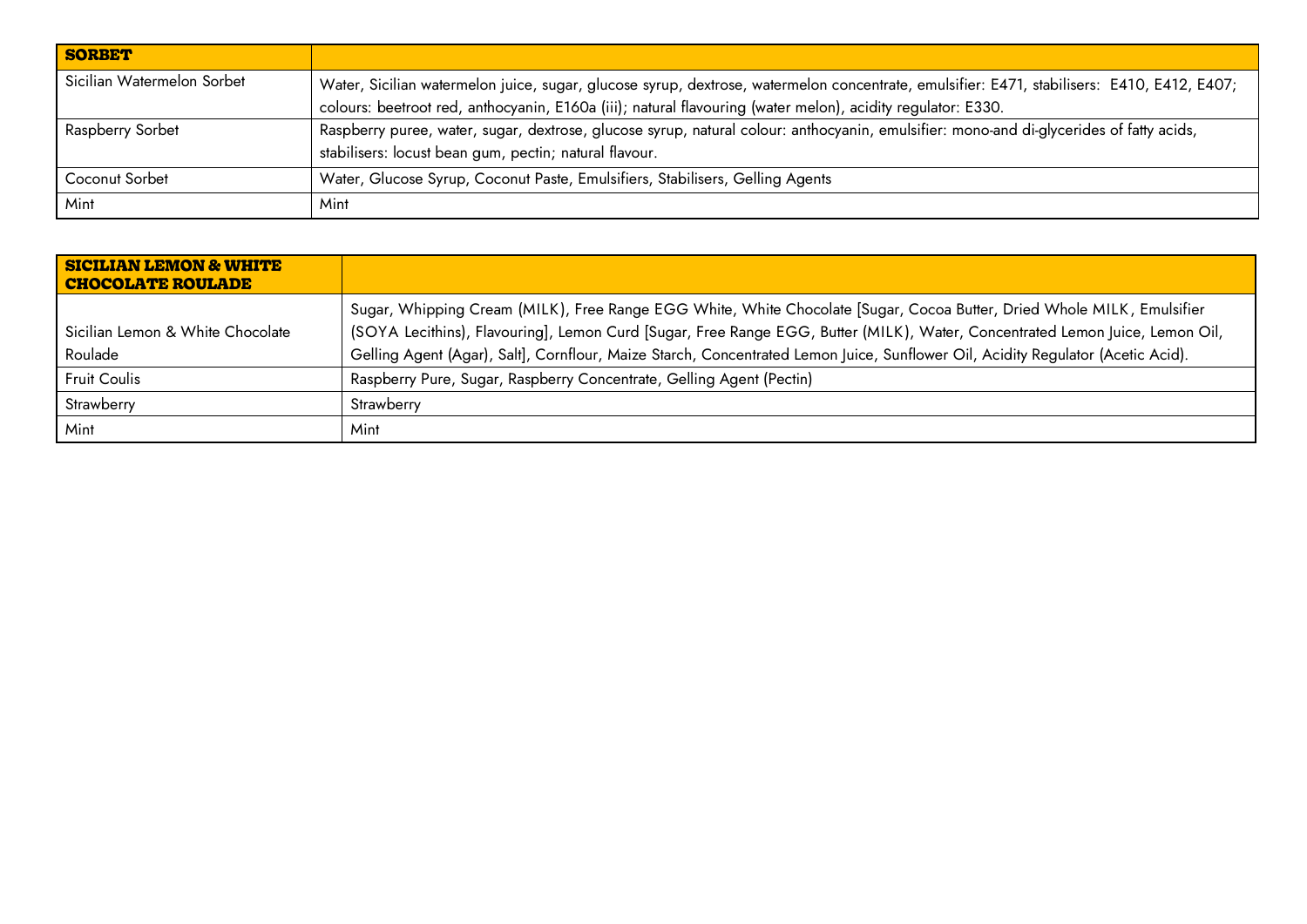| <b>COPPA GELATO</b>                       |                                                                                                                                                                                                                                                                                                                                                                                                                                                                                                                                                                                                                                                 |
|-------------------------------------------|-------------------------------------------------------------------------------------------------------------------------------------------------------------------------------------------------------------------------------------------------------------------------------------------------------------------------------------------------------------------------------------------------------------------------------------------------------------------------------------------------------------------------------------------------------------------------------------------------------------------------------------------------|
| Vanilla Gelato                            | Partially reconstituted skimmed MILK, sugar, vegetable oil, glucose syrup, dextrose, whey protein concentrate (MILK), emulsifier (E471,<br>E473) stabilisers (E410, E466), vanilla powder, natural flavourings, colour (annatto), fructose                                                                                                                                                                                                                                                                                                                                                                                                      |
| Salted Caramel Gelato                     | Partially reconstituted skimmed MILK, double cream (MILK), salted caramel ripple (water, sugar, caramelised syrup, glucose syrup, butter<br>(MILK), sweetened condensed skimmed MILK, cornflour (maize starch), vanilla extract, natural flavouring, salt, colour: plain caramel,<br>emulsifier: E471), sugar, vanilla fudge cubes (sugar, condensed MILK, fondant (sugar, glucose syrup, water), glucose syrup, non-<br>hydrogenated vegetable oil (palm oil), water, emulsifier: E322 (SOYA)), dextrose, caramel (MILK, sugar, glucose preservative: E202),<br>emulsifier: E471; natural flavouring, salt, stabilisers: E401, E339(ii), E466) |
| Stracciatella Gelato                      | Partially reconstituted skimmed MILK, double cream (MILK), sugar, dark chocolate [cocoa mass, sugar, cocoa butter, emulsifier: E322<br>(SOYA lecithin), natural flavouring], dextrose, emulsifier: E471; stabilisers: E410, E412, E407; coconut oil, natural Madagascan vanilla<br>flavouring, natural flavouring, colour: annatto.                                                                                                                                                                                                                                                                                                             |
| Olive Oil & Blood Orange Ripple<br>Gelato | Reconstituted skimmed MILK, double cream (MILK), sugar, blood orange ripple (glucose syrup, sugar, water, blood orange puree, blood<br>orange concentrate, cornflour, natural flavouring, colours: anthocyanin, E160a (iii); acidity regulator: E330), Extra Virgin Olive oil, dextrose,<br>emulsifer: E471; stabilisers: E410, E412, E407; natural flavouring (Olive Oil Flavouring), salt.                                                                                                                                                                                                                                                    |
| Chocolate Straw                           | Cocoa Mass, Sugar, Cocoa Butter, Fat-Reduced Cocoa Powder, Emulsifier: SOYA Lecithin                                                                                                                                                                                                                                                                                                                                                                                                                                                                                                                                                            |
| Mint                                      | Mint                                                                                                                                                                                                                                                                                                                                                                                                                                                                                                                                                                                                                                            |

| <b>ORANGE &amp; CARROT CAKE</b><br><b>DOLCETTI</b> |                                                                                                                                                                                                                                                                                                                                                                                                                                                                                                                                                                                                                                                                                                                                                                                                                                            |
|----------------------------------------------------|--------------------------------------------------------------------------------------------------------------------------------------------------------------------------------------------------------------------------------------------------------------------------------------------------------------------------------------------------------------------------------------------------------------------------------------------------------------------------------------------------------------------------------------------------------------------------------------------------------------------------------------------------------------------------------------------------------------------------------------------------------------------------------------------------------------------------------------------|
| Orange & Carrot Cake                               | Carrot Cake Sponge (Gluten Free Flour (Rice, Potato, Tapioca, Maize, Buckwheat), Soft Brown Sugar, Carrot, Rapeseed Oil, Banana, Water,<br>Raising Agents (Diphosphates (E450), Potassium carbonates (E501)), Natural Flavouring, Ground Mixed Spice, Ground Cinnamon) Orange<br>Flavoured Icing (Sugar, Vegetable Margarine (Palm Oil, Rapeseed Oil, Water, Salt, Emulsifier (Mono- and diglycerides of fatty acids (E471)),<br>Natural Flavouring, Colours (Annatto Bixin (160(b)), Curcumin (E100)), Vegan Creamy Spread (Water, Coconut Oil, Modified Tapioca and<br>Maize Starches, Potato and Maize Starch, Sea Salt, Acidity Regulator (Glucono-delta-lactone (E575)), Natural Flavourings, Olive Extract,<br>Vitamin B12). Natural Orange Flavouring (Concentrated Lemon Juice)). Candied Orange Peel (Sugar, Orange Peel, Water]. |
| Hot drink of your choice                           | Soya Milk Alternative Available                                                                                                                                                                                                                                                                                                                                                                                                                                                                                                                                                                                                                                                                                                                                                                                                            |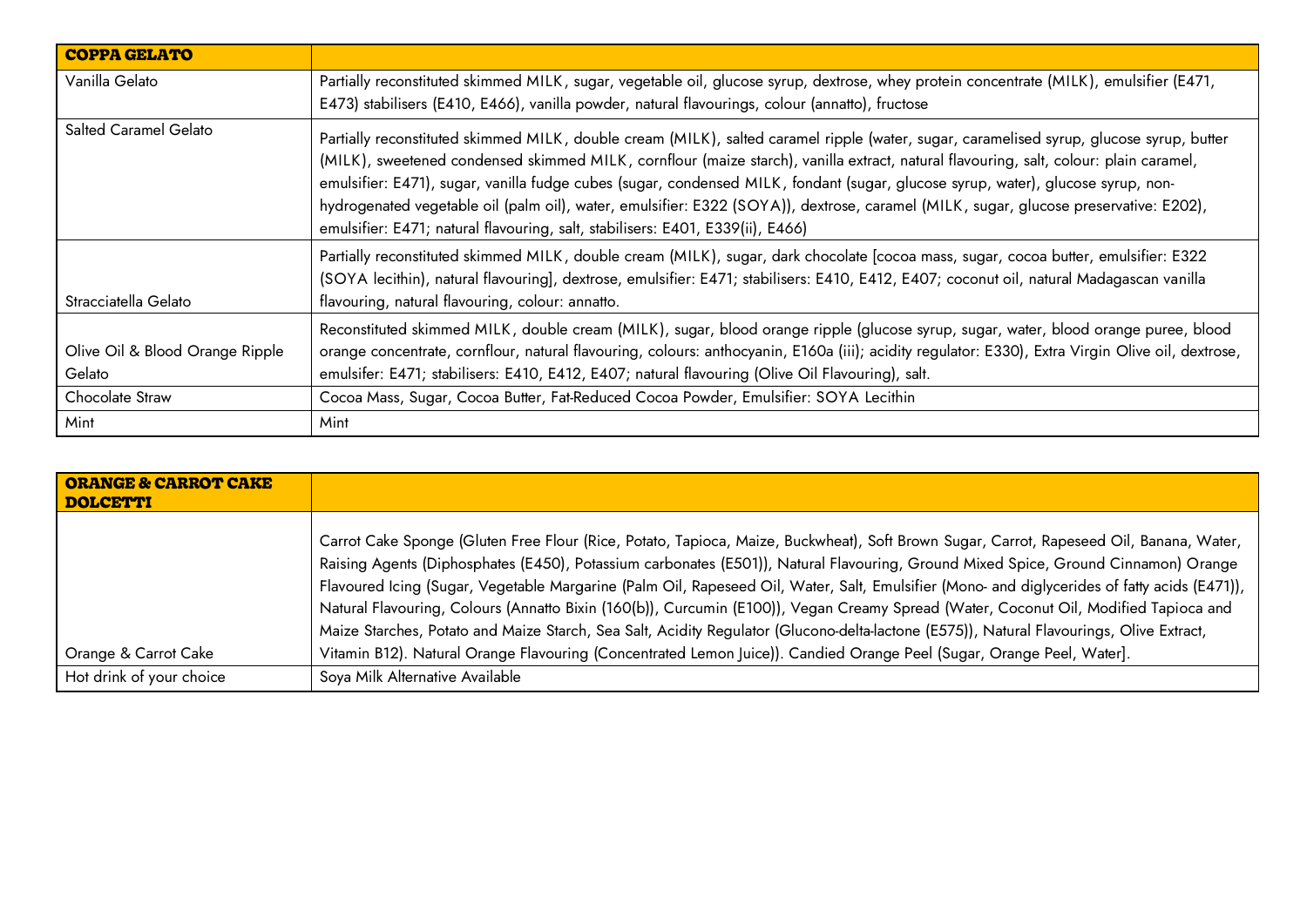| <b>CHOCOLATE BROWNIE</b><br><b>DOLCETTI</b> |                                                                                                                                                                                                                                                                                                                                                                                                                                                                                                                                                                                                                                                                                 |
|---------------------------------------------|---------------------------------------------------------------------------------------------------------------------------------------------------------------------------------------------------------------------------------------------------------------------------------------------------------------------------------------------------------------------------------------------------------------------------------------------------------------------------------------------------------------------------------------------------------------------------------------------------------------------------------------------------------------------------------|
| Chocolate Brownie                           | Sugar, Pasteurised Free Range EGG, Vegetable Margarine (Palm Oil, Rapeseed Oil, Water, Emulsifier (Mono- and diglycerides of fatty<br>acids(E471))), Dark Chocolate (Cocoa Mass, Sugar, Cocoa Butter, Emulsifier (SOYA Lecithin), Natural Vanilla Flavouring), MILK Chocolate<br>(Sugar, Cocoa Butter, Whole MILK Powder, Cocoa Mass, Emulsifier (SOYA Lecithin), Natural Vanilla Flavouring), Gluten Free Flour (Rice,<br>Potato, Tapioca, Maize, Buckwheat), Dark Chocolate Chunks (Sugar, Cocoa Mass, Cocoa Butter, Emulsifier (SOYA Lecithin), Natural Vanilla<br>Flavouring), Fat Reduced Cocoa Powder, Raising Agents (Diphosphates (E450), Potassium carbonates (E501)). |
| Strawberry                                  | Strawberry                                                                                                                                                                                                                                                                                                                                                                                                                                                                                                                                                                                                                                                                      |
| Icing Sugar                                 | Sugar                                                                                                                                                                                                                                                                                                                                                                                                                                                                                                                                                                                                                                                                           |
| Hot drink of your choice                    | Soya Milk Alternative Available                                                                                                                                                                                                                                                                                                                                                                                                                                                                                                                                                                                                                                                 |

| <b>LOTUS BISCOFF</b><br><b>CHEESECAKE DOLCETTI</b> |                                                                                                                                                                                                                                                                                                                                                                                                                                                                                                                                                                                                                                                                                                                   |
|----------------------------------------------------|-------------------------------------------------------------------------------------------------------------------------------------------------------------------------------------------------------------------------------------------------------------------------------------------------------------------------------------------------------------------------------------------------------------------------------------------------------------------------------------------------------------------------------------------------------------------------------------------------------------------------------------------------------------------------------------------------------------------|
| Lotus Biscoff Cheesecake                           | Biscuit Base [Fortified WHEAT Flour (WHEAT Flour, Calcium Carbonate, Iron, Thiamin, Niacin), Vegetable Oils (Palm, Rapeseed), Sugar,<br>Invert Sugar Syrup, Raising Agents (E500ii, E503ii), Salt], Double Cream (MILK), Lotus Original Caramelised Biscuit Spread [Original<br>Caramelised Biscuits [WHEAT Flour, Sugar, Vegetable Oils (Palm, Rapeseed), Candy Sugar Syrup, Raising Agent (E500), SOYA Flour,<br>Salt, Cinnamon, Sugar, Emulsifier: SOYA Lecithin, Acid: Citric Acid], Reduced Fat Soft Cheese (MILK), Partially Inverted Sugar Syrup,<br>MILK, Butter, Sugar, Cocoa Butter, Modified Starch (Maize), Tapioca Starch, Natural Vanilla Flavouring, Preservative(Potassium Sorbate<br>$(E202)$ ). |
| Lotus Biscoff Biscuit                              | Original caramelised biscuits (WHEAT flour, sugar, vegetable oils (palm oil from sustainable and certified plantations, rapeseed oil), candy<br>sugar syrup, raising agent (sodium hydrogen carbonate), SOYA flour, salt, cinnamon), rapeseed oil, sugar, emulsifier (SOYA lecithin), acid<br>(citric acid)                                                                                                                                                                                                                                                                                                                                                                                                       |
| Hot drink of your choice                           | Soya Milk Alternative Available                                                                                                                                                                                                                                                                                                                                                                                                                                                                                                                                                                                                                                                                                   |

| <b>CAFFÉ REALE</b>       |                                                                                                                                                                                                                                                                   |
|--------------------------|-------------------------------------------------------------------------------------------------------------------------------------------------------------------------------------------------------------------------------------------------------------------|
| Mascarpone               | MILK, cream (MILK), acidity regulator: citric acid                                                                                                                                                                                                                |
| Figs                     | Water, Figs, Muscovado Sugar (Cane Sugar, Cane Molasses, Colour: Plain Caramel), Cooking Wine (De-alcoholised Wine, White Wine,<br>Salt, Preservative: Potassium Metabisulphites (SULPHITES), Cinnamon Powder, Mixed Spices, Salt, Acidity Regulator: Citric Acid |
| Hot drink of your choice | Soya Milk Alternative Available                                                                                                                                                                                                                                   |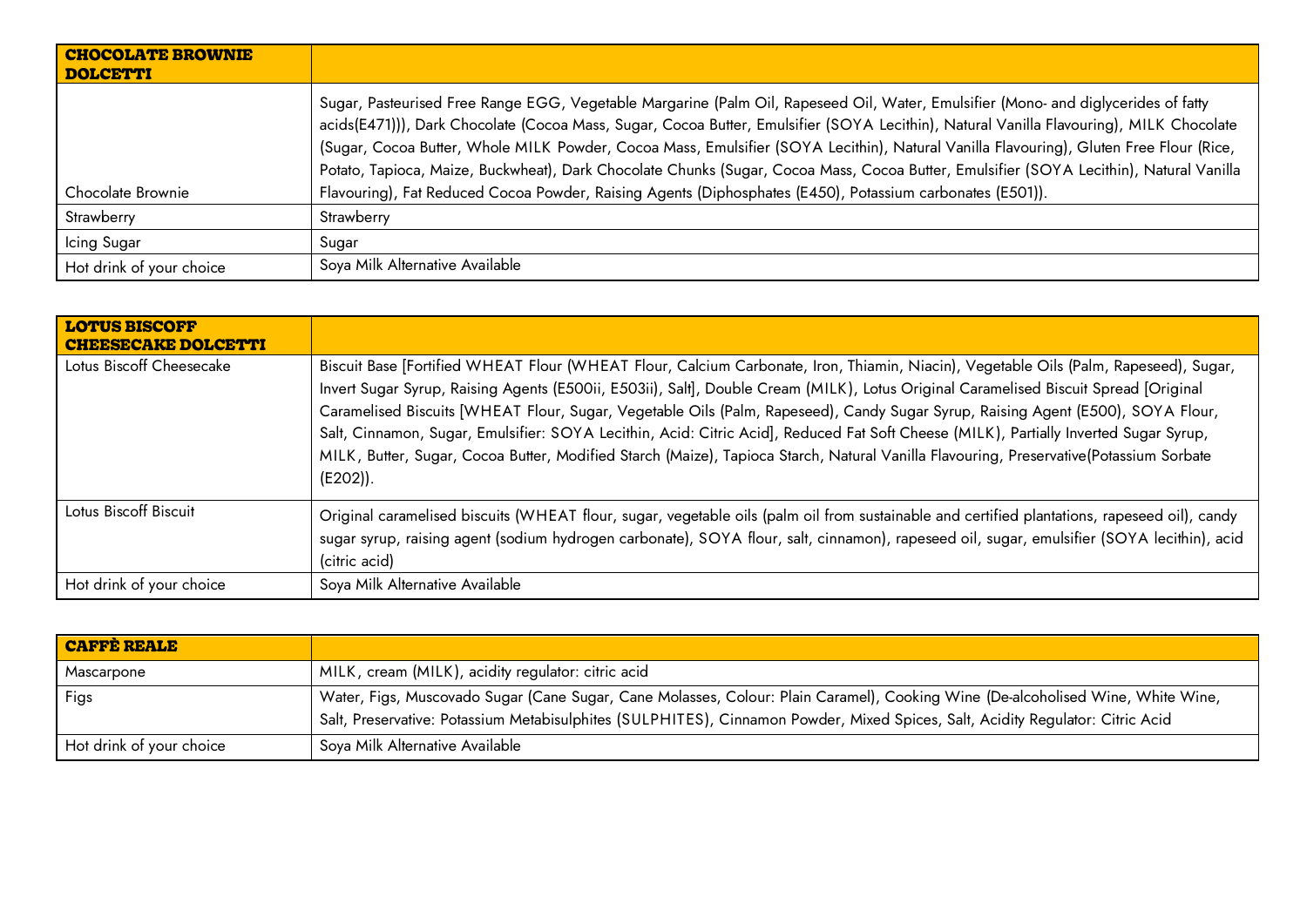# **PICCOLO MENU**

| <b>ALTERNATIVES</b>          |                                                                                                                                                     |
|------------------------------|-----------------------------------------------------------------------------------------------------------------------------------------------------|
| Gluten Free Dough Balls      | Rice starch, corn starch, sea water, water, potato starch, rice flour, sunflower oil, extra virgin olive oil, legume flour (peas), vegetable fibber |
|                              | (potato, rice, psyllium, flax, lemon, pea), sugar, millet flour, flax seed oil panel, salt, fresh brewer's yeast, natural flavours, thickener:      |
|                              | hydroxypropyl methylcellulose. raising agents: gluconodeltalactone, sodium acids carbonate                                                          |
| Gluten Free Base             | Water, Gluten free flour (white rice, potato starch, tapioca starch, maize flour, buckwheat flour, mono calcium phosphate, sodium                   |
|                              | bicarbonate, xanthan gum), Salt, Rapeseed Oil, Treacle                                                                                              |
| Light Mozzarella (option)    | MILK, Sea salt, rennet (vegetarian), Acidity regulator: citric acid                                                                                 |
| Vegan Mozzarella Alternative | Bio Surice (water, germinated whole rice, apple vinegar, salt), water, cold pressed coconut oil, sunflower oil with infusion of oregano, lemon      |
|                              | juice. Thickening agents: gum Arabic, xanthan gum, carob flour                                                                                      |

#### **STARTERS**

| <b>BAKED DOUGH BALLS</b>      |                                                                                                                                         |
|-------------------------------|-----------------------------------------------------------------------------------------------------------------------------------------|
| Dough                         | White WHEAT Flour (WHEAT Flour, Calcium Carbonate, Iron, Niacin, Thiamin, Flour Treatment Agent E300), Water, Salt, Yeast               |
|                               | (Saccharomyces cervisiae), Rapeseed Oil, Sugar, Improver S500 (WHEAT Flour, Dextrose, Emulsifier (E472e), Rapeseed Oil, Flour           |
|                               | Treatment Agent (E300)), White Rice Flour, Carlo (Water, Rapeseed Oil, Emulsifier (E479b))                                              |
| Houmous                       | Cooked Chickpeas [Water, Chickpeas], Rapeseed Oil, Tahini (SESAME Seed Paste), Water, Lemon Juice Concentrate, Garlic Purée, Salt,      |
|                               | Preservative: Potassium Sorbate                                                                                                         |
| Piccolo Salad                 | Tomatoes, Cucumbers                                                                                                                     |
| Garlic Butter (option)        | Salted butter (MILK)(Butter (MILK), Salt), Garlic, Sunflower Oil, Extra Virgin Olive Oil, Parsley                                       |
| Vegan Garlic & Parsley Spread | Dairy-Free Spread (Plant Oils (Rapeseed, Palm, Sunflower, Linseed), Water, Salt, Plant Based Emulsifier (Sunflower Lecithin), Fava Bean |
| (option)                      | Protein, Natural Flavourings, Vitamins A and D), Garlic, Parsley                                                                        |
| Olive & Balsamic Dip (option) | Sunflower Oil, Extra Virgin Olive Oil, Wine Vinegar (SULPHITES) (Cooked grape must)                                                     |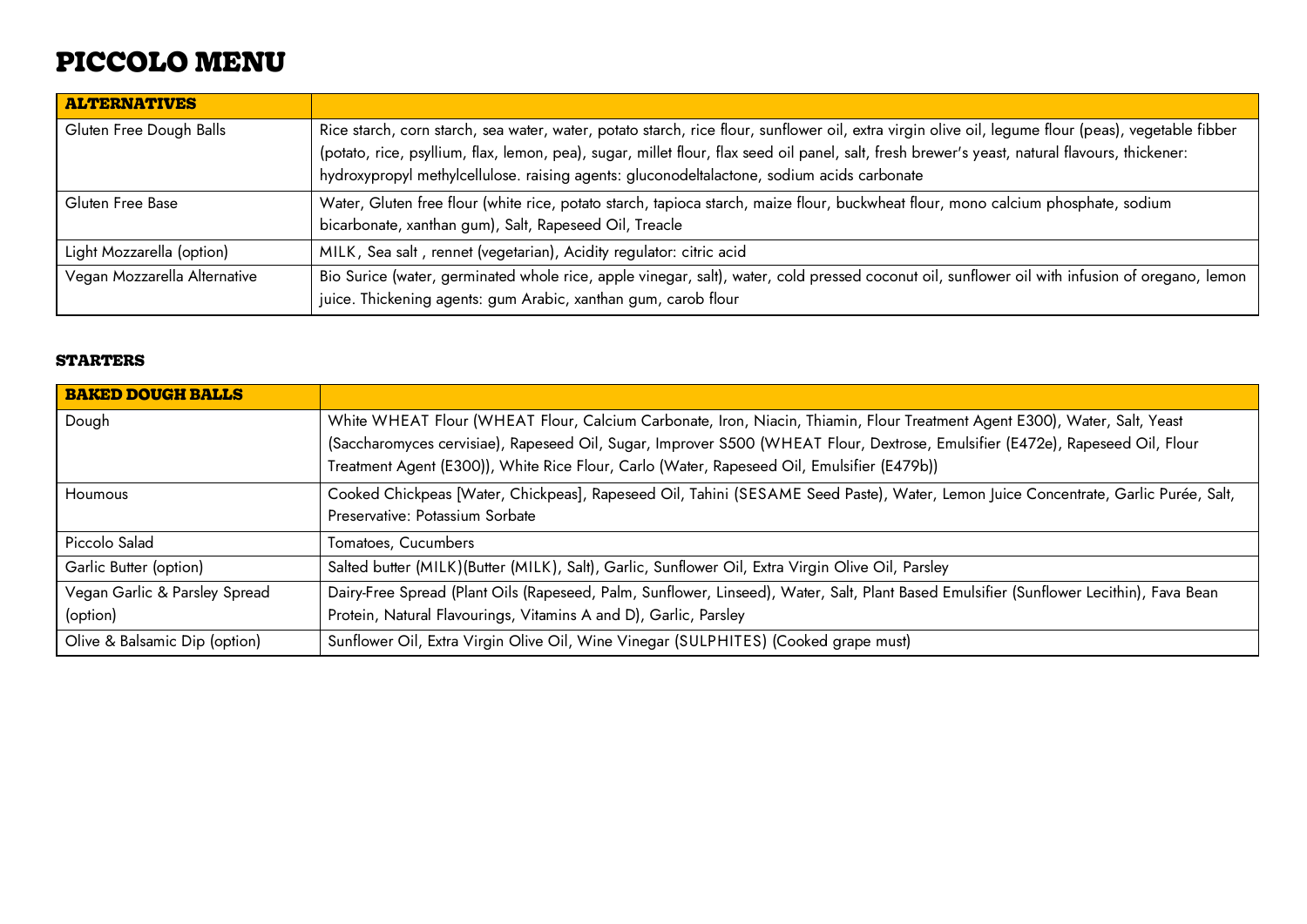#### **PIZZAS**

| <b>MARGHERITA</b>  |                                                                                                                                                                                                                                                                                                                                                          |
|--------------------|----------------------------------------------------------------------------------------------------------------------------------------------------------------------------------------------------------------------------------------------------------------------------------------------------------------------------------------------------------|
| Dough              | White WHEAT Flour (WHEAT Flour, Calcium Carbonate, Iron, Niacin, Thiamin, Flour Treatment Agent E300), Water, Salt, Yeast<br>(Saccharomyces cervisiae), Rapeseed Oil, Sugar, Improver S500 (WHEAT Flour, Dextrose, Emulsifier (E472e), Rapeseed Oil, Flour<br>Treatment Agent (E300)), White Rice Flour, Carlo (Water, Rapeseed Oil, Emulsifier (E479b)) |
| Passata            | Mashed tomatoes, salt, pepper, basil                                                                                                                                                                                                                                                                                                                     |
| Mozzarella         | MILK, Salt, rennet (vegetarian), Lactic acid culture                                                                                                                                                                                                                                                                                                     |
| Oregano            | Dried Oregano                                                                                                                                                                                                                                                                                                                                            |
| <b>Blended Oil</b> | Sunflower Oil, Extra Virgin Olive Oil                                                                                                                                                                                                                                                                                                                    |
| Basil              | Basil                                                                                                                                                                                                                                                                                                                                                    |

| <b>LA REINE</b>    |                                                                                                                                                                                                                                                            |
|--------------------|------------------------------------------------------------------------------------------------------------------------------------------------------------------------------------------------------------------------------------------------------------|
| Dough              | White WHEAT Flour (WHEAT Flour, Calcium Carbonate, Iron, Niacin, Thiamin, Flour Treatment Agent E300), Water, Salt, Yeast<br>(Saccharomyces cervisiae), Rapeseed Oil, Sugar, Improver S500 (WHEAT Flour, Dextrose, Emulsifier (E472e), Rapeseed Oil, Flour |
|                    | Treatment Agent (E300)), White Rice Flour, Carlo (Water, Rapeseed Oil, Emulsifier (E479b))                                                                                                                                                                 |
| Passata            | Mashed tomatoes, salt, pepper, basil                                                                                                                                                                                                                       |
| Olives             | Water, Black Olives, Salt, Stabiliser (Ferrous Gluconate)                                                                                                                                                                                                  |
| <b>Mushrooms</b>   | Cup Mushrooms                                                                                                                                                                                                                                              |
| Ham                | Pork, Water, Salt, Waxy Maize Starch, Pea Starch, Dried Glucose Syrup, Dextrose, Tapioca Starch, Stabilisers (E451, E450), Yeast Extract,                                                                                                                  |
|                    | Potato Fibre, Antioxidant (E301), Preservative (E250)                                                                                                                                                                                                      |
| Mozzarella         | MILK, Salt, rennet (vegetarian), Lactic acid culture                                                                                                                                                                                                       |
| Oregano            | Dried Oregano                                                                                                                                                                                                                                              |
| <b>Blended Oil</b> | Sunflower Oil, Extra Virgin Olive Oil                                                                                                                                                                                                                      |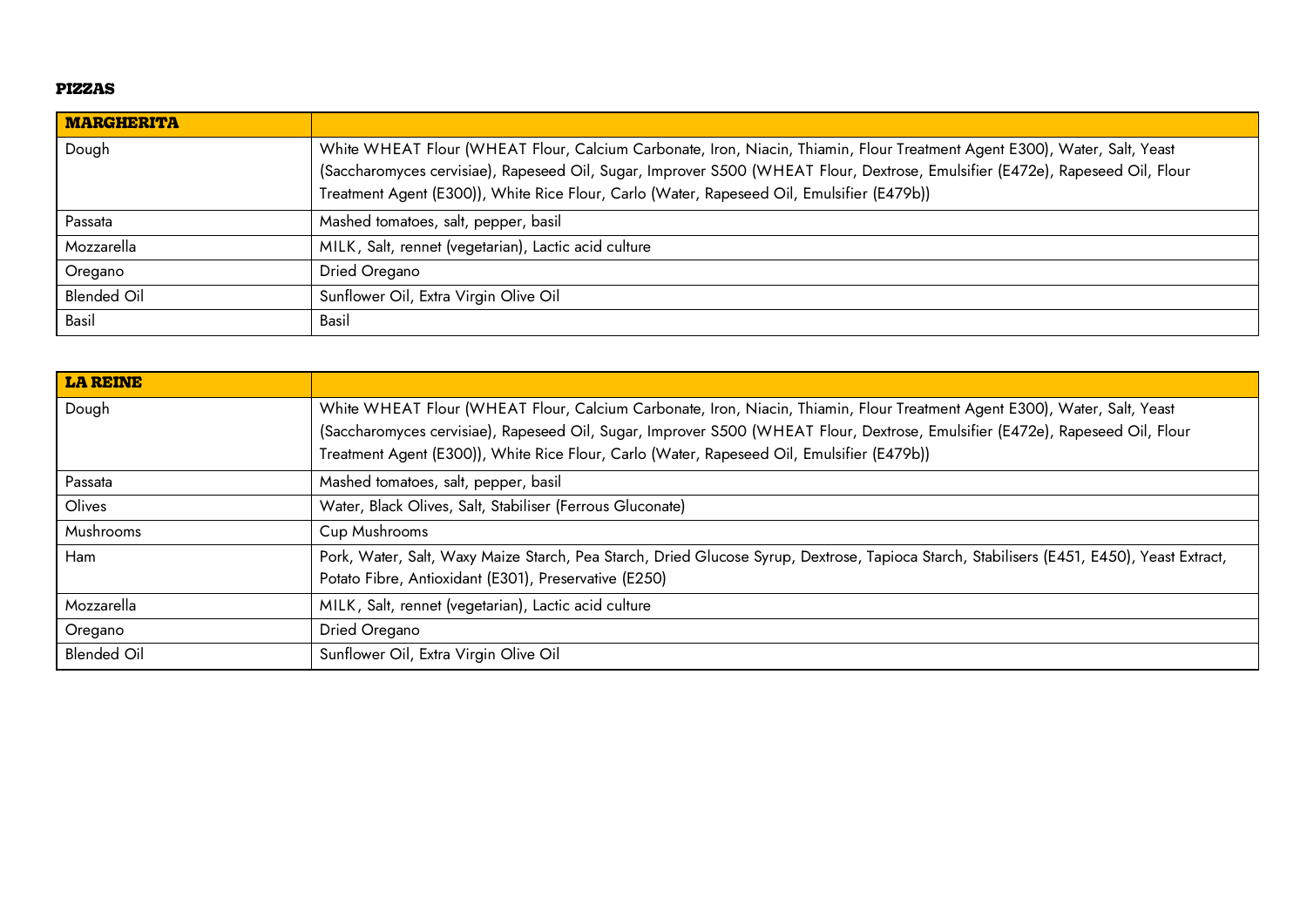| <b>POLLO</b>       |                                                                                                                                                                                                                                                                                                                                                          |
|--------------------|----------------------------------------------------------------------------------------------------------------------------------------------------------------------------------------------------------------------------------------------------------------------------------------------------------------------------------------------------------|
| Dough              | White WHEAT Flour (WHEAT Flour, Calcium Carbonate, Iron, Niacin, Thiamin, Flour Treatment Agent E300), Water, Salt, Yeast<br>(Saccharomyces cervisiae), Rapeseed Oil, Sugar, Improver S500 (WHEAT Flour, Dextrose, Emulsifier (E472e), Rapeseed Oil, Flour<br>Treatment Agent (E300)), White Rice Flour, Carlo (Water, Rapeseed Oil, Emulsifier (E479b)) |
| Passata            | Mashed tomatoes, salt, pepper, basil                                                                                                                                                                                                                                                                                                                     |
| Chicken            | Chicken Breast, Salt, Corn Starch, Dextrose, Sunflower Oil, Sugar                                                                                                                                                                                                                                                                                        |
| Mozzarella         | MILK, Salt, rennet (vegetarian), Lactic acid culture                                                                                                                                                                                                                                                                                                     |
| Oregano            | Dried Oregano                                                                                                                                                                                                                                                                                                                                            |
| <b>Blended Oil</b> | Sunflower Oil, Extra Virgin Olive Oil                                                                                                                                                                                                                                                                                                                    |

| <b>AMERICAN</b>    |                                                                                                                                                                                                                                                                                                                                                          |
|--------------------|----------------------------------------------------------------------------------------------------------------------------------------------------------------------------------------------------------------------------------------------------------------------------------------------------------------------------------------------------------|
| Dough              | White WHEAT Flour (WHEAT Flour, Calcium Carbonate, Iron, Niacin, Thiamin, Flour Treatment Agent E300), Water, Salt, Yeast<br>(Saccharomyces cervisiae), Rapeseed Oil, Sugar, Improver S500 (WHEAT Flour, Dextrose, Emulsifier (E472e), Rapeseed Oil, Flour<br>Treatment Agent (E300)), White Rice Flour, Carlo (Water, Rapeseed Oil, Emulsifier (E479b)) |
| Passata            | Mashed tomatoes, salt, pepper, basil                                                                                                                                                                                                                                                                                                                     |
| Pepperoni Sausage  | Pork meat, pork fat, salt, paprika powder, spices (sweet paprika, hot paprika, black pepper, garlic, caraway seeds), antioxidants (E-330, E-<br>300), saccharose, preservative (E250)                                                                                                                                                                    |
| Mozzarella         | MILK, Salt, rennet (vegetarian), Lactic acid culture                                                                                                                                                                                                                                                                                                     |
| Oregano            | Dried Oregano                                                                                                                                                                                                                                                                                                                                            |
| <b>Blended Oil</b> | Sunflower Oil, Extra Virgin Olive Oil                                                                                                                                                                                                                                                                                                                    |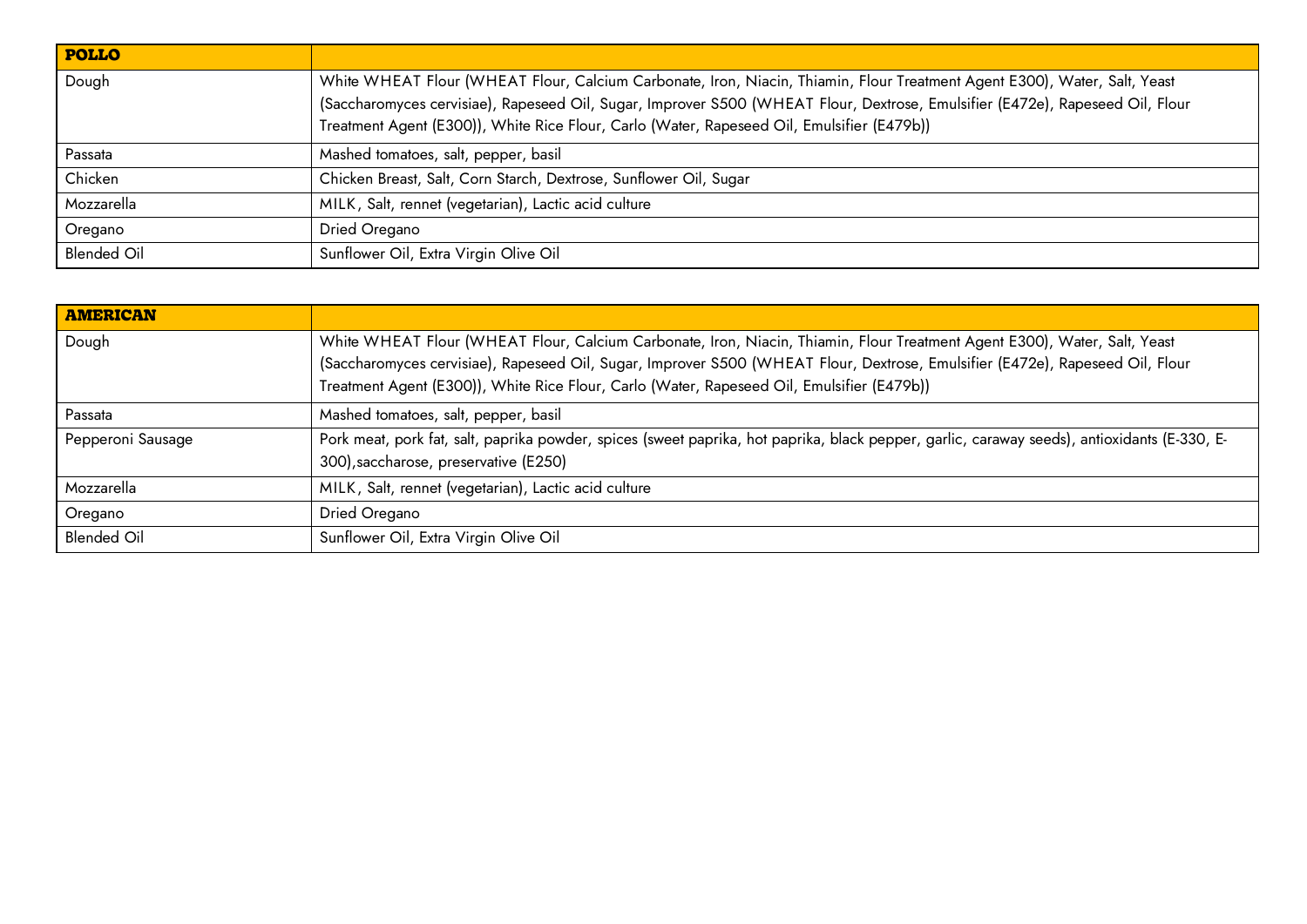| <b>PICCOLO QUORN®</b>        |                                                                                                                                                                                                                                                                                                                                                          |
|------------------------------|----------------------------------------------------------------------------------------------------------------------------------------------------------------------------------------------------------------------------------------------------------------------------------------------------------------------------------------------------------|
| Dough                        | White WHEAT Flour (WHEAT Flour, Calcium Carbonate, Iron, Niacin, Thiamin, Flour Treatment Agent E300), Water, Salt, Yeast<br>(Saccharomyces cervisiae), Rapeseed Oil, Sugar, Improver S500 (WHEAT Flour, Dextrose, Emulsifier (E472e), Rapeseed Oil, Flour<br>Treatment Agent (E300)), White Rice Flour, Carlo (Water, Rapeseed Oil, Emulsifier (E479b)) |
| Passata                      | Mashed Tomatoes, Salt, Pepper, Basil                                                                                                                                                                                                                                                                                                                     |
| Quorn <sup>®</sup> Pieces    | Mycoprotein, Potato Protein, Natural Flavouring, Pea Protein, Pea Fibre                                                                                                                                                                                                                                                                                  |
| Vegan Mozzarella Alternative | Bio Surice 46% (water, germinated whole rice, apple vinegar, salt), Water, cold pressed coconut oil, sunflower oil with infusion of oregano,<br>lemon juice. Thickening agents: gum Arabic, xanthan gum, carob flour                                                                                                                                     |
| Oregano                      | Dried Oregano                                                                                                                                                                                                                                                                                                                                            |
| Tomato                       | Tomato                                                                                                                                                                                                                                                                                                                                                   |

## **PASTA**

| <b>BOLOGNESE</b>     |                                                                                                                                                                                                                                                                                                                                                                                                      |
|----------------------|------------------------------------------------------------------------------------------------------------------------------------------------------------------------------------------------------------------------------------------------------------------------------------------------------------------------------------------------------------------------------------------------------|
| <b>Bolognese Mix</b> | Beef Forequarter Trim, Tomato Passata, Water, Chopped tomatoes, Onions, Mushrooms, Carrots, Tomato Paste, CELERY, Garlic Pure, Olive<br>Oil, Beef Stock (salt, Sugar, Yeast Extract, Maltodextrin, Natural Flavouring, Onion Powder, Maize Starch, Beef Extract, Rapeseed Oil),<br>Modified Tapioca Starch, Salt, Sugar, Mushroom Powder, Oregano, Basil, Ground Black Pepper, Plain Caramel (E150a) |
| Penne Pasta          | Corn flour, water, rice flour, emulsifier: E471                                                                                                                                                                                                                                                                                                                                                      |

| <b>NAPOLETANA</b> |                                                                                                                                                                                                                                                              |
|-------------------|--------------------------------------------------------------------------------------------------------------------------------------------------------------------------------------------------------------------------------------------------------------|
| Passata           | Mashed tomatoes, salt, pepper, basil                                                                                                                                                                                                                         |
| Bechamel          | Vegetable Stock [Water, Salt, Yeast Extract, Maltodextrin, Sugar, Onion, Carrot, Vegetable Oil (Sunflower), Herb], Skimmed MILK,<br>Vegetable Oil (Palm), Modified Starch, Butter (MILK), Whey Protein Concentrate (MILK), Salt, Emulsifier (SOYA Lecithin). |
| Basil             | Basil                                                                                                                                                                                                                                                        |
| Oregano           | Dried Oregano                                                                                                                                                                                                                                                |
| Penne Pasta       | Corn flour, water, rice flour, emulsifier (E471)                                                                                                                                                                                                             |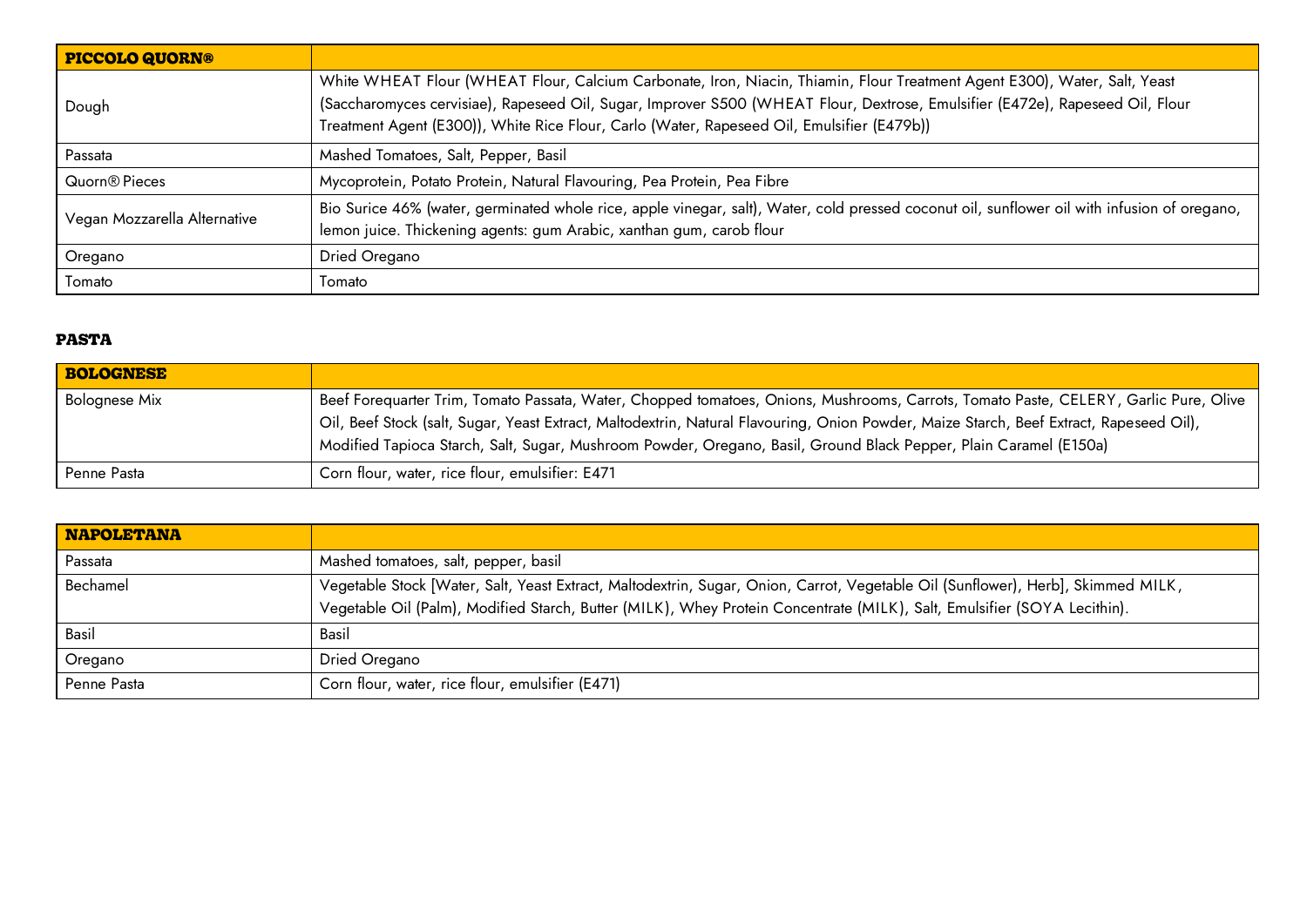| <b>BIANCA</b> |                                                                                                                                  |
|---------------|----------------------------------------------------------------------------------------------------------------------------------|
| Bechamel      | Vegetable Stock [Water, Salt, Yeast Extract, Maltodextrin, Sugar, Onion, Carrot, Vegetable Oil (Sunflower), Herb], Skimmed MILK, |
|               | Vegetable Oil (Palm), Modified Starch, Butter (MILK), Whey Protein Concentrate (MILK), Salt, Emulsifier (SOYA Lecithin).         |
| Mushrooms     | Mushroom                                                                                                                         |
| Penne Pasta   | Corn flour, water, rice flour, emulsifier (E471)                                                                                 |

## **SALADS**

| <b>POLLO SALAD</b>               |                                                                                                                                                     |
|----------------------------------|-----------------------------------------------------------------------------------------------------------------------------------------------------|
| Cos Lettuce                      | Cos Lettuce                                                                                                                                         |
| <b>Roasted Mixed Peppers</b>     | Red Pepper, Yellow Pepper                                                                                                                           |
| Light Mozzarella                 | MILK, Sea salt, rennet (vegetarian), Acidity regulator: citric acid                                                                                 |
| Chicken                          | Chicken Breast, Salt, Corn Starch, Dextrose, Sunflower Oil, Sugar                                                                                   |
| House Dressing                   | White Wine Vinegar, Rapeseed Oil, Water, Sugar, Spirit Vinegar, Herbs (Garlic Powder, Tamarind Powder, Dried Oregano, Parsley), Salt,               |
|                                  | Modified Potato Starch, MUSTARD Flour, Thickener: Xanthan Gum, Black Pepper, Molasses, Onion Powder, Ginger Puree                                   |
| Basil                            | Basil                                                                                                                                               |
| Dough Balls (option)             | White WHEAT Flour (WHEAT Flour, Calcium Carbonate, Iron, Niacin, Thiamin, Flour Treatment Agent E300), Water, Salt, Yeast                           |
|                                  | (Saccharomyces cervisiae), Rapeseed Oil, Sugar, Improver S500 (WHEAT Flour, Dextrose, Emulsifier (E472e), Rapeseed Oil, Flour                       |
|                                  | Treatment Agent (E300)), White Rice Flour, Carlo (Water, Rapeseed Oil, Emulsifier (E479b))                                                          |
| Gluten Free Dough Balls (option) | Rice starch, corn starch, sea water, water, potato starch, rice flour, sunflower oil, extra virgin olive oil, legume flour (peas), vegetable fibber |
|                                  | (potato, rice, psyllium, flax, lemon, pea), sugar, millet flour, flax seed oil panel, salt, fresh brewer's yeast, natural flavours, thickener:      |
|                                  | hydroxypropyl methylcellulose. raising agents: gluconodeltalactone, sodium acids carbonate                                                          |
| Polenta Chips                    | Water, maize flour, breadcrumbs (WHEAT flour, brewer's yeast, salt, maize flour, rosemary), WHEAT flour, sunflower oil, acidity regulator           |
|                                  | (tartaric acid)                                                                                                                                     |

| <b>PICCOLO MILANESE</b>           |                                                                                                                                                                                                                                                                                                                                              |
|-----------------------------------|----------------------------------------------------------------------------------------------------------------------------------------------------------------------------------------------------------------------------------------------------------------------------------------------------------------------------------------------|
| Cos Lettuce                       | Cos Lettuce                                                                                                                                                                                                                                                                                                                                  |
| Tomatoes                          | Tomato.                                                                                                                                                                                                                                                                                                                                      |
| Italian Tomato Dip                | Mashed Tomatoes, Salt, Pepper, Basil, Garlic, Sunflower Oil, Extra Virgin Olive Oil                                                                                                                                                                                                                                                          |
| <b>Buttermilk Chicken Goujons</b> | Chicken Breast, WHEAT Flour, Sunflower Oil, Modified Starch, Starch, Butter (MILK) Powder, Salt, Garlic Powder, WHEAT Gluten, Raising<br>Agents (E450, E500), Stabiliser (E451), Onion Powder, Acidity Regulators (E330, E270, E327), Spices, Yeast Extract, Flavourings, Rice<br>Flour, MILK Powder, Thickener (E415), Sugar, Herb (Thyme). |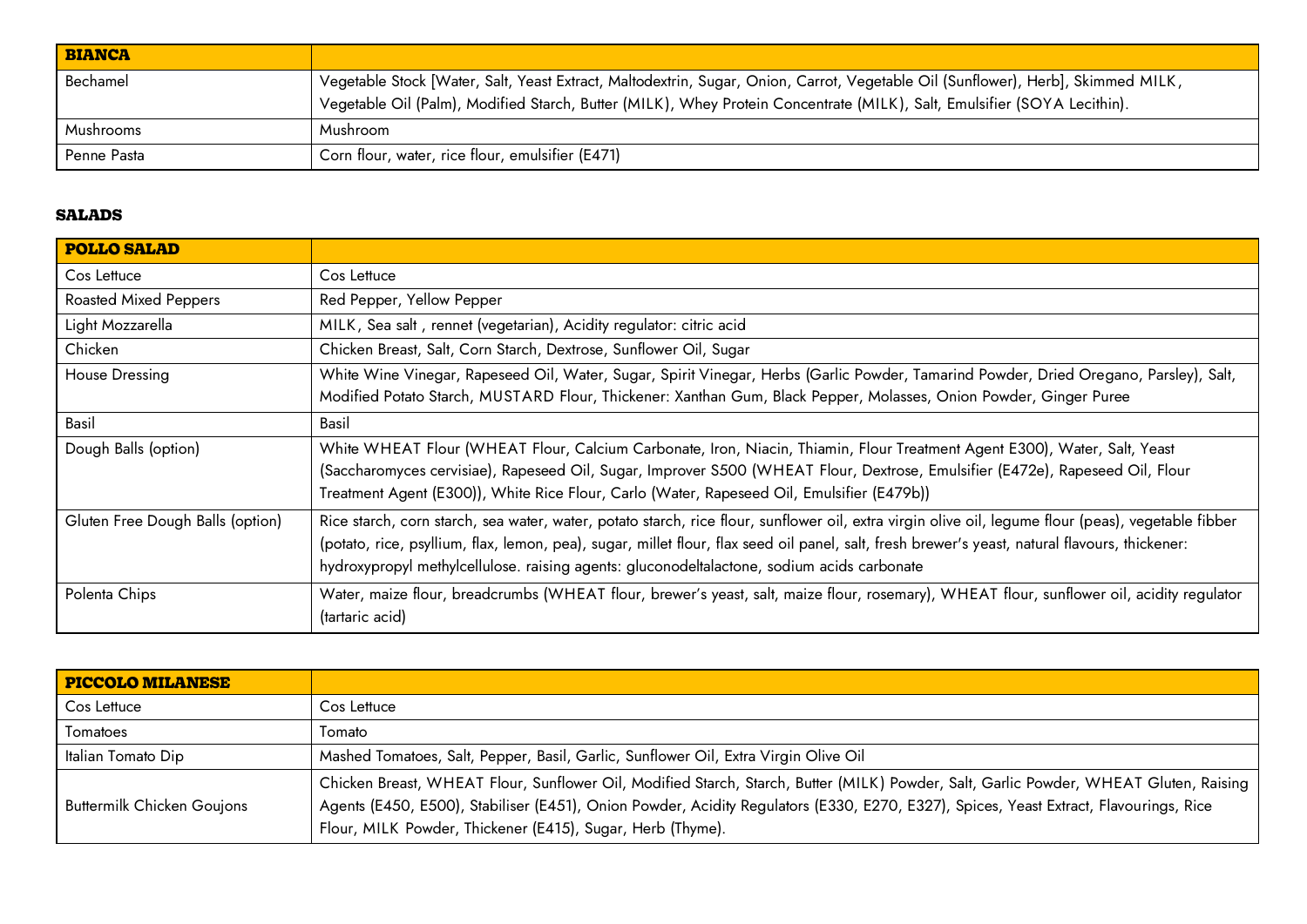### **DESSERTS**

| <b>CHOCOLATE BROWNIE</b> |                                                                                                                                                                                                                                                                                                                                                                                                                                                                                                                                                                    |
|--------------------------|--------------------------------------------------------------------------------------------------------------------------------------------------------------------------------------------------------------------------------------------------------------------------------------------------------------------------------------------------------------------------------------------------------------------------------------------------------------------------------------------------------------------------------------------------------------------|
|                          | Sugar, Pasteurised Free Range EGG, Vegetable Margarine (Palm Oil, Rapeseed Oil, Water, Emulsifier (Mono- and diglycerides of fatty<br>acids(E471))), Dark Chocolate (Cocoa Mass, Sugar, Cocoa Butter, Emulsifier (SOYA Lecithin), Natural Vanilla Flavouring), MILK Chocolate<br>(Sugar, Cocoa Butter, Whole MILK Powder, Cocoa Mass, Emulsifier (SOYA Lecithin), Natural Vanilla Flavouring), Gluten Free Flour (Rice,<br>Potato, Tapioca, Maize, Buckwheat), Dark Chocolate Chunks (Sugar, Cocoa Mass, Cocoa Butter, Emulsifier (SOYA Lecithin), Natural Vanilla |
| Chocolate Brownie        | Flavouring), Fat Reduced Cocoa Powder, Raising Agents (Diphosphates (E450), Potassium carbonates (E501)).                                                                                                                                                                                                                                                                                                                                                                                                                                                          |
| Strawberry               | Strawberry                                                                                                                                                                                                                                                                                                                                                                                                                                                                                                                                                         |
| Icing Sugar              | Sugar                                                                                                                                                                                                                                                                                                                                                                                                                                                                                                                                                              |

| <b>PICCOLO SUNDAE</b>     |                                                                                                                                                                                                                                            |
|---------------------------|--------------------------------------------------------------------------------------------------------------------------------------------------------------------------------------------------------------------------------------------|
| Vanilla Gelato            | Partially reconstituted skimmed MILK, sugar, vegetable oil, glucose syrup, dextrose, whey protein concentrate (MILK), emulsifier (E471,<br>E473) stabilisers (E410, E466), vanilla powder, natural flavourings, colour (annatto), fructose |
| Chocolate Sauce (option)  | Sugar, Glucose Syrup, Water, Cocoa Powder, Colour: Caramel, Acidity Regulator: Citric Acid, Preservative: Potassium Sorbate, Salt                                                                                                          |
| Fruit Coulis (option)     | Raspberry Pure, Sugar, Raspberry Concentrate, Gelling Agent (Pectin)                                                                                                                                                                       |
| <b>Baby Cone</b>          | WHEAT flour - sugar - emulsifying agent: Soy lecithin (E 322)(SOYA) - WHEAT starch - salt - natural flavours - raising agent: sodium<br>hydrogen carbonate                                                                                 |
| Raspberry Sorbet (option) | Raspberry puree, water, sugar, dextrose, glucose syrup, natural colour: anthocyanin, emulsifier: mono-and di-glycerides of fatty acids,<br>stabilisers: locust bean gum, pectin; natural flavour.                                          |

| <b>PIP ORGANIC FRUITY ICE LOLLY</b>            |                                                                                                                                                                 |
|------------------------------------------------|-----------------------------------------------------------------------------------------------------------------------------------------------------------------|
| PIP Organic Fruity Ice Lolly                   | Organic Apple Juice, Organic Apple Puree, Organic Grape Juice, organic guar gum                                                                                 |
| <b>PIP ORGANIC RAINBOW ICE</b><br><b>LOLLY</b> |                                                                                                                                                                 |
| PIP Organic Rainbow Ice Lolly                  | Organic Fruit (apple, grape, pineapple, banana, mango, orange, strawberry), Organic vegetables (butternut, carrot, purple carrot,<br>spinach), organic guar gum |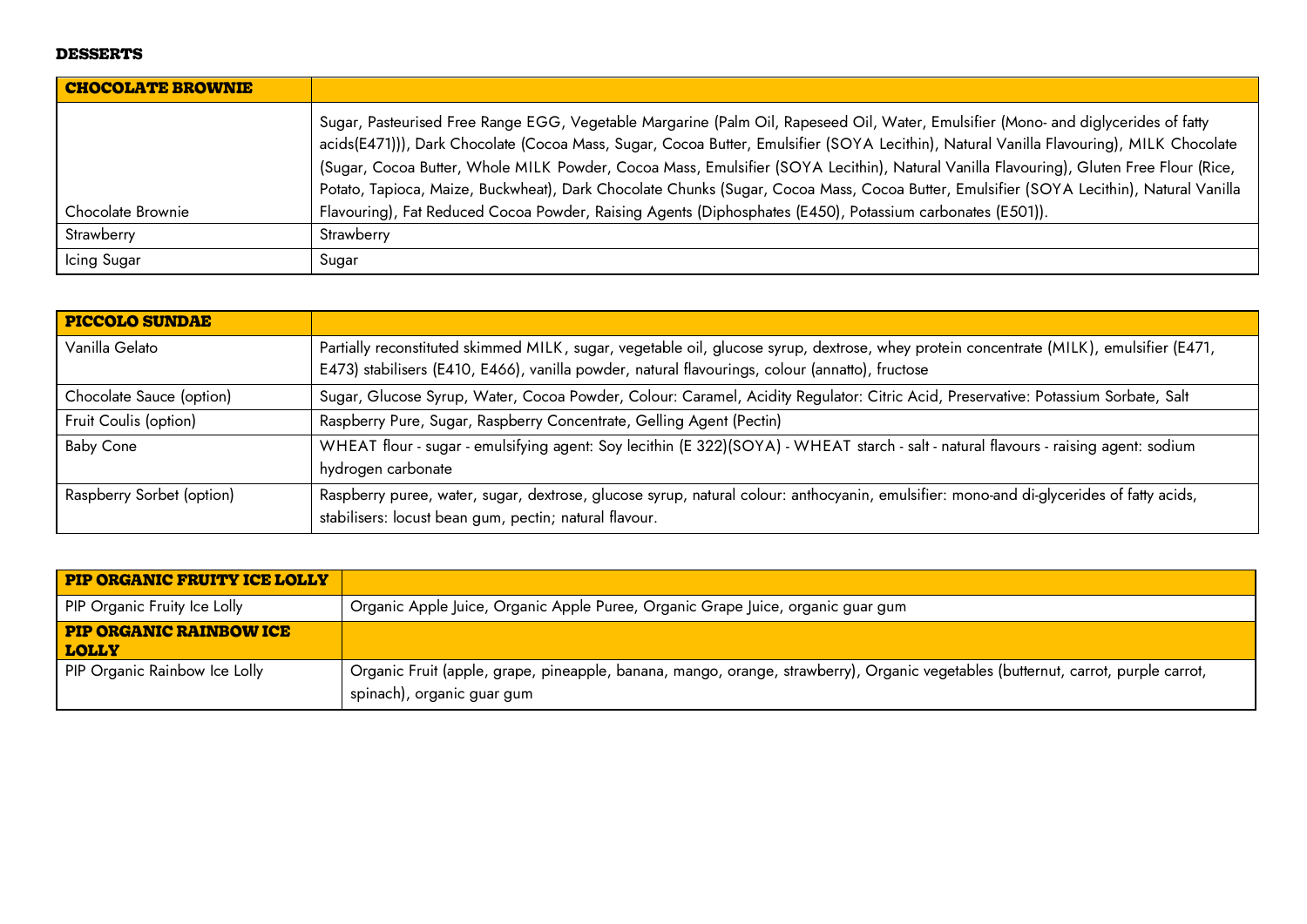# **VEGAN MENU**

| <b>ALTERNATIVES</b>     |                                                                                                                                                     |
|-------------------------|-----------------------------------------------------------------------------------------------------------------------------------------------------|
| Gluten Free Dough Balls | Rice starch, corn starch, sea water, water, potato starch, rice flour, sunflower oil, extra virgin olive oil, legume flour (peas), vegetable fibber |
|                         | (potato, rice, psyllium, flax, lemon, pea), sugar, millet flour, flax seed oil panel, salt, fresh brewer's yeast, natural flavours, thickener:      |
|                         | hydroxypropyl methylcellulose. raising agents: gluconodeltalactone, sodium acids carbonate                                                          |
| Gluten Free Base        | Water, Gluten free flour (white rice, potato starch, tapioca starch, maize flour, buckwheat flour, mono calcium phosphate, sodium                   |
|                         | bicarbonate, xanthan gum), Salt, Rapeseed Oil, Treacle                                                                                              |

### **STARTERS**

| <b>MARINATED OLIVES</b> |                                                                                                                  |
|-------------------------|------------------------------------------------------------------------------------------------------------------|
| Marinated Olives        | Pitted Green Olives, Garlic, Sunflower Oil, Salt, Herbs, Peppercorns and Spices. Packed in: Water, Sunflower Oil |

| <b>SLOW ROASTED TOMATOES</b> |                                                           |
|------------------------------|-----------------------------------------------------------|
| Slow Roasted Tomatoes        | Semi dried Tomatoes, Rapeseed oil, Garlic, C<br>, Oregano |

| <b>GARLIC BREAD WITH VEGAN</b><br><b>MOZZARELLA ALTERNATIVE</b> |                                                                                                                                                                                                                                                                                                                                                          |
|-----------------------------------------------------------------|----------------------------------------------------------------------------------------------------------------------------------------------------------------------------------------------------------------------------------------------------------------------------------------------------------------------------------------------------------|
| Dough                                                           | White WHEAT Flour (WHEAT Flour, Calcium Carbonate, Iron, Niacin, Thiamin, Flour Treatment Agent E300), Water, Salt, Yeast<br>(Saccharomyces cervisiae), Rapeseed Oil, Sugar, Improver S500 (WHEAT Flour, Dextrose, Emulsifier (E472e), Rapeseed Oil, Flour<br>Treatment Agent (E300)). White Rice Flour. Carlo (Water, Rapeseed Oil, Emulsifier (E479b)) |
| Vegan Mozzarella Alternative                                    | Bio Surice (water, germinated whole rice, apple vinegar, salt), water, cold pressed coconut oil, sunflower oil with infusion of oregano, lemon<br>juice. Thickening agents: gum Arabic, xanthan gum, carob flour                                                                                                                                         |
| Oregano                                                         | Dried Oregano                                                                                                                                                                                                                                                                                                                                            |
| Parsley                                                         | Parsley                                                                                                                                                                                                                                                                                                                                                  |
| Garlic Oil                                                      | Garlic, Sunflower Oil, Extra Virgin Olive Oil                                                                                                                                                                                                                                                                                                            |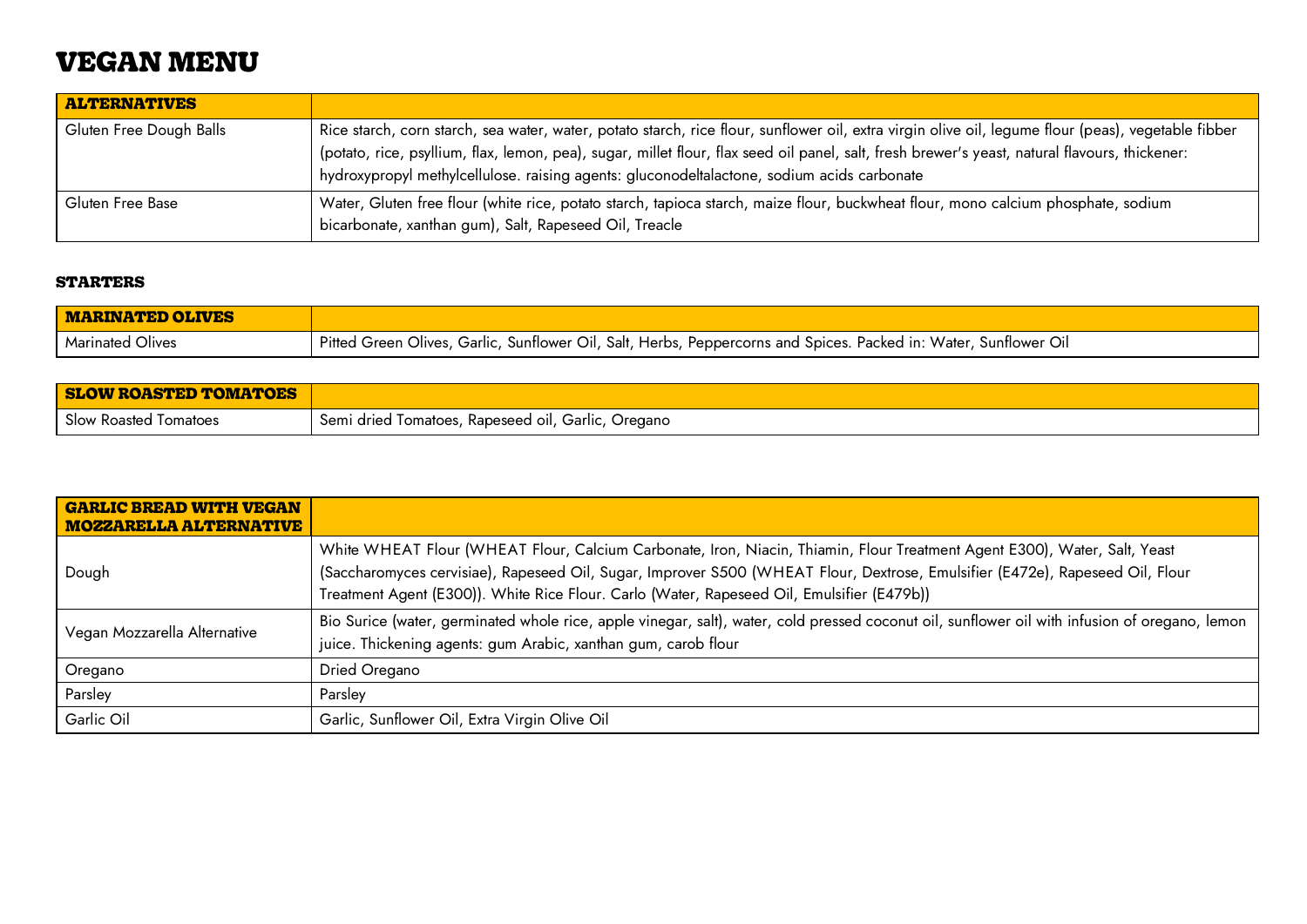| <b>NEW VEGAN DOUGH BALLS</b>  |                                                                                                                                                                                                                                                                                                                                                          |
|-------------------------------|----------------------------------------------------------------------------------------------------------------------------------------------------------------------------------------------------------------------------------------------------------------------------------------------------------------------------------------------------------|
| Dough                         | White WHEAT Flour (WHEAT Flour, Calcium Carbonate, Iron, Niacin, Thiamin, Flour Treatment Agent E300), Water, Salt, Yeast<br>(Saccharomyces cervisiae), Rapeseed Oil, Sugar, Improver S500 (WHEAT Flour, Dextrose, Emulsifier (E472e), Rapeseed Oil, Flour<br>Treatment Agent (E300)). White Rice Flour. Carlo (Water, Rapeseed Oil, Emulsifier (E479b)) |
| Vegan Garlic & Parsley Spread | Dairy-Free Spread (Plant Oils (Rapeseed, Palm, Sunflower, Linseed), Water, Salt, Plant Based Emulsifier (Sunflower Lecithin), Fava Bean<br>Protein, Natural Flavourings, Vitamins A and D), Garlic, Parsley                                                                                                                                              |

| NEW DOUGH BALLS DOPPIO        |                                                                                                                                                                                                                                                                                                                                                          |
|-------------------------------|----------------------------------------------------------------------------------------------------------------------------------------------------------------------------------------------------------------------------------------------------------------------------------------------------------------------------------------------------------|
| Dough                         | White WHEAT Flour (WHEAT Flour, Calcium Carbonate, Iron, Niacin, Thiamin, Flour Treatment Agent E300), Water, Salt, Yeast<br>(Saccharomyces cervisiae), Rapeseed Oil, Sugar, Improver S500 (WHEAT Flour, Dextrose, Emulsifier (E472e), Rapeseed Oil, Flour<br>Treatment Agent (E300)), White Rice Flour, Carlo (Water, Rapeseed Oil, Emulsifier (E479b)) |
| Vegan Garlic & Parsley Spread | Dairy-Free Spread (Plant Oils (Rapeseed, Palm, Sunflower, Linseed), Water, Salt, Plant Based Emulsifier (Sunflower Lecithin), Fava Bean<br>Protein, Natural Flavourings, Vitamins A and D), Garlic, Parsley                                                                                                                                              |
| Italian Tomato Dip            | Mashed tomatoes, salt, pepper, basil, garlic, sunflower oil, extra virgin olive oil                                                                                                                                                                                                                                                                      |
| Houmous                       | Cooked Chickpeas [Water, Chickpeas], Rapeseed Oil, Tahini (SESAME Seed Paste), Water, Lemon Juice Concentrate, Garlic Purée, Salt,<br>Preservative: Potassium Sorbate                                                                                                                                                                                    |

| NEW CHIMICHURRI DOUGH<br><b>BALLS</b> |                                                                                                                                                                                                                                                                                                                                                                                                                                                                |
|---------------------------------------|----------------------------------------------------------------------------------------------------------------------------------------------------------------------------------------------------------------------------------------------------------------------------------------------------------------------------------------------------------------------------------------------------------------------------------------------------------------|
| Dough                                 | White WHEAT Flour (WHEAT Flour, Calcium Carbonate, Iron, Niacin, Thiamin, Flour Treatment Agent E300), Water, Salt, Yeast<br>(Saccharomyces cervisiae), Rapeseed Oil, Sugar, Improver S500 (WHEAT Flour, Dextrose, Emulsifier (E472e), Rapeseed Oil, Flour<br>Treatment Agent (E300)), White Rice Flour, Carlo (Water, Rapeseed Oil, Emulsifier (E479b))                                                                                                       |
| Chimichurri Sauce                     | Rapeseed Oil, Water, Flat Parsley (12%), Red Pepper, Onion, Red Wine Vinegar (7%) [Antioxidant: SULPHUR DIOXIDE], Coriander, Red<br>Chillies, Olive Oil, Garlic Purée (3%), Lime Juice (2%) [Lime Juice From Concentrate, Preservative: Potassium Metabisulphite], Salt, Tomato<br>Paste, Sugar, Oregano, Crushed Chillies, Antioxidant: Ascorbic Acid, Smoked Paprika, Ground Turmeric, Ground Cumin, Preservative:<br>Potassium Sorbate, Ground Black Pepper |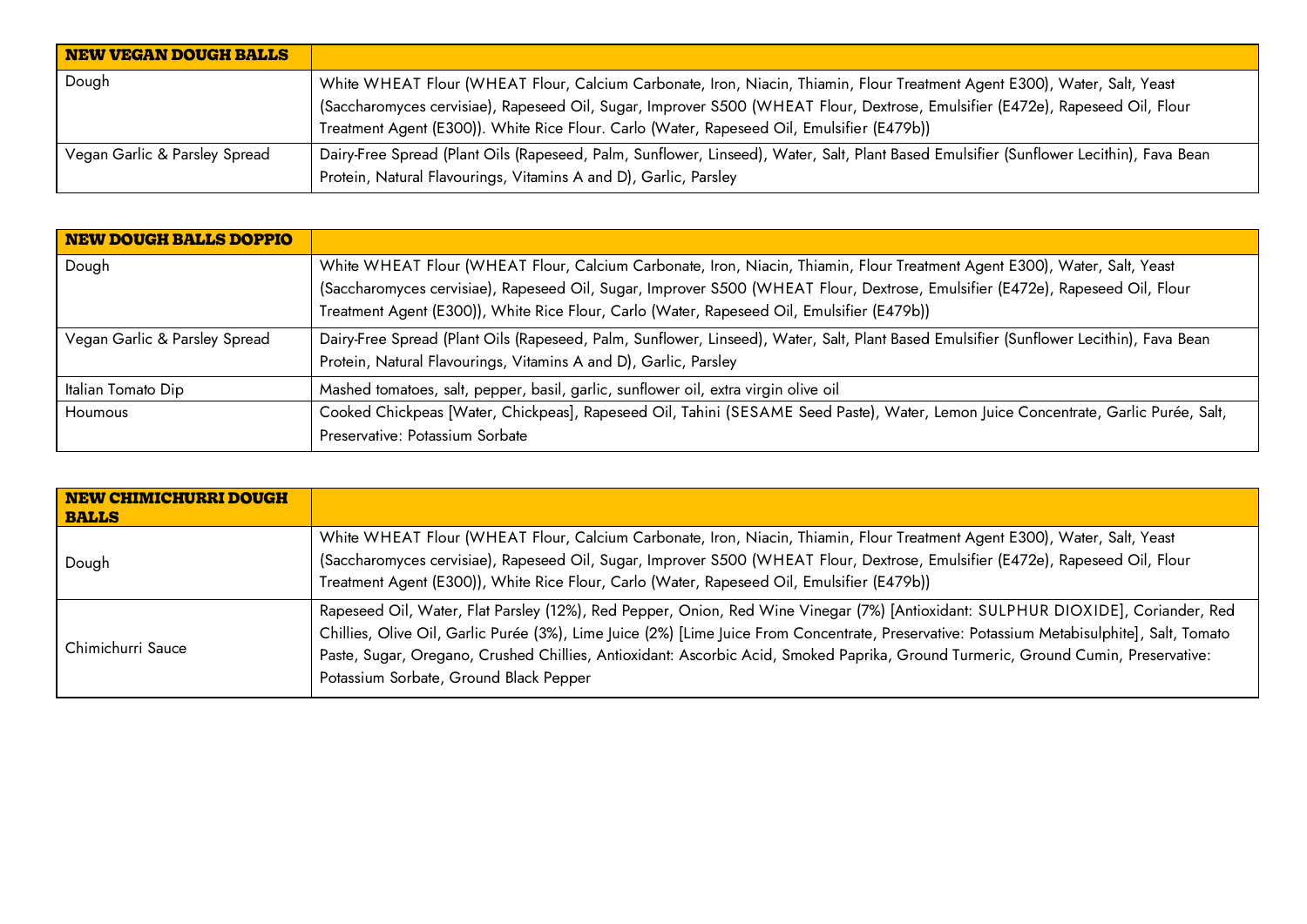| <b>HOT JALAPEÑOS DOUGH</b><br><b>BALLS</b> |                                                                                                                                                                                                                                                                                                                                                                                                                                                                                                                                                                                                                                                                                                                               |
|--------------------------------------------|-------------------------------------------------------------------------------------------------------------------------------------------------------------------------------------------------------------------------------------------------------------------------------------------------------------------------------------------------------------------------------------------------------------------------------------------------------------------------------------------------------------------------------------------------------------------------------------------------------------------------------------------------------------------------------------------------------------------------------|
| Dough                                      | White WHEAT Flour (WHEAT Flour, Calcium Carbonate, Iron, Niacin, Thiamin, Flour Treatment Agent E300), Water, Salt, Yeast<br>(Saccharomyces cervisiae), Rapeseed Oil, Sugar, Improver S500 (WHEAT Flour, Dextrose, Emulsifier (E472e), Rapeseed Oil, Flour<br>Treatment Agent (E300)). White Rice Flour. Carlo (Water, Rapeseed Oil, Emulsifier (E479b))                                                                                                                                                                                                                                                                                                                                                                      |
| Hot Jalapeño Salsa                         | Sliced Jalapenos (Sliced Jalapeno Peppers, Water, Salt, Acetic Acid, Vinegar, Firming Agent (Calcium Chloride), Preservative (Potassium<br>Sorbate), Roquito Peppers (Roquito Peppers, Water, Sugar, Vinegar), Blended Oil (Sunflower Oil, Extra Virgin Olive Oil), Smoky Chilli<br>Powder (Chilli Powder, Salt, Chilli Blend (Chilli Powder, Cumin, Garlic, Salt, Oregano, Natural Chilli Flavouring), Onion Powder, Dried<br>Garlic, Cumin Powder, Smoked Salt, Flavourings (Flavouring (Flavouring, Yeast Extract), Natural Capsicum Flavouring), Smoked Paprika,<br>Garlic, Yeast Extract, Oregano, Cumin Seed, Black Pepper, Dried Red Pepper, Potato Starch, Dried Onion, Anti-caking agent (Silicon<br>Dioxide), Sage) |
| Parsley                                    | Parsley                                                                                                                                                                                                                                                                                                                                                                                                                                                                                                                                                                                                                                                                                                                       |

## **SIDES**

| BROCCOLINI                       |                                                             |
|----------------------------------|-------------------------------------------------------------|
| Tenderstem <sup>®</sup> Broccoli | Tenderstem® Broccoli, Olive Oil, Garlic, Salt, Black Pepper |
| <b>Extra Virgin Olive Oil</b>    | Extra Virgin Olive Oil                                      |
| <b>Black Pepper</b>              | Black Pepper                                                |

| <b>MIXED SALAD</b>        |                                                                                                                                                                                                                                                            |
|---------------------------|------------------------------------------------------------------------------------------------------------------------------------------------------------------------------------------------------------------------------------------------------------|
| Rocket                    | Rocket                                                                                                                                                                                                                                                     |
| Baby Spinach              | Baby Spinach                                                                                                                                                                                                                                               |
| House Dressing            | White wine vinegar, rapeseed oil, water, sugar, spirit vinegar, herbs (garlic powder, tamarind powder, dried oregano, parsley), salt,<br>modified potato starch, MUSTARD flour, thickener: xanthan gum, black pepper, molasses, onion powder, ginger puree |
| Cucumber                  | Cucumber                                                                                                                                                                                                                                                   |
| <b>Baby Plum Tomatoes</b> | <b>Baby Plum Tomatoes</b>                                                                                                                                                                                                                                  |
| Extra Virgin Olive Oil    | Extra Virgin Olive Oil                                                                                                                                                                                                                                     |
| <b>Black Pepper</b>       | <b>Black Pepper</b>                                                                                                                                                                                                                                        |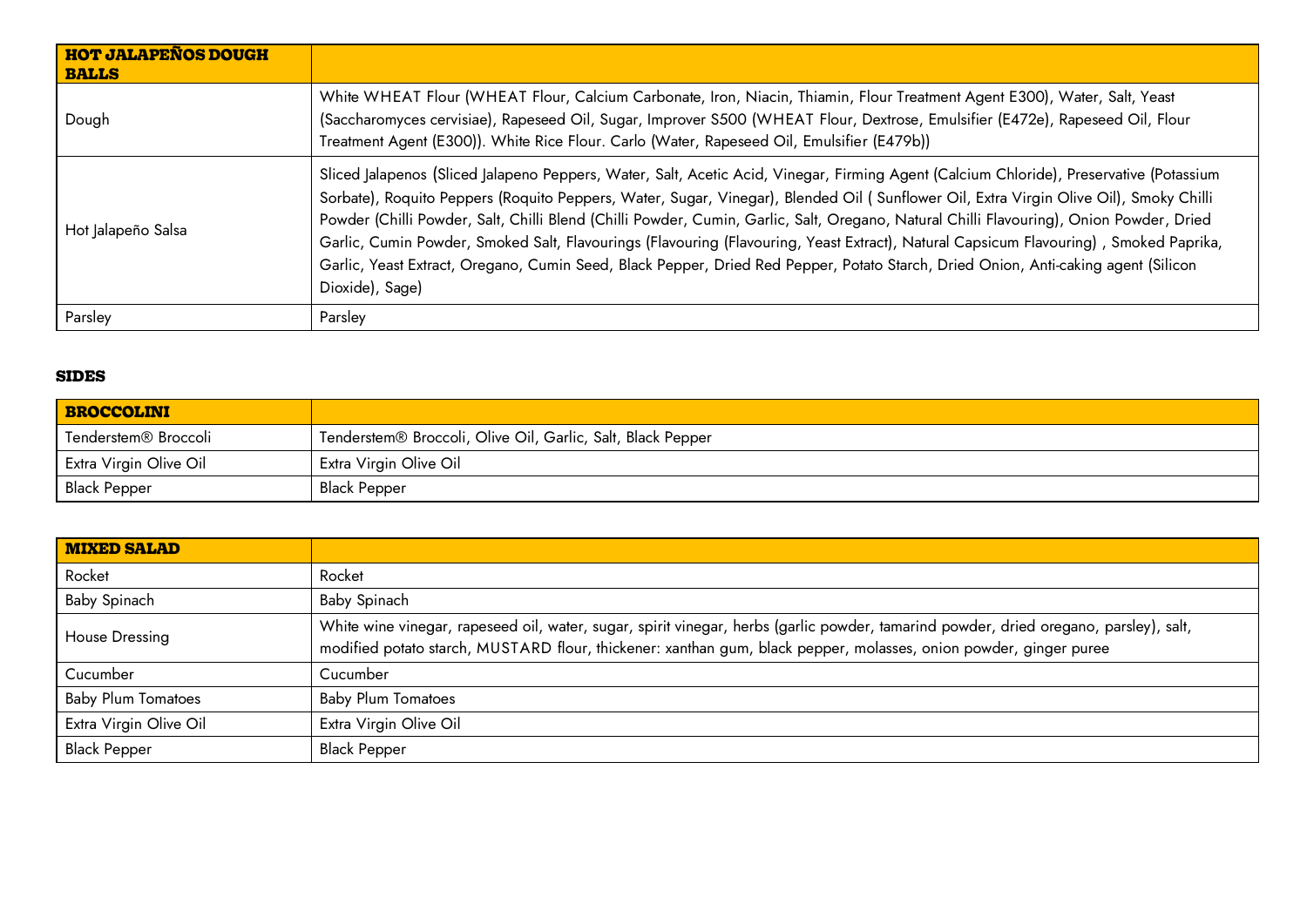| <b>RAW SLAW</b>     |                                                                                                                                                                                                                                                            |
|---------------------|------------------------------------------------------------------------------------------------------------------------------------------------------------------------------------------------------------------------------------------------------------|
| Slaw Veg Mix        | Shredded Carrot, Shredded Red Cabbage                                                                                                                                                                                                                      |
| House Dressing      | White wine vinegar, rapeseed oil, water, sugar, spirit vinegar, herbs (garlic powder, tamarind powder, dried oregano, parsley), salt,<br>modified potato starch, MUSTARD flour, thickener: xanthan gum, black pepper, molasses, onion powder, ginger puree |
| <b>Red Onion</b>    | <b>Red Onion</b>                                                                                                                                                                                                                                           |
| Parsley             | Parsley                                                                                                                                                                                                                                                    |
| <b>Black Pepper</b> | <b>Black Pepper</b>                                                                                                                                                                                                                                        |

| <b>DIPS</b>                   |                                                                                                                                                                                                                                                                                                                                                                                                                                                                                                                                                                                                                                                                                                                               |
|-------------------------------|-------------------------------------------------------------------------------------------------------------------------------------------------------------------------------------------------------------------------------------------------------------------------------------------------------------------------------------------------------------------------------------------------------------------------------------------------------------------------------------------------------------------------------------------------------------------------------------------------------------------------------------------------------------------------------------------------------------------------------|
| Hot Jalapeño Salsa            | Sliced Jalapenos (Sliced Jalapeno Peppers, Water, Salt, Acetic Acid, Vinegar, Firming Agent (Calcium Chloride), Preservative (Potassium<br>Sorbate), Roquito Peppers (Roquito Peppers, Water, Sugar, Vinegar), Blended Oil (Sunflower Oil, Extra Virgin Olive Oil), Smoky Chilli<br>Powder (Chilli Powder, Salt, Chilli Blend (Chilli Powder, Cumin, Garlic, Salt, Oregano, Natural Chilli Flavouring), Onion Powder, Dried<br>Garlic, Cumin Powder, Smoked Salt, Flavourings (Flavouring (Flavouring, Yeast Extract), Natural Capsicum Flavouring), Smoked Paprika,<br>Garlic, Yeast Extract, Oregano, Cumin Seed, Black Pepper, Dried Red Pepper, Potato Starch, Dried Onion, Anti-caking agent (Silicon<br>Dioxide), Sage) |
| <b>Houmous</b>                | Cooked Chickpeas [Water, Chickpeas], Rapeseed Oil, Tahini (SESAME Seed Paste), Water, Lemon Juice Concentrate, Garlic Purée, Salt,<br>Preservative: Potassium Sorbate                                                                                                                                                                                                                                                                                                                                                                                                                                                                                                                                                         |
| Vegan Garlic & Parsley Spread | Dairy-Free Spread (Plant Oils (Rapeseed, Palm, Sunflower, Linseed), Water, Salt, Plant Based Emulsifier (Sunflower Lecithin), Fava Bean<br>Protein, Natural Flavourings, Vitamins A and D), Garlic, Parsley                                                                                                                                                                                                                                                                                                                                                                                                                                                                                                                   |
| Italian Tomato Dip            | Mashed tomatoes, salt, pepper, basil, garlic, sunflower oil, extra virgin olive oil                                                                                                                                                                                                                                                                                                                                                                                                                                                                                                                                                                                                                                           |

### **AL FORNO & SALADS**

| PEPERONATA                   |                                                 |
|------------------------------|-------------------------------------------------|
| Gluten-Free Penne Pasta      | Corn flour, water, rice flour, emulsifier: E471 |
| Italian Tomato Dip           | Mashed tomatoes, salt, pepper, basil            |
| <b>Roasted Mixed Peppers</b> | Red Pepper, Yellow Pepper                       |
| Chilli Flakes                | <b>Dried Red Chillies</b>                       |
| Rocket                       | Rocket                                          |
| Parsley                      | Fresh Parsley                                   |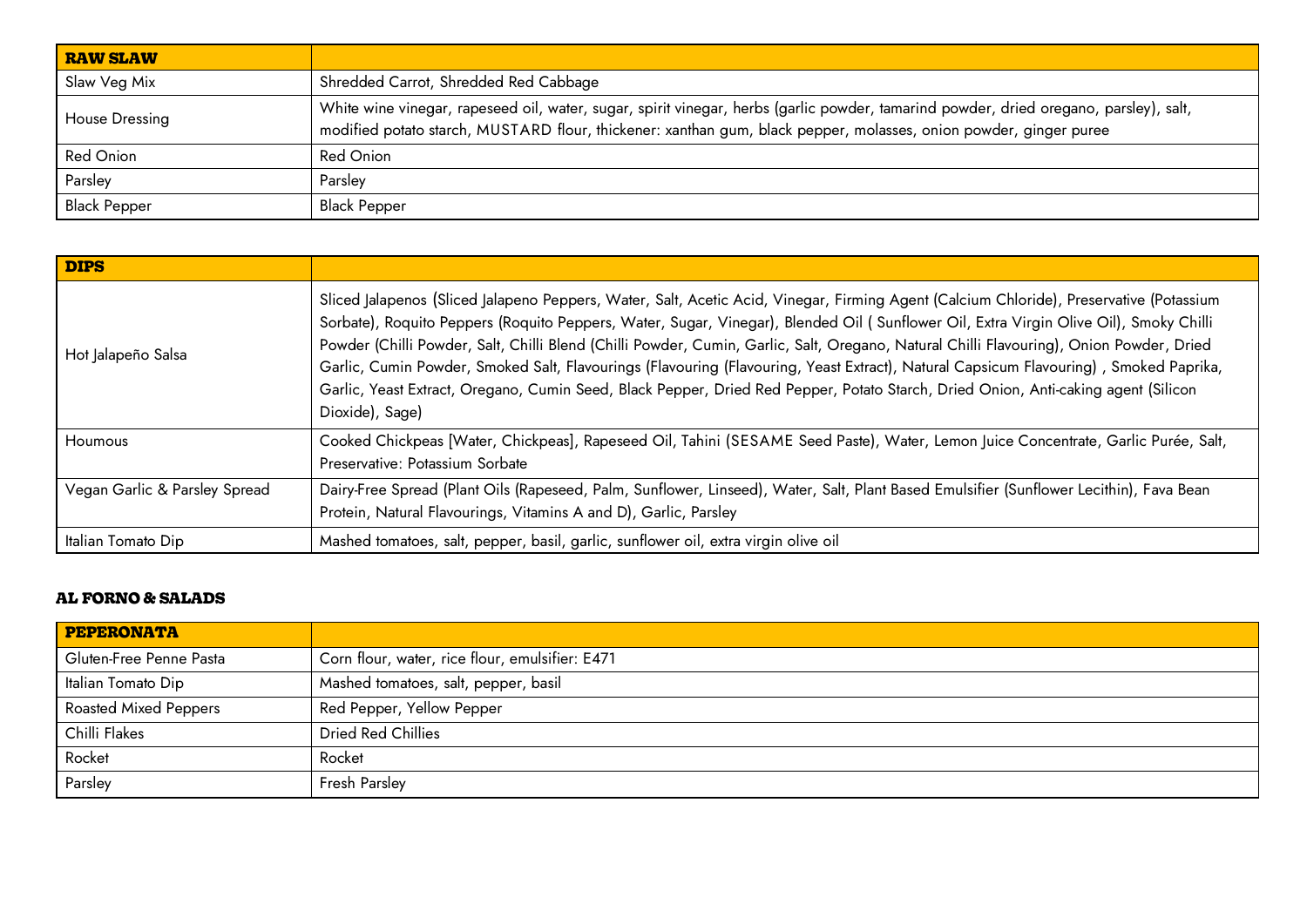| <b>VEGAN NOURISH BOWL</b>    |                                                                                                                                                                                                                                                                                                                                                                                    |
|------------------------------|------------------------------------------------------------------------------------------------------------------------------------------------------------------------------------------------------------------------------------------------------------------------------------------------------------------------------------------------------------------------------------|
| Rocket                       | Rocket                                                                                                                                                                                                                                                                                                                                                                             |
| <b>Baby Spinach</b>          | Baby Spinach                                                                                                                                                                                                                                                                                                                                                                       |
| Houmous                      | Cooked Chickpeas [Water, Chickpeas], Rapeseed Oil, Tahini (SESAME Seed Paste), Water, Lemon Juice Concentrate, Garlic Purée, Salt,<br>Preservative: Potassium Sorbate                                                                                                                                                                                                              |
| Tenderstem® Broccoli         | Tenderstem <sup>®</sup> Broccoli, Olive Oil, Garlic, Salt, Black Pepper                                                                                                                                                                                                                                                                                                            |
| Grain Mix                    | Cooked Pearl BARLEY (Water, Pearl BARLEY), Cooked Wheat Berries (Water, WHEAT Berries), Cooked SPELT (SPELT [may contain<br>SOYA], Water), Cooked Black Quinoa (Black Quinoa, Water), Cooked White Quinoa (Water, White Quinoa), Lemon Infused Rapeseed Oil<br>(Rapeseed Oil, Natural Lemon Flavouring), White Wine Vinegar, Parsley, Lemon Concentrate (SULPHITES), Salt, Oregano |
| Cucumber                     | Cucumber                                                                                                                                                                                                                                                                                                                                                                           |
| <b>Roasted Mixed Peppers</b> | Red Pepper, Yellow Pepper                                                                                                                                                                                                                                                                                                                                                          |
| Artichoke                    | Artichokes, water, olive oil, sunflower seed oil, parsley, salt, garlic, pepper, acidity regulator: citric acid, antioxidant: L-ascorbic acid.                                                                                                                                                                                                                                     |
| <b>Balsamic Dressing</b>     | Balsamic Vinegar (Wine Vinegar (SULPHITES), Cooked Grape Must), Extra Virgin Olive Oil                                                                                                                                                                                                                                                                                             |
| Extra Virgin Olive Oil       | Extra Virgin Olive Oil                                                                                                                                                                                                                                                                                                                                                             |
| <b>Black Pepper</b>          | <b>Black Pepper</b>                                                                                                                                                                                                                                                                                                                                                                |

| <b>EXTRA</b> |                                                                                                                                                                                                                                                                                                                                                           |
|--------------|-----------------------------------------------------------------------------------------------------------------------------------------------------------------------------------------------------------------------------------------------------------------------------------------------------------------------------------------------------------|
| Dough Sticks | White WHEAT Flour (WHEAT Flour, Calcium Carbonate, Iron, Niacin, Thiamin, Flour Treatment Agent E300), Water, Salt, Yeast<br>Saccharomyces cervisiae), Rapeseed Oil, Sugar, Improver S500 (WHEAT Flour, Dextrose, Emulsifier (E472e), Rapeseed Oil, Flour  <br>Treatment Agent (E300)), White Rice Flour, Carlo (Water, Rapeseed Oil, Emulsifier (E479b)) |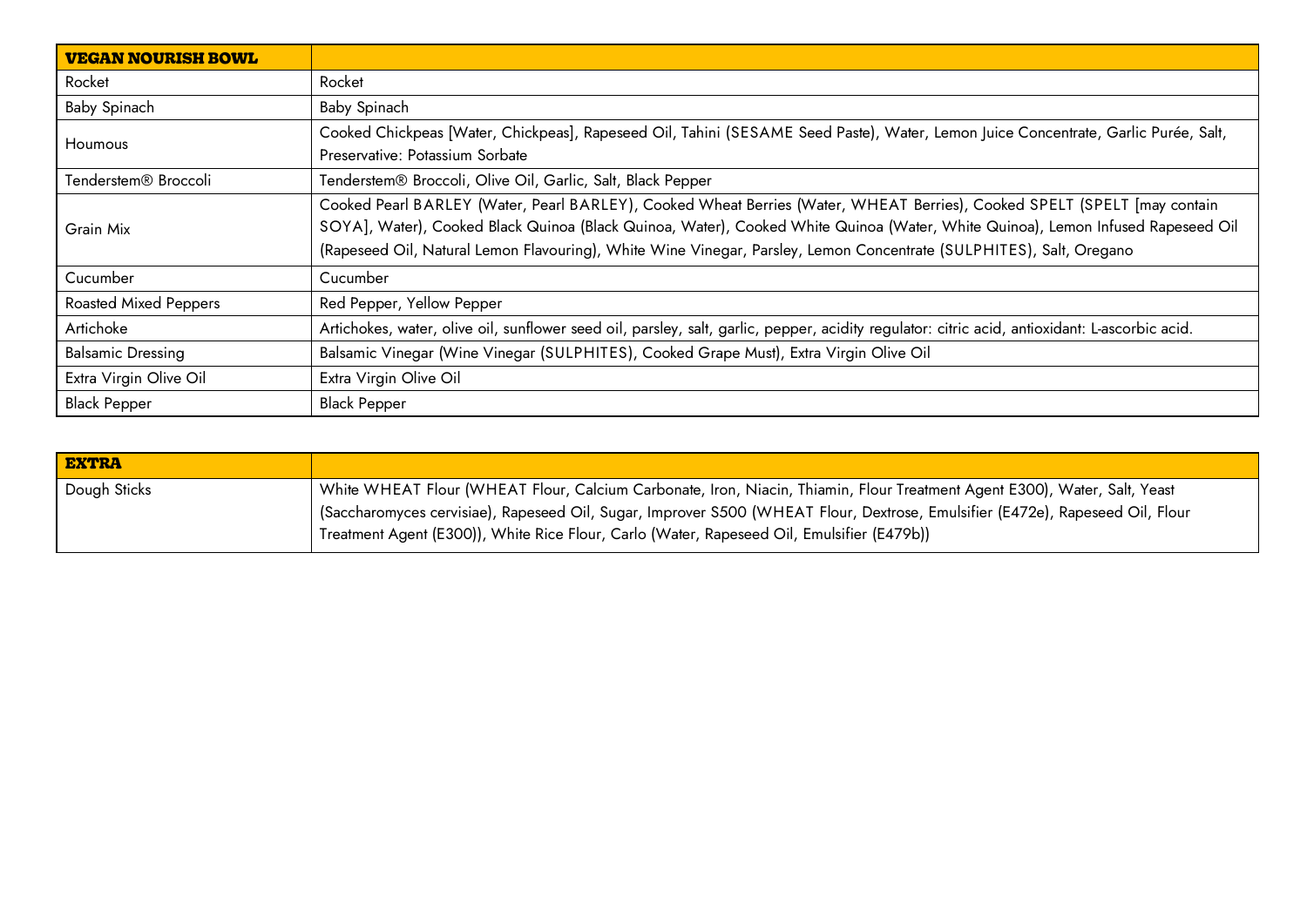#### **PIZZA**

| <b>CALZONE ORTO</b>        |                                                                                                                                                                                                                                                                                                                                                                                                                               |
|----------------------------|-------------------------------------------------------------------------------------------------------------------------------------------------------------------------------------------------------------------------------------------------------------------------------------------------------------------------------------------------------------------------------------------------------------------------------|
| Dough                      | White WHEAT Flour (WHEAT Flour, Calcium Carbonate, Iron, Niacin, Thiamin, Flour Treatment Agent E300), Water, Salt, Yeast                                                                                                                                                                                                                                                                                                     |
|                            | (Saccharomyces cervisiae), Rapeseed Oil, Sugar, Improver S500 (WHEAT Flour, Dextrose, Emulsifier (E472e), Rapeseed Oil, Flour                                                                                                                                                                                                                                                                                                 |
|                            | Treatment Agent (E300)), White Rice Flour, Carlo (Water, Rapeseed Oil, Emulsifier (E479b))                                                                                                                                                                                                                                                                                                                                    |
| Italian Tomato Dip         | Mashed tomatoes, salt, pepper, basil                                                                                                                                                                                                                                                                                                                                                                                          |
| Char-grilled Courgette     | Grilled round green courgette, grilled round yellow courgette, water, rapeseed oil, extra virgin olive oil, salt, thyme, garlic powder, garlic.                                                                                                                                                                                                                                                                               |
| Roasted Mixed Peppers      | Red Pepper, Yellow Pepper                                                                                                                                                                                                                                                                                                                                                                                                     |
| Hot & Sweet Chilli Peppers | Hot & Sweet Chilli, Water, Sugar, Vinegar.                                                                                                                                                                                                                                                                                                                                                                                    |
| Spinach                    | Spinach                                                                                                                                                                                                                                                                                                                                                                                                                       |
| Smoked Chilli Powder       | Chilli powder, Salt, Chilli Blend (Chilli Powder, Cumin, Garlic, Salt, Oregano, Natural Chilli Flavouring), Onion Powder, Dried Garlic, Cumin<br>powder, Smoked Salt, Flavourings (Flavouring (Flavouring, Yeast Extract), Natural Capsicum Flavouring), Smoked Paprika, Garlic, Yeast<br>Extract, Oregano, Cumin Seed, Black Pepper, Dried Red Pepper, Potato Starch, Dried Onion, Anti-caking agent (Silicon Dioxide), Sage |
| Oregano                    | Dried Oregano                                                                                                                                                                                                                                                                                                                                                                                                                 |
| <b>Black Pepper</b>        | <b>Black Pepper</b>                                                                                                                                                                                                                                                                                                                                                                                                           |
| Garlic Oil                 | Garlic, Sunflower Oil, Extra Virgin Olive Oil                                                                                                                                                                                                                                                                                                                                                                                 |
| Baby Spinach               | Baby Spinach                                                                                                                                                                                                                                                                                                                                                                                                                  |
| Rocket                     | Rocket                                                                                                                                                                                                                                                                                                                                                                                                                        |
| <b>Baby Plum Tomatoes</b>  | <b>Baby Plum Tomatoes</b>                                                                                                                                                                                                                                                                                                                                                                                                     |
| House Dressing             | White Wine Vinegar, Rapeseed Oil, Water, Sugar, Spirit Vinegar, Herbs (Garlic Powder, Tamarind Powder, Dried Oregano, Parsley), Salt,<br>Modified Potato Starch, MUSTARD Flour, Thickener: Xanthan Gum, Black Pepper, Molasses, Onion Powder, Ginger Puree                                                                                                                                                                    |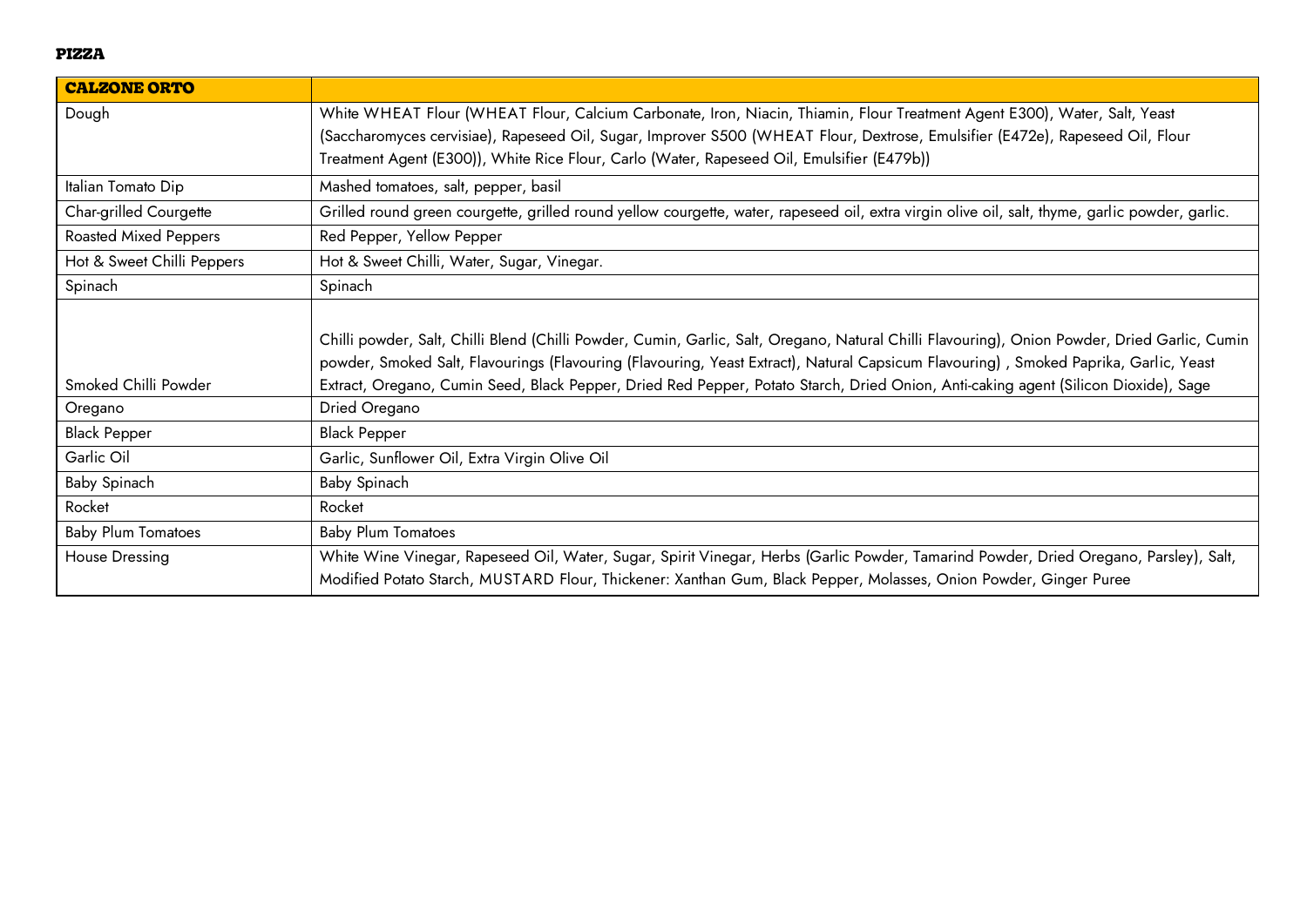| <b>VEGAN AMERICAN HOT</b>    |                                                                                                                                                |
|------------------------------|------------------------------------------------------------------------------------------------------------------------------------------------|
|                              | White WHEAT Flour (WHEAT Flour, Calcium Carbonate, Iron, Niacin, Thiamin, Flour Treatment Agent E300), Water, Salt, Yeast                      |
|                              | (Saccharomyces cervisiae), Rapeseed Oil, Sugar, Improver S500 (WHEAT Flour, Dextrose, Emulsifier (E472e), Rapeseed Oil, Flour                  |
| Dough                        | Treatment Agent (E300)). White Rice Flour. Carlo (Water, Rapeseed Oil, Emulsifier (E479b))                                                     |
|                              |                                                                                                                                                |
|                              |                                                                                                                                                |
| Passata                      | Mashed tomatoes, salt, pepper, basil                                                                                                           |
|                              | Bio Surice (water, germinated whole rice, apple vinegar, salt), water, cold pressed coconut oil, sunflower oil with infusion of oregano, lemon |
| Vegan Mozzarella Alternative | juice. Thickening agents: gum Arabic, xanthan gum, carob flour                                                                                 |
| Tomato                       | Tomato                                                                                                                                         |
| <b>Roasted Mixed Peppers</b> | Yellow Pepper                                                                                                                                  |
|                              | Water, Jackfruit, Thickener: Sodium Alginate, Firming Agent: Calcium Sulphate, Stabilisers: Pentasodium Triphosate, Tetrasodium                |
|                              | Diphosphate, Vegetable Oil Emulsion (Sunflower Refined Oil, Water, Pea Protein, Flavouring [flavour, hydrolysed vegetable protein, yeast       |
|                              | extract, salt], Gelling Agent: Agar-Agar, Thickeners: Carob, Xanthan Gum, Acidity Regulator: Citric Acid, Preservative: Potassium Sorbate),    |
|                              | Naturally Smoked High Oleic Sunflower Oil, Seasoning (Maltodextrin, Yeast Extract, Rice Flour, Onion Powder, Natural Flavouring, Spice),       |
|                              | Smoked Paprika, Rice Protein, Salt, Concentrate (Beetroot, Carrot), Smoked Garlic Granules, Sugar, Fennel Seeds, Natural Colour: Liquid        |
| Jackfruit Pepperoni          | Paprika Extract, Black Pepper, Sunflower Lecithin, Five Spice                                                                                  |
| Hot Green Peppers (option)   | Greek Golden Peppers, Water, Distilled Vinegar (SULPHITES), Salt, Citric Acid, Sodium Bisulfite, Riboflavin                                    |
| Jalapeño Peppers (option)    | Jalapeño Peppers, Water, Salt, Acetic Acid, Distilled Vinegar, Calcium Chloride, Potassium Sorbate                                             |
| Hot & Sweet Chilli Peppers   | Hot & Sweet Chilli Peppers, Water, Sugar, Vinegar.                                                                                             |
| Extra Virgin Olive Oil       | Extra Virgin Olive Oil                                                                                                                         |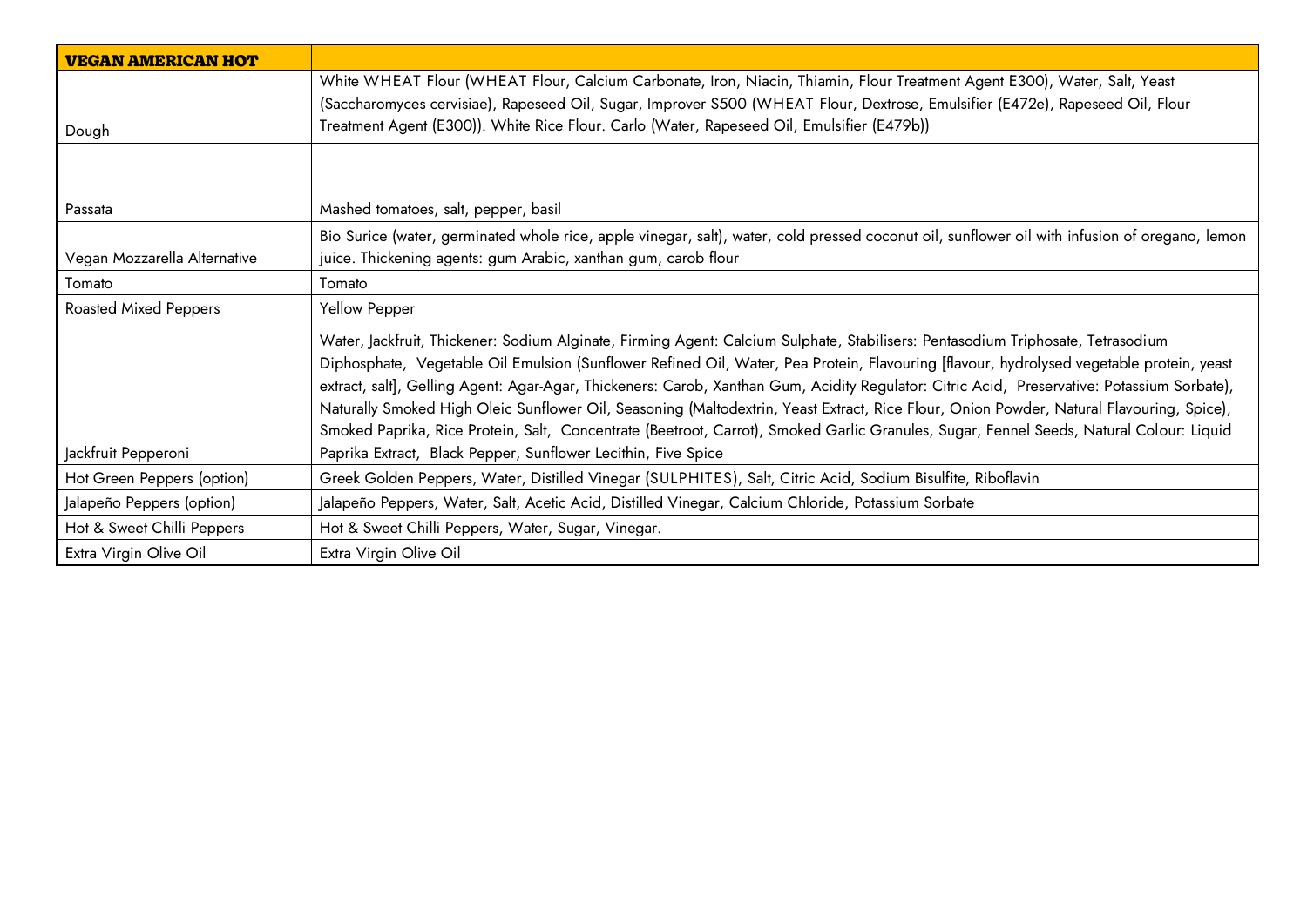| <b>VEGAN DIAVOLO</b>         |                                                                                                                                                                                                                                                                                                                                                                                                                                                                                                                                                                                                                                                                                                                   |
|------------------------------|-------------------------------------------------------------------------------------------------------------------------------------------------------------------------------------------------------------------------------------------------------------------------------------------------------------------------------------------------------------------------------------------------------------------------------------------------------------------------------------------------------------------------------------------------------------------------------------------------------------------------------------------------------------------------------------------------------------------|
|                              | White WHEAT Flour (WHEAT Flour, Calcium Carbonate, Iron, Niacin, Thiamin, Flour Treatment Agent E300), Water, Salt, Yeast                                                                                                                                                                                                                                                                                                                                                                                                                                                                                                                                                                                         |
|                              | (Saccharomyces cervisiae), Rapeseed Oil, Sugar, Improver S500 (WHEAT Flour, Dextrose, Emulsifier (E472e), Rapeseed Oil, Flour                                                                                                                                                                                                                                                                                                                                                                                                                                                                                                                                                                                     |
| Dough                        | Treatment Agent (E300)). White Rice Flour. Carlo (Water, Rapeseed Oil, Emulsifier (E479b))                                                                                                                                                                                                                                                                                                                                                                                                                                                                                                                                                                                                                        |
| Passata                      | Mashed tomatoes, salt, pepper, basil                                                                                                                                                                                                                                                                                                                                                                                                                                                                                                                                                                                                                                                                              |
| Vegan Mozzarella Alternative | Bio Surice (water, germinated whole rice, apple vinegar, salt), water, cold pressed coconut oil, sunflower oil with infusion of oregano, lemon<br>juice. Thickening agents: gum Arabic, xanthan gum, carob flour                                                                                                                                                                                                                                                                                                                                                                                                                                                                                                  |
| Fennel Seeds                 | <b>Fennel Seeds</b>                                                                                                                                                                                                                                                                                                                                                                                                                                                                                                                                                                                                                                                                                               |
|                              |                                                                                                                                                                                                                                                                                                                                                                                                                                                                                                                                                                                                                                                                                                                   |
|                              | Chilli powder, Salt, Chilli Blend (Chilli Powder, Cumin, Garlic, Salt, Oregano, Natural Chilli Flavouring), Onion Powder, Dried Garlic, Cumin<br>powder, Smoked Salt, Flavourings (Flavouring (Flavouring, Yeast Extract), Natural Capsicum Flavouring), Smoked Paprika, Garlic, Yeast                                                                                                                                                                                                                                                                                                                                                                                                                            |
| Smoked Chilli Powder         | Extract, Oregano, Cumin Seed, Black Pepper, Dried Red Pepper, Potato Starch, Dried Onion, Anti-caking agent (Silicon Dioxide), Sage                                                                                                                                                                                                                                                                                                                                                                                                                                                                                                                                                                               |
| Garlic Oil                   | Garlic, Sunflower Oil, Extra Virgin Olive Oil                                                                                                                                                                                                                                                                                                                                                                                                                                                                                                                                                                                                                                                                     |
| Pepper & Onion Mix           | Diced Green Peppers, Diced Red Onions                                                                                                                                                                                                                                                                                                                                                                                                                                                                                                                                                                                                                                                                             |
| Quorn <sup>®</sup> Pieces    | Mycoprotein, Potato Protein, Natural Flavouring, Pea Protein, Pea Fibre                                                                                                                                                                                                                                                                                                                                                                                                                                                                                                                                                                                                                                           |
| Tabasco                      | Vinegar, Red Pepper, Salt                                                                                                                                                                                                                                                                                                                                                                                                                                                                                                                                                                                                                                                                                         |
| Tomato                       | Tomato                                                                                                                                                                                                                                                                                                                                                                                                                                                                                                                                                                                                                                                                                                            |
| <b>Roasted Mixed Peppers</b> | Yellow Pepper                                                                                                                                                                                                                                                                                                                                                                                                                                                                                                                                                                                                                                                                                                     |
|                              | Water, Jackfruit, Thickener: Sodium Alginate, Firming Agent: Calcium Sulphate, Stabilisers: Pentasodium Triphosate, Tetrasodium<br>Diphosphate, Vegetable Oil Emulsion (Sunflower Refined Oil, Water, Pea Protein, Flavouring [flavour, hydrolysed vegetable protein, yeast<br>extract, salt], Gelling Agent: Agar-Agar, Thickeners: Carob, Xanthan Gum, Acidity Regulator: Citric Acid, Preservative: Potassium Sorbate),<br>Naturally Smoked High Oleic Sunflower Oil, Seasoning (Maltodextrin, Yeast Extract, Rice Flour, Onion Powder, Natural Flavouring, Spice),<br>Smoked Paprika, Rice Protein, Salt, Concentrate (Beetroot, Carrot), Smoked Garlic Granules, Sugar, Fennel Seeds, Natural Colour: Liquid |
| Jackfruit Pepperoni          | Paprika Extract, Black Pepper, Sunflower Lecithin, Five Spice                                                                                                                                                                                                                                                                                                                                                                                                                                                                                                                                                                                                                                                     |
| Hot Green Peppers (option)   | Greek Golden Peppers, Water, Distilled Vinegar (SULPHITES), Salt, Citric Acid, Sodium Bisulfite, Riboflavin                                                                                                                                                                                                                                                                                                                                                                                                                                                                                                                                                                                                       |
| Jalapeño Peppers (option)    | Jalapeño Peppers, Water, Salt, Acetic Acid, Distilled Vinegar, Calcium Chloride, Potassium Sorbate                                                                                                                                                                                                                                                                                                                                                                                                                                                                                                                                                                                                                |
| Hot & Sweet Chilli Peppers   | Hot & Sweet Chilli Peppers, Water, Sugar, Vinegar.                                                                                                                                                                                                                                                                                                                                                                                                                                                                                                                                                                                                                                                                |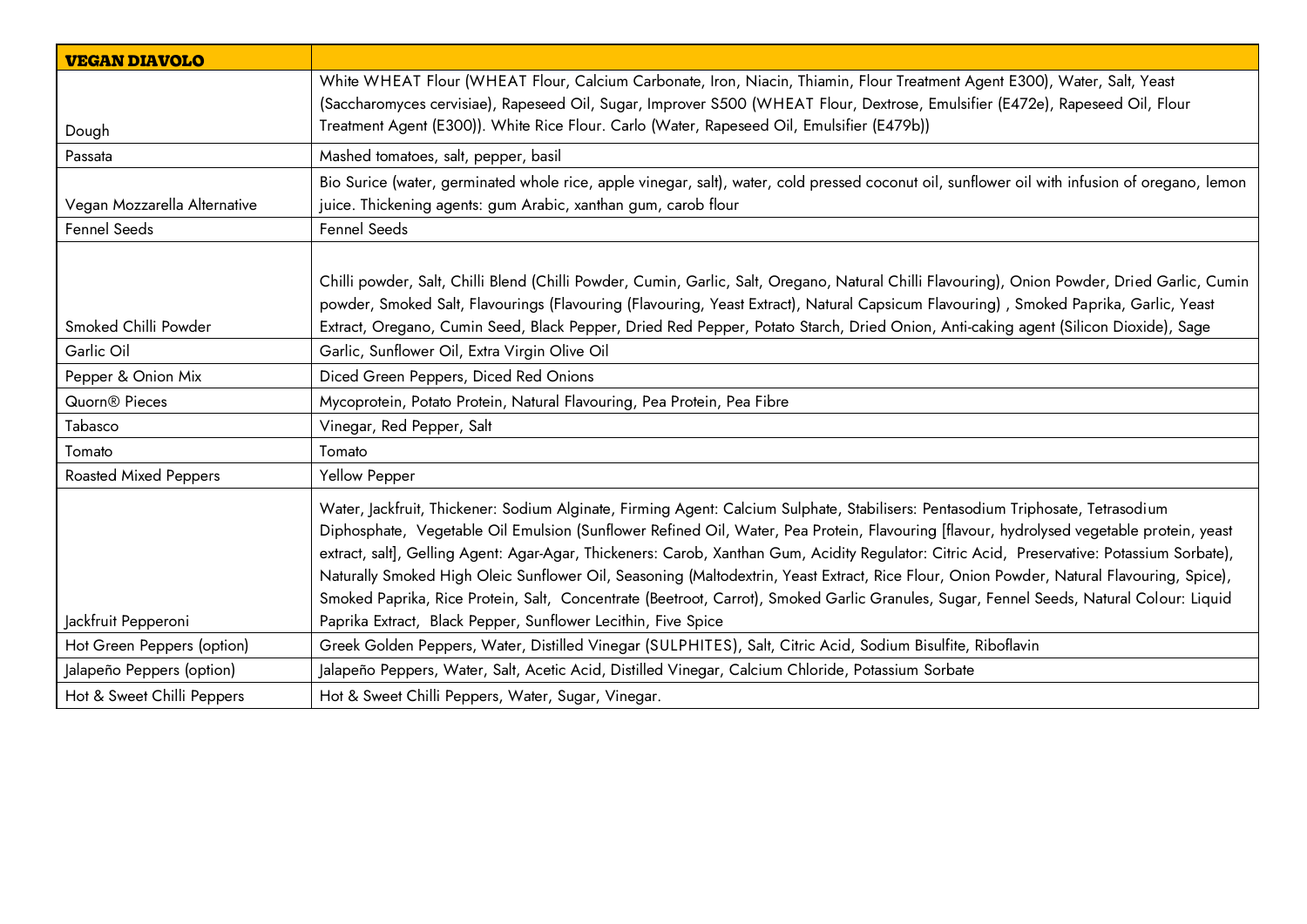| VEGAN AD ASTRA               |                                                                                                                                                |  |
|------------------------------|------------------------------------------------------------------------------------------------------------------------------------------------|--|
|                              | White WHEAT Flour (WHEAT Flour, Calcium Carbonate, Iron, Niacin, Thiamin, Flour Treatment Agent E300), Water, Salt, Yeast                      |  |
|                              | (Saccharomyces cervisiae), Rapeseed Oil, Sugar, Improver S500 (WHEAT Flour, Dextrose, Emulsifier (E472e), Rapeseed Oil, Flour                  |  |
| Dough                        | Treatment Agent (E300)). White Rice Flour. Carlo (Water, Rapeseed Oil, Emulsifier (E479b))                                                     |  |
| Passata                      | Mashed tomatoes, salt, pepper, basil                                                                                                           |  |
| Tomato                       | Tomato                                                                                                                                         |  |
| Sweet Red Peppers            | Sweet Red Peppers, Water, Sugar, Spirit Vinegar, Salt, Antioxidants: Citric Acid, Ascorbic Acid, Firming Agent: Calcium Chloride               |  |
| Red Onion                    | <b>Red Onion</b>                                                                                                                               |  |
| Cajun Spice                  | Salt, paprika, black pepper, thyme, garlic, turmeric, onion, oregano, chilli, red peppers, fennel, ginger, pimento                             |  |
|                              | Bio Surice (water, germinated whole rice, apple vinegar, salt), water, cold pressed coconut oil, sunflower oil with infusion of oregano, lemon |  |
| Vegan Mozzarella Alternative | juice. Thickening agents: gum Arabic, xanthan gum, carob flour                                                                                 |  |
| Quorn <sup>®</sup> Pieces    | Mycoprotein, Potato Protein, Natural Flavouring, Pea Protein, Pea Fibre                                                                        |  |
| Garlic Oil                   | Garlic, Sunflower Oil, Extra Virgin Olive Oil                                                                                                  |  |
| Tomato                       | Tomato                                                                                                                                         |  |

| <b>VEGAN PADANA</b>          |                                                                                                                                                                                                                                                                                                                                                          |  |
|------------------------------|----------------------------------------------------------------------------------------------------------------------------------------------------------------------------------------------------------------------------------------------------------------------------------------------------------------------------------------------------------|--|
| Dough                        | White WHEAT Flour (WHEAT Flour, Calcium Carbonate, Iron, Niacin, Thiamin, Flour Treatment Agent E300), Water, Salt, Yeast<br>(Saccharomyces cervisiae), Rapeseed Oil, Sugar, Improver S500 (WHEAT Flour, Dextrose, Emulsifier (E472e), Rapeseed Oil, Flour<br>Treatment Agent (E300)). White Rice Flour. Carlo (Water, Rapeseed Oil, Emulsifier (E479b)) |  |
| Passata                      | Mashed tomatoes, salt, pepper, basil                                                                                                                                                                                                                                                                                                                     |  |
| <b>Red Onion Chutney</b>     | Re-hydrated Red Onions, Sugar, Re-hydrated Onions, Red Grape Vinegar, Colouring (Plain Caramel), Thickening Agent (Modified Maize<br>Starch), Sea Salt, Ginger, Cinnamon, Nutmeg                                                                                                                                                                         |  |
| Spinach                      | Spinach                                                                                                                                                                                                                                                                                                                                                  |  |
| <b>Red Onion</b>             | <b>Red Onion</b>                                                                                                                                                                                                                                                                                                                                         |  |
| Vegan Mozzarella Alternative | Bio Surice (water, germinated whole rice, apple vinegar, salt), water, cold pressed coconut oil, sunflower oil with infusion of oregano, lemon<br>juice. Thickening agents: gum Arabic, xanthan gum, carob flour                                                                                                                                         |  |
| Oregano                      | Dried Oregano                                                                                                                                                                                                                                                                                                                                            |  |
| <b>Black Pepper</b>          | <b>Black Pepper</b>                                                                                                                                                                                                                                                                                                                                      |  |
| Garlic Oil                   | Garlic, Sunflower Oil, Extra Virgin Olive Oil                                                                                                                                                                                                                                                                                                            |  |
| Tomato                       | Tomato                                                                                                                                                                                                                                                                                                                                                   |  |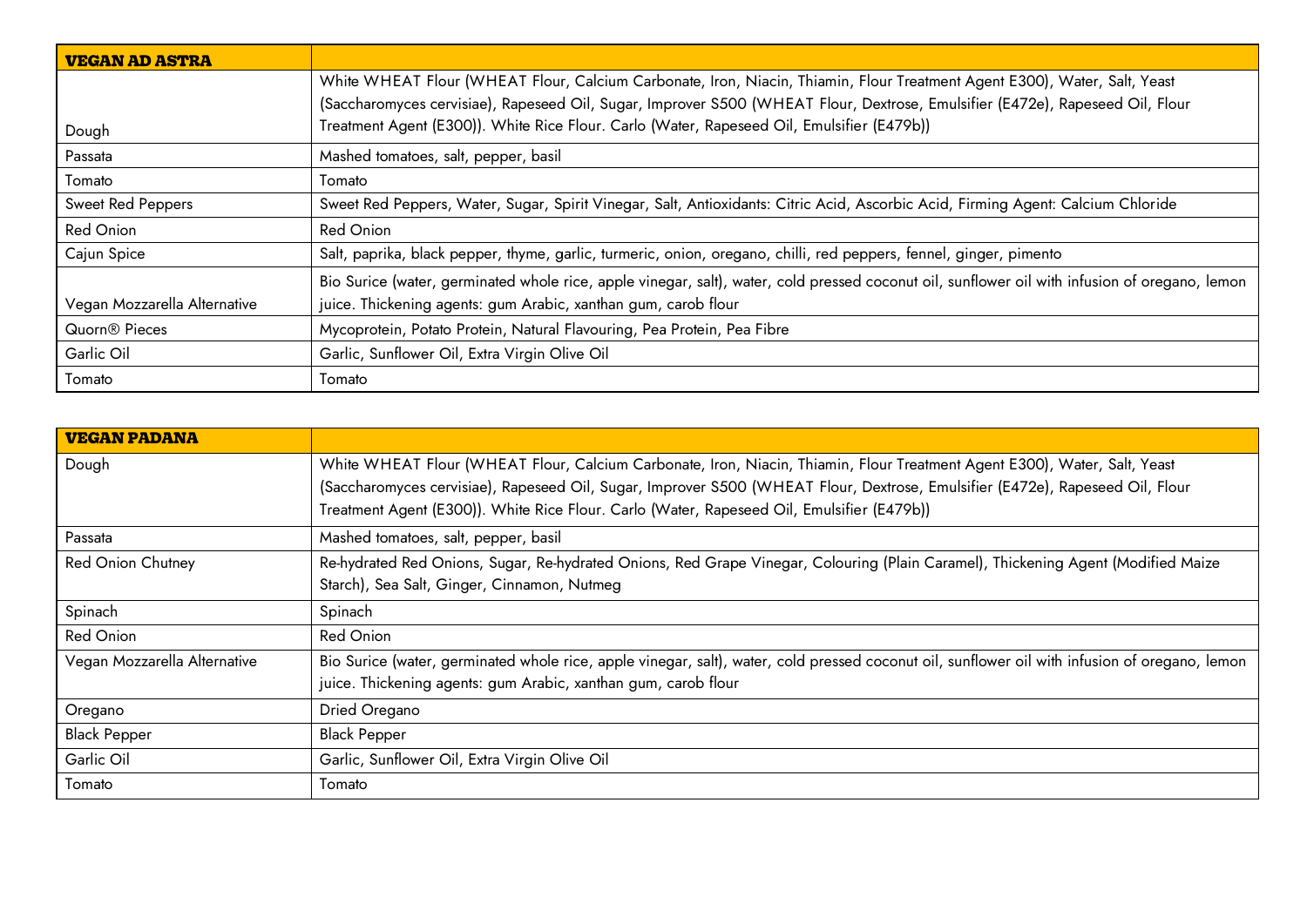| <b>LEGGERA QUATTRO</b><br><b>VERDURE</b> |                                                                                                                                                                                                                                                                                       |  |
|------------------------------------------|---------------------------------------------------------------------------------------------------------------------------------------------------------------------------------------------------------------------------------------------------------------------------------------|--|
| Dough                                    | White WHEAT Flour (WHEAT Flour, Calcium Carbonate, Iron, Niacin, Thiamin, Flour Treatment Agent E300), Water, Salt, Yeast<br>(Saccharomyces cervisiae), Rapeseed Oil, Sugar, Improver S500 (WHEAT Flour, Dextrose, Emulsifier (E472e), Rapeseed Oil, Flour<br>Treatment Agent (E300)) |  |
| Passata                                  | Mashed tomatoes, salt, pepper, basil                                                                                                                                                                                                                                                  |  |
| <b>Red Onions</b>                        | Red Onion                                                                                                                                                                                                                                                                             |  |
| Mushrooms                                | Cup Mushrooms                                                                                                                                                                                                                                                                         |  |
| Tendersteam <sup>®</sup> Broccoli        | Tenderstem® Broccoli, Olive Oil, Garlic, Salt, Black Pepper                                                                                                                                                                                                                           |  |
| <b>Black Olives</b>                      | Water, Black Olives, Salt, Stabiliser (Ferrous Gluconate)                                                                                                                                                                                                                             |  |
| <b>Black Pepper</b>                      | <b>Black Pepper</b>                                                                                                                                                                                                                                                                   |  |
| Oregano                                  | Dried Oregano                                                                                                                                                                                                                                                                         |  |
| Parsley                                  | Parsley                                                                                                                                                                                                                                                                               |  |
| Rocket                                   | Rocket                                                                                                                                                                                                                                                                                |  |
| Baby Spinach                             | Baby Spinach                                                                                                                                                                                                                                                                          |  |
| <b>Baby Plum Tomatoes</b>                | <b>Baby Plum Tomatoes</b>                                                                                                                                                                                                                                                             |  |
| House Dressing                           | White Wine Vinegar, Rapeseed Oil, Water, Sugar, Spirit Vinegar, Herbs (Garlic Powder, Tamarind Powder, Dried Oregano, Parsley), Salt,<br>Modified Potato Starch, MUSTARD Flour, Thickener: Xanthan Gum, Black Pepper, Molasses, Onion Powder, Ginger Puree                            |  |

| <b>VEGAN MARGHERITA</b>      |                                                                                                                                                |  |
|------------------------------|------------------------------------------------------------------------------------------------------------------------------------------------|--|
| Dough                        | White WHEAT Flour (WHEAT Flour, Calcium Carbonate, Iron, Niacin, Thiamin, Flour Treatment Agent E300), Water, Salt, Yeast                      |  |
|                              | (Saccharomyces cervisiae), Rapeseed Oil, Sugar, Improver S500 (WHEAT Flour, Dextrose, Emulsifier (E472e), Rapeseed Oil, Flour                  |  |
|                              | Treatment Agent (E300))                                                                                                                        |  |
| Passata                      | Mashed tomatoes, salt, pepper, basil                                                                                                           |  |
| Vegan Mozzarella Alternative | Bio Surice (water, germinated whole rice, apple vinegar, salt), water, cold pressed coconut oil, sunflower oil with infusion of oregano, lemon |  |
|                              | juice. Thickening agents: gum Arabic, xanthan gum, carob flour                                                                                 |  |
| Oregano                      | Dried Oregano                                                                                                                                  |  |
| <b>Black Pepper</b>          | <b>Black Pepper</b>                                                                                                                            |  |
| <b>Blended Oil</b>           | Sunflower Oil, Extra Virgin Olive Oil                                                                                                          |  |
| Tomato                       | Tomato                                                                                                                                         |  |
| Basil                        | Basil                                                                                                                                          |  |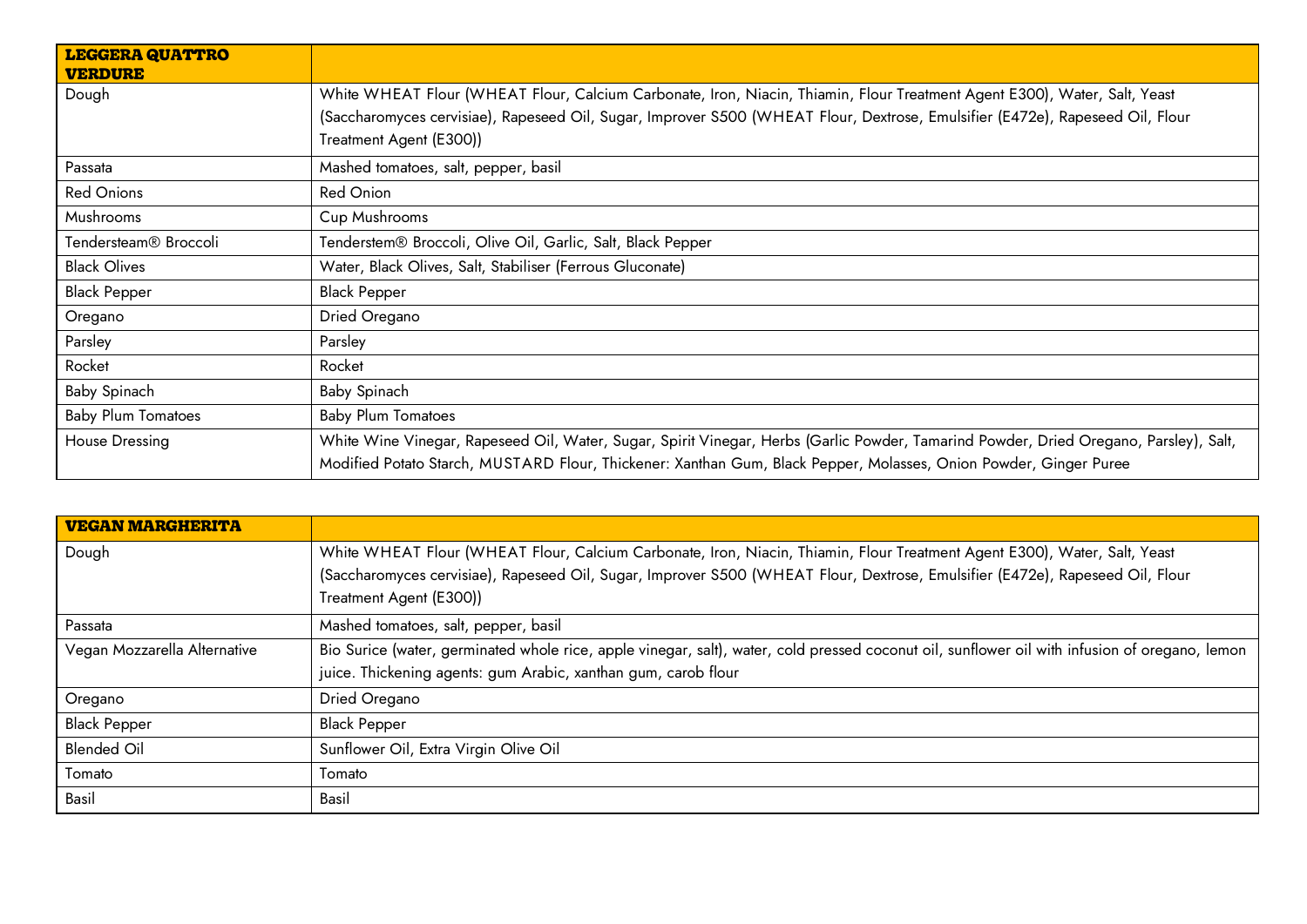| <b>VEGAN GIARDINIERA</b>     |                                                                                                                                                |  |
|------------------------------|------------------------------------------------------------------------------------------------------------------------------------------------|--|
| Dough                        | White WHEAT Flour (WHEAT Flour, Calcium Carbonate, Iron, Niacin, Thiamin, Flour Treatment Agent E300), Water, Salt, Yeast                      |  |
|                              | (Saccharomyces cervisiae), Rapeseed Oil, Sugar, Improver S500 (WHEAT Flour, Dextrose, Emulsifier (E472e), Rapeseed Oil, Flour                  |  |
|                              | Treatment Agent (E300))                                                                                                                        |  |
| Passata                      | Mashed tomatoes, salt, pepper, basil                                                                                                           |  |
| <b>Red Onions</b>            | <b>Red Onions</b>                                                                                                                              |  |
| Mushrooms                    | Cup Mushrooms                                                                                                                                  |  |
| Artichokes                   | Artichokes, water, olive oil, sunflower seed oil                                                                                               |  |
| Olives                       | Water, Black Olives, Salt, Stabiliser (Ferrous Gluconate)                                                                                      |  |
| Vegan Mozzarella Alternative | Bio Surice (water, germinated whole rice, apple vinegar, salt), water, cold pressed coconut oil, sunflower oil with infusion of oregano, lemon |  |
|                              | juice. Thickening agents: gum Arabic, xanthan gum, carob flour                                                                                 |  |
| Oregano                      | Dried oregano                                                                                                                                  |  |
| <b>Black Pepper</b>          | Black pepper                                                                                                                                   |  |
| Garlic Oil                   | Garlic, Sunflower Oil, Extra Virgin Olive Oil                                                                                                  |  |
| Tomato                       | Tomato                                                                                                                                         |  |
| Parsley                      | Parsley                                                                                                                                        |  |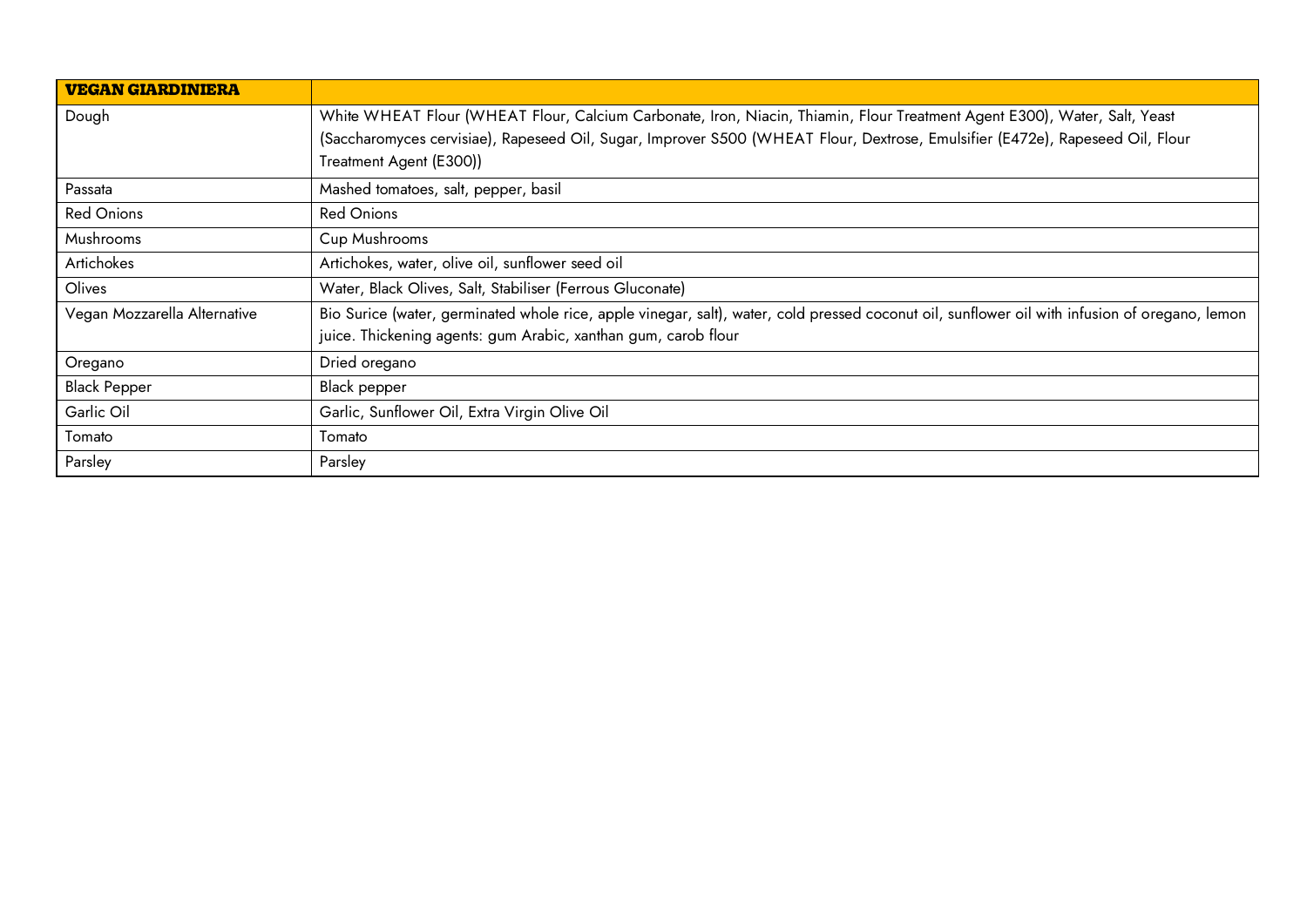| <b>VEGAN VENEZIANA</b>       |                                                                                                                                                |  |
|------------------------------|------------------------------------------------------------------------------------------------------------------------------------------------|--|
| Dough                        | White WHEAT Flour (WHEAT Flour, Calcium Carbonate, Iron, Niacin, Thiamin, Flour Treatment Agent E300), Water, Salt, Yeast                      |  |
|                              | (Saccharomyces cervisiae), Rapeseed Oil, Sugar, Improver S500 (WHEAT Flour, Dextrose, Emulsifier (E472e), Rapeseed Oil, Flour                  |  |
|                              | Treatment Agent (E300))                                                                                                                        |  |
| Passata                      | Mashed tomatoes, salt, pepper, basil                                                                                                           |  |
| Olives                       | Water, Black Olives, Salt, Stabiliser (Ferrous Gluconate)                                                                                      |  |
| Pine Kernels                 | Pine Kernels                                                                                                                                   |  |
| Sultanas                     | Sultanas, oil (cotton seed / sunflower oil)                                                                                                    |  |
| Capers                       | Capers, Water, Vinegar, Salt                                                                                                                   |  |
| Red Onion                    | <b>Red Onions</b>                                                                                                                              |  |
| Vegan Mozzarella Alternative | Bio Surice (water, germinated whole rice, apple vinegar, salt), water, cold pressed coconut oil, sunflower oil with infusion of oregano, lemon |  |
|                              | juice. Thickening agents: gum Arabic, xanthan gum, carob flour                                                                                 |  |
| Oregano                      | Dried Oregano                                                                                                                                  |  |
| <b>Black Pepper</b>          | <b>Black Pepper</b>                                                                                                                            |  |
| Tomato                       | Tomato                                                                                                                                         |  |

| <b>VEGAN AMERICAN JACK</b>   |                                                                                                                                                |  |
|------------------------------|------------------------------------------------------------------------------------------------------------------------------------------------|--|
|                              | White WHEAT Flour (WHEAT Flour, Calcium Carbonate, Iron, Niacin, Thiamin, Flour Treatment Agent E300), Water, Salt, Yeast                      |  |
|                              | (Saccharomyces cervisiae), Rapeseed Oil, Sugar, Improver S500 (WHEAT Flour, Dextrose, Emulsifier (E472e), Rapeseed Oil, Flour                  |  |
| Dough                        | Treatment Agent (E300)). White Rice Flour. Carlo (Water, Rapeseed Oil, Emulsifier (E479b))                                                     |  |
| Passata                      | Mashed tomatoes, salt, pepper, basil                                                                                                           |  |
|                              | Bio Surice (water, germinated whole rice, apple vinegar, salt), water, cold pressed coconut oil, sunflower oil with infusion of oregano, lemon |  |
| Vegan Mozzarella Alternative | juice. Thickening agents: gum Arabic, xanthan gum, carob flour                                                                                 |  |
| Tomato                       | Tomato                                                                                                                                         |  |
| <b>Roasted Mixed Peppers</b> | Yellow Pepper                                                                                                                                  |  |
|                              | Water, Jackfruit, Thickener: Sodium Alginate, Firming Agent: Calcium Sulphate, Stabilisers: Pentasodium Triphosate, Tetrasodium                |  |
|                              | Diphosphate, Vegetable Oil Emulsion (Sunflower Refined Oil, Water, Pea Protein, Flavouring [flavour, hydrolysed vegetable protein, yeast       |  |
|                              | extract, salt], Gelling Agent: Agar-Agar, Thickeners: Carob, Xanthan Gum, Acidity Regulator: Citric Acid, Preservative: Potassium Sorbate),    |  |
|                              | Naturally Smoked High Oleic Sunflower Oil, Seasoning (Maltodextrin, Yeast Extract, Rice Flour, Onion Powder, Natural Flavouring, Spice),       |  |
|                              | Smoked Paprika, Rice Protein, Salt, Concentrate (Beetroot, Carrot), Smoked Garlic Granules, Sugar, Fennel Seeds, Natural Colour: Liquid        |  |
| Jackfruit Pepperoni          | Paprika Extract, Black Pepper, Sunflower Lecithin, Five Spice                                                                                  |  |
| Extra Virgin Olive Oil       | Extra Virgin Olive Oil                                                                                                                         |  |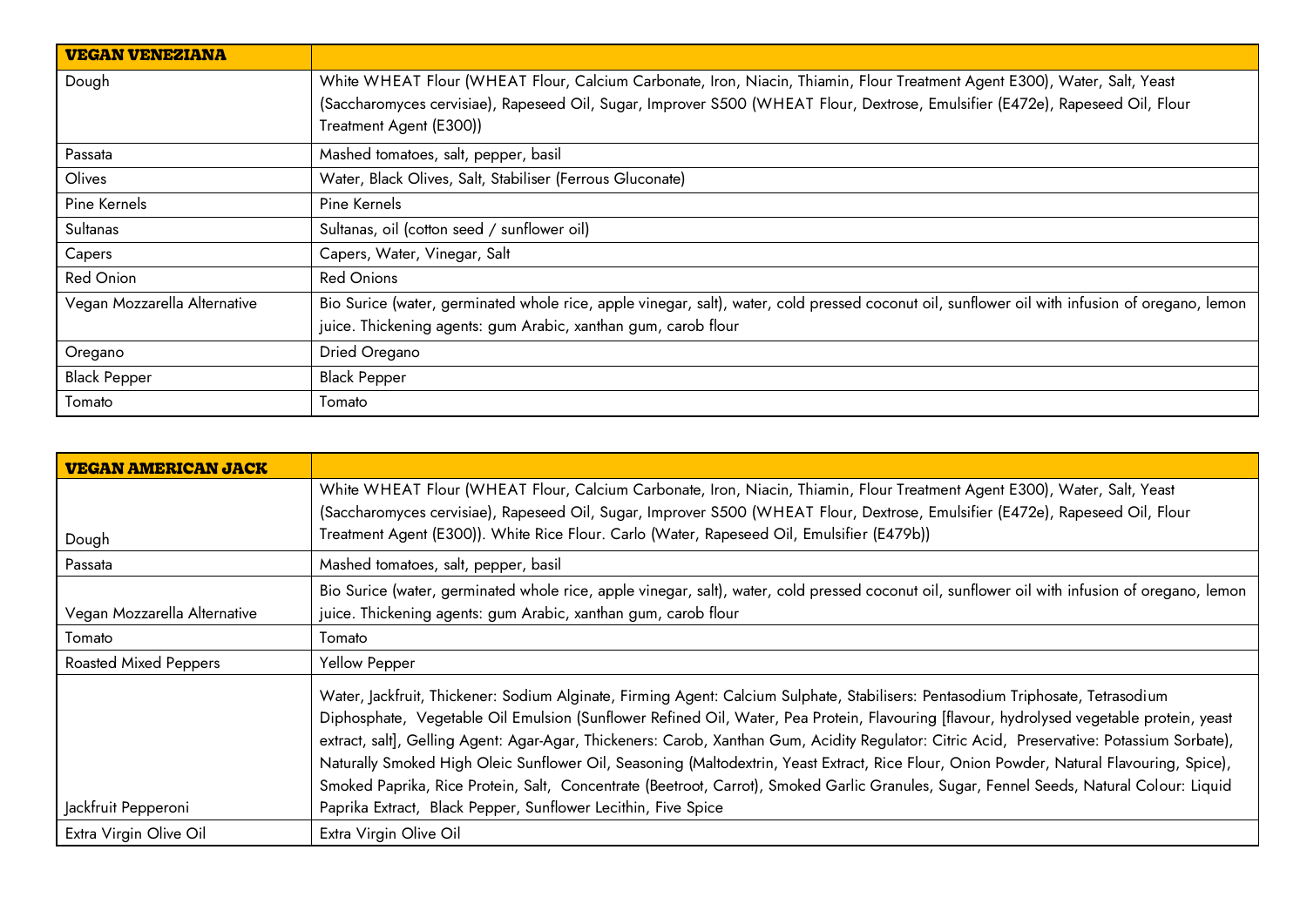| <b>SLOPPY VEGAN</b>          |                                                                                                                                                                                                                                                                                                                                                                                                                               |  |
|------------------------------|-------------------------------------------------------------------------------------------------------------------------------------------------------------------------------------------------------------------------------------------------------------------------------------------------------------------------------------------------------------------------------------------------------------------------------|--|
| Dough                        | White WHEAT Flour (WHEAT Flour, Calcium Carbonate, Iron, Niacin, Thiamin, Flour Treatment Agent E300), Water, Salt, Yeast<br>(Saccharomyces cervisiae), Rapeseed Oil, Sugar, Improver S500 (WHEAT Flour, Dextrose, Emulsifier (E472e), Rapeseed Oil, Flour<br>Treatment Agent (E300)), White Rice Flour, Carlo (Water, Rapeseed Oil, Emulsifier (E479b))                                                                      |  |
| Passata                      | Mashed tomatoes, salt, pepper, basil                                                                                                                                                                                                                                                                                                                                                                                          |  |
| Pepper & Onion Mix           | Diced Green Peppers, Diced Red Onions                                                                                                                                                                                                                                                                                                                                                                                         |  |
| Quorn <sup>®</sup> Pieces    | Mycoprotein, Potato Protein, Natural Flavouring, Pea Protein, Pea Fibre                                                                                                                                                                                                                                                                                                                                                       |  |
| Vegan Mozzarella Alternative | Bio Surice (water, germinated whole rice, apple vinegar, salt), Water, cold pressed coconut oil, sunflower oil with infusion of oregano,<br>lemon juice. Thickening agents: gum Arabic, xanthan gum, carob flour                                                                                                                                                                                                              |  |
| Oregano                      | Oregano                                                                                                                                                                                                                                                                                                                                                                                                                       |  |
| <b>Black Pepper</b>          | <b>Black Pepper</b>                                                                                                                                                                                                                                                                                                                                                                                                           |  |
| Garlic Oil                   | Garlic, Sunflower Oil, Extra Virgin Olive Oil                                                                                                                                                                                                                                                                                                                                                                                 |  |
| Fennel Seeds                 | Fennel Seeds                                                                                                                                                                                                                                                                                                                                                                                                                  |  |
| Smoked Chilli Powder         | Chilli powder, Salt, Chilli Blend (Chilli Powder, Cumin, Garlic, Salt, Oregano, Natural Chilli Flavouring), Onion Powder, Dried Garlic, Cumin<br>powder, Smoked Salt, Flavourings (Flavouring (Flavouring, Yeast Extract), Natural Capsicum Flavouring), Smoked Paprika, Garlic, Yeast<br>Extract, Oregano, Cumin Seed, Black Pepper, Dried Red Pepper, Potato Starch, Dried Onion, Anti-caking agent (Silicon Dioxide), Sage |  |
| Tomato                       | Tomato                                                                                                                                                                                                                                                                                                                                                                                                                        |  |
| Parsley                      | Parsley                                                                                                                                                                                                                                                                                                                                                                                                                       |  |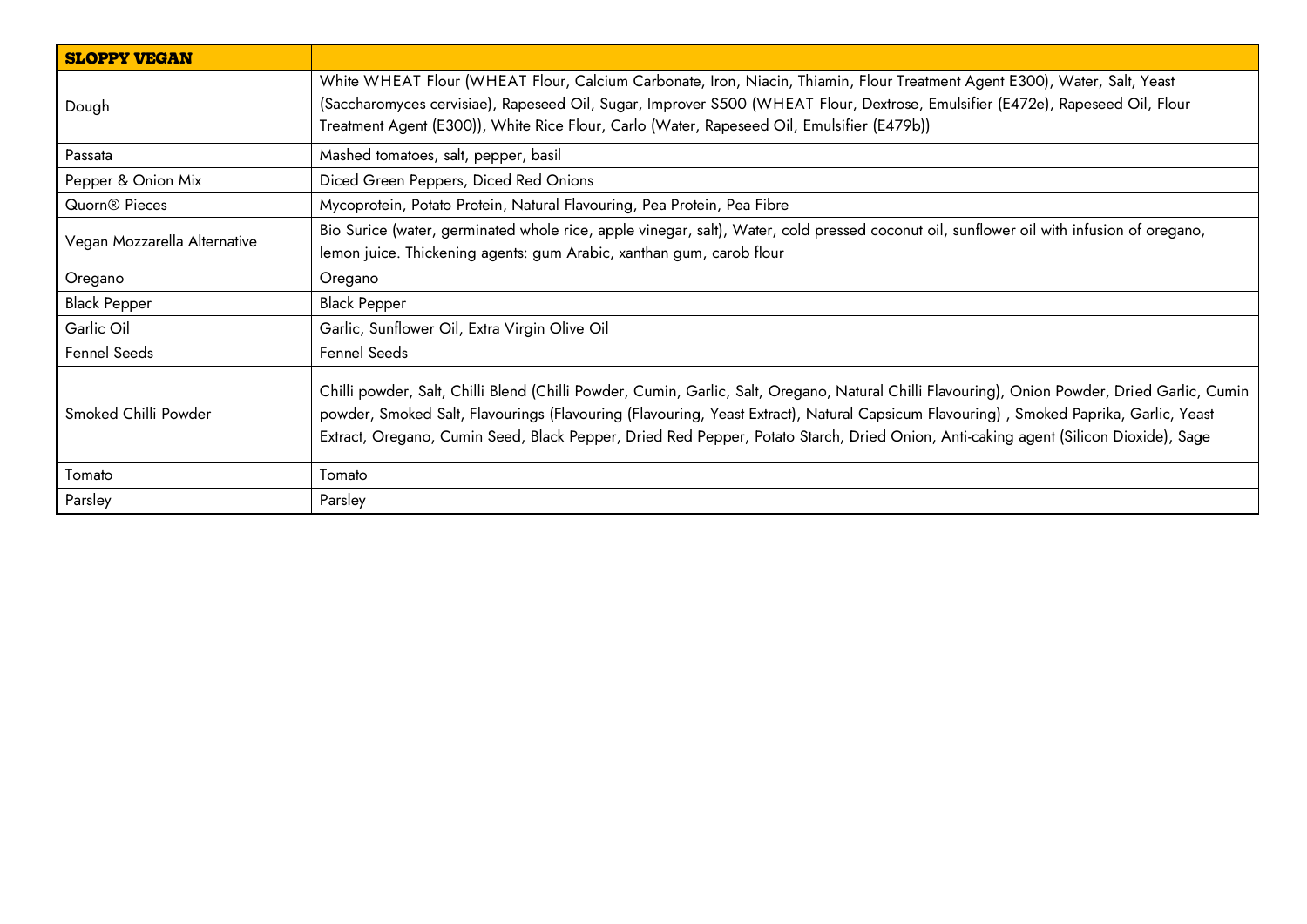### **DESSERTS**

| <b>SORBET</b>              |                                                                                                                                                                                                                                                           |
|----------------------------|-----------------------------------------------------------------------------------------------------------------------------------------------------------------------------------------------------------------------------------------------------------|
| Sicilian Watermelon Sorbet | Water, Sicilian watermelon juice, sugar, glucose syrup, dextrose, watermelon concentrate, emulsifier: E471, stabilisers: E410, E412, E407;<br>colours: beetroot red, anthocyanin, E160a (iii); natural flavouring (water melon), acidity regulator: E330. |
| Raspberry Sorbet           | Raspberry puree, water, sugar, dextrose, glucose syrup, natural colour: anthocyanin, emulsifier: mono-and di-glycerides of fatty acids,                                                                                                                   |
|                            | stabilisers: locust bean gum, pectin; natural flavour.                                                                                                                                                                                                    |
| Coconut Sorbet             | Water, Glucose Syrup, Coconut Paste, Emulsifiers, Stabilisers, Gelling Agents                                                                                                                                                                             |
| Mint                       | Mint                                                                                                                                                                                                                                                      |

| <b>ORANGE &amp; CARROT CAKE</b><br>DOLCETTI |                                                                                                                                                                                                                                                                                                                                                                                                                                                                                                                                                                                                                                                                                                                                                                                                                                            |
|---------------------------------------------|--------------------------------------------------------------------------------------------------------------------------------------------------------------------------------------------------------------------------------------------------------------------------------------------------------------------------------------------------------------------------------------------------------------------------------------------------------------------------------------------------------------------------------------------------------------------------------------------------------------------------------------------------------------------------------------------------------------------------------------------------------------------------------------------------------------------------------------------|
| <b>Orange &amp; Carrot Cake</b>             | Carrot Cake Sponge (Gluten Free Flour (Rice, Potato, Tapioca, Maize, Buckwheat), Soft Brown Sugar, Carrot, Rapeseed Oil, Banana, Water,<br>Raising Agents (Diphosphates (E450), Potassium carbonates (E501)), Natural Flavouring, Ground Mixed Spice, Ground Cinnamon) Orange<br>Flavoured Icing (Sugar, Vegetable Margarine (Palm Oil, Rapeseed Oil, Water, Salt, Emulsifier (Mono- and diglycerides of fatty acids (E471)),<br>Natural Flavouring, Colours (Annatto Bixin (160(b)), Curcumin (E100)), Vegan Creamy Spread (Water, Coconut Oil, Modified Tapioca and<br>Maize Starches, Potato and Maize Starch, Sea Salt, Acidity Regulator (Glucono-delta-lactone (E575)), Natural Flavourings, Olive Extract,<br>Vitamin B12). Natural Orange Flavouring (Concentrated Lemon Juice)). Candied Orange Peel (Sugar, Orange Peel, Water]. |
| Hot drink of your choice                    | Soya Milk Alternative Available                                                                                                                                                                                                                                                                                                                                                                                                                                                                                                                                                                                                                                                                                                                                                                                                            |

| <b>STRAWBERRIES &amp;</b><br><b>CHOCOLATE DIPPING SAUCE</b> |                                                                                                                                                                                                                                                                                |
|-------------------------------------------------------------|--------------------------------------------------------------------------------------------------------------------------------------------------------------------------------------------------------------------------------------------------------------------------------|
| <b>Strawberries</b>                                         | <b>Strawberries</b>                                                                                                                                                                                                                                                            |
| Chocolate Sauce                                             | Sugar, Glucose Syrup, Water, Cocoa Powder, Colour: Caramel, Acidity Regulator: Citric Acid, Preservative: Potassium Sorbate, Salt                                                                                                                                              |
|                                                             | Original caramelised biscuits 58% (WHEAT flour, sugar, vegetable oils (palm oil from sustainable and certified plantations, rapeseed oil),<br>candy sugar syrup, raising agent (sodium hydrogen carbonate), SOYA flour, salt, cinnamon), rapeseed oil, sugar, emulsifier (SOYA |
| Lotus Biscoff Biscuit                                       | lecithin), acid (citric acid)                                                                                                                                                                                                                                                  |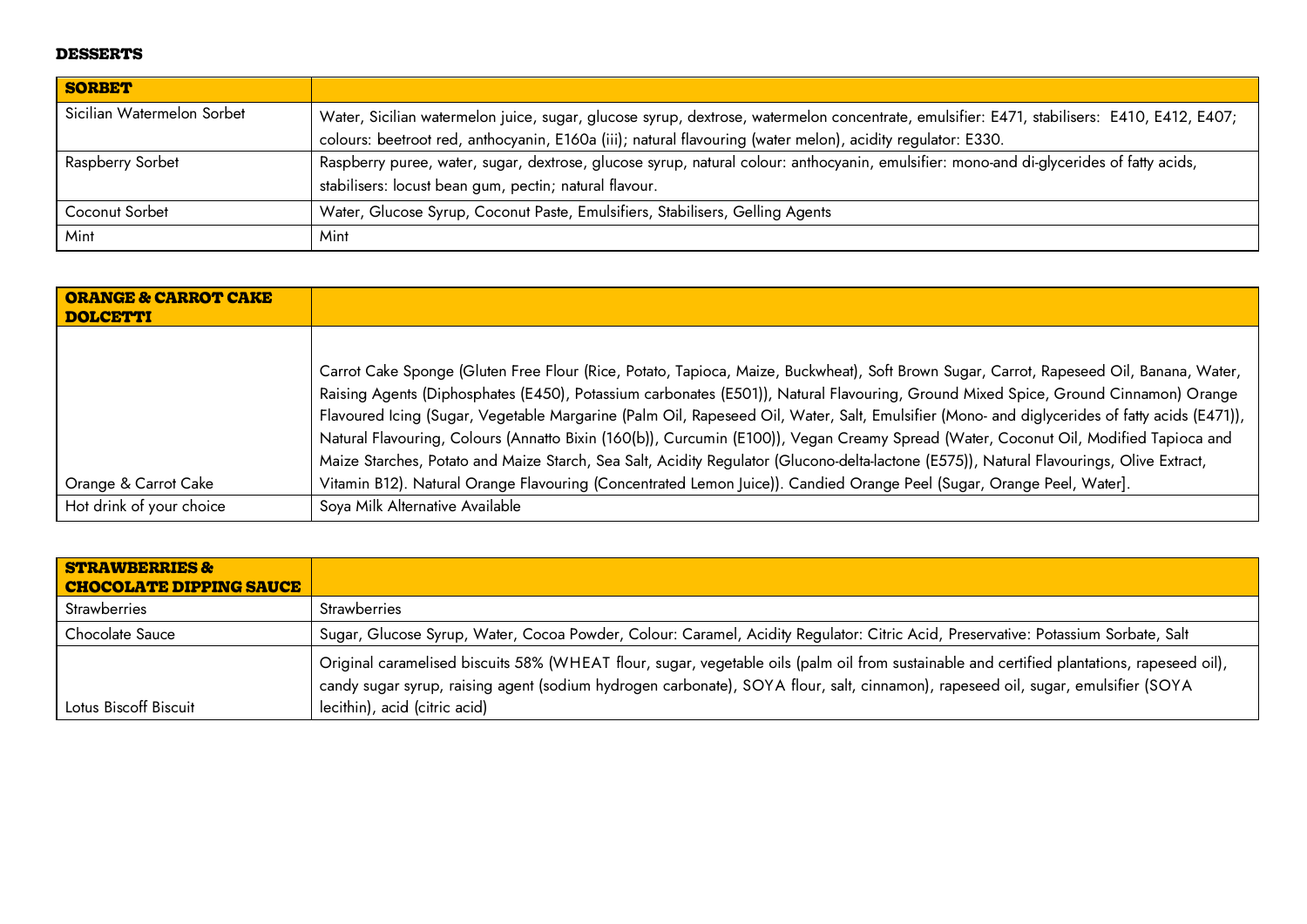# **NEW RECIPES**

| <b>ALTERNATIVES</b>          |                                                                                                                                                                                                                                                                                                                                                                                                     |
|------------------------------|-----------------------------------------------------------------------------------------------------------------------------------------------------------------------------------------------------------------------------------------------------------------------------------------------------------------------------------------------------------------------------------------------------|
| Gluten Free Dough Balls      | Rice starch, corn starch, sea water, water, potato starch, rice flour, sunflower oil, extra virgin olive oil, legume flour (peas),<br>vegetable fibber (potato, rice, psyllium, flax, lemon, pea), sugar, millet flour, flax seed oil panel, salt, fresh brewer's yeast,<br>natural flavours, thickener: hydroxypropyl methylcellulose. raising agents: gluconodeltalactone, sodium acids carbonate |
| Gluten Free Base             | Water, Gluten free flour (white rice, potato starch, tapioca starch, maize flour, buckwheat flour, mono calcium phosphate,<br>sodium bicarbonate, xanthan gum), Salt, Rapeseed Oil, Treacle                                                                                                                                                                                                         |
| Vegan Mozzarella Alternative | Bio Surice (water, germinated whole rice, apple vinegar, salt), water, cold pressed coconut oil, sunflower oil with infusion of<br>oregano, lemon juice. Thickening agents: gum Arabic, xanthan gum, carob flour                                                                                                                                                                                    |

### **NEW APPETISERS & STARTERS**

| <b>CHIMICHURRI DOUGH BALLS</b> |                                                                                                                                                                                                                                                                                                                                                                                                                                                                |
|--------------------------------|----------------------------------------------------------------------------------------------------------------------------------------------------------------------------------------------------------------------------------------------------------------------------------------------------------------------------------------------------------------------------------------------------------------------------------------------------------------|
| Dough                          | White WHEAT Flour (WHEAT Flour, Calcium Carbonate, Iron, Niacin, Thiamin, Flour Treatment Agent E300), Water, Salt,<br>Yeast (Saccharomyces cervisiae), Rapeseed Oil, Sugar, Improver S500 (WHEAT Flour, Dextrose, Emulsifier (E472e), Rapeseed<br>Oil, Flour Treatment Agent (E300)), White Rice Flour, Carlo (Water, Rapeseed Oil, Emulsifier (E479b))                                                                                                       |
| Chimichurri Sauce              | Rapeseed Oil, Water, Flat Parsley (12%), Red Pepper, Onion, Red Wine Vinegar (7%) [Antioxidant: SULPHUR DIOXIDE],<br>Coriander, Red Chillies, Olive Oil, Garlic Purée (3%), Lime Juice (2%) [Lime Juice From Concentrate, Preservative: Potassium<br>Metabisulphite], Salt, Tomato Paste, Sugar, Oregano, Crushed Chillies, Antioxidant: Ascorbic Acid, Smoked Paprika, Ground<br>Turmeric, Ground Cumin, Preservative: Potassium Sorbate, Ground Black Pepper |
| Parsley                        | Parsley                                                                                                                                                                                                                                                                                                                                                                                                                                                        |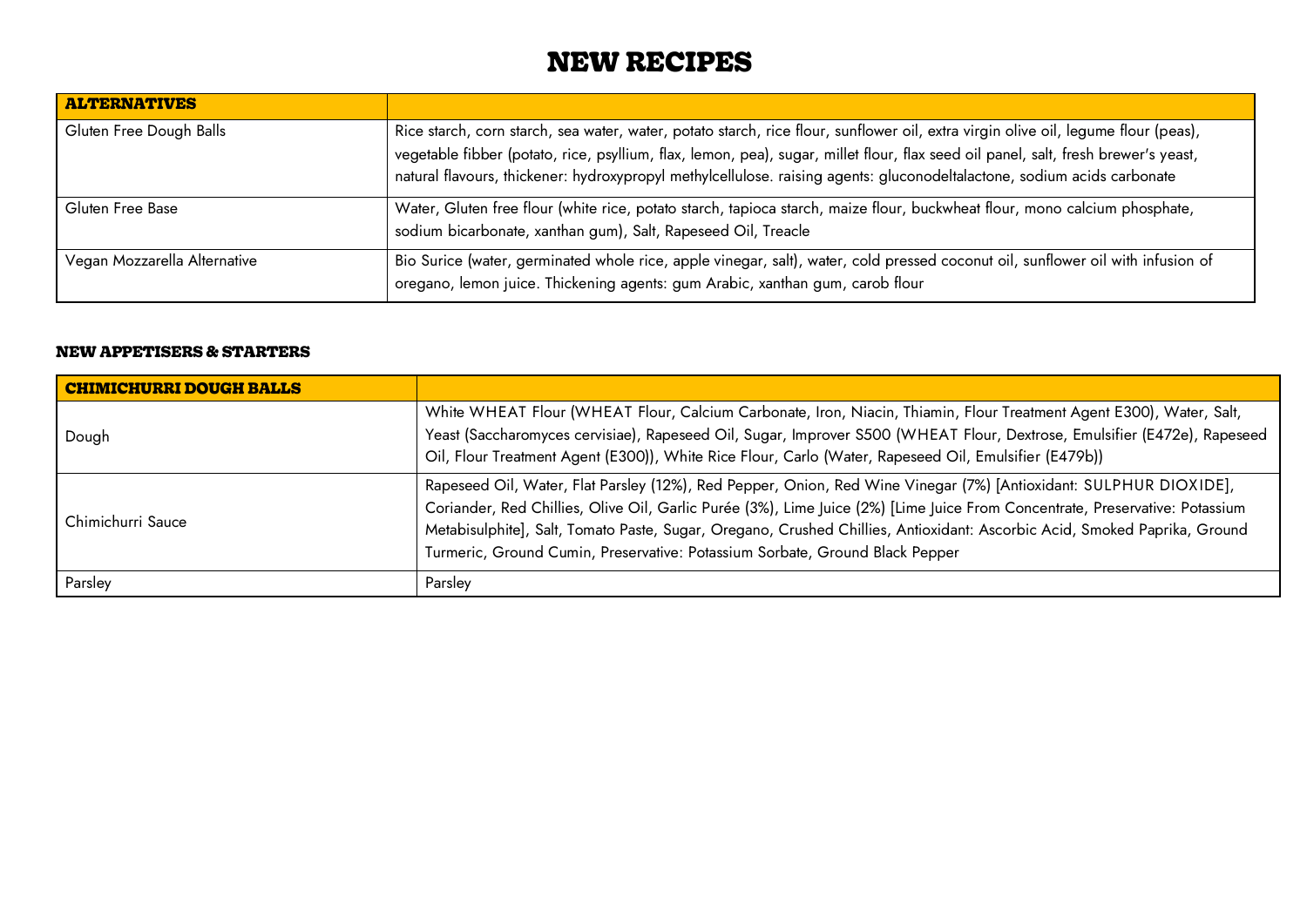| <b>GARLIC KING PRAWNS</b>    |                                                                                                                          |
|------------------------------|--------------------------------------------------------------------------------------------------------------------------|
|                              | White WHEAT Flour (WHEAT Flour, Calcium Carbonate, Iron, Niacin, Thiamin, Flour Treatment Agent E300), Water, Salt,      |
|                              | Yeast (Saccharomyces cervisiae), Rapeseed Oil, Sugar, Improver S500 (WHEAT Flour, Dextrose, Emulsifier (E472e), Rapeseed |
| Dough                        | Oil, Flour Treatment Agent (E300)), White Rice Flour, Carlo (Water, Rapeseed Oil, Emulsifier (E479b))                    |
| King Prawns                  | King Prawn, (CRUSTACEANS), salt, stabiliser (E450, E451)                                                                 |
| Tomatoes                     | Tomatoes                                                                                                                 |
| <b>Roasted Mixed Peppers</b> | Red Pepper, Yellow Pepper                                                                                                |
| <b>Garlic Butter</b>         | Salted butter (MILK)(Butter (MILK), Salt), Garlic, Sunflower Oil, Extra Virgin Olive Oil, Parsley                        |
| Parsley                      | Parsley                                                                                                                  |
| Chilli Flakes                | <b>Dried Red Chillies</b>                                                                                                |
| Bruschetta Mix               | Tomatoes, Red Onions, Black Pepper                                                                                       |

| <b>NEW RECIPE</b><br><b>DOUGH BALLS DOPPIO</b> |                                                                                                                                                                                                                                                                                                                                                          |
|------------------------------------------------|----------------------------------------------------------------------------------------------------------------------------------------------------------------------------------------------------------------------------------------------------------------------------------------------------------------------------------------------------------|
| Dough                                          | White WHEAT Flour (WHEAT Flour, Calcium Carbonate, Iron, Niacin, Thiamin, Flour Treatment Agent E300), Water, Salt, Yeast<br>(Saccharomyces cervisiae), Rapeseed Oil, Sugar, Improver S500 (WHEAT Flour, Dextrose, Emulsifier (E472e), Rapeseed Oil, Flour<br>Treatment Agent (E300)), White Rice Flour, Carlo (Water, Rapeseed Oil, Emulsifier (E479b)) |
| Garlic Butter                                  | Salted butter (Butter (MILK), Salt), Garlic, Sunflower Oil, Extra Virgin Olive Oil, Parsley                                                                                                                                                                                                                                                              |
| Basil & Pine Kernel Pesto                      | Sunflower Oil, Basil, Vegetarian Medium Fat Hard Cheese (MILK), Water, Potato Flakes, Salt, Pine Kernels, Garlic Puree, Acidity Regulator:<br>Citric Acid                                                                                                                                                                                                |
| Sweet & Smoky BBQ Sauce                        | Tomato Paste, Water, Spirit Vinegar, Sugar, Molasses, Honey, Modified Maize Starch, MUSTARD (Water, MUSTARD Seeds, Spirit<br>Vinegar, Spices), Salt, Lemon Juice, Onion Extract, Spices (MUSTARD), Colour (Caramel), Garlic Powder, Smoke Flavouring                                                                                                     |
| Parsley                                        | Parsley                                                                                                                                                                                                                                                                                                                                                  |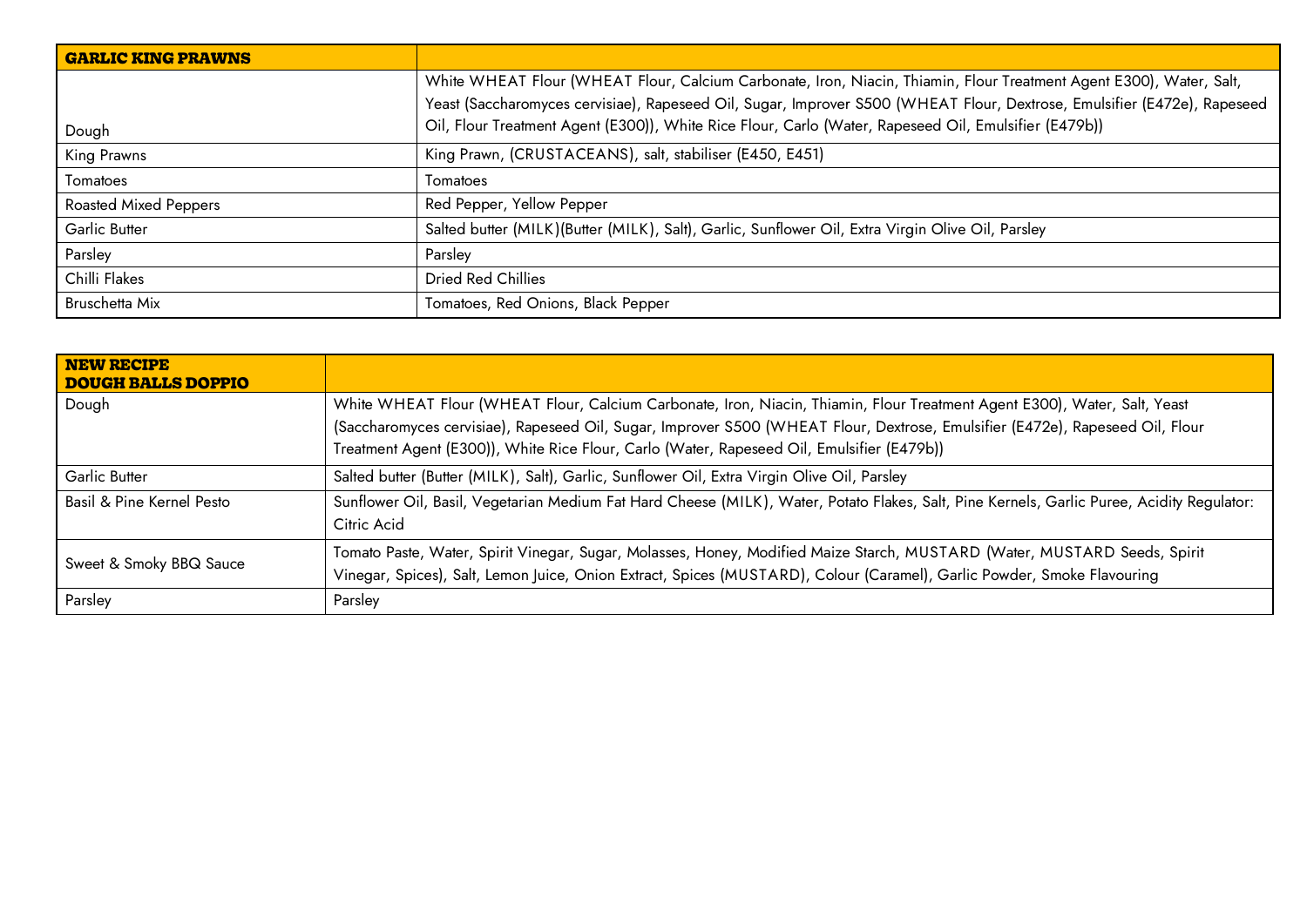#### **NEW PIZZAS**

| <b>HOISIN DUCK</b>  |                                                                                                                                                                                                                                                                                                                                                          |
|---------------------|----------------------------------------------------------------------------------------------------------------------------------------------------------------------------------------------------------------------------------------------------------------------------------------------------------------------------------------------------------|
| Dough               | White WHEAT Flour (WHEAT Flour, Calcium Carbonate, Iron, Niacin, Thiamin, Flour Treatment Agent E300), Water, Salt,<br>Yeast (Saccharomyces cervisiae), Rapeseed Oil, Sugar, Improver S500 (WHEAT Flour, Dextrose, Emulsifier (E472e),<br>Rapeseed Oil, Flour Treatment Agent (E300)). White Rice Flour. Carlo (Water, Rapeseed Oil, Emulsifier (E479b)) |
| Hoisin Sauce        | Water, Sugar, Dark Brown Sugar, Tomatoes, Acidity Regulator: Acetic Acid; Cayenne Peppers (Cayenne Peppers, Salt,<br>Acidity Regulator: Acetic Acid); Modified Starch, Salt, Spices, Yeast Extract, Burnt Sugar, Preservative: Potassium Sorbate,<br>Stabiliser: Xanthan Gum, Natural Flavouring.                                                        |
| Red Onion           | Red Onion                                                                                                                                                                                                                                                                                                                                                |
| <b>Pulled Duck</b>  | Cooked Duck (Duck Leg, Water, Salt, Tapioca Starch, Stabilisers E451(i), E452(i)), SOY Sauce (Water, SOYbeans, Salt,<br>Spirit Vinegar), Chinese Five Spice (Ground Fennel, Ground Cassia, Ground Black Pepper, Ground Star Anise, Ground<br>Cloves), Ground Black Pepper.                                                                               |
| Mozzarella          | MILK, Salt, rennet (microbial - vegetarian), Lactic acid culture                                                                                                                                                                                                                                                                                         |
| <b>Black Pepper</b> | <b>Black Pepper</b>                                                                                                                                                                                                                                                                                                                                      |
| Garlic Oil          | Garlic, Sunflower Oil, Extra Virgin Olive Oil                                                                                                                                                                                                                                                                                                            |
| Cucumber            | Cucumber                                                                                                                                                                                                                                                                                                                                                 |
| Spring Onion        | Spring Onion                                                                                                                                                                                                                                                                                                                                             |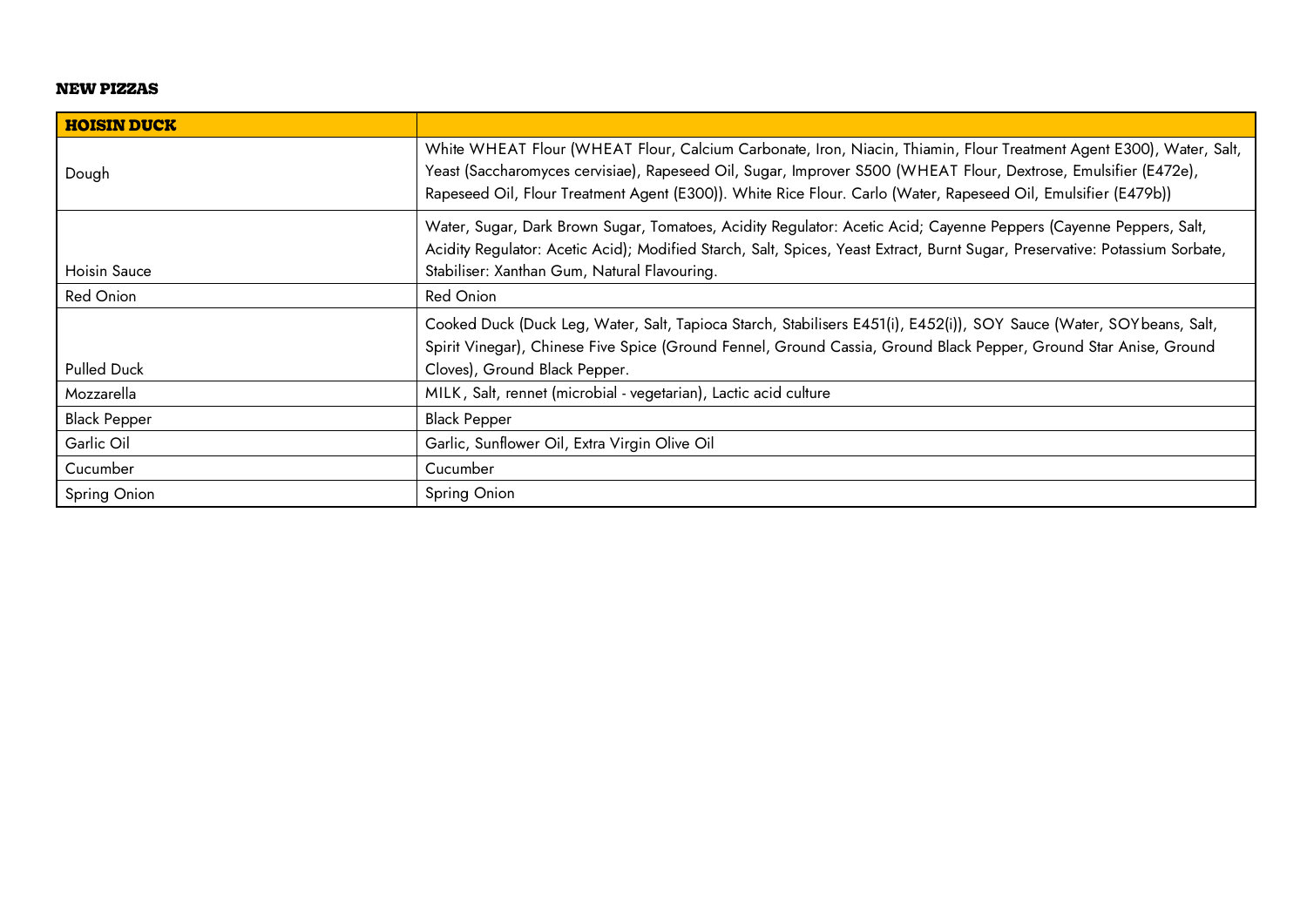| <b>ZUCCHINI &amp; RICOTTA</b>  |                                                                                                                                 |
|--------------------------------|---------------------------------------------------------------------------------------------------------------------------------|
| Dough                          | White WHEAT Flour (WHEAT Flour, Calcium Carbonate, Iron, Niacin, Thiamin, Flour Treatment Agent E300), Water, Salt,             |
|                                | Yeast (Saccharomyces cervisiae), Rapeseed Oil, Sugar, Improver S500 (WHEAT Flour, Dextrose, Emulsifier (E472e),                 |
|                                | Rapeseed Oil, Flour Treatment Agent (E300)), White Rice Flour, Carlo (Water, Rapeseed Oil, Emulsifier (E479b))                  |
| Italian Tomato Dip             | Mashed tomatoes, salt, pepper, basil                                                                                            |
| <b>Char-grilled Courgettes</b> | Grilled round green courgette, grilled round yellow courgette, water, rapeseed oil, extra virgin olive oil, salt, thyme, garlic |
|                                | powder, garlic.                                                                                                                 |
| <b>Baby Plum Tomatoes</b>      | <b>Baby Plum Tomatoes</b>                                                                                                       |
| Ricotta                        | Whey, MILK Cream, Salt, Acidity Regulator: Citric Acid                                                                          |
| Mozzarella                     | MILK, Salt, Rennet (microbial - vegetarian), Lactic acid culture                                                                |
| Oregano                        | Dried Oregano                                                                                                                   |
| <b>Black Pepper</b>            | Black Pepper                                                                                                                    |
| Garlic Oil                     | Garlic, Sunflower Oil, Extra Virgin Olive Oil                                                                                   |
| Gran Milano                    | MILK, salt, rennet (vegetarian), cultures                                                                                       |
| Parsley                        | Parsley                                                                                                                         |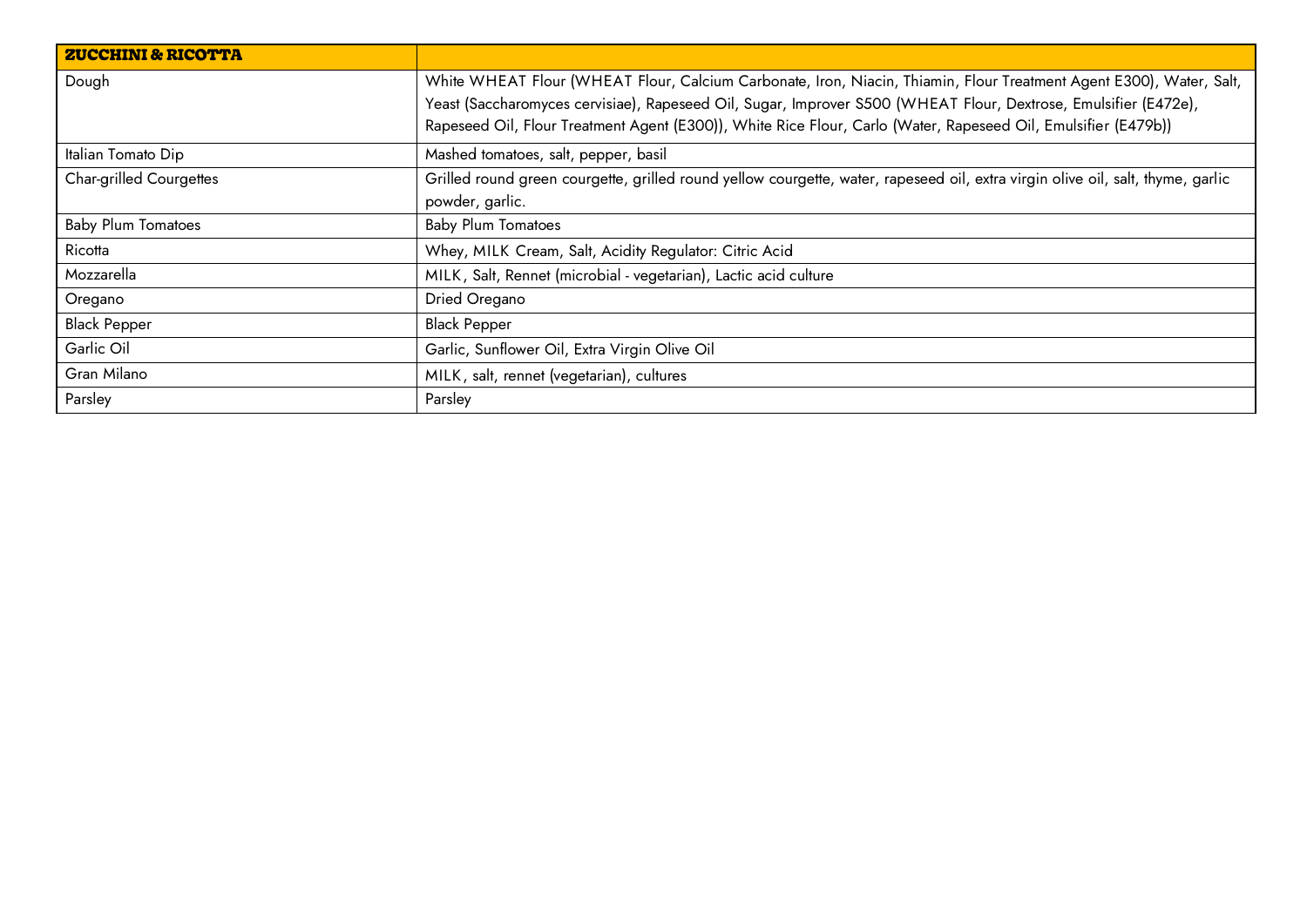| <b>CALZONE ORTO</b>          |                                                                                                                                                                                                                                                                                                                                                                                                 |
|------------------------------|-------------------------------------------------------------------------------------------------------------------------------------------------------------------------------------------------------------------------------------------------------------------------------------------------------------------------------------------------------------------------------------------------|
| Dough                        | White WHEAT Flour (WHEAT Flour, Calcium Carbonate, Iron, Niacin, Thiamin, Flour Treatment Agent E300), Water, Salt,<br>Yeast (Saccharomyces cervisiae), Rapeseed Oil, Sugar, Improver S500 (WHEAT Flour, Dextrose, Emulsifier (E472e), Rapeseed<br>Oil, Flour Treatment Agent (E300)), White Rice Flour, Carlo (Water, Rapeseed Oil, Emulsifier (E479b))                                        |
| Italian Tomato Dip           | Mashed tomatoes, salt, pepper, basil                                                                                                                                                                                                                                                                                                                                                            |
| Char-grilled Courgette       | Grilled round green courgette, grilled round yellow courgette, water, rapeseed oil, extra virgin olive oil, salt, thyme, garlic<br>powder, garlic.                                                                                                                                                                                                                                              |
| <b>Roasted Mixed Peppers</b> | Red Pepper, Yellow Pepper                                                                                                                                                                                                                                                                                                                                                                       |
| Hot & Sweet Chilli Peppers   | Hot & Sweet Chilli, Water, Sugar, Vinegar.                                                                                                                                                                                                                                                                                                                                                      |
| Spinach                      | Spinach                                                                                                                                                                                                                                                                                                                                                                                         |
|                              | Chilli powder, Salt, Chilli Blend (Chilli Powder, Cumin, Garlic, Salt, Oregano, Natural Chilli Flavouring), Onion Powder, Dried<br>Garlic, Cumin powder, Smoked Salt, Flavourings (Flavouring (Flavouring, Yeast Extract), Natural Capsicum Flavouring), Smoked<br>Paprika, Garlic, Yeast Extract, Oregano, Cumin Seed, Black Pepper, Dried Red Pepper, Potato Starch, Dried Onion, Anti-caking |
| Smoked Chilli Powder         | agent (Silicon Dioxide), Sage                                                                                                                                                                                                                                                                                                                                                                   |
| Oregano                      | Dried Oregano                                                                                                                                                                                                                                                                                                                                                                                   |
| <b>Black Pepper</b>          | <b>Black Pepper</b>                                                                                                                                                                                                                                                                                                                                                                             |
| Garlic Oil                   | Garlic, Sunflower Oil, Extra Virgin Olive Oil                                                                                                                                                                                                                                                                                                                                                   |
| <b>Blended Oil</b>           | Sunflower Oil, Extra Virgin Olive Oil                                                                                                                                                                                                                                                                                                                                                           |
| Baby Spinach                 | Baby Spinach                                                                                                                                                                                                                                                                                                                                                                                    |
| Rocket                       | Rocket                                                                                                                                                                                                                                                                                                                                                                                          |
| <b>Baby Plum Tomatoes</b>    | <b>Baby Plum Tomatoes</b>                                                                                                                                                                                                                                                                                                                                                                       |
| <b>House Dressing</b>        | White Wine Vinegar, Rapeseed Oil, Water, Sugar, Spirit Vinegar, Herbs (Garlic Powder, Tamarind Powder, Dried Oregano,<br>Parsley), Salt, Modified Potato Starch, MUSTARD Flour, Thickener: Xanthan Gum, Black Pepper, Molasses, Onion Powder,<br>Ginger Puree                                                                                                                                   |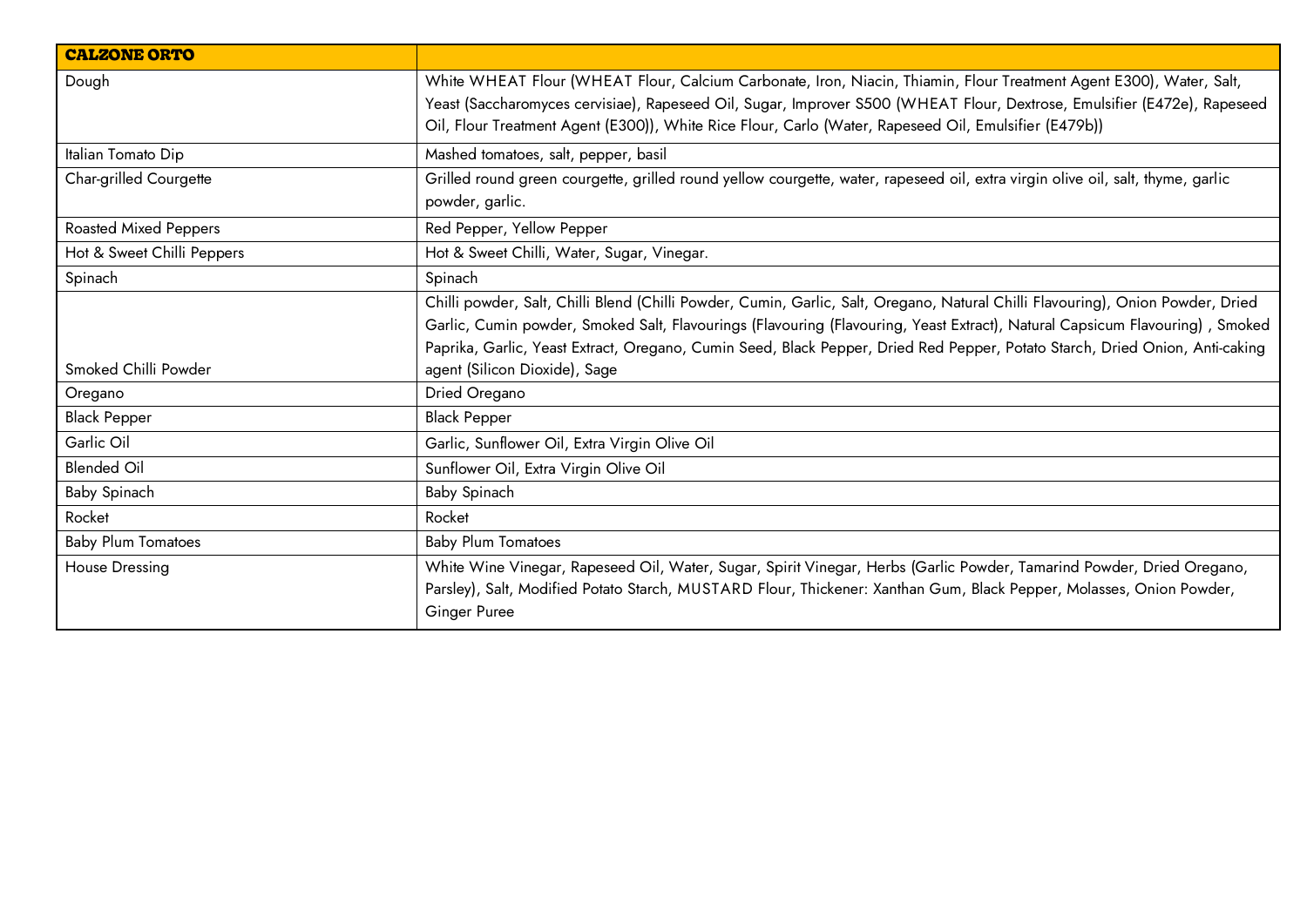## **AL FORNO**

| <b>NDUJA &amp; MOZZARELLA LINGUINE</b> |                                                                                                                                                                 |
|----------------------------------------|-----------------------------------------------------------------------------------------------------------------------------------------------------------------|
| Linguine                               | Water, durum WHEAT flour, sunflower oil, salt                                                                                                                   |
| Nduja Sausage                          | Pork fat, Pork, Red Spicy Chilli (Calabrian Red Chilli), Salt, Sweet Chilli, Dextrose, Sugar, Smoke Flavouring, Antioxidant:<br>E300; Preservatives: E250, E252 |
| Passata                                | Mashed tomatoes, salt, pepper, basil                                                                                                                            |
| <b>Baby Plum Tomatoes</b>              | <b>Baby Plum Tomatoes</b>                                                                                                                                       |
| Fresh Red Chilli                       | Fresh Red Chillies                                                                                                                                              |
| Gran Milano                            | MILK, salt, rennet (vegetarian), cultures                                                                                                                       |
| Buffalo Mozzarella                     | Buffalo MILK, salt, vegetarian rennet                                                                                                                           |
| Basil                                  | Fresh Basil                                                                                                                                                     |
| Chilli Oil                             | Dried Chillies, Sunflower Oil, Extra Virgin Olive Oil                                                                                                           |

| <b>ZUCCHINI LINGUINE</b>       |                                                                                                                                 |
|--------------------------------|---------------------------------------------------------------------------------------------------------------------------------|
| Linguine                       | Water, durum WHEAT flour, sunflower oil, salt                                                                                   |
| Italian Tomato Dip             | Mashed tomatoes, salt, pepper, basil                                                                                            |
| <b>Char-grilled Courgettes</b> | Grilled round green courgette, grilled round yellow courgette, water, rapeseed oil, extra virgin olive oil, salt, thyme, garlic |
|                                | powder, garlic.                                                                                                                 |
| <b>Baby Plum Tomatoes</b>      | <b>Baby Plum Tomatoes</b>                                                                                                       |
| Capers                         | Capers, Water, Vinegar, Salt                                                                                                    |
| Parsley                        | Fresh Parsley                                                                                                                   |
| Oregano                        | Dried Oregano                                                                                                                   |
| <b>Black Pepper</b>            | Black Pepper                                                                                                                    |

| PEPERONATA                   |                                                 |
|------------------------------|-------------------------------------------------|
| Gluten-Free Penne Pasta      | Corn flour, water, rice flour, emulsifier: E471 |
| Italian Tomato Dip           | Mashed tomatoes, salt, pepper, basil            |
| <b>Roasted Mixed Peppers</b> | Red Pepper, Yellow Pepper                       |
| Chilli Flakes                | <b>Dried Red Chillies</b>                       |
| Rocket                       | Rocket                                          |
| Parsley                      | <b>Fresh Parsley</b>                            |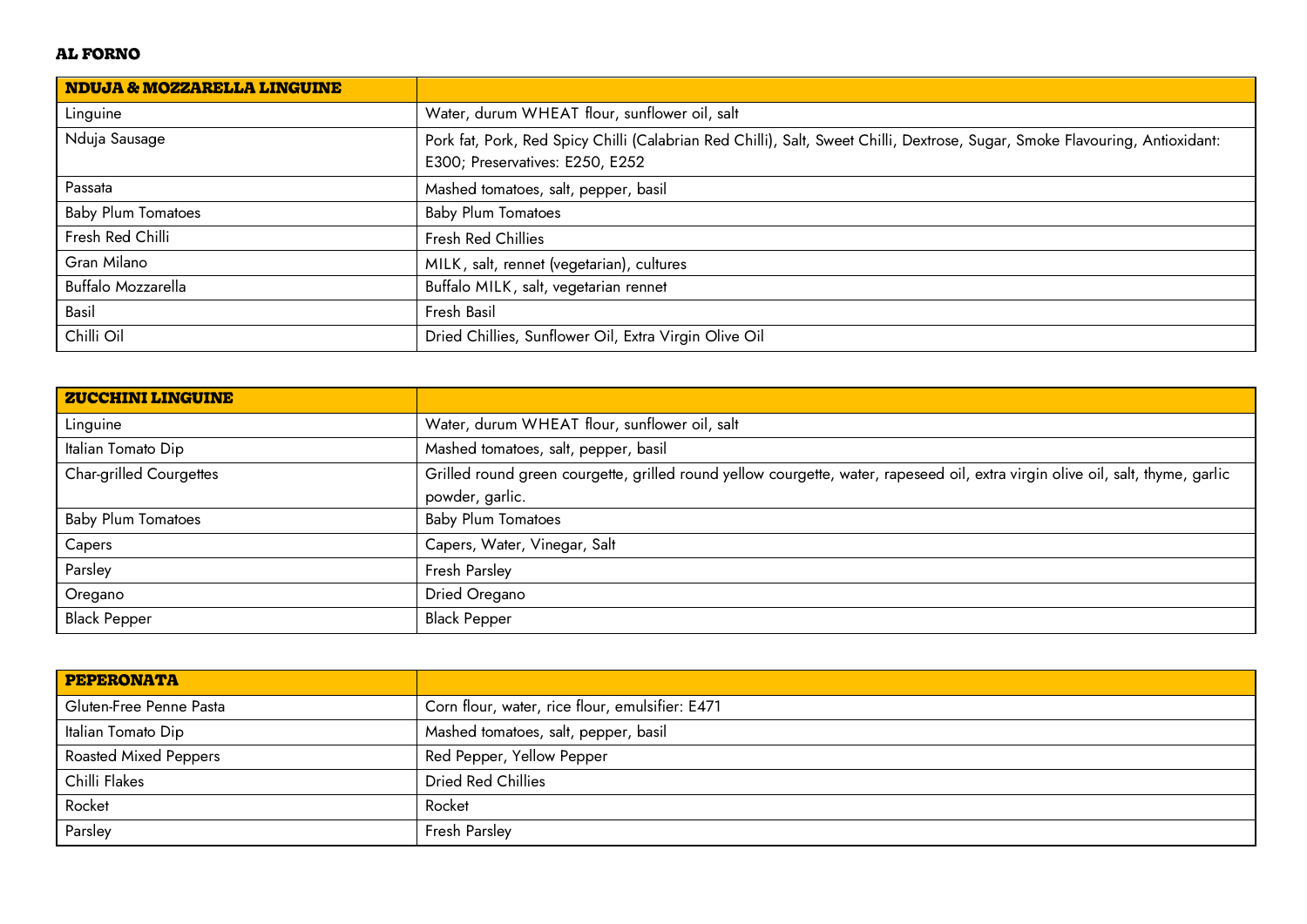#### **SALADS**

| <b>BEETROOT &amp; GOAT'S CHEESE</b> |                                                                                                                       |
|-------------------------------------|-----------------------------------------------------------------------------------------------------------------------|
| <b>House Dressing</b>               | White Wine Vinegar, Rapeseed Oil, Water, Sugar, Spirit Vinegar, Herbs (Garlic Powder, Tamarind Powder, Dried          |
|                                     | Oregano, Parsley), Salt, Modified Potato Starch, MUSTARD Flour, Thickener: Xanthan Gum, Black Pepper, Molasses, Onion |
|                                     | Powder, Ginger Puree                                                                                                  |
| Rocket                              | Rocket                                                                                                                |
| <b>Baby Spinach</b>                 | Baby Spinach                                                                                                          |
| Grain Mix                           | Cooked Pearl BARLEY (Water, Pearl BARLEY), Cooked Wheat Berries (Water, WHEAT Berries), Cooked SPELT (SPELT           |
|                                     | [may contain SOYA], Water), Cooked Black Quinoa (Black Quinoa, Water), Cooked White Quinoa (Water, White Quinoa),     |
|                                     | Lemon Infused Rapeseed Oil (Rapeseed Oil, Natural Lemon Flavouring), White Wine Vinegar, Parsley, Lemon Concentrate   |
|                                     | (SULPHITES), Salt, Oregano                                                                                            |
| <b>Red Onion</b>                    | <b>Red Onion</b>                                                                                                      |
| Roasted Beetrot                     | Beetroot, Balsamic Vinegar (Wine Vinegar, Concentrated Grape Must, Potassium MetaBISULPHITE), White Sugar, Olive      |
|                                     | Oil, Salt                                                                                                             |
| Goat's Cheese                       | Pasteurised goat's MILK, salt, vegetarian rennet, sequestrant (calcium chloride, lactic acid culture), Penicilium     |
| Slow-Roasted Tomatoes               | Semi dried Tomatoes, Rapeseed oil, Garlic, Oregano                                                                    |
| <b>Balsamic Dressing</b>            | Balsamic Vinegar (Wine Vinegar (SULPHITES), Cooked Grape Must), Extra Virgin Olive Oil                                |
| <b>Black Pepper</b>                 | <b>Black Pepper</b>                                                                                                   |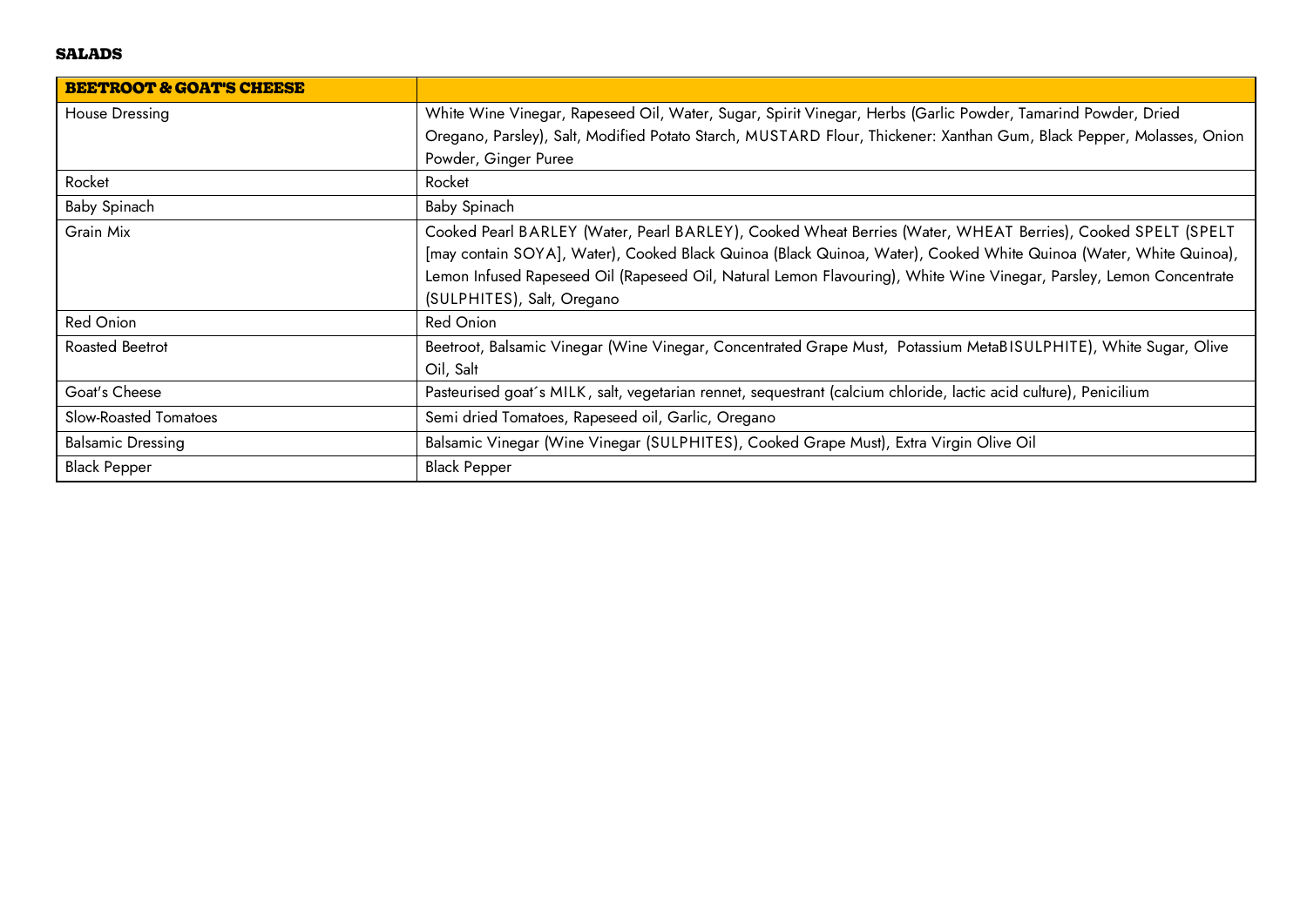| <b>NEW RECIPE NICOISE</b> |                                                                                                                       |
|---------------------------|-----------------------------------------------------------------------------------------------------------------------|
| House Dressing            | White Wine Vinegar, Rapeseed Oil, Water, Sugar, Spirit Vinegar, Herbs (Garlic Powder, Tamarind Powder, Dried          |
|                           | Oregano, Parsley), Salt, Modified Potato Starch, MUSTARD Flour, Thickener: Xanthan Gum, Black Pepper, Molasses, Onion |
|                           | Powder, Ginger Puree                                                                                                  |
| Rocket                    | Rocket                                                                                                                |
| Cos Lettuce               | COS Lettuce                                                                                                           |
| New Potatoes              | Baby Potato, Lemon Infused Rapeseed Oil (Rapeseed Oil, Lemon Oil), Parsley, Lemon Zest, Salt, Black Pepper            |
| Cucumber                  | Cucumber                                                                                                              |
| <b>Baby Plum Tomatoes</b> | <b>Baby Plum Tomatoes</b>                                                                                             |
| <b>Black Olives</b>       | Water, Black Olives, Salt, Stabiliser (Ferrous Gluconate)                                                             |
| Tuna                      | Yellowfin Tuna (FISH), Sunflower Oil, Salt                                                                            |
| White Anchovies           | Anchovies (FISH), alcohol vinegar, water, salt, acidity regulator: citric acid E330, Sunflower Oil.                   |
| Capers                    | Capers, Water, Vinegar, Salt                                                                                          |
| Egg                       | EGG                                                                                                                   |
| Extra Virgin Olive Oil    | Extra Virgin Olive Oil                                                                                                |
| Parsley                   | Parsley                                                                                                               |
| Lemon                     | Lemon                                                                                                                 |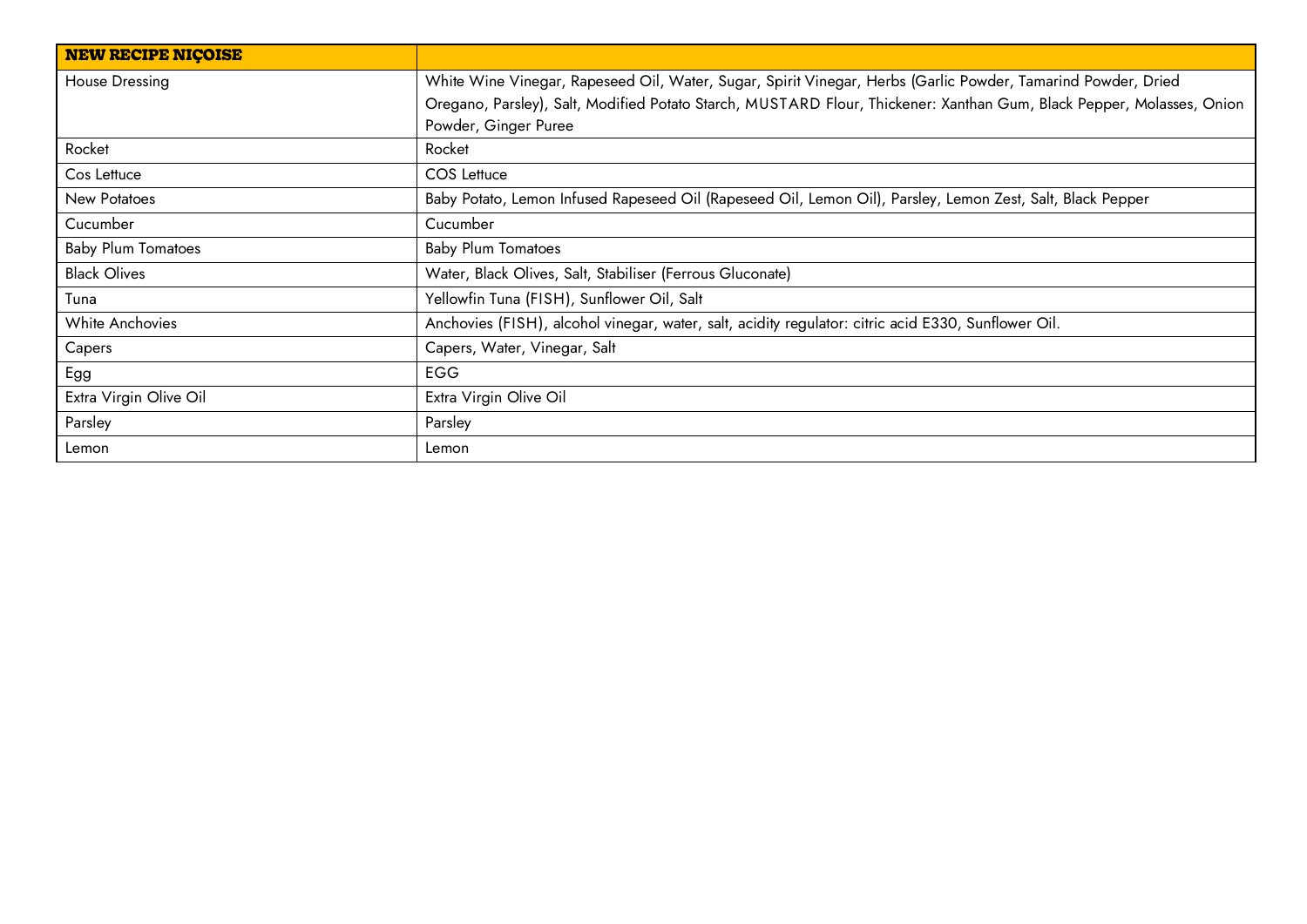#### **DESSERTS**

| <b>Salted Caramel Sauce</b> | Double Cream (MILK), Golden Syrup, Sugar, Sea Salt                                                                                                                                                                                                                                                                                                                                                                                                                                                                                                                                                                                             |
|-----------------------------|------------------------------------------------------------------------------------------------------------------------------------------------------------------------------------------------------------------------------------------------------------------------------------------------------------------------------------------------------------------------------------------------------------------------------------------------------------------------------------------------------------------------------------------------------------------------------------------------------------------------------------------------|
| Chocolate Sauce             | Sugar, Glucose Syrup, Water, Cocoa Powder, Colour: Caramel, Acidity Regulator: Citric Acid, Preservative: Potassium<br>Sorbate, Salt                                                                                                                                                                                                                                                                                                                                                                                                                                                                                                           |
| Salted Caramel Gelato       | Partially reconstituted skimmed MILK, double cream (MILK), salted caramel ripple (water, sugar, caramelised syrup, glucose<br>syrup, butter (MILK), sweetened condensed skimmed MILK, cornflour (maize starch), vanilla extract, natural flavouring, salt,<br>colour: plain caramel, emulsifier: E471), sugar, vanilla fudge cubes (sugar, condensed MILK, fondant (sugar, glucose syrup,<br>water), glucose syrup, non-hydrogenated vegetable oil (palm oil), water, emulsifier: E322 (SOYA)), dextrose, caramel<br>(MILK, sugar, glucose preservative: E202), emulsifier: E471; natural flavouring, salt, stabilisers: E401, E339(ii), E466) |
| Stracciatella Gelato        | Partially reconstituted skimmed MILK, double cream (MILK), sugar, dark chocolate [cocoa mass, sugar, cocoa butter,<br>emulsifier: E322 (SOYA lecithin), natural flavouring], dextrose, emulsifier: E471; stabilisers: E410, E412, E407; coconut oil,<br>natural Madagascan vanilla flavouring, natural flavouring, colour: annatto.                                                                                                                                                                                                                                                                                                            |
| <b>Whipped Cream</b>        | Cream (MILK), Sugar, Emulsifier E471, Stabiliser E4017, Propellant (Nitrous Oxide)                                                                                                                                                                                                                                                                                                                                                                                                                                                                                                                                                             |
| Lotus Biscoff Biscuit       | Original caramelised biscuits (WHEAT flour, sugar, vegetable oils (palm oil from sustainable and certified plantations,<br>rapeseed oil), candy sugar syrup, raising agent (sodium hydrogen carbonate), SOYA flour, salt, cinnamon), rapeseed oil,<br>sugar, emulsifier (SOYA lecithin), acid (citric acid)                                                                                                                                                                                                                                                                                                                                    |

| <b>ETON MESS SUNDAE</b> |                                                                                                                                                                                                                                            |
|-------------------------|--------------------------------------------------------------------------------------------------------------------------------------------------------------------------------------------------------------------------------------------|
| <b>Fruit Coulis</b>     | Raspberry Pure, Sugar, Raspberry Concentrate, Gelling Agent (Pectin)                                                                                                                                                                       |
| Vanilla Gelato          | Partially reconstituted skimmed MILK, sugar, vegetable oil, glucose syrup, dextrose, whey protein concentrate (MILK),<br>emulsifier (E471, E473) stabilisers (E410, E466), vanilla powder, natural flavourings, colour (annatto), fructose |
| <b>Mixed Berries</b>    | Red Currants, Wild Blackberries, Sour Cherries, Black Currants, Raspberries, Cultivated Blueberries                                                                                                                                        |
| Meringue Kisses         | Sugar, Pasteurised free-range EGG White, Natural flavouring, Natural colour (Radish), Citric acid.                                                                                                                                         |
| <b>Whipped Cream</b>    | Cream (MILK), Sugar, Emulsifier E471, Stabiliser E4017, Propellant (Nitrous Oxide)                                                                                                                                                         |
| Strawberry              | Strawberry                                                                                                                                                                                                                                 |